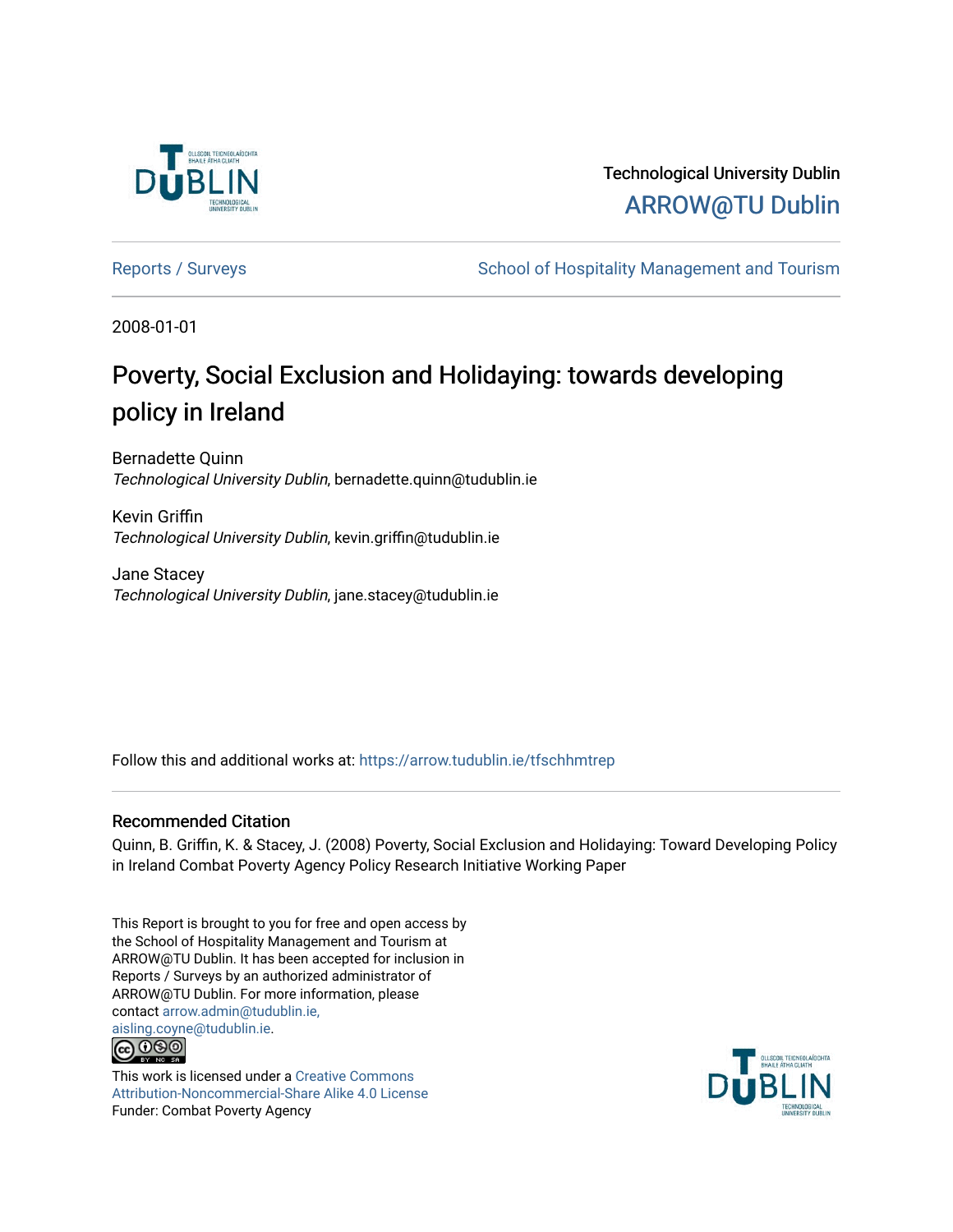# **Poverty, Social Exclusion and Holidaying: towards developing policy in Ireland**

**Dr Bernadette Quinn Dr Kevin A Griffin Jane Stacey** 

**Combat Poverty Agency Working Paper Series 08/01 ISBN**: **978-1-905-48554-3 January 2008** 

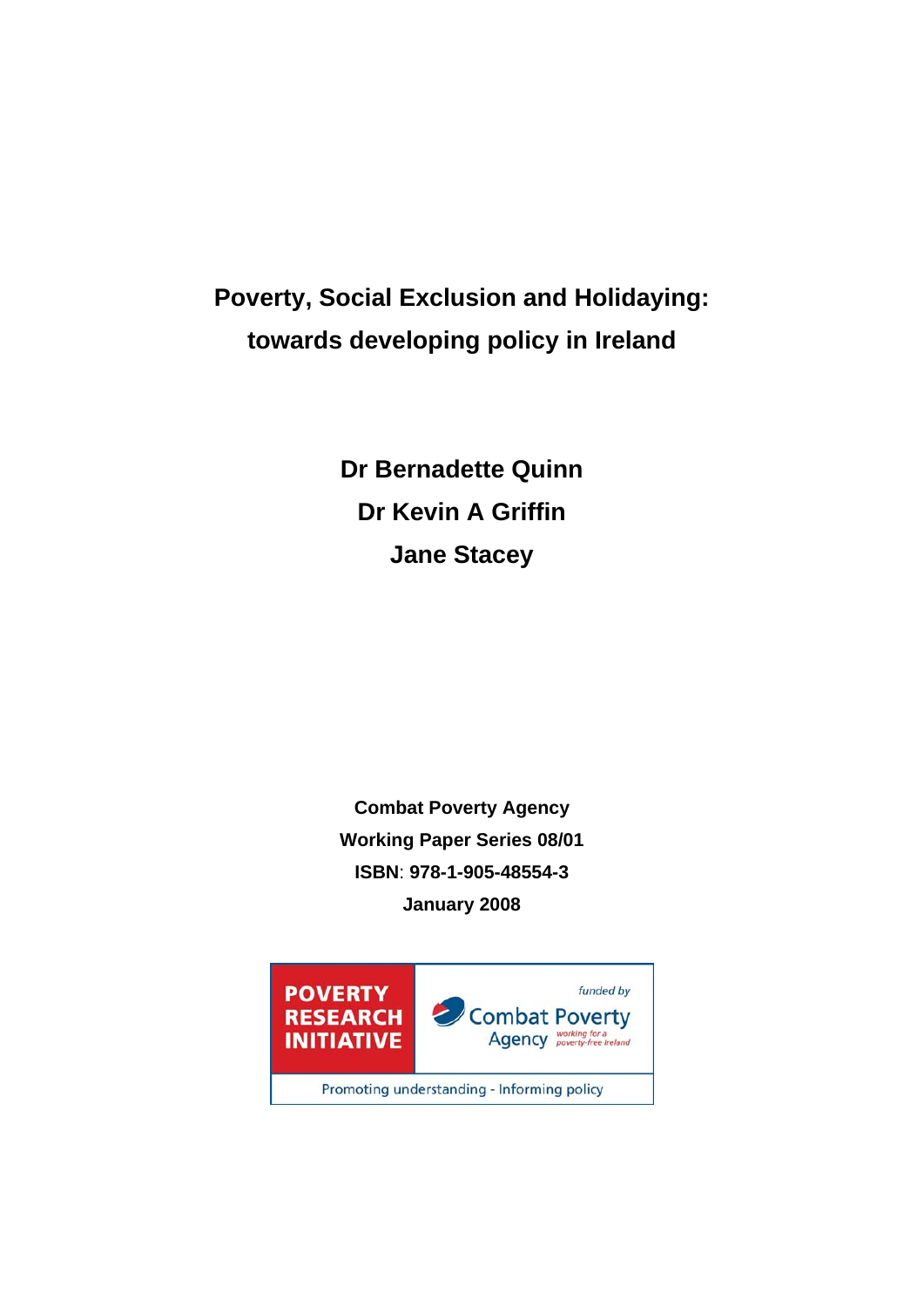# **Abstract**

This qualitative research investigates how promoting access to annual holidaying can help combat social exclusion for children and families experiencing poverty. It aims to stimulate debate on the need for developing social tourism policy. To this end, it discusses a range of policy rationales and reviews developments in policy and practice in other EU states. Specifically, its objectives include: to demonstrate how access to annual holidaying benefits people, particularly children, living in poverty; and to produce an evidence-based case to stimulate the development of government policy, and the investment of state and private sector resources, in the area.

The study found that extant provision in Ireland is predominantly dependent on NGOs. Public support is modest, ad-hoc and informal, while private sector involvement is rare. Extant provision is poorly integrated into the array of supports offered to children and families experiencing disadvantage.

The findings argue that access to an annual holiday generates benefits. Specifically it found that the structured, child-centred holidays studied broadened children's social horizons; created opportunities to learn and acquire new skills; offered exposure to positive role models and promoted positive behavioural change. In addition, further benefits were generated for guardians and the wider family unit. The policy implications of these findings are discussed.

Key words: poverty; social tourism; children

#### **Disclaimer**

This report was funded by the Combat Poverty Agency under its Poverty Research Initiative. The views, opinions, findings, conclusions and/or recommendations expressed here are strictly those of the author(s). They do not necessarily reflect the views of the Combat Poverty Agency, which takes no responsibility for any errors or omissions in, or for the accuracy of, the information contained in this Working Paper. It is presented to inform and stimulate wider debate among the policy community and among academics and practitioners in the field.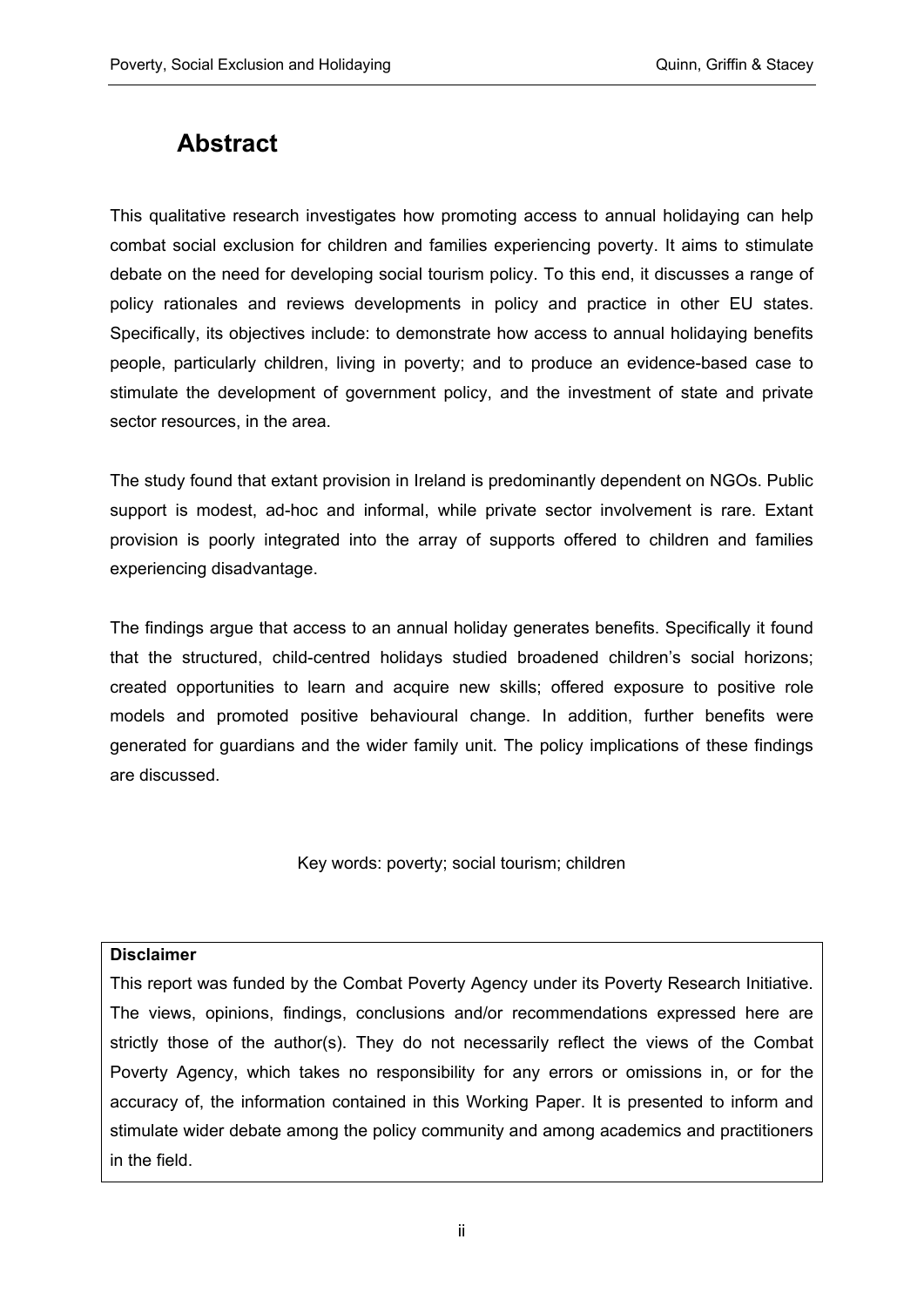# **Table of Contents**

| Abstract                 |                                                                                                    |                                                                                                                                                                                                                                                                                                                                                                                                                                                                                              | ij                                                                                       |  |  |
|--------------------------|----------------------------------------------------------------------------------------------------|----------------------------------------------------------------------------------------------------------------------------------------------------------------------------------------------------------------------------------------------------------------------------------------------------------------------------------------------------------------------------------------------------------------------------------------------------------------------------------------------|------------------------------------------------------------------------------------------|--|--|
| <b>Table of Contents</b> |                                                                                                    |                                                                                                                                                                                                                                                                                                                                                                                                                                                                                              |                                                                                          |  |  |
|                          | <b>Glossary of Terms</b>                                                                           |                                                                                                                                                                                                                                                                                                                                                                                                                                                                                              |                                                                                          |  |  |
| 1                        |                                                                                                    | Introduction to the Study                                                                                                                                                                                                                                                                                                                                                                                                                                                                    | 1                                                                                        |  |  |
| $\overline{2}$           |                                                                                                    | Poverty Social Exclusion and Holidaying                                                                                                                                                                                                                                                                                                                                                                                                                                                      | 3                                                                                        |  |  |
|                          | 2.1<br>2.1.1<br>2.1.2<br>2.1.3<br>2.2<br>2.2.1<br>2.2.2<br>2.2.3<br>2.3<br>2.3.1<br>2.4<br>2.4.1   | Conceptualising Poverty and Social Exclusion<br>Poverty and social exclusion in Ireland<br>Deprivation indicators in Ireland<br>Child poverty in Ireland<br><b>Conceptualising Holidaying</b><br>Benefits of holidaying for those experiencing disadvantage<br>Long-term benefits<br>Societal benefits<br>Social Exclusion and Holidaying<br>Holidaying as a social necessity<br><b>Policy Context</b><br>Social tourism and policy rationale                                                | 3<br>5<br>$\overline{6}$<br>$\overline{7}$<br>9<br>9<br>11<br>11<br>13<br>14<br>16<br>17 |  |  |
| 3                        |                                                                                                    | Social Tourism Policy and Practice                                                                                                                                                                                                                                                                                                                                                                                                                                                           | 21                                                                                       |  |  |
|                          | 3.1<br>3.2<br>3.2.1                                                                                | European Social Tourism Policy and Practice<br><b>Irish Social Tourism Policy and Practice</b><br>Targeted measures facilitating access to holidaying in Ireland                                                                                                                                                                                                                                                                                                                             | 21<br>25<br>26                                                                           |  |  |
| 4                        |                                                                                                    | <b>Study Background and Research Methods</b>                                                                                                                                                                                                                                                                                                                                                                                                                                                 | 31                                                                                       |  |  |
|                          | 4.1<br>4.2<br>4.3<br>4.4<br>4.5<br>4.6<br>4.7<br>4.8<br>4.9<br>4.10                                | Introduction<br><b>Research Aims and Objectives</b><br><b>Ethical Issues</b><br>Secondary Methodologies Employed<br>Research Areas - Background and Context<br>Research Participants - Background and Context<br><b>Primary Methodologies Employed</b><br>Rationale<br>Data Analysis<br>Limitations of the Research / Methodological Issues                                                                                                                                                  | 31<br>31<br>32<br>34<br>34<br>35<br>35<br>40<br>41<br>42                                 |  |  |
| 5                        |                                                                                                    | Findings                                                                                                                                                                                                                                                                                                                                                                                                                                                                                     | 43                                                                                       |  |  |
|                          | 5.1<br>5.2<br>5.2.1<br>5.2.2<br>5.2.3<br>5.3<br>5.3.1<br>5.3.2<br>5.3.3<br>5.3.4<br>5.3.5<br>5.3.6 | Introduction<br>Quality of Life in the Home Environment<br>Boredom - absence of recreational opportunities<br>Safety and security<br>Opportunities to leave / propensity to holiday<br><b>Benefits for Children</b><br>'A break / respite from routine'<br>Allowing children to be children<br>Broadening social horizons / making friends<br><b>Building self-esteem</b><br>Opportunities to learn new activities and acquire new skills<br>Quality relationships with 'significant' adults | 43<br>43<br>43<br>45<br>45<br>47<br>47<br>49<br>51<br>52<br>54<br>55                     |  |  |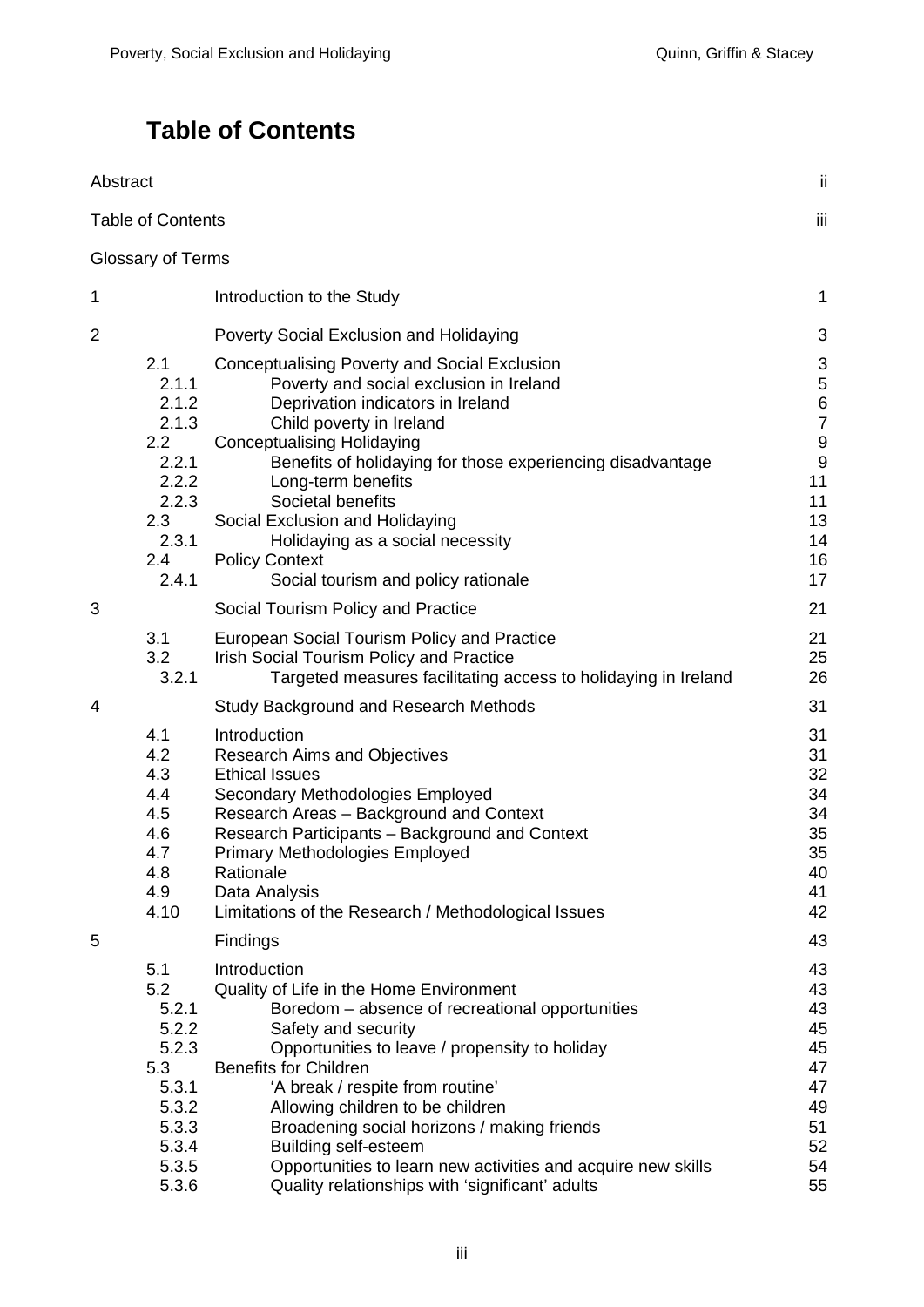|                                                                                                                                                                                                                                                                                               | 5.3.7<br>5.4<br>5.4.1<br>5.5<br>5.6<br>5.7                                                                                                               | Behavioural change<br><b>Benefits for Wider Family</b><br>Benefits for the guardian<br>Longer-Term Benefits<br>Problems / Disbenefits<br>Summary                                                                                                                                                                                                                                                                                                                                                                                                                                                                                                                                                                                                                                                                                                                                                                                                                                                                                                                                            | 56<br>57<br>59<br>60<br>61<br>63                                                                         |  |
|-----------------------------------------------------------------------------------------------------------------------------------------------------------------------------------------------------------------------------------------------------------------------------------------------|----------------------------------------------------------------------------------------------------------------------------------------------------------|---------------------------------------------------------------------------------------------------------------------------------------------------------------------------------------------------------------------------------------------------------------------------------------------------------------------------------------------------------------------------------------------------------------------------------------------------------------------------------------------------------------------------------------------------------------------------------------------------------------------------------------------------------------------------------------------------------------------------------------------------------------------------------------------------------------------------------------------------------------------------------------------------------------------------------------------------------------------------------------------------------------------------------------------------------------------------------------------|----------------------------------------------------------------------------------------------------------|--|
| 6                                                                                                                                                                                                                                                                                             |                                                                                                                                                          | Conclusions                                                                                                                                                                                                                                                                                                                                                                                                                                                                                                                                                                                                                                                                                                                                                                                                                                                                                                                                                                                                                                                                                 | 64                                                                                                       |  |
|                                                                                                                                                                                                                                                                                               | 6.1<br>6.2<br>6.2.1<br>6.2.2<br>6.2.3<br>6.2.4<br>6.2.5<br>6.2.6<br>6.2.7<br>6.3<br>6.3.1<br>6.3.2<br>6.3.3<br>6.3.4<br>6.3.5<br>6.3.6<br>6.3.7<br>6.3.8 | Introduction<br><b>Towards Policy Development</b><br>'Access to an annual holiday' and deprivation indicators<br>Acknowledging the value of holidaying<br>Generating awareness of extant social tourism practice<br>Justification and rationale for policy development<br>A partnership approach to policy design and delivery<br>Prioritising an integrated approach to supply<br>The need for further research<br><b>Concluding Observations</b><br>The concept of 'social tourism' needs to be highlighted in Ireland<br>There is need to recognize tourism as a socially-exclusionist activity<br>There is need for more qualitative and quantitative research to<br>investigate this phenomenon<br>Ireland can learn from other European countries<br>The contribution of volunteer organisations / NGOs needs to be<br>recognised / acknowledged<br>There is need to support and link provision which is currently ad-<br>hoc in nature<br>Holidays should be considered as an element of integrated service<br>provision<br>Poverty, social exclusion and holidaying: final comments | 64<br>65<br>66<br>68<br>72<br>73<br>74<br>75<br>76<br>77<br>77<br>77<br>77<br>78<br>78<br>78<br>78<br>79 |  |
|                                                                                                                                                                                                                                                                                               | Acknowledgements                                                                                                                                         |                                                                                                                                                                                                                                                                                                                                                                                                                                                                                                                                                                                                                                                                                                                                                                                                                                                                                                                                                                                                                                                                                             | 80                                                                                                       |  |
|                                                                                                                                                                                                                                                                                               | Bibliography                                                                                                                                             |                                                                                                                                                                                                                                                                                                                                                                                                                                                                                                                                                                                                                                                                                                                                                                                                                                                                                                                                                                                                                                                                                             | 81                                                                                                       |  |
|                                                                                                                                                                                                                                                                                               |                                                                                                                                                          | Appendix 1 - European Best Practice                                                                                                                                                                                                                                                                                                                                                                                                                                                                                                                                                                                                                                                                                                                                                                                                                                                                                                                                                                                                                                                         | 92                                                                                                       |  |
| France: Holiday Cheques<br>France: Bourse Solidarité Vacances / Holiday Solidarity Fund (BSV)<br>UK: Family Holiday Association<br>Spain: Holiday Programme for the Elderly and for the Maintenance of Employment<br>in Tourist Areas                                                         |                                                                                                                                                          |                                                                                                                                                                                                                                                                                                                                                                                                                                                                                                                                                                                                                                                                                                                                                                                                                                                                                                                                                                                                                                                                                             |                                                                                                          |  |
|                                                                                                                                                                                                                                                                                               |                                                                                                                                                          | Appendix 2 – Case Studies of Agencies Involved in Social Tourism Provision in Ireland                                                                                                                                                                                                                                                                                                                                                                                                                                                                                                                                                                                                                                                                                                                                                                                                                                                                                                                                                                                                       | 96                                                                                                       |  |
| Society of St Vincent de Paul<br><b>Sunshine Holiday Fund</b><br><b>Teenhols</b><br><b>Family Holidays</b><br><b>SVDP Holiday Centres / Homes</b><br>Community Projects - Youth / Family Services<br>Darndale New Life Centre<br><b>Wexford Centre Project</b><br><b>Cavan Centre Project</b> |                                                                                                                                                          |                                                                                                                                                                                                                                                                                                                                                                                                                                                                                                                                                                                                                                                                                                                                                                                                                                                                                                                                                                                                                                                                                             |                                                                                                          |  |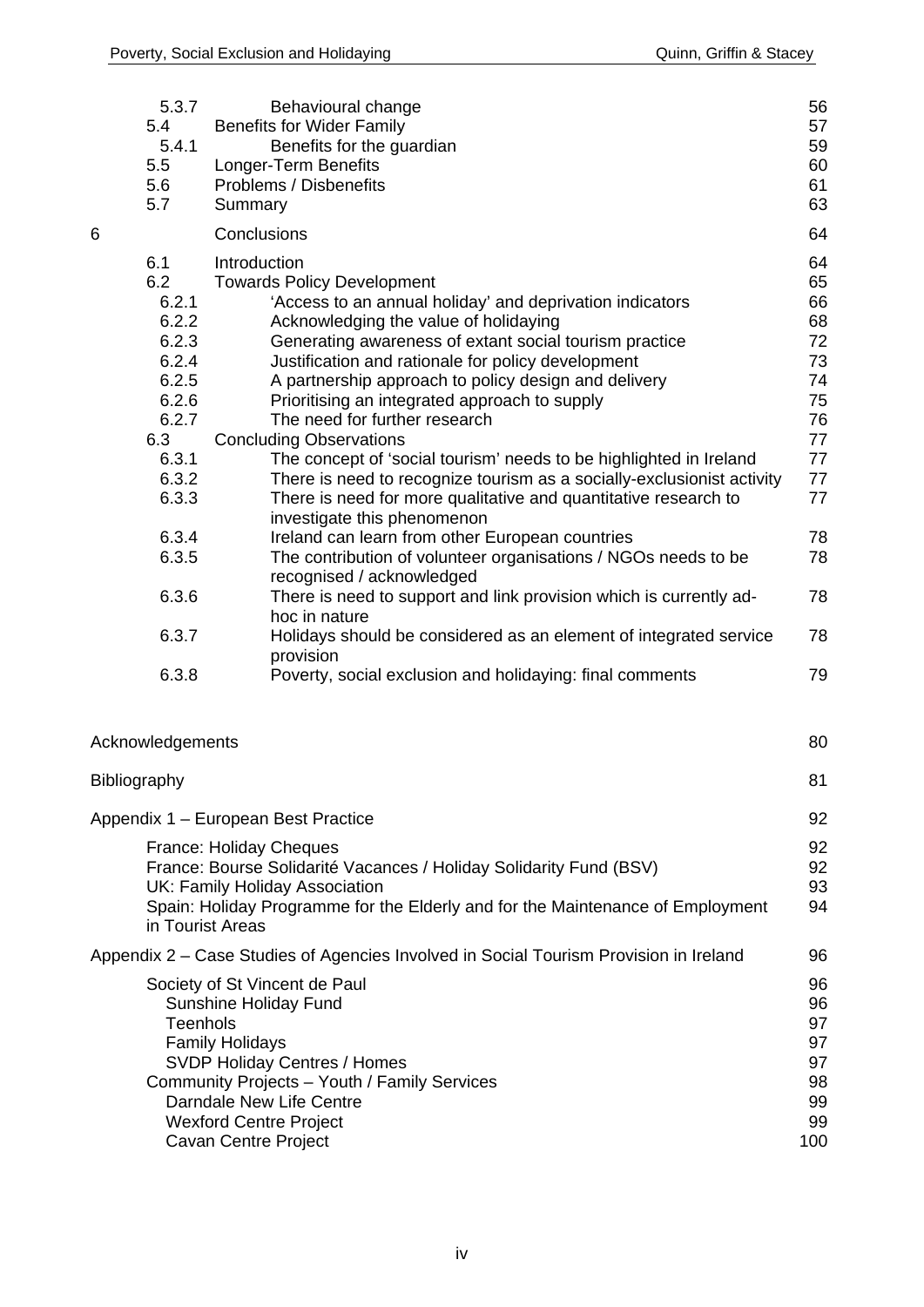| Appendix 3 – List of Key Informants Interviewed and Agencies Involved in Research                                                                                                                                                                                                                                     |                          |
|-----------------------------------------------------------------------------------------------------------------------------------------------------------------------------------------------------------------------------------------------------------------------------------------------------------------------|--------------------------|
| <b>Participating NGOs</b><br>Key Informants Interviewed                                                                                                                                                                                                                                                               | 101<br>101               |
| Appendix 4 - Focus Group Protocols, Questionnaires and Interview Schedules                                                                                                                                                                                                                                            | 102                      |
| Appendix 4A - Pre-Holiday Focus Group Protocols - Children's Focus Groups<br>Appendix 4B - Research Themes - Pre-Holiday Parent / Guardian Focus Groups<br>Appendix 4C - Post-Holiday Questionnaire - Young People<br>Appendix 4D - Research Themes - Post-Holiday Protocol - Children's and<br>Guardian's Interviews | 102<br>103<br>104<br>106 |
| Appendix 4E - Key Individual Interview - Leader / Volunteer                                                                                                                                                                                                                                                           | 107                      |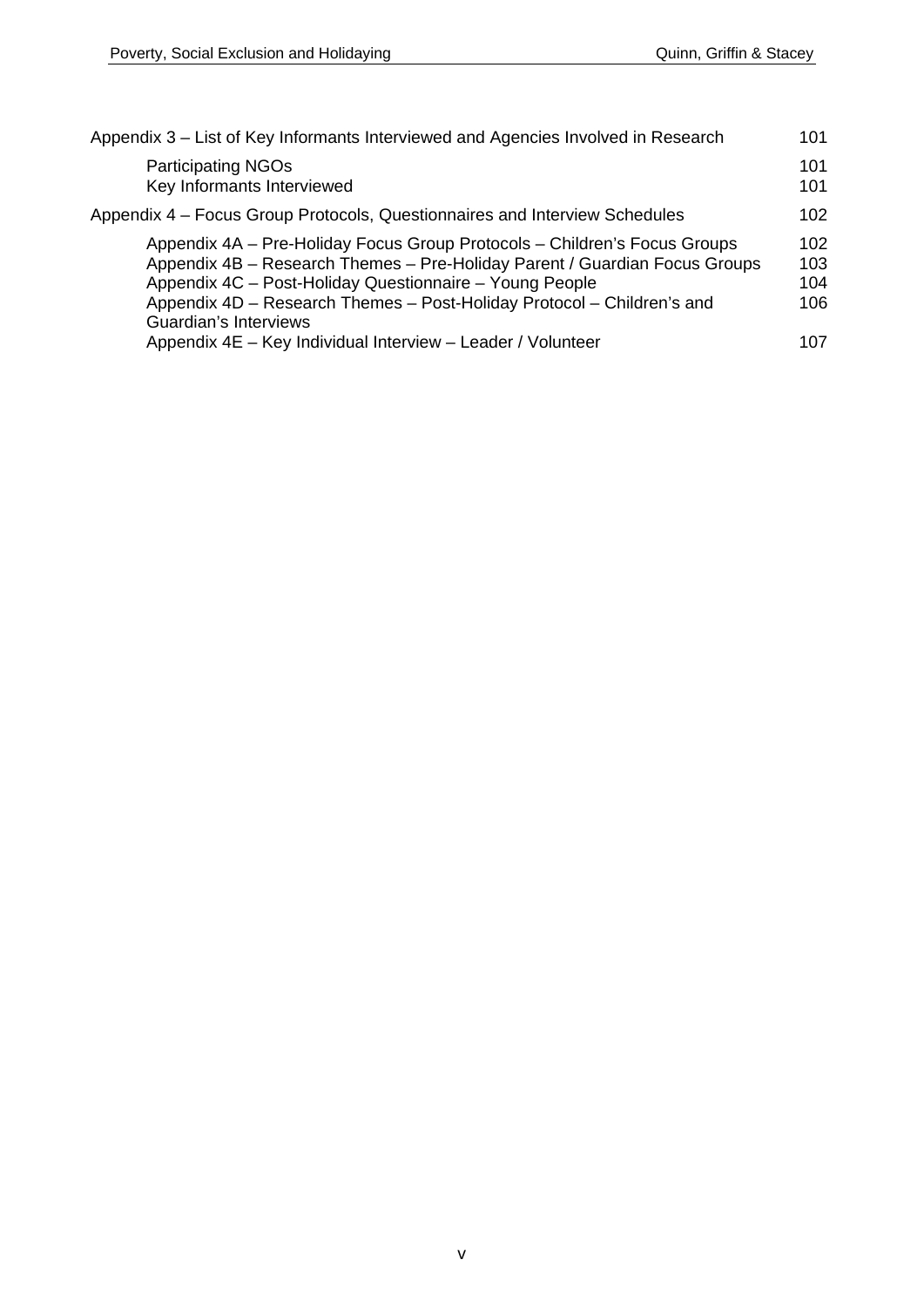# **Glossary of Terms**

| <b>MEB</b>                                                  | <b>Minimum Essential Budgets</b>                                                         |  |  |  |  |
|-------------------------------------------------------------|------------------------------------------------------------------------------------------|--|--|--|--|
| <b>BITS</b>                                                 | Bureau International du Tourisme Social / International Bureau of Social                 |  |  |  |  |
|                                                             | Tourism                                                                                  |  |  |  |  |
| <b>CPA</b>                                                  | <b>Combat Poverty Agency</b>                                                             |  |  |  |  |
| <b>CSO</b>                                                  | <b>Central Statistics Office</b>                                                         |  |  |  |  |
| <b>ESRI</b>                                                 | <b>Economic and Social Research Institute</b>                                            |  |  |  |  |
| ETC/ETB                                                     | English Tourism Council, formerly the English Tourist Board                              |  |  |  |  |
| <b>EU-SILC</b><br>EU Survey on Income and Living Conditions |                                                                                          |  |  |  |  |
| <b>FHA</b>                                                  | <b>Family Holiday Association</b>                                                        |  |  |  |  |
| <b>JRF</b>                                                  | Joseph Rowntree Foundation                                                               |  |  |  |  |
| <b>NAPinclusion</b>                                         | National Action Plan for Social Inclusion 2007-2016                                      |  |  |  |  |
| <b>NAPS</b><br>National Anti-Poverty Strategy               |                                                                                          |  |  |  |  |
| <b>NCS</b>                                                  | National Children's Strategy                                                             |  |  |  |  |
| <b>NESC</b>                                                 | <b>National Economic and Social Council</b>                                              |  |  |  |  |
| <b>NGO</b>                                                  | Non-Governmental Organisation                                                            |  |  |  |  |
| OSI                                                         | <b>Office for Social Inclusion</b>                                                       |  |  |  |  |
| <b>RAPID</b>                                                | Revitalising Areas by Planning, Investment and Development                               |  |  |  |  |
| <b>SVdP</b>                                                 | Society of Saint Vincent de Paul                                                         |  |  |  |  |
| <b>UNWTO/WTO</b>                                            | United<br><b>Nations</b><br><b>Tourism</b><br>World<br>Tourism<br>Organisation/<br>World |  |  |  |  |
|                                                             | Organisation                                                                             |  |  |  |  |
| <b>VVF</b>                                                  | Village Vacances Familles (commonly referred to as VVF Vacances)                         |  |  |  |  |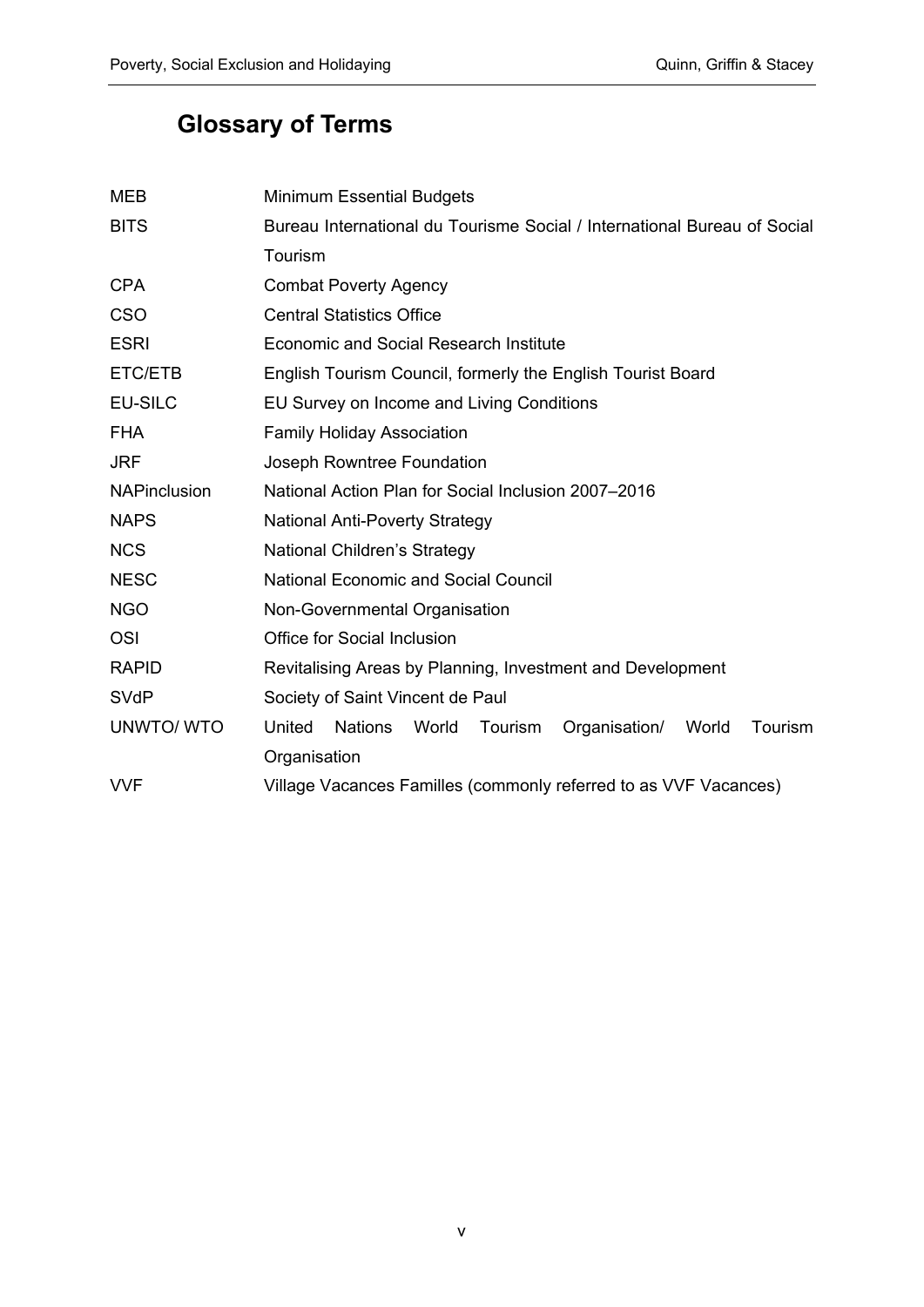## **1 Introduction to the Study**

This working paper seeks to make a case for developing government policy in the area of social tourism. 'Social tourism involves the extension of the benefits of holidays to economically marginal groups, such as the unemployed, single-parent families, pensioners and the handicapped' (Hall, 2005:152). Social tourism provision in Ireland, while in existence for some 80 years, is underdeveloped and significantly out of step with EU best practice. Extant provision is predominantly dependent on the efforts of NGOs, with public support modest, uneven, ad-hoc and informal in nature. Private sector involvement, meanwhile, is rare. While historical, socio-cultural and economic circumstances can be forwarded to explain the differing trajectories of social tourism in Ireland and elsewhere, the time is now opportune to develop policy in the area.

CSO statistics attest to the assertion that annual holiday-taking has now achieved normalcy in Irish society. The combined number of domestic and international holiday trips taken by Irish residents rose from 10.9 million in 2002 to 14.2 million in 2006 (CSO, 2007). Holidaying is now a standard lifestyle practice for a majority of the population. Yet, EU-SILC data (CSO, 2006) show that despite rapid economic advances in recent decades, 23 per cent of Irish citizens still cannot afford to take an annual holiday, for financial reasons. The National Anti-Poverty Strategy (NAPS), (Government of Ireland, 1997, revised in 2002) states that 'people are living in poverty if their income and resources (material, cultural and social) are so inadequate as to preclude them from having a standard of living which is regarded as acceptable by Irish society'.

In this 'style of life' approach, access to leisure generally, and holidaying specifically, assumes a pivotal conceptual role (Townsend, 1979; Dawson, 1988). To be unable to access an annual holiday is to experience a form of social exclusion. Furthermore, an inability to participate in holidaying is to be denied a range of benefits that a growing academic and policy literature attribute to this lifestyle practice. These benefits are felt at personal, inter-personal and societal levels. Indeed, a suggestion in the literature is that a denial of these benefits can generate a set of social costs.

This study represents exploratory research in an Irish context. It begins by reviewing the international literature linking poverty, social exclusion and holidaying. Existing research on the benefits of holidaying is given particular attention, as are the various justifications and rationale employed to underpin policy and practice in the area. Attention then turns to policy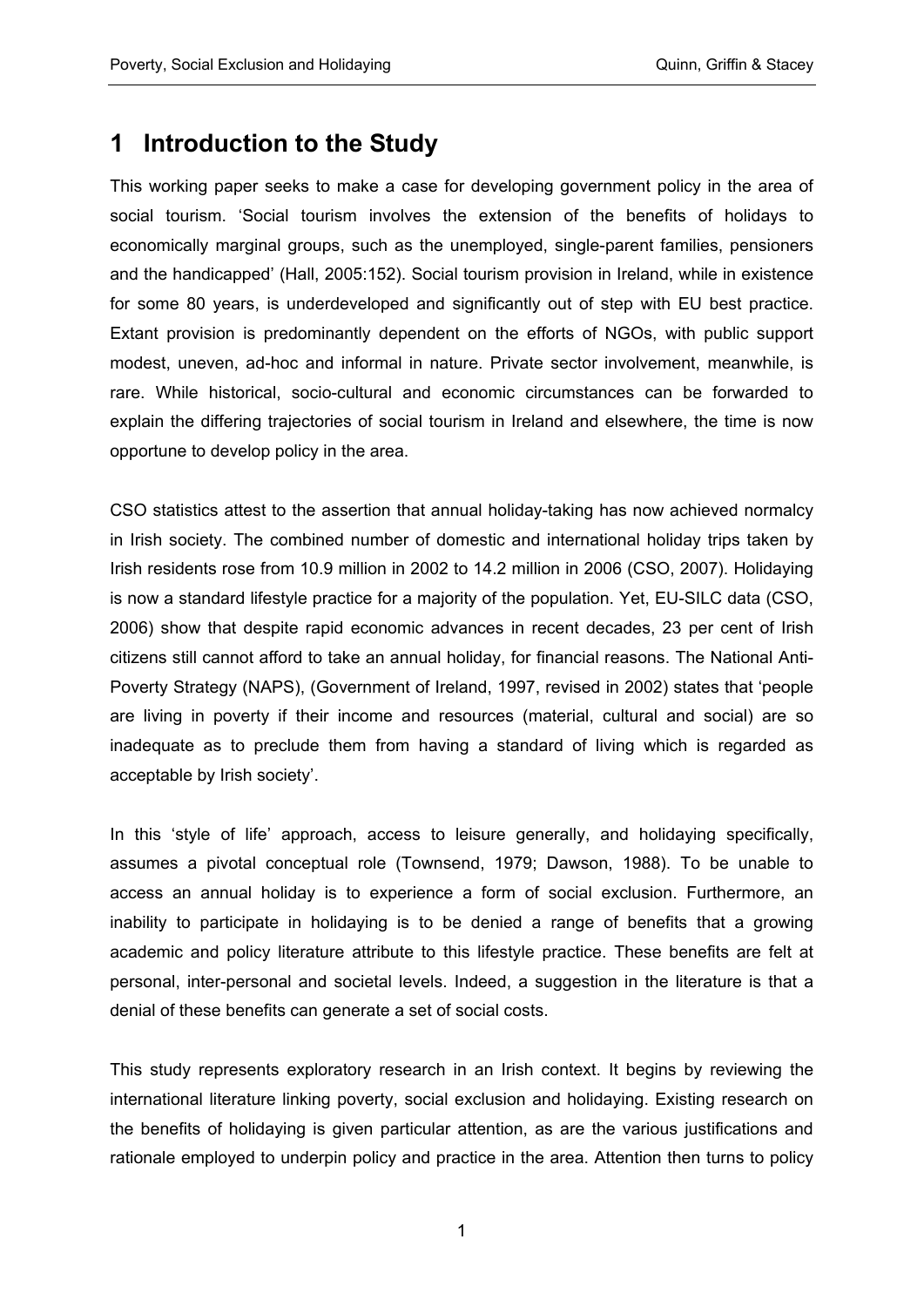domains. Social tourism policy and practice in the EU is reviewed, with instances of best practice identified. The current situation in Ireland is then described and discussed.

Empirically, this study focuses on children. The National Children's Strategy (Government of Ireland, 2000) envisages an Ireland where children are respected as young citizens and have a voice of their own. This research aims to give voice to children experiencing disadvantage. In so doing, it implicitly advocates the value of adopting a highly qualitative methodology as a way of uncovering the lifestyle realities of people understood largely through poverty statistics. The objective is not to produce results that are generalisable to other populations, that are explanatory in relating causality or that generate replicable models. Rather the intention is to validate human experience, to demonstrate the impact that particular interventions can have on quality of life and to focus attention on an activity that has engaged and benefited thousands of Irish people for as long as 80 years with little acknowledgement or recognition.

Following an explanation of the methods employed in the study, the findings are presented and analysed. In essence, they are employed to generate a discussion on how participation in holidaying can help combat social exclusion, promote well-being and improve quality of life for children and families living in poverty. The final part of the paper considers the policy implications of the findings and sets out a series of conclusions.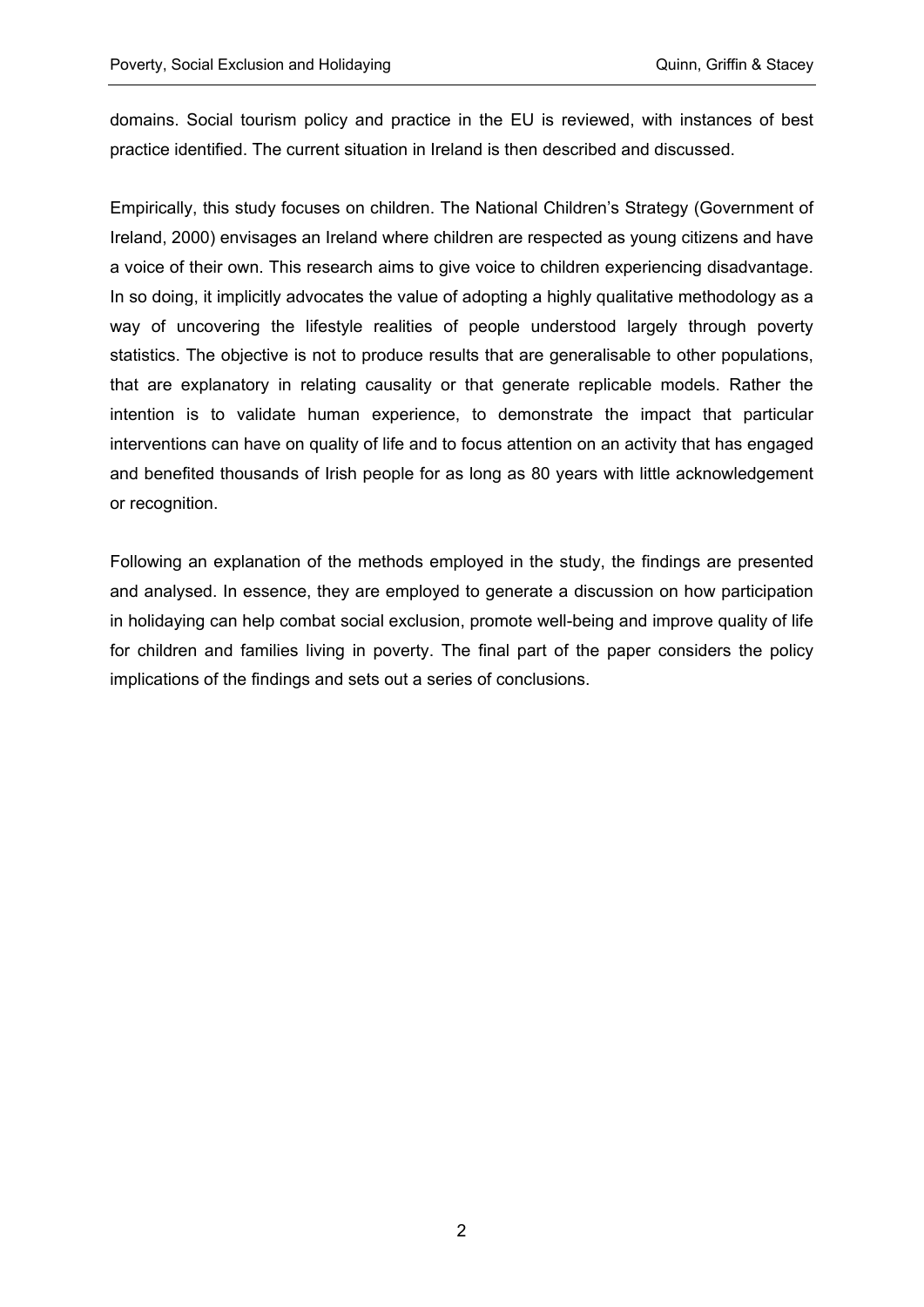## **2 Poverty, Social Exclusion and Holidaying**

## *2.1 Conceptualising Poverty and Social Exclusion*

According to Dawson (1988), the manner in which poverty is defined and measured impacts considerably on the way in which it is viewed by citizens and addressed by governments. Dawson notes that historical attempts to define and measure poverty focused on 'subsistence poverty', with little consideration of lifestyle or leisure, as these were not considered to be life sustaining. The belief that measuring poverty should acknowledge a person's right to exist in a socially meaningful way only gained credence in the latter part of the twentieth century. Researchers advocating this belief included Drewnowski and Scott (1968), Holman (1978), Townsend (1979) and Ross (1983). These researchers argued that appropriate measurements of poverty should identify conditions such as to permit a family to function socially as well as survive physically.

Townsend's (1979) work on 'style of life' poverty was influential in expanding definitions of poverty to incorporate concepts of social well-being, quality of life and needs that extend beyond the physical. He stressed the importance of acknowledging that people in any given society share, to a considerable extent, a range of social and cultural activities, customs and practices that make up a 'standard' style of living. If people are unable to participate in these socio-culturally defining activities and so are unable to meet 'standard' societal needs, then they are deprived and poor.

Subsequently, poverty has been conceived as a relative and social phenomenon, based on 'social adequacy' rather than subsistence, taking account of leisure and other needs (Dawson, 1988). As such, the 'poor' are considered in relation to overall society, and their degree of inequality highlighted relative to society (Blackwood and Lynch, 1994). This approach to poverty measures the extent to which certain groups are excluded from the customary way of life in a particular society.

The multi-dimensional nature of deprivation is now becoming increasingly recognised (de Haan, 1999; Whelan et al., 2003). The European Council, for example, defines the poor as those whose 'resources (material, cultural and social) are so limited as to exclude them from a minimum acceptable way of life in the member state in which they live' (quoted in Micklewright and Stewart, 2001). In similar vein, the Canadian Council on Social

3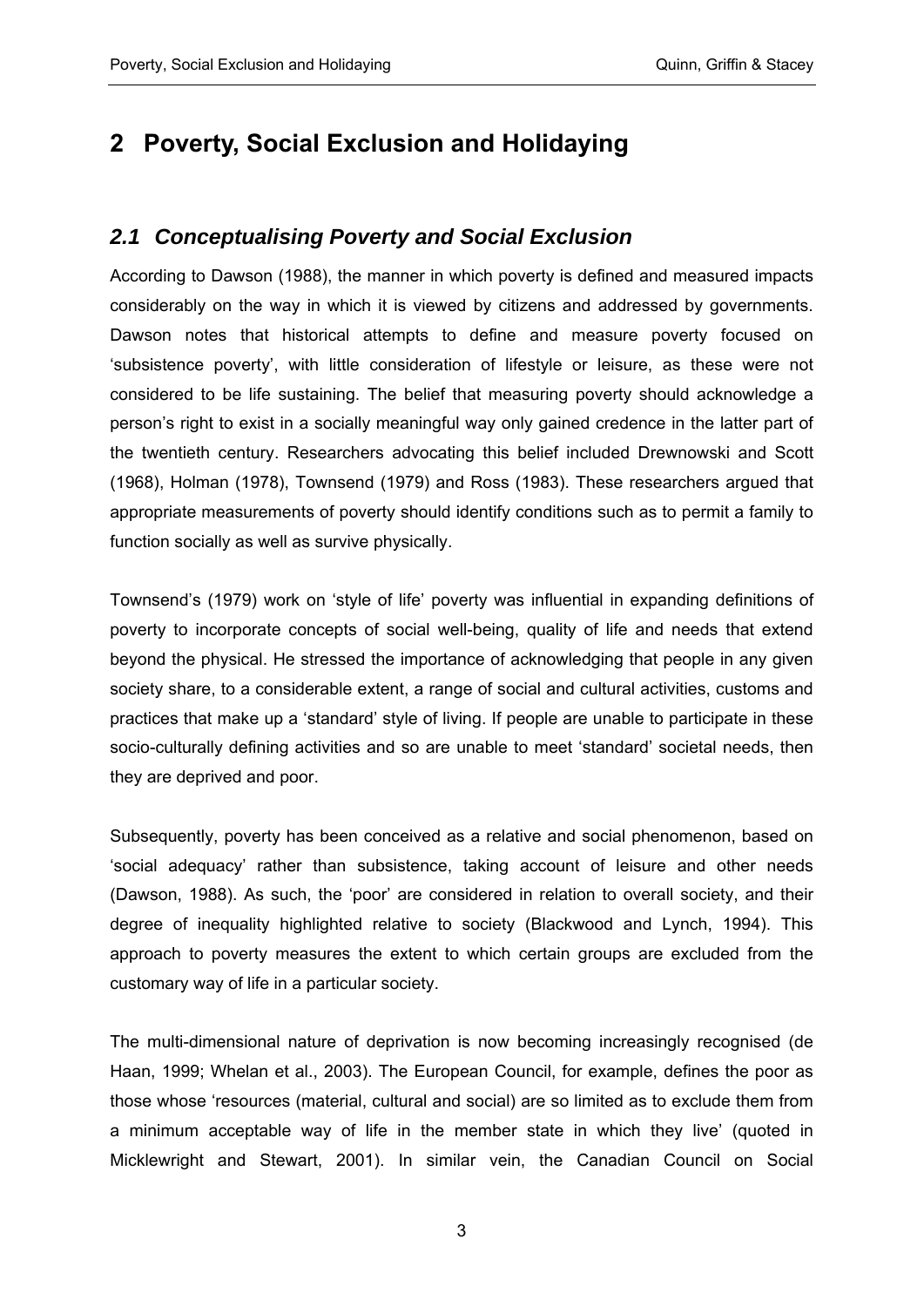Development (1984:10) states that income poverty is but one dimension of 'well-being', the others being psycho-social and political participation. Elsewhere, the United Nations Development Programme Human Development Index aims 'to capture the multiple dimensions of poverty in a composite measure' (Micklewright and Stewart, 2001:105).

It is within this multi-dimensional, 'style of life' approach that leisure assumes a pivotal conceptual role (Townsend, 1979; Dawson, 1988). Deprivation is not just about lack of money but also about exclusion from the customs of society (Townsend, cited in Smith, 1998). Rather than referring to 'relative poverty', one refers to 'relative deprivation', thereby referring to 'objective conditions of existence which prevent participation in what is conventionally acknowledged as the "national style of living"'. According to Oppenheim (1990:3) 'poverty means going short materially, socially and emotionally. Poverty means staying at home, often being bored, not seeing friends, not going to the cinema, not going for a drink and not being able to take the children out for a treat, a trip or a holiday'.

Whether an item is an indicator of lifestyle deprivation depends on 'the degree of penetration of the item in society which is taken as an indication of that society's preferences and social values'. The higher the proportion of people who have an item, the more likely individuals will feel deprived if they want it, but are not able to afford it (Eurostat, 2005). Collins (2006) underscores the critical distinction between 'doing without something' and 'being deprived of something', with the former strongly related to tastes and preferences, while the latter represents 'enforced deprivation' as an individual is unable to afford a basic necessity which he/she desires (Layte et al., 2001:244, cited in Collins, 2006).

Research conducted by Gordon et al. (2000) on behalf of the Joseph Rowntree Foundation (JRF) in the UK adopted a 'socially perceived necessities' approach to exploring poverty and social exclusion. It indicated that the general public holds ideas about the necessities of life which are more wide-ranging and multi-dimensional than is ordinarily represented in expert or political analysis (Collins, 2006, citing Pantzis et al., 2000). People 'do not restrict their interpretation of "necessities" to basic material needs of a subsistence diet, shelter, clothing and fuel – there are social customs, obligations and activities that substantial majorities of the population also identify as among the top necessities of life' (Gordon et al., 2000:16). According to Collins (2006), adopting a socially perceived necessities approach has a clear advantage for measuring deprivation since it is based on what society as a whole regards as necessities and also gives a more comprehensive picture of how people are doing relative to a basic socially identified benchmark of standard of living.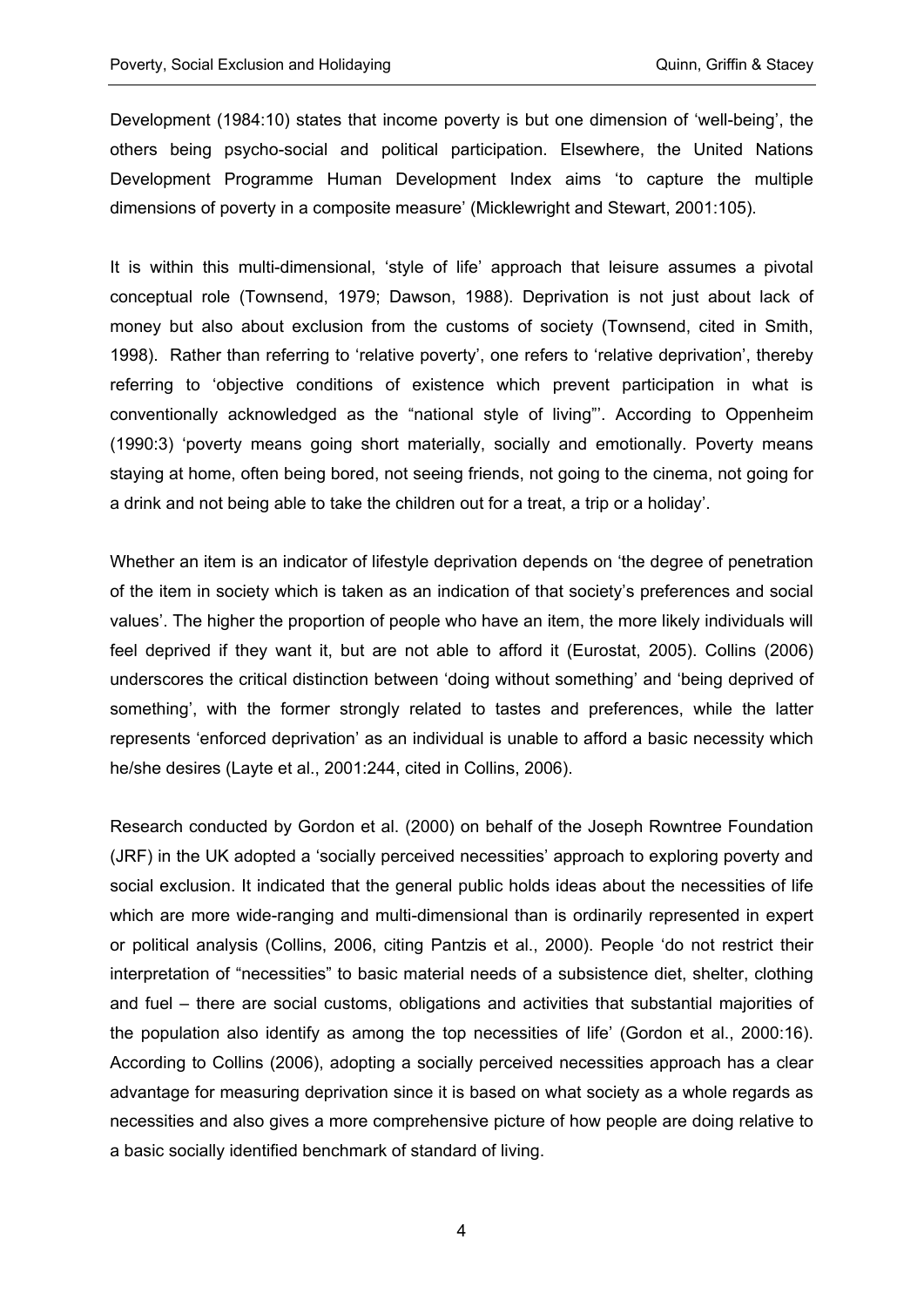-

#### **2.1.1 Poverty and social exclusion in Ireland**

Poverty and social exclusion are dynamic issues that are constantly shaped by developments in the broader economy and society. Despite Ireland's sustained economic growth in recent years, not all social groups or areas have benefited equally. Social inclusion, well-being and quality of life are firmly and explicitly on the Irish policy agenda and are key pillars of the National Development Plan 2007–2013 (Government of Ireland, 2007) and the National Action Plan for Social Inclusion 2007–2016 (NAPinclusion) (Office for Social Inclusion, 2007).

The multi-faceted nature of poverty, and the need for a multi-policy approach to address it, is recognised by the National Anti-Poverty Strategy (NAPS), (Government of Ireland, 1997, revised in 2002), which has as its objective 'to reduce substantially and ideally eliminate poverty in Ireland to build a socially inclusive society'.<sup>1</sup> It states that 'people are living in poverty if their income and resources (material, cultural and social) are so inadequate as to preclude them from having a standard of living which is regarded as acceptable by Irish society generally. As a result of inadequate income and other resources, people may be excluded and marginalised from participating in activities which are considered the norm for other people in society'. Policy design is mainly at the national level, and implementation is devolved to the local administrations who deliver services within the overall national policy framework. NAPinclusion 2007–2016 'places greater emphasis on services and activation as a means of tackling social exclusion' (p.13), rather than simply relying on the income support targets used in the past.

Despite recent economic advances, Ireland has one of the highest 'at risk of poverty<sup>2</sup> rates in the EU, matched only by Portugal and the Slovak Republic. Between 2003 and 2005, those 'at risk of poverty' (at the 60 per cent threshold) dropped from 19.7 per cent to 18.5 per cent (CSO, 2006). The high rate of relative income poverty shows that while Ireland has become increasingly wealthy, it has also remained unequal (CPA, 2001a), with sharp differentiation between the vulnerable class and the rest of the population (Whelan et al., 2003).

<sup>1</sup> The Irish Government commitment under NAPinclusion 2007–2016 is to reduce the number of those experiencing consistent poverty to between 2 per cent and 4 per cent by 2012, with the aim of eliminating consistent poverty by 2016. Consistent poverty identifies those people who are 'at risk of poverty' and who are deprived of certain items that people consider necessary to ensure a basic standard of living.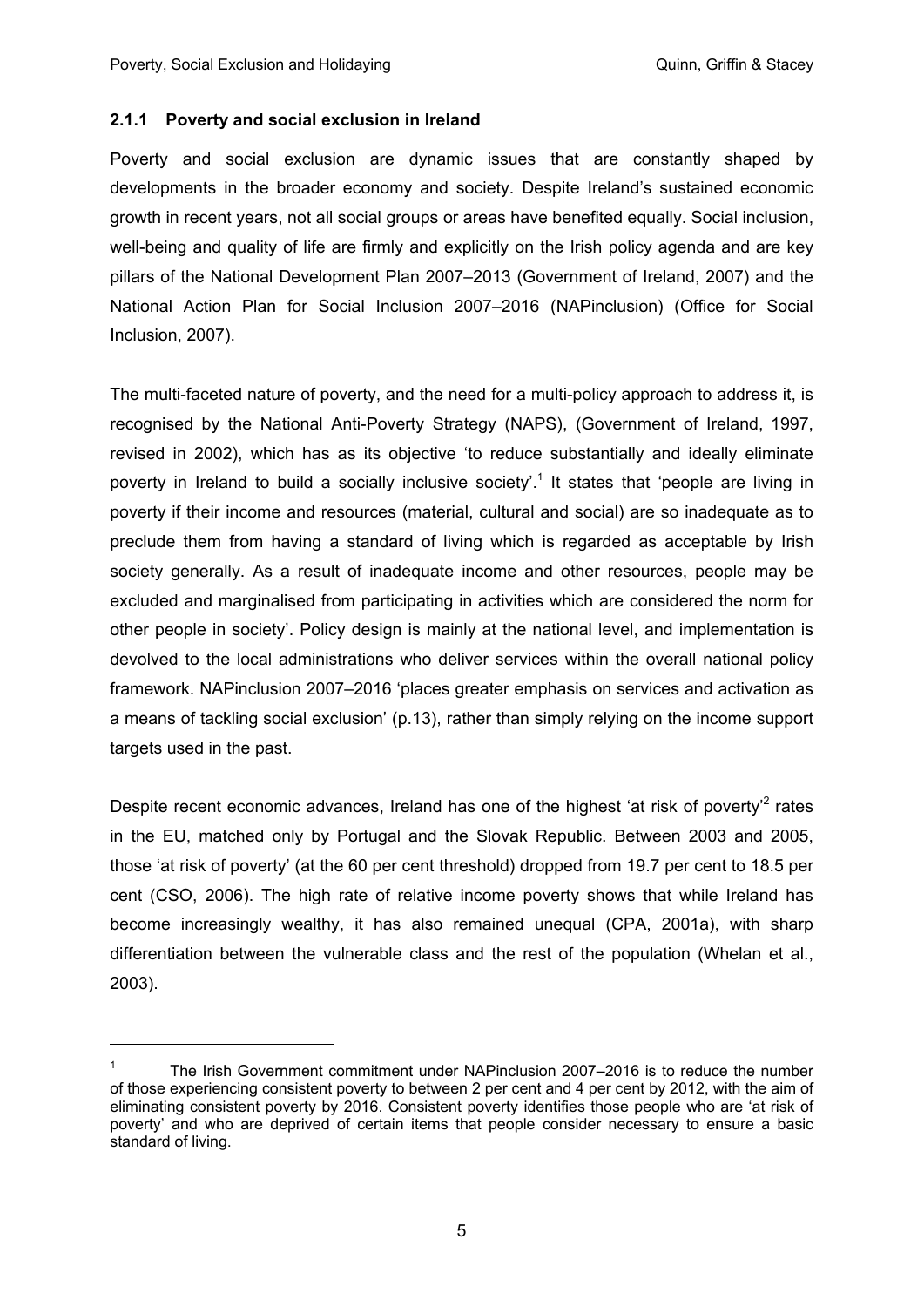The consistent poverty measure in Ireland is based on indicators of low income and lifestyle deprivation. Recent decreases in consistent poverty levels in Ireland reflect the increase in living standards of all groups as real income levels rose significantly in excess of inflation. The EU-SILC results (CSO, 2006) indicate that those experiencing consistent poverty dropped from 8.8 per cent to 7 per cent between 2003 and 2005. However, the consistent poverty measure does not reflect the changing relativities in levels of incomes, as there was a more significant increase in the 60 per cent median income threshold (OSI, 2007).

The Combat Poverty Agency (CPA) (2001a: 4) highlighted that the growing gap between rich and poor is damaging to society: 'it is unjust and unfair, it leads to poor social cohesion and alienation and it limits choice, diversity and the ability of those on low incomes to participate in society'. A number of social costs are associated with high rates of poverty and social exclusion, including worsening health, education, skills in the changing labour market, relationships within the family, between ethnic groups and in society in general (Gordon et al., 2000). A recent report by the CPA (2005a) reiterates these costs, stating that people who live on low incomes are more likely to suffer poorer health, experience more psychological distress and generally lead shorter lives than those who are more affluent.

### **2.1.2 Deprivation indicators in Ireland**

-

Deprivation occurs when people are deprived of 'basic necessities' for financial reasons (Collins, 2006) and tends to be found in geographic clusters, particularly in urban areas (Townsend, 1979; Mack and Lansley, 1985; Gordon et al., 2000, cited in Collins, 2006). Deprivation is also clustered among certain social groupings. For example, in examining the characteristics of those in poverty, lone parent households and households with four or more children are heavily concentrated in the lower rungs of income distribution (CPA, 2001b; 2005a). Lone parent households stand out starkly among the most 'at risk of poverty' (40.7 per cent as opposed to the national rate of 18.5 per cent in 2005). They also experienced the highest consistent poverty rate of 27 per cent in 2005 (as opposed to the national rate of 7 per cent). While relative poverty levels are lower in urban areas, the opposite is true of consistent poverty (CSO, 2005a).

Researchers at the Economic and Social Research Institute (ESRI) recently reviewed the list of deprivation indicators employed in the Irish context for calculating consistent poverty. This

<sup>2</sup> Relative income poverty, or those 'at risk of poverty', refers to those with an income a certain percentage below the median income threshold for society as a whole. Sixty per cent is the standard relative income threshold applied across the EU.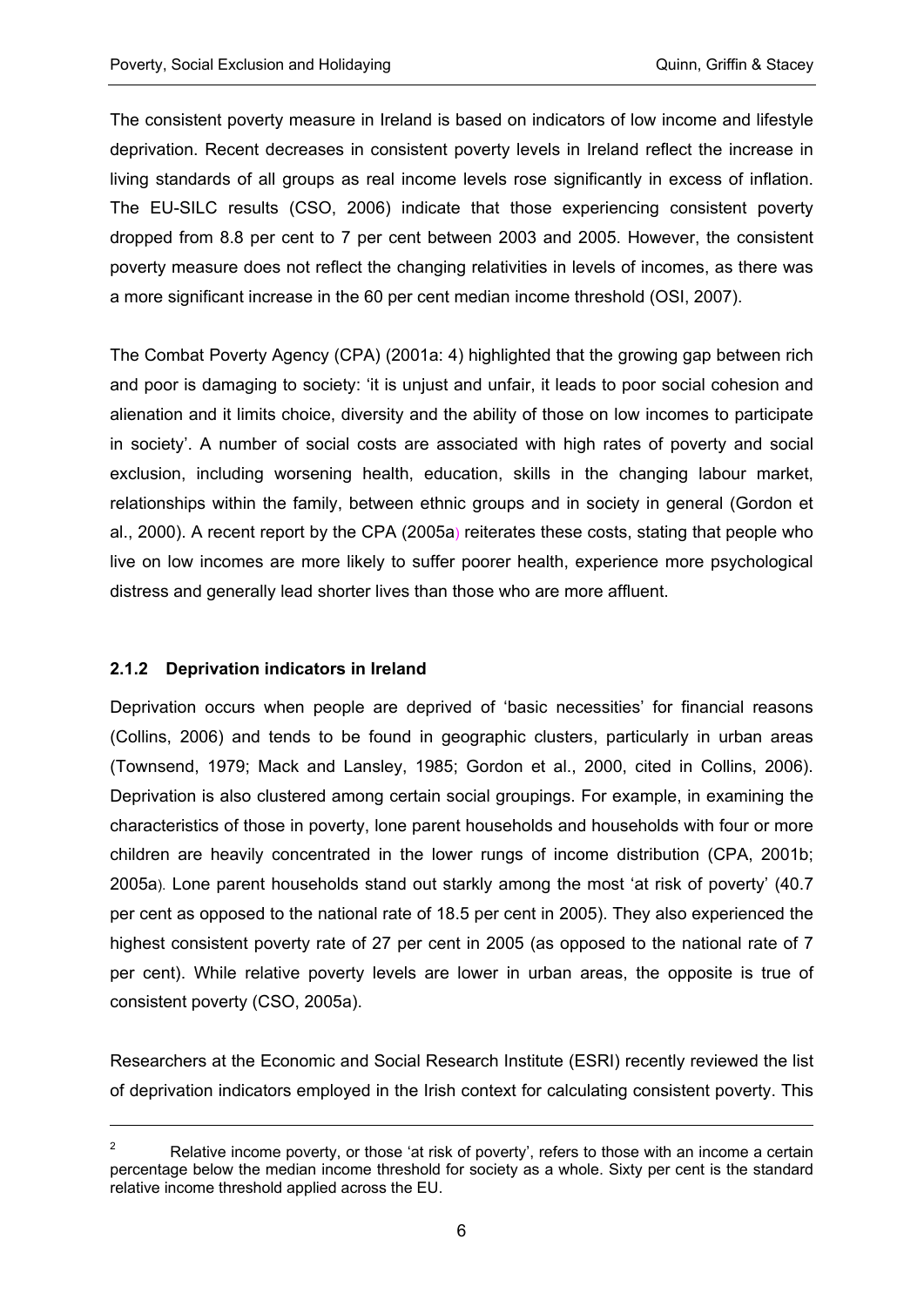review was undertaken to update the basic deprivation index of poverty and social exclusion in contemporary Irish society (Maître et al., 2006). As a result of this review, the ESRI proposed a list of 11 indicators to replace the previous 8-item index, providing more comprehensive coverage of social exclusion. The new index retained 6 items from the original list, while adding 5 new items that constitute either socially perceived necessities or, conversely, experiences that everyone should be able to avoid (Maître et al., 2006). As Ireland has experienced unprecedented economic growth, societal change and rising living standards in the past decade, revision of the specific items used in the consistent poverty measure was required to reflect changing expectations and perceptions regarding what is minimally adequate (Maître et al., 2006).

Initial analysis of the data identified 12 basic deprivation indicators, including 'the ability to afford a holiday away from home at least once a year'. One in four respondents to the study said they could not afford an annual holiday, almost twice the level of deprivation reported on any of the other items. However, this indicator was omitted from the final index (which has subsequently been adopted by the government in NAPinclusion 2007–2016) as it was felt that this indicator would unduly influence the calculation of consistent poverty levels. Nevertheless, this identification of the 'ability to afford an annual holiday' indicator is very significant in that it represents the first time that the issue of access to an annual holiday has appeared on the anti-poverty policy radar in Ireland.

#### **2.1.3 Child poverty in Ireland**

As the introduction to this paper has already mentioned, the research reported here is particularly preoccupied with children. This is because children have emerged as a cohort of particular concern in debates on poverty and social exclusion in Ireland. Deprivation levels in Ireland are highest among households with children (CSO, 2006). While child poverty rates have fallen in recent years, Ireland has one of the highest rates of child poverty in Europe (CPA, 2005b). According to the latest available figures, one in ten children in Ireland live in consistent poverty (10.2 per cent – up from 9.7 per cent in 2004), while almost one in four of those who are at risk of poverty are children (23.6 per cent) (EU-SILC data for 2005).

'Child poverty is a multi-dimensional problem, centred on inadequate income, but with knockon exclusionary effects in terms of access to resources and participation in everyday activities' (End Child Poverty Coalition, 2005). Once children fall into poverty, they are likely to remain poor for longer periods than adults (Sweeney, 2002) and children are twice as likely as adults to be poor (End Child Poverty Coalition, 2005). Certain groups of children are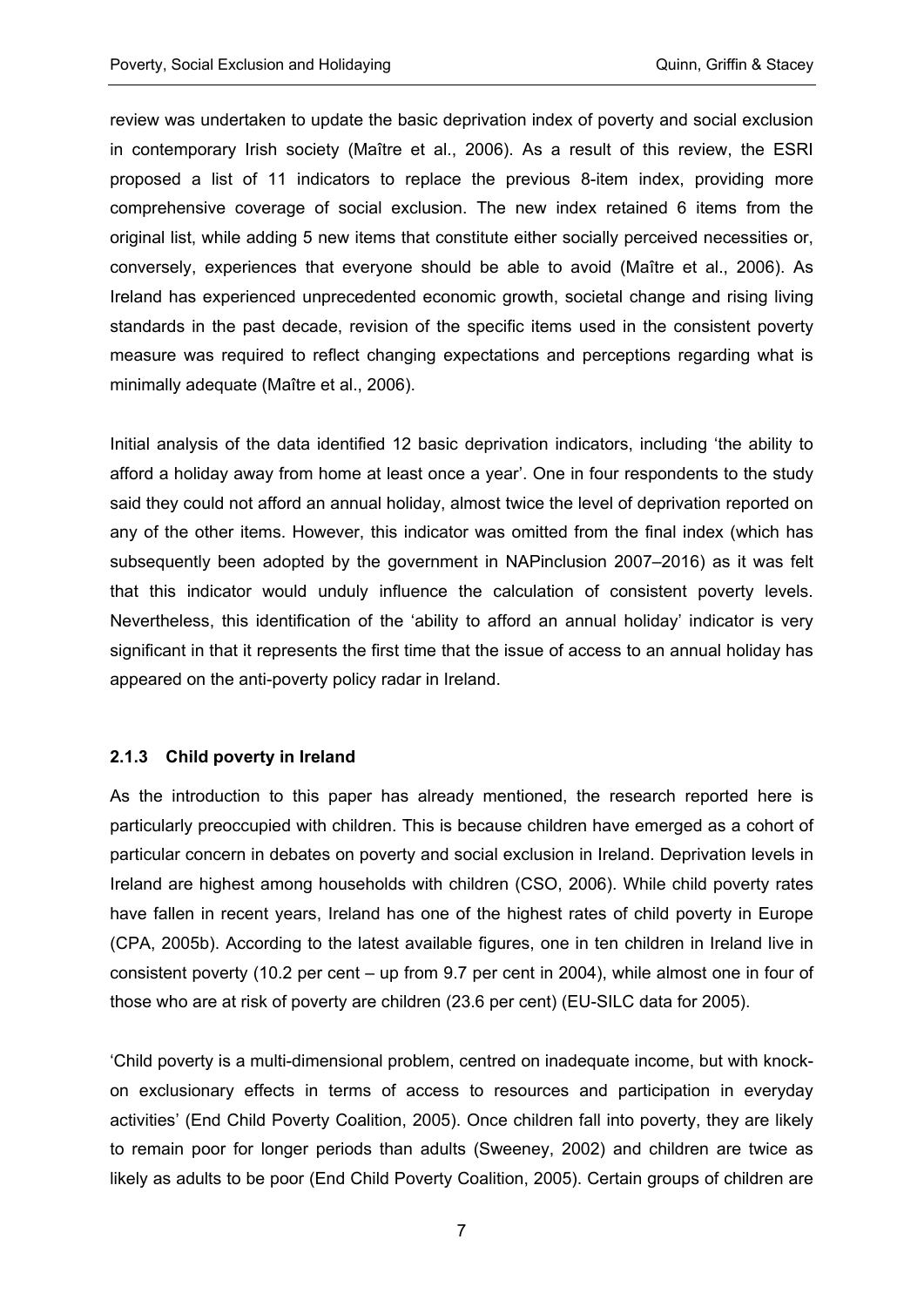particularly vulnerable to poverty and social exclusion, particularly those from lone parent households (End Child Poverty Coalition, 2005).

The Irish approach to addressing child poverty focuses on income support measures for families with children. Ireland invests less in subsidised quality services for children than most European countries. Approximately two thirds of this income support expenditure is provided universally, rather than means-tested (CPA, 2006). Government intervention, however, can make a difference to child poverty, as displayed by Sweeney (2002) who notes that those OECD countries with the lowest rates of child poverty are also those that allocate the highest proportions of GNP to social expenditures.

This study's focus on children, and particularly its focus on children's well-being, draws on the fact that the rights and well-being of children have assumed greater prominence in recent years within broader policy contexts. The National Children's Strategy (Government of Ireland, 2000) is a major innovation for Irish social policy as it represents the first attempt to draw together policies and measures from many government departments into a coherent strategy for future action. Children in poverty are one of the priorities of this strategy which adopts a 'whole child perspective'. An important advance has been the development by the National Children's Office of a set of child well-being indicators that examine 'current wellbeing, such as play and recreation, in addition to well-becoming indicators that examine future well-being' (Hanafin and Brooks, 2005:5).

The National Children's Strategy envisages an Ireland 'where children are respected as young citizens with a valued contribution to make and a voice of their own; where all children are cherished and supported by family and the wider society; where they can enjoy a fulfilling childhood and realise their potential' (Government of Ireland, 2000:4). One of the national goals identified in the Strategy is that children will receive quality supports and services that promote all aspects of their development and support families and communities in supporting children. This approach includes both basic needs and additional needs. Basic needs include educational opportunities; experiences promoting optimum physical, mental and emotional well-being; and access to play, sport, recreation and cultural activities to enrich their experience of childhood. This is supported by the CPA's *Ending Child Poverty Policy* statement (2005c) which called for improved services for families with children in the area of early childhood education and development, health care, housing and family services.

NAPinclusion 2007–2016 and its predecessor, NAPS, recognise the crucial role of the family in ensuring child well-being. NAPS underscored the strengthening of supports available to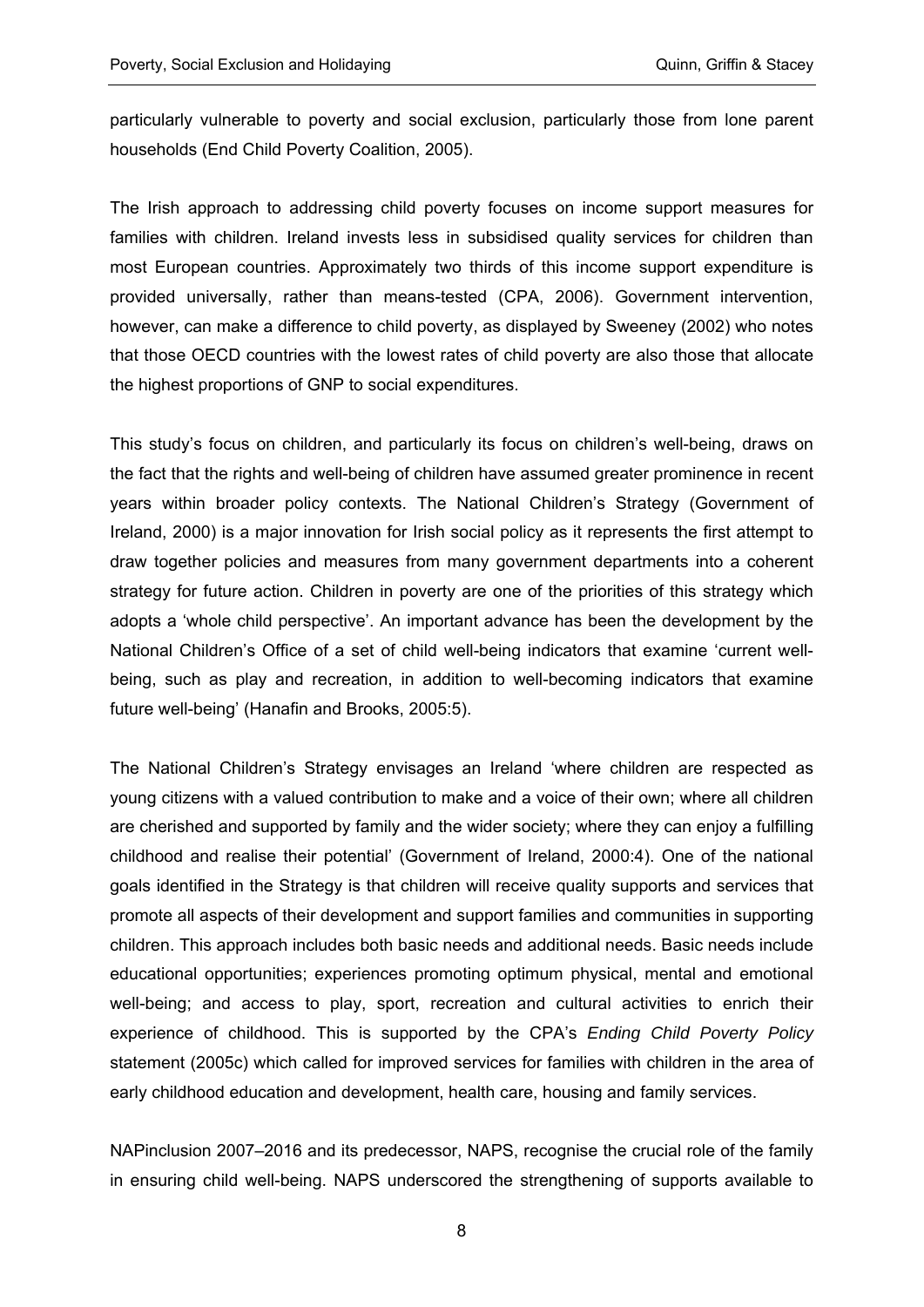families with children as a key priority, as it has been claimed that children do not experience disadvantage on their own but in the context of their family (NESC, 2005). This study concurs with such an assertion and researches children not in isolation but in the context of their family unit.

## *2.2 Conceptualising Holidaying*

The Oxford University Press dictionary (1974) defines a 'holiday' as 'a day of cessation from work or of recreation'. Tourism meanwhile is understood to be the broader societal phenomenon that comprises 'the activities of persons travelling to and staying in places outside their usual environments for not more than one consecutive year for leisure, business and other purposes not related to the exercise of an activity remunerated from within the place visited (WTO, quoted in Page 2003:7).

According to Hobson and Dietrich (1994, cited in Gilbert and Abdullah, 2002), there is an underlying assumption in modern society that holidays are beneficial in many ways. A growing body of international literature now supports this assertion. Generally speaking, holiday-taking is viewed as a mentally and physically healthy pursuit that increases quality of life. Richards (1998), for example, maintains that holidays are important not only because they provide an unbroken chunk of leisure time but also because the quality of time spent on holiday is different. Holidays offer relief from time and place, which are the key constraints of everyday life (Richards, 1998). Among the benefits of holiday-taking identified by researchers are escaping routine; relaxation; strengthening family bonds; social interaction; educational opportunity; and self-fulfilment (Lewis, 2001).

#### **2.2.1 Benefits of holidaying for those experiencing disadvantage**

While researchers like Hughes (1991:195) claim that 'holidays can perform real functions that are beneficial to both individuals and society', there remains a need for more research concerning the benefits of holidays for those experiencing social exclusion (Hazel 2005; Corlyon and La Placa, 2006). In particular, there is a lack of research on how children benefit from holidays and on holiday-taking among socially excluded young people (Lewis, 2001). That notwithstanding, a number of empirical studies on the benefits of holidays for those from disadvantaged backgrounds provide evidence as to the beneficial effects of holidays.

As far back as 1976, the English Tourist Board (ETB) was involved in a programme designed to give socially-deprived people in London boroughs an opportunity to go on holiday. The

9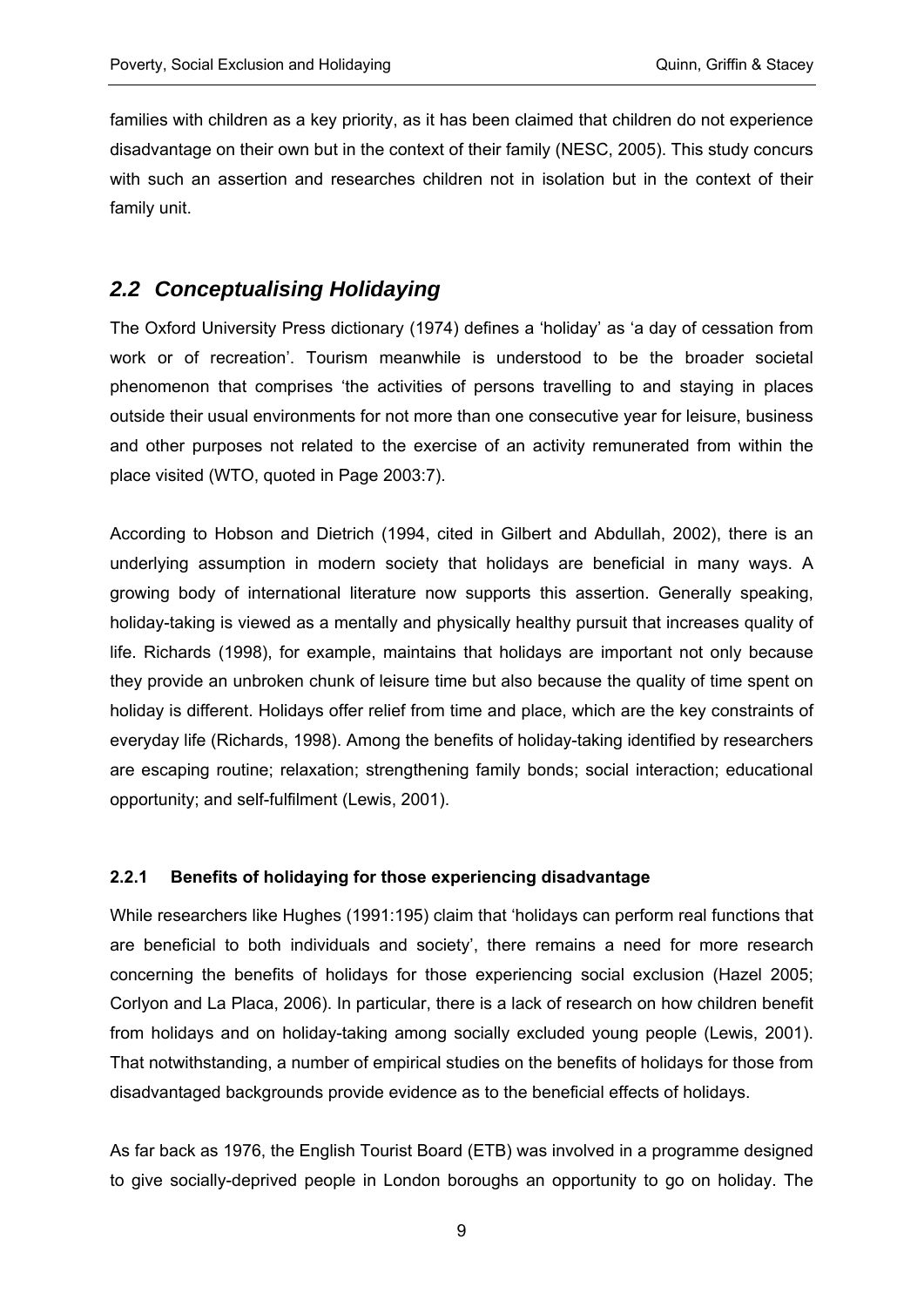value that the holidays provided in terms of social well-being and relief for caring relatives was emphasised by all the boroughs involved, as the holidays were found to provide an essential break for carers who suffered from emotional, mental and physiological stress. The study also revealed that anticipation prior to and memories after the holiday were considered to be almost as valuable as the holiday itself, a finding that is supported by Gilbert and Abdullah (2002) in their study on the impact of holiday expectation on an individual's sense of well-being.

Holidaying has also been found to positively affect health and physical well-being. The majority of GPs who participated in an English Tourism Council study (Voysey 2000) claimed that holidays were beneficial in alleviating the problems that stem from poverty, isolation, lack of family/community support, stress at work and living in an unsafe neighbourhood. They considered holidays to have a strong covert influence on health and well-being and on quality of life. They also considered that holiday participation mitigates against family or relationship breakdown. It is further suggested that the benefits of holiday-taking are felt more deeply by those for whom access to holiday-taking is most constrained (ETB, 1976, cited in Hazel, 2005; Hughes, 1991).

Elsewhere, analysing the effects of not going on holidays on children, Buin concluded that non-participation 'risks cutting these children off from others, who have developed this culture of travelling. When they grow up … the excluded child will develop more resentment towards his parents and his local environment, both of which are unable to provide him with the happiness others can enjoy … [if] … society as a whole … has no time for me, I have no time for them' (Buin, cited by Lauprêtre, 2006). According to Hazel (2005), the existing literature argues that holiday non-participation can lead to a feeling of deprivation and social exclusion in young people and others. A study by Lewis (2001), for example, revealed that 'young people in care were aware of their social exclusion and felt that they were missing out on holidays that other children were able to experience' (Hazel, 2005).

Similar work by Ridge (2002) in South-East England found that children from poor families can be made to feel different and unable to participate fully in life and school activities (trips, projects etc.) because of their family's lack of financial resources. The experience of the summer holidays can be one of heightened exclusion as the majority experience of holidays, events, activities and trips will be reflected in media images to which all children are exposed. Gill and Wellington (2003) note that for children in poverty, these activities are simply outside the resources of their families and the summer holidays become a time of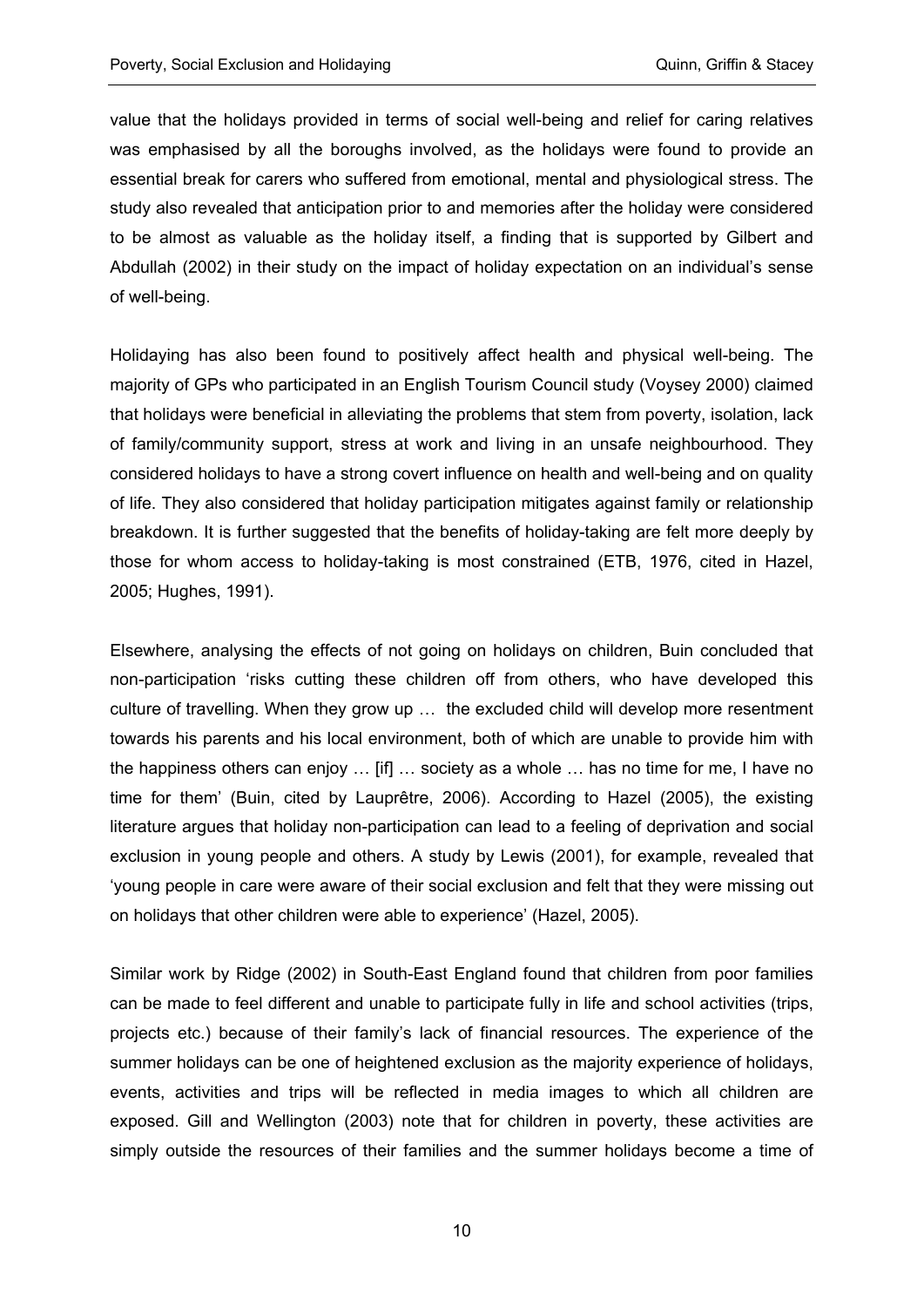'survival', leading to a situation where the experience of low-income families in poorly resourced areas is one of heightened exclusion during the summer holidays.

#### **2.2.2 Long-term benefits**

There is evidence that the benefits of a holiday extend beyond the time-frame of the holiday itself. As discussed previously, anticipation of a holiday has been revealed to be a benefit, having a positive impact on well-being (ETB, 1976, cited in Hazel, 2005; Gilbert and Abdullah, 2002). Lewis (2001) reported that 67 per cent of carers claimed that a holiday had been of particular benefit to individuals and attributed lasting benefits to young people as a result of the holiday. Brimacombe (2003) similarly asserted that the benefits last longer than the holiday and helped to develop sustainable relationships. Wigfall (2004), meanwhile, in an evaluation of the Family Breaks pilot project (Family Holiday Association), concluded that many families experienced longer-term positive outcomes. The longer-term significance of a holiday was also a theme in Smith and Hughes' (1999) research, although neither the duration of these benefits nor the relative merits of a one-off holiday versus regular holidays were clear (Smith, 1998).

Both of these issues require much further investigation. For example, Corlyon and La Placa (2006) conclude that benefits are not dependent on the length of the break, positing that day trips are just as beneficial as longer holidays and in some instances may be a better option. However, this finding is at odds with that of the English Tourism Council (Voysey, 2000), which indicates that while GPs felt that the health benefits of a holiday could last some time (a month for a short break, two months for a longer break), there was less consensus among GPs regarding the benefits of day trips. Equally unclear are the relative merits of once-off versus regular holiday-taking. Crompton (1979) stated that long-term pressure could only be reduced by regular holidaying; however, this is an issue that requires further investigation.

#### **2.2.3 Societal benefits**

Research on the benefits of holidays has extended beyond the individual/family realm, with some researchers speculating that the benefits accruing to the individual and the family can contribute to financial and social benefits for society in general (Corlyon and La Placa, 2006; Hazel, 2005; Hughes, 1991). Hazel (2005) suggests that improved access to holidays could reduce the pressure on health and social services, citing the Canadian Council on Social Development (1984) which found that holiday participation improved relationships, reduced drug abuse and mitigated against youth crime. Benefits might also reduce the societal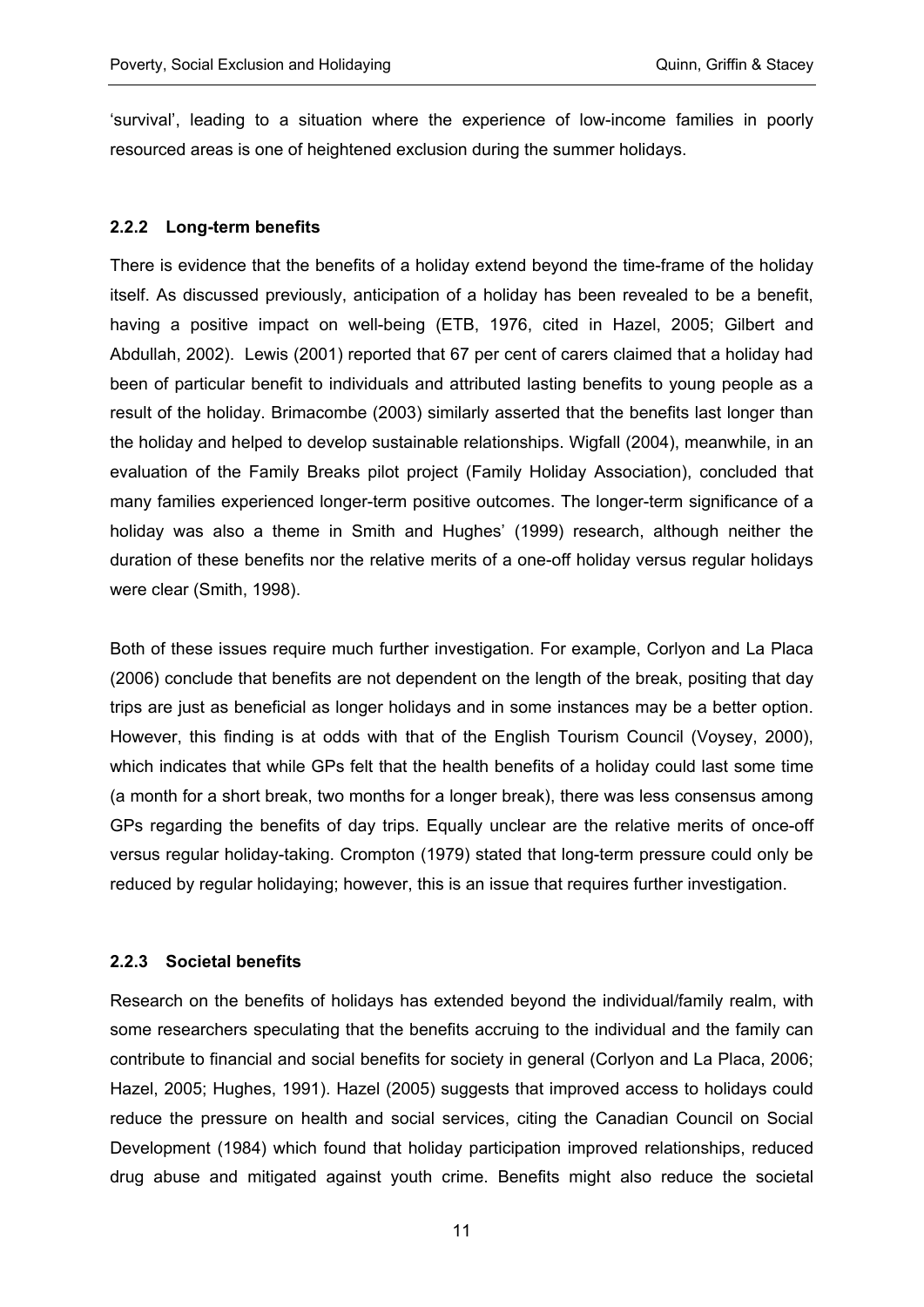burden of children becoming involved in drug abuse or youth crime (Stephenson, 2000; ETB, 1976, cited in Hazel, 2005). Research also suggests that these social and medical benefits are more likely to be felt by the poor and disadvantaged, who normally feel more stressed or isolated (ETB, 1976; Hughes, 1991, cited in Corlyon and La Placa, 2006).

A survey of GPs (ETC, 2000) demonstrated that significant savings in government spending and reduced social cost could result from more, or more frequent, holiday-taking. It argued that this would: reduce the burden on health and social care services, lower the costs to the economy through sickness, reduce the support and intervention required by social services, enable individuals to make better use of opportunities available to them and strengthen family and community ties.

Overall, there is a substantial and long-standing literature attesting to the benefits of holidaying. While there are several gaps in knowledge, there is little to refute Hughes' (1991:195) claim that 'holidays can perform real functions that are beneficial to both individuals and society'. A core societal problem, however, is that holidaying is not experienced equally. As the next section will discuss in detail, the benefits of holidaying are inequitably distributed across societal groups. Ghate and Hazel (2002) found that holidaying is the first essential item of family expenditure sacrificed in poverty. The problem is compounded by the suggestion in the literature that the lack of opportunity for certain groups to go on holiday may even exacerbate social deprivation and reinforce social problems. While Haukeland (1990) recognises that this suggestion is somewhat simplistic, the point remains that 'enforced deprivation' from holiday activities may have social welfare implications.

Equally, it may be that the benefits of a holiday might be more strongly felt by certain groups, including those from deprived/disadvantaged backgrounds, those who are isolated, stressed, dependent, ill or materially deprived, as they are most in need of a holiday (Hughes, 1991; Smith and Hughes, 1999). A study by the English Tourist Board (1976:5) concluded that 'it is a reflection of our (English) social policy that those who are most in need of the benefits that a holiday can bring are least able to take one'.

The benefits identified above provide support for Hughes (1991:196) who concluded that 'if there are real benefits to be derived from a holiday (especially for the disadvantaged), and a holiday is a "necessity", there may well be a good case for active financial intervention in order to bring holidays within reach of such deprived persons'. In Jolin's (2004) opinion, failure to include tourism in social policy is short-sighted; while Smith (1998) claims that the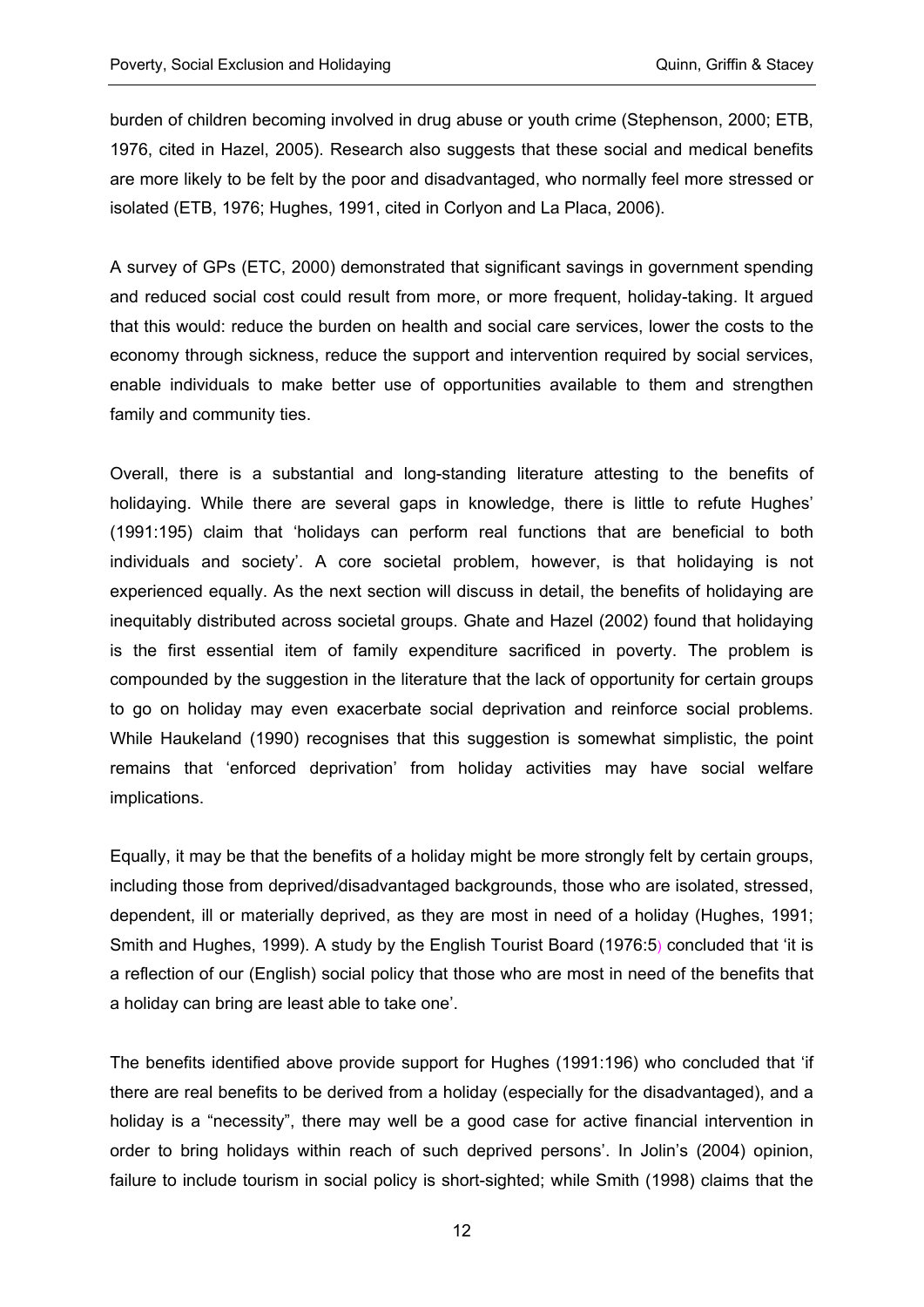benefits of holidays are similar to the benefits put forward in favour of increasing access to sport and leisure activities on behalf of disadvantaged groups. Following this argument, there would appear to be a legitimate argument for including access to holiday-taking as part of social policy if it can be shown to provide similar benefits.

## *2.3 Social Exclusion and Holidaying*

Holiday participation rates refer to 'that section of the population that during a considered period of one year has gone on holiday at least once' (European Commission, 2001b:5). Holidaying has become an extremely important social phenomenon, involving millions of people throughout the world (EESC, 2003). Global tourism numbers continue to grow, with the United Nations World Tourism Organisation (UNWTO) forecasting that international arrivals will rise to 1.56 billion by 2020. However, participation in tourism activities is by no means universal and relatively large proportions of people do not take holidays, for a variety of reasons (Shaw and Williams, 2002). Available Irish figures indicate that Irish residents made 7.3 million domestic trips and 6.9 million international trips in 2006 (CSO, 2007). Equivalent figures for 2002 were 6.4 million and 4.5 million. Despite this evident increase in holidaying, EU-SILC data (2005) show that 23 per cent of Irish residents could not afford to pay for a one-week annual holiday away from home in 2005.

Holiday participation is closely associated with socio-economic grouping (Coalter, 2001; Haukeland, 1990; Davidson, 1996; Smith, 1998). The British National Travel Survey (ETB, 1998) revealed that while those from social class groups D and E account for 33 per cent of the UK population, they account for 49 per cent of those adults who do not take a holiday of four or more nights away from home. Somewhat bleakly, Haukeland (1990) concluded that for many people no real choice exists. Holidays are beyond any practical considerations for some (Shaw and Williams, 2002), as variations in income, time availability, gender, race and nationality constrain and structure access to holiday time and travel opportunities (Davidson, 1996; Richards, 1998).

Of these constraints, it is economic constraints that are the single most important factor responsible for non-participation in holidaying (ETB, 1985; European Commission, 2001a; Eurobarometer, 1998; Haukeland, 1990; Hughes, 1991; Jolin, 2004). Other factors that prevent people from having a holiday include illness and disability (physiological and psychological), mobility and access, family circumstances, caring for dependants, problems associated with aging, and gender (ETB, 1989; Shaw and Williams, 2002). Many of these other constraining factors overlap with the economic variable in producing social marginality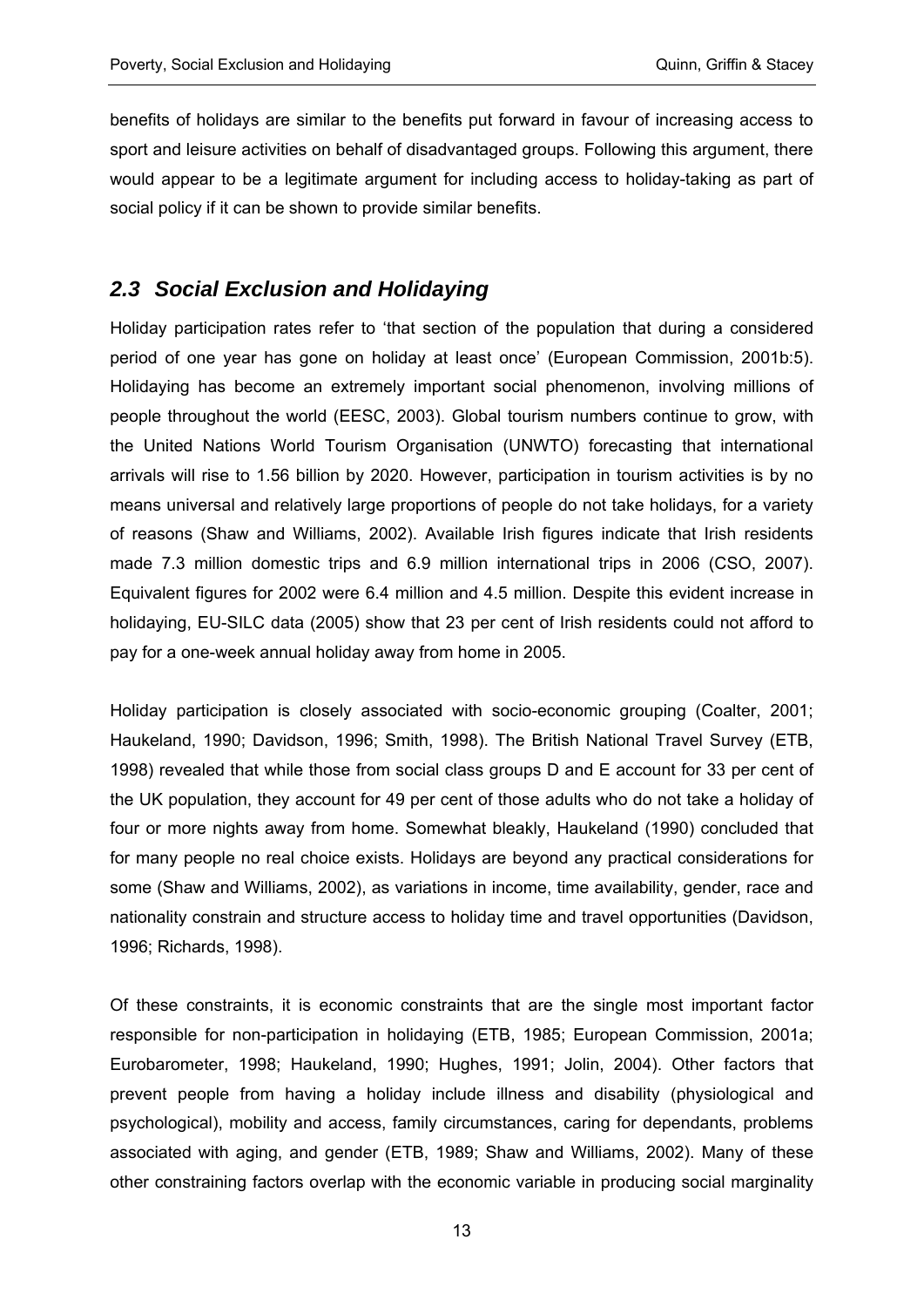and exclusion (Shaw and Williams, 2002; ETB, 1989; Van Raaji and Francken, 1984; Seaton, 1992; Temowetsky, 1983).

Some commentators argue that due to institutional changes in tourism, including cheaper air travel, package tours and holiday camps, access has been improved for large sectors of society (Pimlott, 1976; Thurot and Thurot, 1983). However, Baum (2006) suggests that the reduction of purely financial costs does not necessarily facilitate social inclusion and access. Meanwhile, a number of researchers have pointed out that in addition to financial means, certain skills are needed to be able to access a holiday (Gratton, 1990, cited in Shaw and Williams, 2002; Seaton, 1992). Corlyon and La Placa (2006), for example, describe how the actual process of taking a holiday for those with little holidaying experience can be a difficult and stressful experience.

Inequalities in holiday-taking among socio-economic groups are as much to do with the type of holiday taken as with participation rates (Shaw and Williams, 2002). The number of holidays varies directly with increasing socio-economic status, with short breaks in particular being associated with higher socio-economic groups (Seaton, 1992). Shaw and Williams (2002) cite Gratton (1990) who states that the growth in the short-break market is indicative of demands from an increasingly inner-directed group of consumers, who are involved in more skilled consumption than that associated with conventional holidaying.

#### **2.3.1 Holidaying as a social necessity**

Thus, a dilemma is apparent. Holidaying has become a widespread social practice in advanced economies, as economic prosperity has created a situation where leisure is now regarded as an essential part of individual and community well-being (Dawson, 1988). However, holidaying is a socially exclusionist activity, with obvious inequalities in holiday participation evident. An important implication here is that as holidays have now become a significant part of contemporary life, 'involuntary non-participation may be an indicator of poverty' (Hughes, 1991; Smith and Hughes, 1999) as it suggests an inability to 'participate in the commonly accepted style of life of the community' (Dawson, 1988).

Poverty researchers such as Mack and Lansley (1985) and Oppenheim (1990) have shown that for many, holidays are perceived as a necessity rather than a luxury. More recently, Gordon et al's (2000) UK research similarly found that 55 per cent of adults maintained that a holiday away from home once a year (not with relatives) was a 'necessity'. However, 18 per cent did not have a holiday, due to financial constraints. There is a paucity of data on what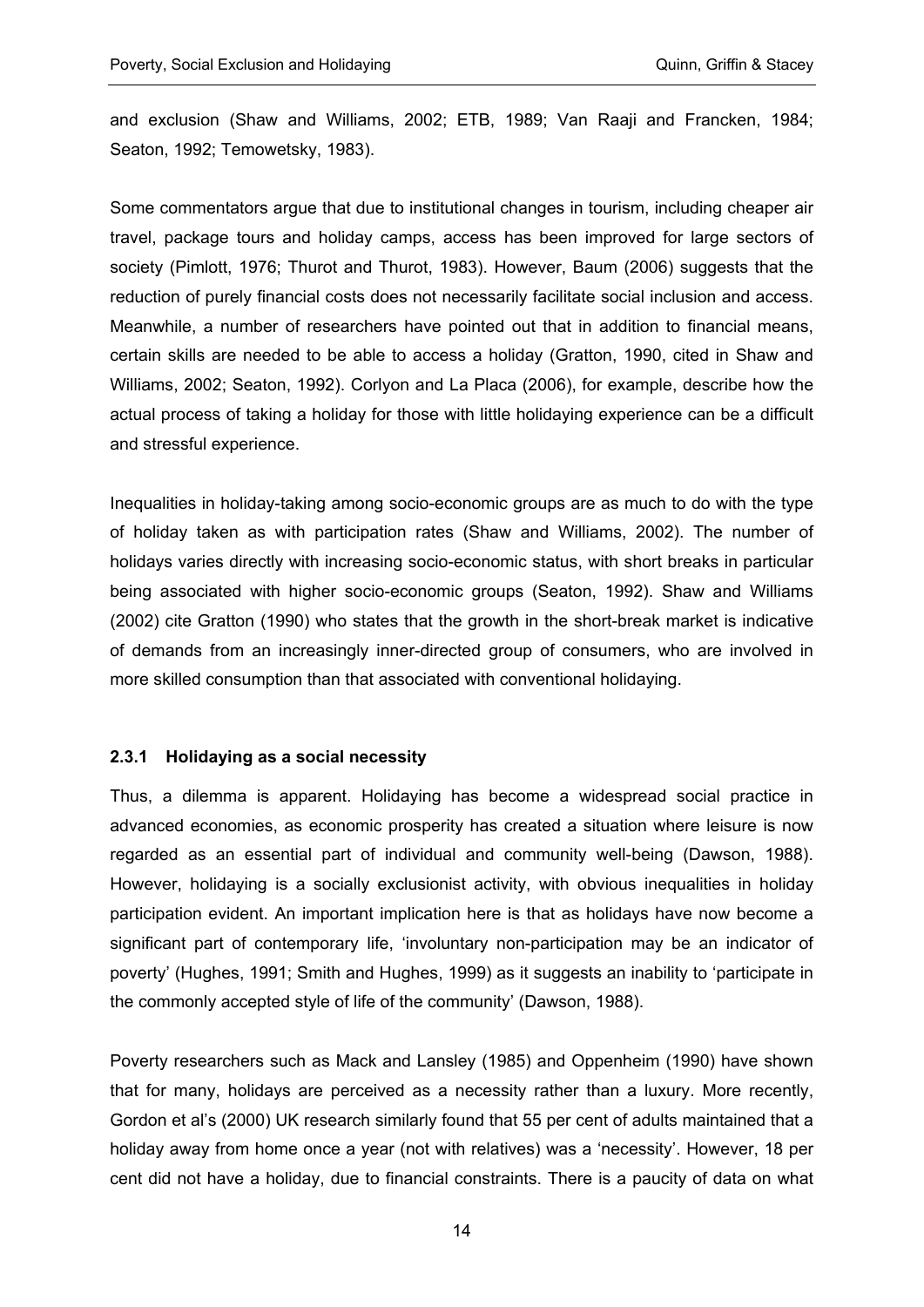children consider to be social necessities. However, according to Gordon et al. (2000), 63 per cent of parents in the UK considered a 'holiday away from home [for] at least one week a year' as a necessity for their children. Furthermore, the study found this to be the necessity that the largest proportion of children has to forego.

Significantly, the importance of taking an annual holiday away from home was recognised by the British Government in a new measure for assessing the extent of child poverty introduced in December 2003. This new measure incorporates the concepts of relative low income and material deprivation, the latter of which includes 'a holiday away from home at least once a year with his or her family' (Hazel, 2005). According to McDonald (2006), the need to go on holidays is deeply ingrained in the modern psyche and most of us see holidays as a necessity or a social right. Therefore the implications of missing out are significant. Precisely for this reason, limited access to leisure and/or holidays can be interpreted to mean exclusion from a common way of life. It can furthermore be interpreted as a social rights issue, if exclusion is defined in relation to a set of 'needs' that everyone has a right to have met in order to become a full citizen of one's society.

Internationally, the suggestion that access to holidaying opportunities is a social right dates to at least as early as 1948, when the Universal Declaration of Human Rights underscored that 'every one has the right to rest and leisure' (1948, Art. 24), a right that is reiterated in the UN International Covenant on Economic, Social and Cultural Rights (1966, Art. 7d), which noted the right to periodic holidays with pay (Shaw and Williams, 2002; Corlyon and La Placa, 2006; Higgins-Desbiolles, 2006).

Furthermore, the UN Convention on the Rights of the Child identifies the right of every child to rest and leisure and to engage in recreational activities. Specifically in the realm of tourism and access to holidays, the UNWTO has identified the individual's right to rest, leisure and holidays. The 1980 Manila Declaration states that 'tourism is considered an activity essential to the life of nations because of its direct effects on social, cultural, educational and economic sectors of societies' (UNWTO, 1983, cited in Shaw and Williams, 2002; Higgins-Desbiolles, 2006). More recently, the UNWTO Global Code of Ethics (1999) echoed the basic premise of Haulot's concept of social tourism (Ryan, 2002) that all have the right to be tourists. Article 7 (3) states: 'social tourism, and in particular, associative tourism, which facilitates widespread access to leisure, travel and holidays, should be developed with the support of the public authorities'.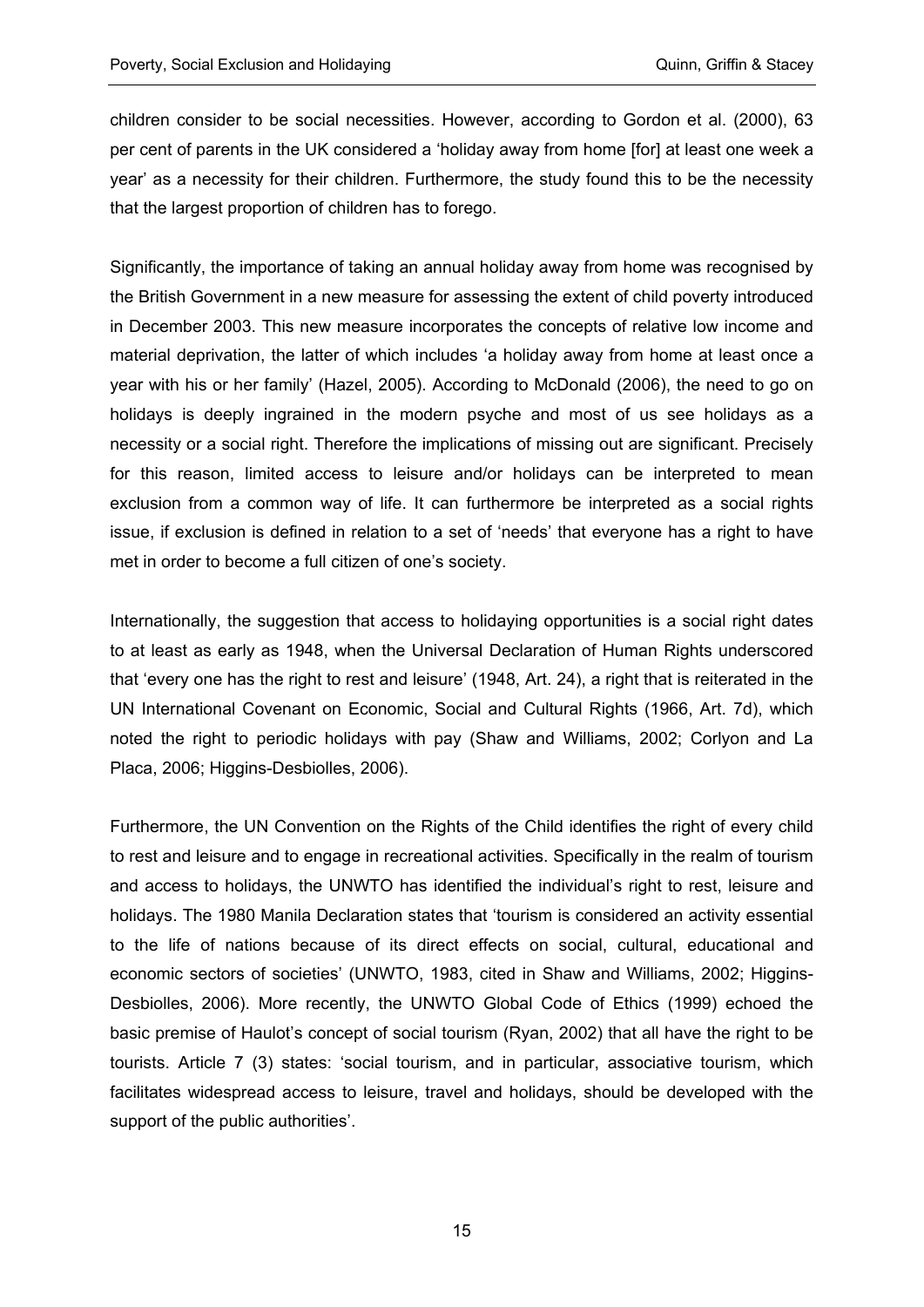Out of this social rights idea has emerged the concept of social tourism. According to Haukeland (1990:178), social tourism means that 'everybody, regardless of economic or social situation, should have the opportunity to go on vacation'. For Hall (2005:152), 'social tourism involves the extension of the benefits of holidays to economically marginal groups, such as the unemployed, single-parent families, pensioners and the handicapped'. Implicit within this concept is the belief that travel is like any other social right whose social loss should be compensated by the welfare state.

### *2.4 Policy Context*

Tourism policy formulation in general is encapsulated within the broader area of leisure, as tourism is understood to comprise one of the five major leisure sectors, alongside recreation, sport, culture and media (Bramham et al., 1996). The rationale for government intervention in leisure can vary and may include the following: political and organisational aspects of leisure behaviour (including social integration and citizenship through sport); economic significance (generation of tourism revenue); socio-cultural goals of government policy; time-spatial characteristics of leisure; and physical aspects (health).

Smith (1998) argues that, internationally, governments of different political persuasions have justified the incorporation of sport into social policy on the basis of both the psychological and physiological benefits accruing to individuals, in conjunction with the short- and long-term benefits to the State. These benefits range from beneficial effects on social behaviour to economic benefits resulting from the reduction in policing costs and repairs to vandalised property. Such thinking has not been applied to the practice of holidaying. Instead, tourism has been much more frequently incorporated into economic policy, with countries throughout the world valuing it for its economic potential.

In Ireland the development of leisure policy has not been a state priority. This notwithstanding, the state has gradually increased statutory rights to free time, a prerequisite for access to leisure. Beyond this, the acknowledgement that the state has responsibilities towards its citizens in respect of developing leisure is very recent. Progress has been made, most notably in respect of culture, but also in respect of sport, recreation and play. The latter is a case in point, with a national play policy being produced in 2004 by the National Children's Office. Tourism, however, has been an exception. In its long-standing engagement with tourism, the Irish State has viewed it entirely through economic lenses. While domestic market development, and thus the involvement of Irish citizens, has been a priority for decades, strategic objectives have related to ideas about wealth generation, job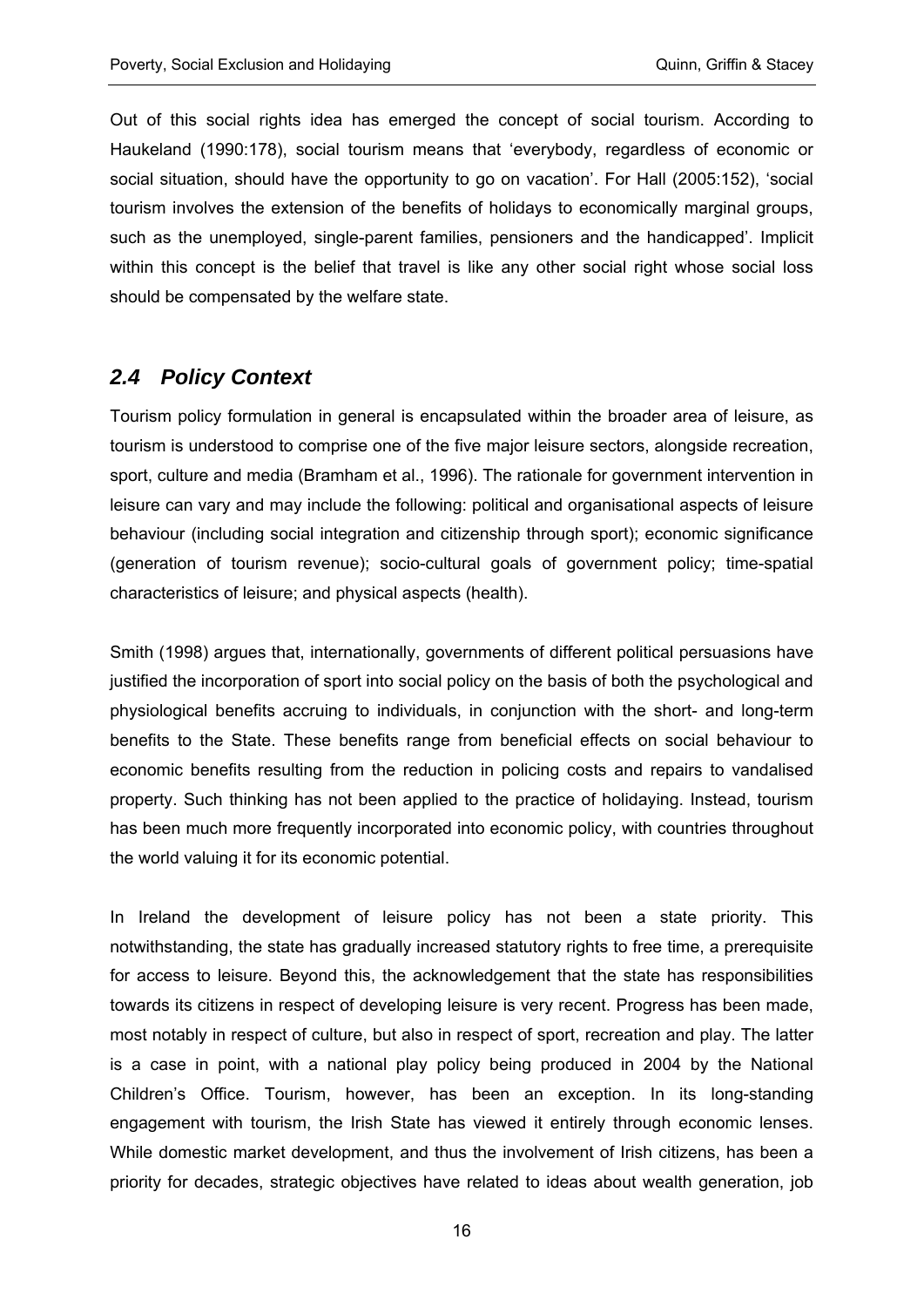creation and wealth dispersion as opposed to social rights, social welfare, well-being, health and personal development. The notion that the State might actively foster Irish citizens' participation in holidaying for reasons relating to the innate well-being of the citizen (as opposed to the health of the workforce or the economy at large) can be described as alien in the Irish context.

Equally, by extension, the fact that citizens are being excluded from accessing holidays has been barely acknowledged, much less problematised. The notable exception to this has been where exclusion relates to disability, an area where EU directives and initiatives have impacted upon developments within Ireland. Exclusion as determined by deprivation and disadvantaged living conditions, the focus of this study, has not been considered by the state. Thus, while the availability of free time, as provided and protected by Irish legislation, has promoted Irish people's participation in holidaying, it has been the prevailing market conditions and broad social changes that have underpinned the increasing propensity to holiday displayed by Irish citizens in recent decades.

#### **2.4.1 Social tourism and policy rationale**

Historically a variety of arguments has been employed to advocate social tourism in international arenas. The term 'social tourism' is used in those countries with the strongest traditions of practice. In Western Europe notable examples are France and Belgium. The underlying theory is that tourism should be accessible to all, without discrimination, and practised in solidarity with conditions compatible with sustainable development (Jolin, 2004, author's translation). Jolin (2004) goes on to state that a national tourism policy should lead to the democratisation of the phenomenon and to the growth of benefits. Definitions of the concept vary. According to the UK Family Holiday Association, social tourism is 'the inclusion of people living on a low income in holiday and leisure activities … designed to make travel accessible to the highest number of people, particularly the most underprivileged sectors of the population' (EESC, 2006:3).

The European Commission, meanwhile, notes that: 'social tourism, sometimes known as popular tourism is, in certain countries, organised by associations, cooperatives and trade unions and is designed to make travel more easily available to as many people as possible, particularly those from the most disadvantaged sections of the population (families, young people, the handicapped, those in retirement)'. More recent discussions have used the term 'Tourism for All' which was explicitly adopted by the English Tourist Board (1989) in order to 'avoid the downbeat implications of "social tourism"'. As Tonini (2006) notes, 'social tourism'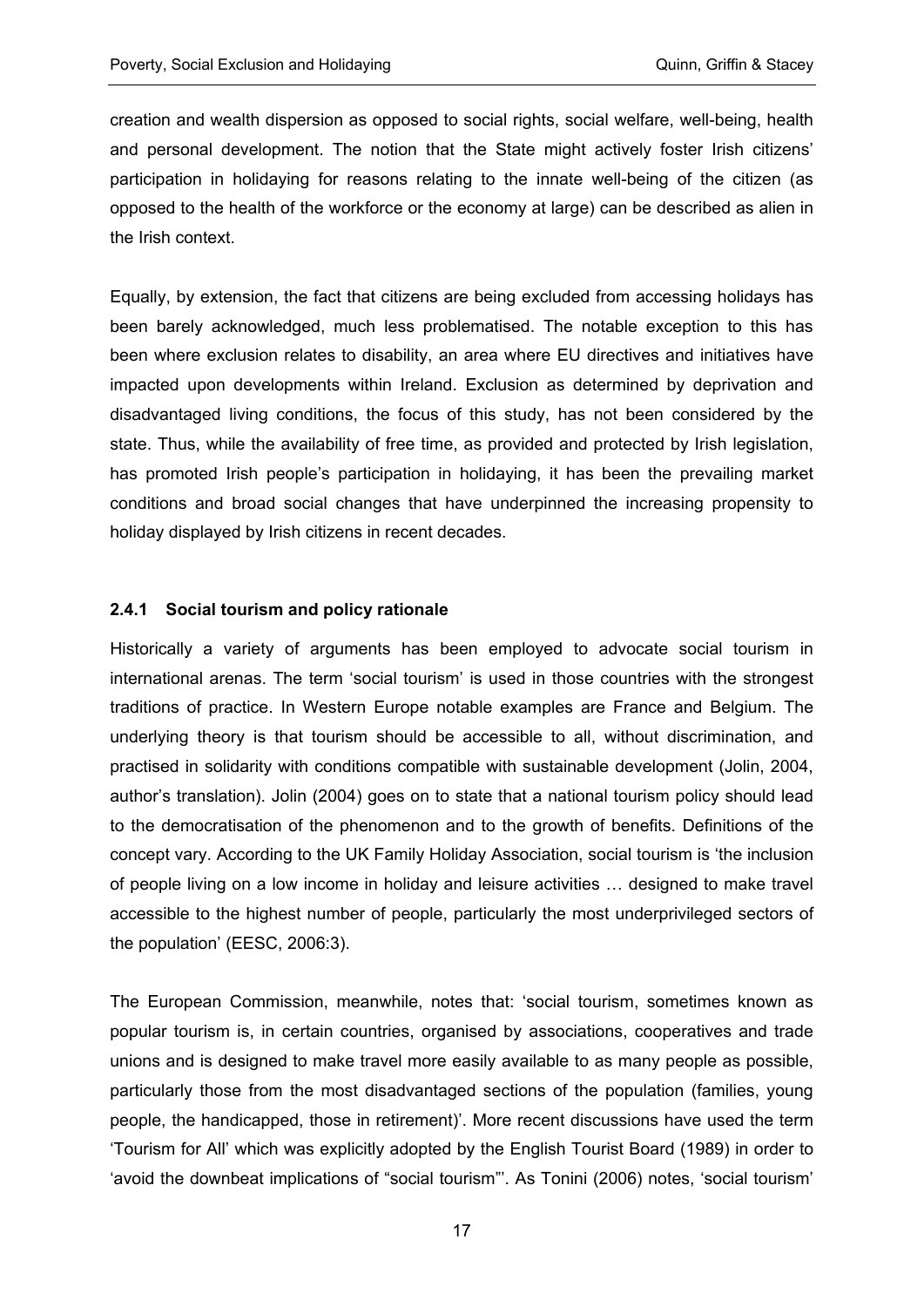may have a negative image, which is marginalised and reduced to a simple 'tourism of the poor'.<sup>3</sup>

#### *Economic rationale*

-

The economic rationale that underpins tourism policy in general has been evident in social tourism policy thinking. This has been the case because, as Jolin (2004) asserts, social tourism is not the opposite of commercial tourism. In the social economy, economic added value and social added value can be achieved in tandem (Chauvin, cited in Jolin, 2004). There are economic benefits in broadening holiday-taking to people who were previously denied such opportunities. The UK 'Tourism for All' report (ETB, 1989), directed at the tourism industry, propounded the viewpoint that expanding access to holiday experiences to all makes good business sense. It is based on increasing business during off-peak times, e.g. government programme assisting pensioners to holiday out of season in, e.g. Spain, and in areas that may not otherwise attract tourists (French VVF Vacances). According to Jolin (2004), social tourism contributes to the creation of jobs and the local and economic development of regions that would not otherwise have many economic opportunities.

The economic contribution of social tourism has been recognised by the European Economic and Social Committee which states that social tourism is 'an effective way of including new groups of people in tourism-related activities, thus contributing to the growth of an economic sector which … has a direct impact on the creation of wealth and jobs in the interests of society as a whole … the industry itself must realise that such access, besides being a social responsibility, is a business opportunity and competitive advantage' (EESC,2003:15-16). While the EESC opinion focuses on access for those with disabilities, it also refers to access for those on low incomes.

An economic rationale is explicit in a variety of social tourism practices implemented in a number of EU countries. It is apparent, for example, in the new Polish government initiative which adopts the French system of subsidised 'chéques vacances' or 'holiday vouchers' aiming to boost domestic tourism and therefore the domestic economy (Corlyon and La Placa, 2006). Similarly, in Britain, initiatives by the Local Government Association are based on the premise that tourism can sustain valuable local services (Brimacombe, 2003).

<sup>3</sup> 'Social tourism' is the term used through this report. It has been used for pragmatic reasons, as this is the term that has predominated in the literature to date. However, future discussions on policy development in this area would have to give due consideration to the terminology issues raised here.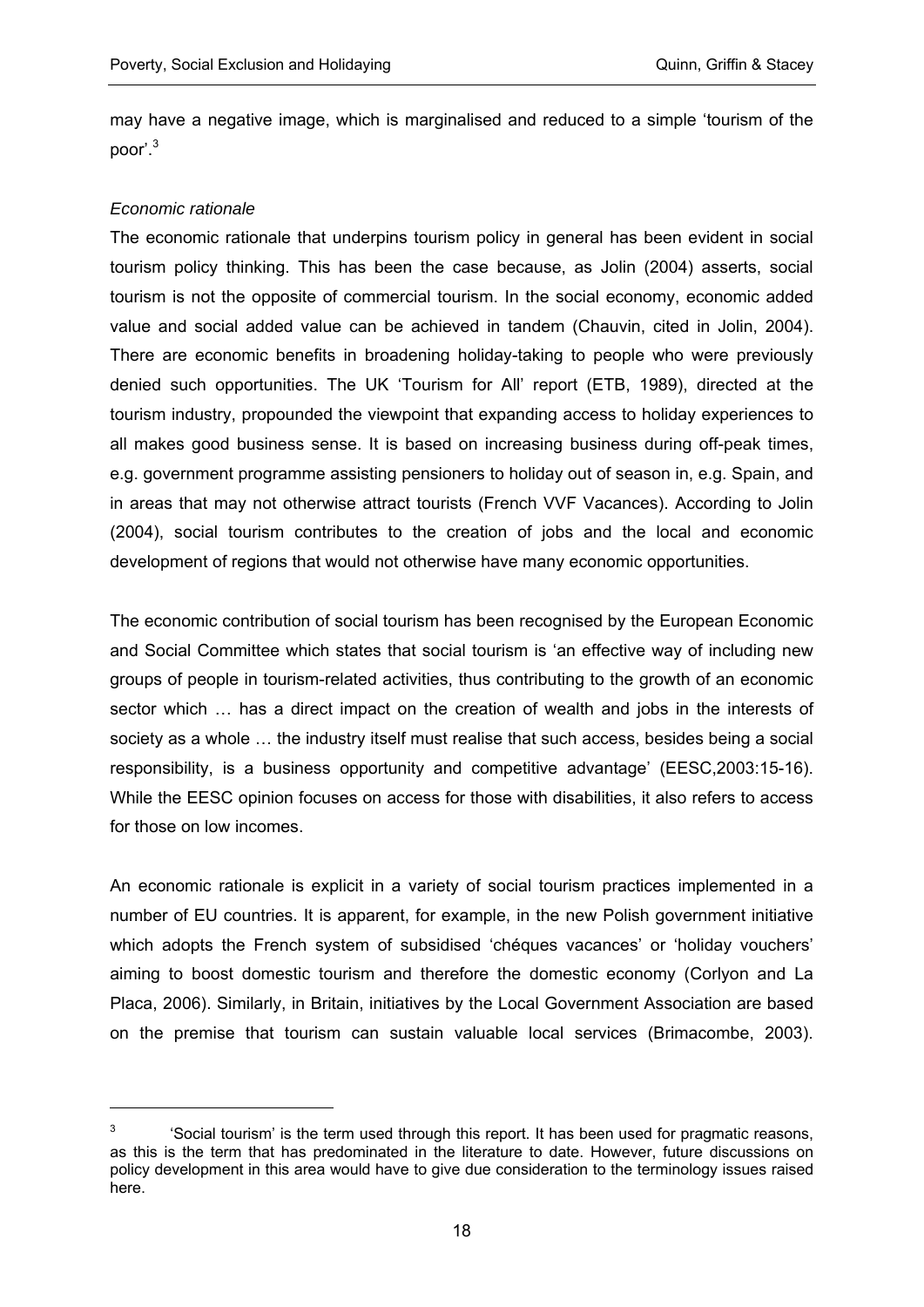Meanwhile, in the former Soviet countries of Eastern Europe, sustaining and reproducing a healthy labour force is a priority (Cser, 2006).

This rationale also explains many early social tourism initiatives by individual companies and the strong history of involvement of trade unions in social tourism across Europe. At a European level, Cser (2006) cites the Lisbon Strategy as providing support for this approach, stating that 'the engine of the economy of the EU is the healthy labour force'. Thus, this approach is based on the belief that there are implicit economic benefits to holiday-taking. Indeed, Lanquar (1996) insists that it is in the commercial sector's interest to assist in resolving social problems such as unemployment, exclusion and local development. This approach from industry is evidenced in a number of holiday companies in Britain such as First Choice and Airtours who, as part of a millennium project in 2000, offered 5,000 free or discounted holidays to children in local care through the Family Holiday Association Time2Care programme (FHA, 2007; Lewis, 2001).

#### *Social rights rationale*

A second and very prominent rationale forwarded in favour of social tourism has been the social rights argument. Haulot (1981) argues that: 'social tourism … finds justification in that its individual and collective objectives are consistent with the view that all measures taken by modern society should ensure more justice, more dignity and improved enjoyment of life for all citizens' (p.212, cited in Hall, 2005:152). The international declarations outlined earlier provide support for access to holidays on 'social rights' grounds and indicate a consensus at international level in this regard. More recently, European Commissioner Verheugen, in an address to the European Tourism Forum (2005) highlighting the competitiveness and job creation aims of tourism policy in the EU, acknowledged tourism as a 'right for all'.

Under the 'right to tourism' argument, Bélanger (1999) argues that the existence of social tourism is an ethical requirement and essentially constitutes an extension of the right to work and its corollaries: the right to rest, to paid holidays and therefore, to holiday taking. Thus, Bélanger (1999) firmly aligns the right to holiday with employment, while noting that the unemployed may not feel 'entitled' to leisure and holidays. Smith and Hughes (1999), however, conclude that holidays do have meaning for those who are unemployed, and this provides support for the social well-being rationale for social tourism.

Richards (1998:158) notes that the idea of tourism as a social right is still a 'contested' concept and its development is contingent upon economic and cultural circumstances. As Corlyon and La Placa (2006) explain, social democratic societies view access to holidays as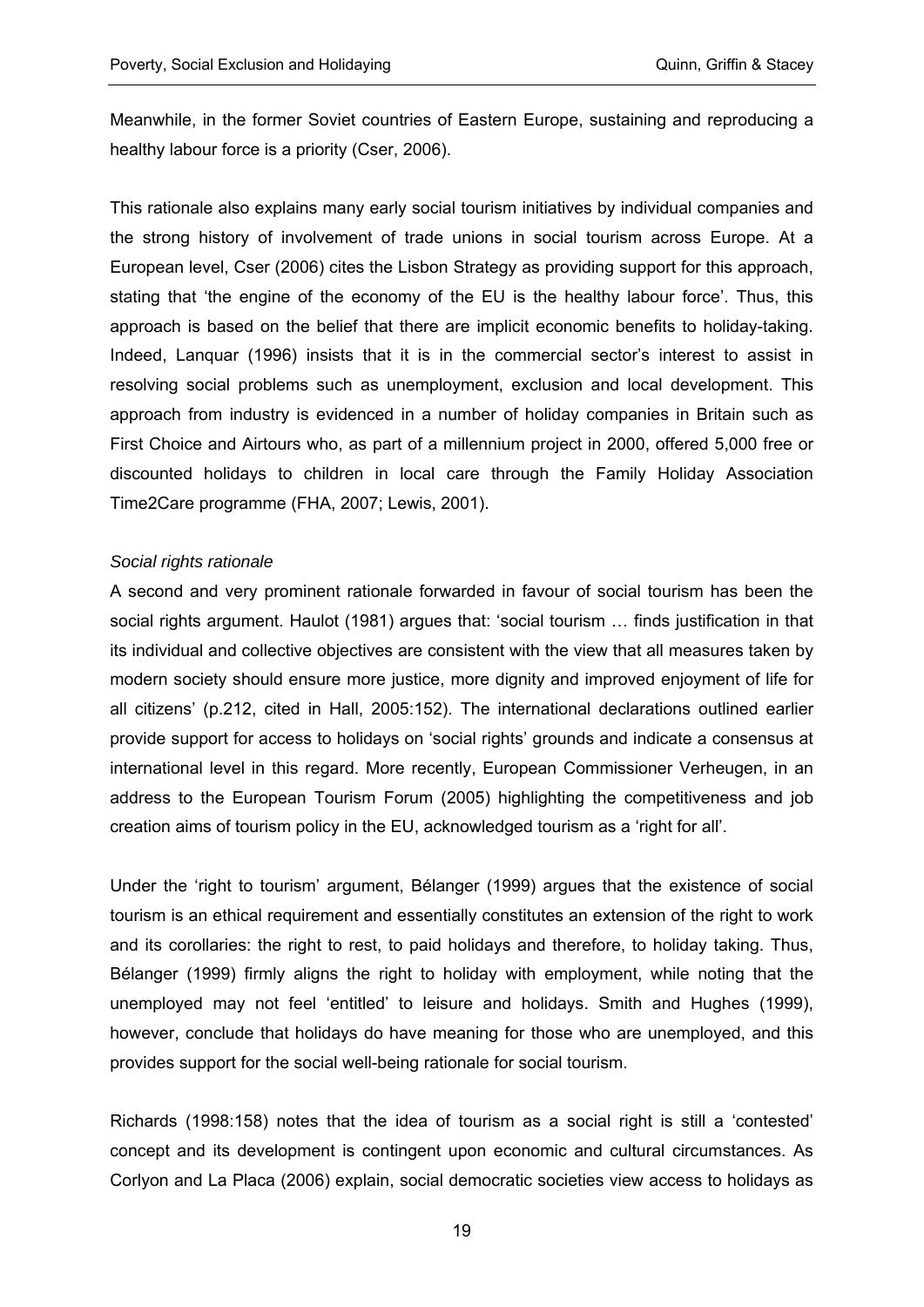a 'basic social right of the individual, providing time for self-development and constituting an important element of quality of life' (p.151). In liberal societies, in contrast, access to holiday opportunities is subject to market forces and is not viewed as a social right. Meanwhile in corporatist societies, holidays are accepted as a social right in enabling the fulfilment of family and religious obligations.

Another contribution to the discussion on access to holidaying as a social right has come from Coalter (1996), who prefers to see leisure and tourism consumption from the perspective of citizenship rights (Richards, 1998). In this, Coalter draws on Marshall's (1973:72) three-strand concept of citizenship: civil, political and social, with social rights referring to the right 'to live the life of a civilised being according to the standards prevailing in society'. He further contends that because notions of participation, choice, individual freedom and 'quality of life' are central to the concepts of social rights and leisure, commentators can view increased public provision for leisure as being part of an evolutionary process of the development of citizenship (1996:1).

#### *Social inclusion*

A further related argument employed to advocate for social tourism policy is social inclusion. Jolin (2004) asserts that social tourism, by its ambition to democratise tourism, contributes to the fight against inequality and exclusion and supports social cohesion. This is epitomised in the work of the Family Holiday Association, a UK charity that specialises in helping to provide holidays for families and children in need. This organisation works for 'a society in which the quality of family life is enhanced through equitable access to high value rest and recreation regardless of disadvantage or poverty' (FHA, 2007).

#### *Social welfare*

Social tourism is also advocated from a social welfare and well-being perspective. According to Hughes (1991:196), 'holidays cannot be dismissed lightly as a frivolous pursuit' but should be seen 'more as an investment in the well-being and social fabric' of society. The claim that non-participation in holidays is a social welfare issue with health and social care implications is particularly employed in the context of children and families (Haukeland, 1990, cited in Corlyon and La Placa, 2006). The value of leisure, as part of the individual and collective needs of a society, complementing work, reinforcing group or family relationships, providing therapy or even a preventative medicine to the pressure of everyday living is increasingly recognised by both governments and labour organisations (Shaw and Williams, 2002). As McDonald (2006) points out, social tourism is a key element in the social welfare policies of many countries in the EU.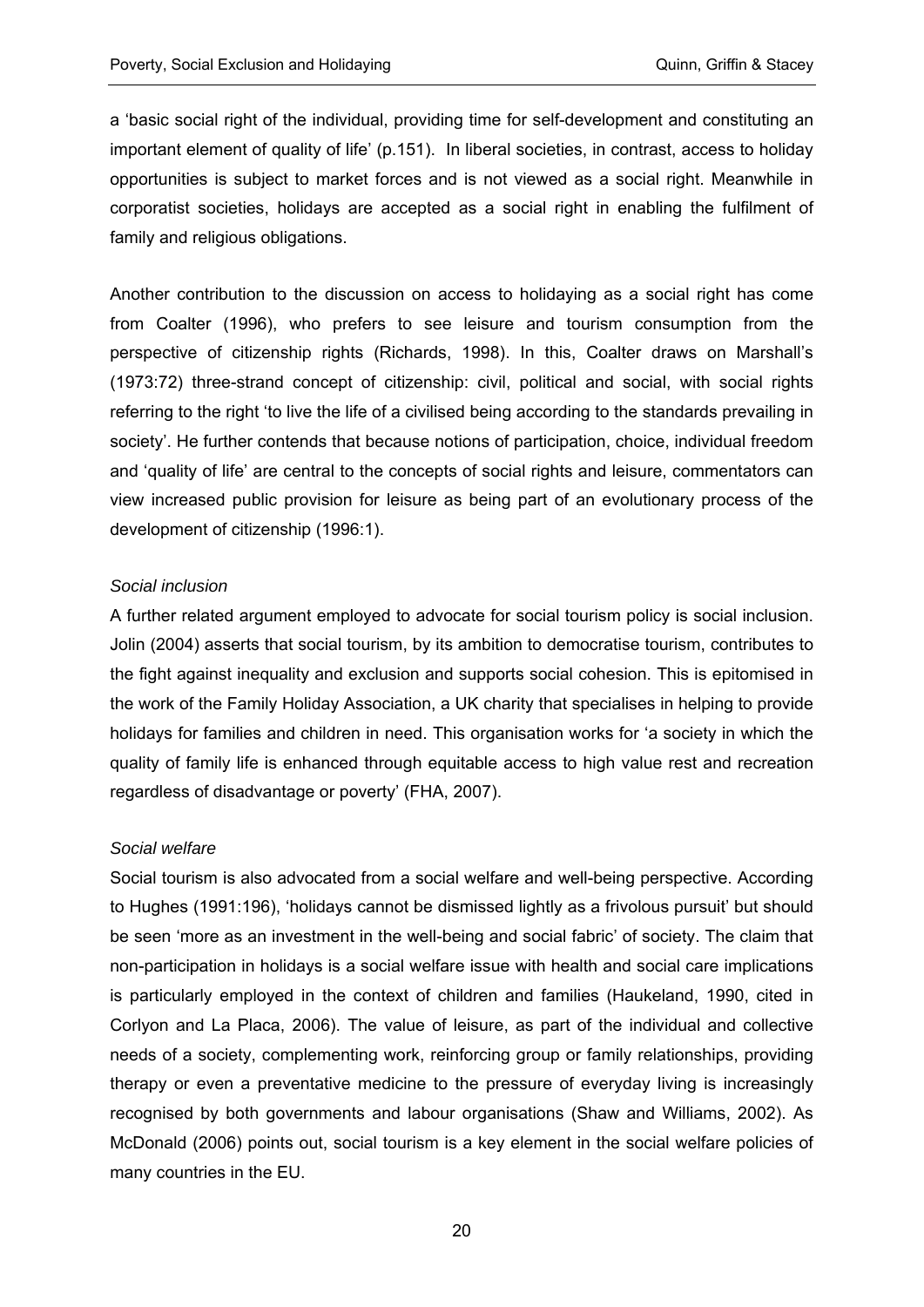## **3 Social Tourism Policy and Practice**

## *3.1 European Social Tourism Policy and Practice*

Social tourism emerged in the post World War II era, and the plurality of expression reflects the values and ethics of individual societies as well as the structures within which social tourism organisations have evolved (Lanquar, 1996).

#### *Historical perspective*

The roots of this practice go back to the earlier activities of paternalistic employers and labour associations. Teuscher (1983) credits Thomas Cook with laying the foundations of social tourism in 1841, when he offered a reduced fare on a train taking workers on a day trip to the British seaside. The subsequent role of trade unions, associations and community groups is reiterated by Jolin (2004), who maintains that measures put in place by the governments of different countries to encourage holiday-taking have resulted from the struggle and lobbying of these organisations.

Government involvement is more recent and can be traced to the 1930s with the introduction of annual paid holidays following the International Labour Organisation's 20th International Conference in Geneva in 1936 where a convention was passed on the desirability of an annual holiday (Hjalager, 2005). Government involvement is largely explained in terms of varying ideological and social attitudes (Richards 1992, cited in Smith, 1998). Reflecting Richards' arguments (1998), Froidure (1997) identified three dominant tourism models:

- Anglo-Saxon model. This model embodies actions aimed at facilitating access to holidays. These actions take the form of private or social assistance to the person and are carried out mainly by charity organisations. Under this model (which largely describes the situation in Ireland), the liberal economy aims to offer mass tourism at low prices, ignoring the notion of social tourism.
- Eastern model. This model consists of State social tourism in socialist economies. It describes the situation in the former Soviet bloc countries and has broken down following the transition of these economies as they have become more marketoriented.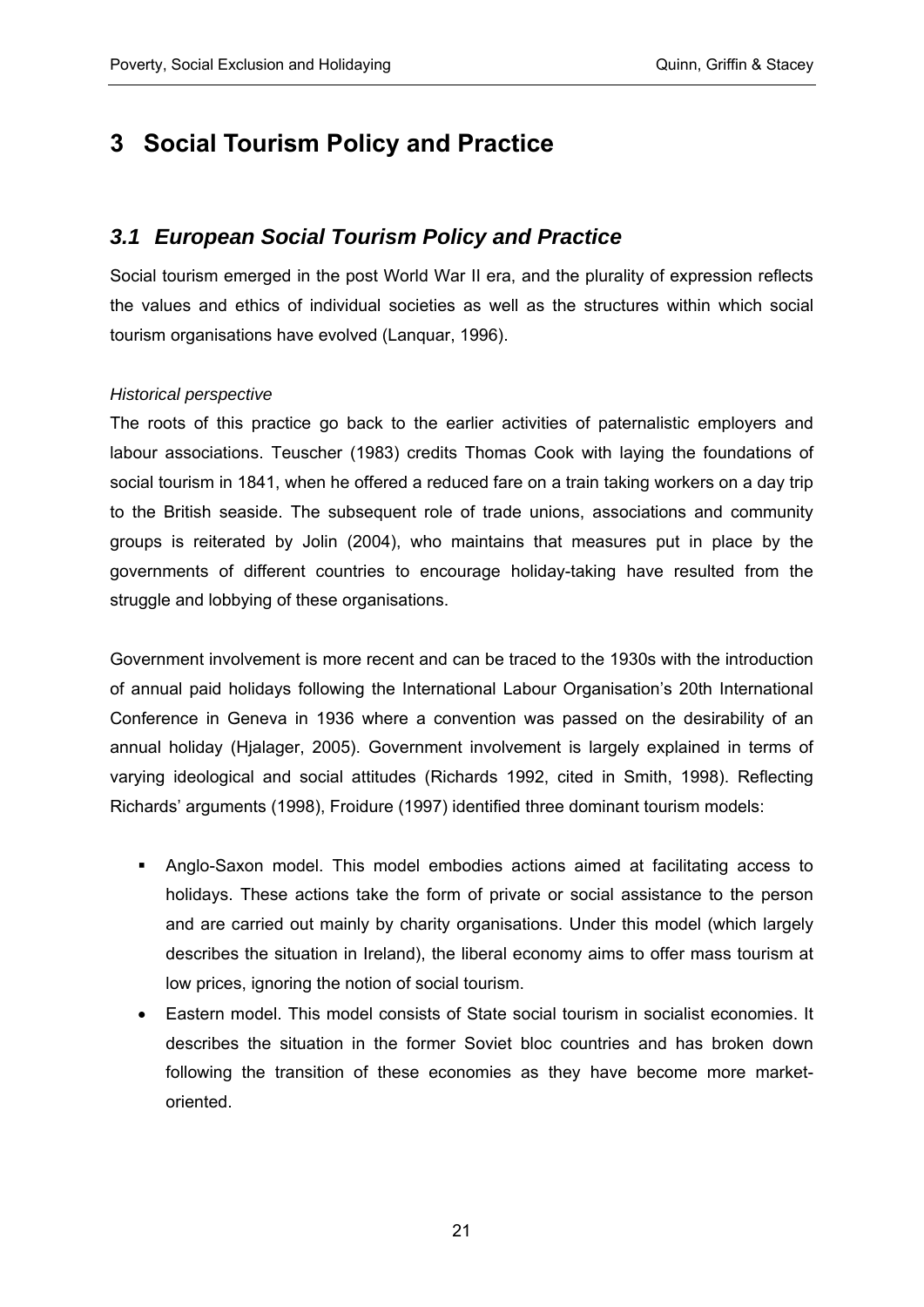• West European model. This model is characterised by the market economy accompanied by a vigorous social policy led by the authorities, in partnership with social associations and organisations.

While subvention in 'tourism for all' provision can take many forms, Hughes (1991) argues that, basically, there are two options available. The first involves enabling low-income consumers to pay market prices, while the second involves reducing prices for low-income consumers below the current market prices. Financial assistance from government could take the form of direct financial assistance to the individual in need or grants to organisations to make holidays available at affordable prices (Davidson, 1996). Jolin (2004) distinguishes between the two governmental approaches as 'programme l'aide a la pierre', consisting of investment in infrastructure, and 'programme l'aide a la personne', directed at the individual and consisting of, for example, holiday cheques and gift vouchers, grants and savings schemes.

#### *The EU and social tourism*

While commitment to the 'tourism for all' concept varies across EU states, since 2001 the EU as an institution has demonstrated increasing commitment to the idea of tourism as a right for all. The European Ministerial Conference 'Tourism for All' (2001), an initiative of the 2001 Belgian Presidency, declared the need to make tourism activities accessible to targeted beneficiaries including families living in poverty in order to achieve social inclusion. It recognised that each Member State should define its own way of implementing concepts, policies and initiatives underpinning 'social tourism' and 'tourism for all'. The Conference recognised that social tourism initiatives extend beyond the political competence of tourism or recreation to include social welfare, education, youth, employment, agriculture, transport, health, equal opportunities, culture and social affairs (European Commission, 2001a).

An investigation of 'tourism for all'/ social tourism practices operating across the then 15 EU Member States was a further initiative of the 2001 Belgian Presidency. Its findings are synopsised in a table at the end of Appendix 1. While this investigation was by no means exhaustive, it established that each of the Member States operated initiatives and incentives enabling children, youths and adults to participate in tourism. Initiatives and incentives varied from those targeting the total population, e.g. universal paid holiday entitlements, to measures specifically targeting underprivileged persons, senior citizens, persons with disabilities, the unemployed and young people (European Commission, 2001b). The investigation also established that provision varied significantly between countries, with some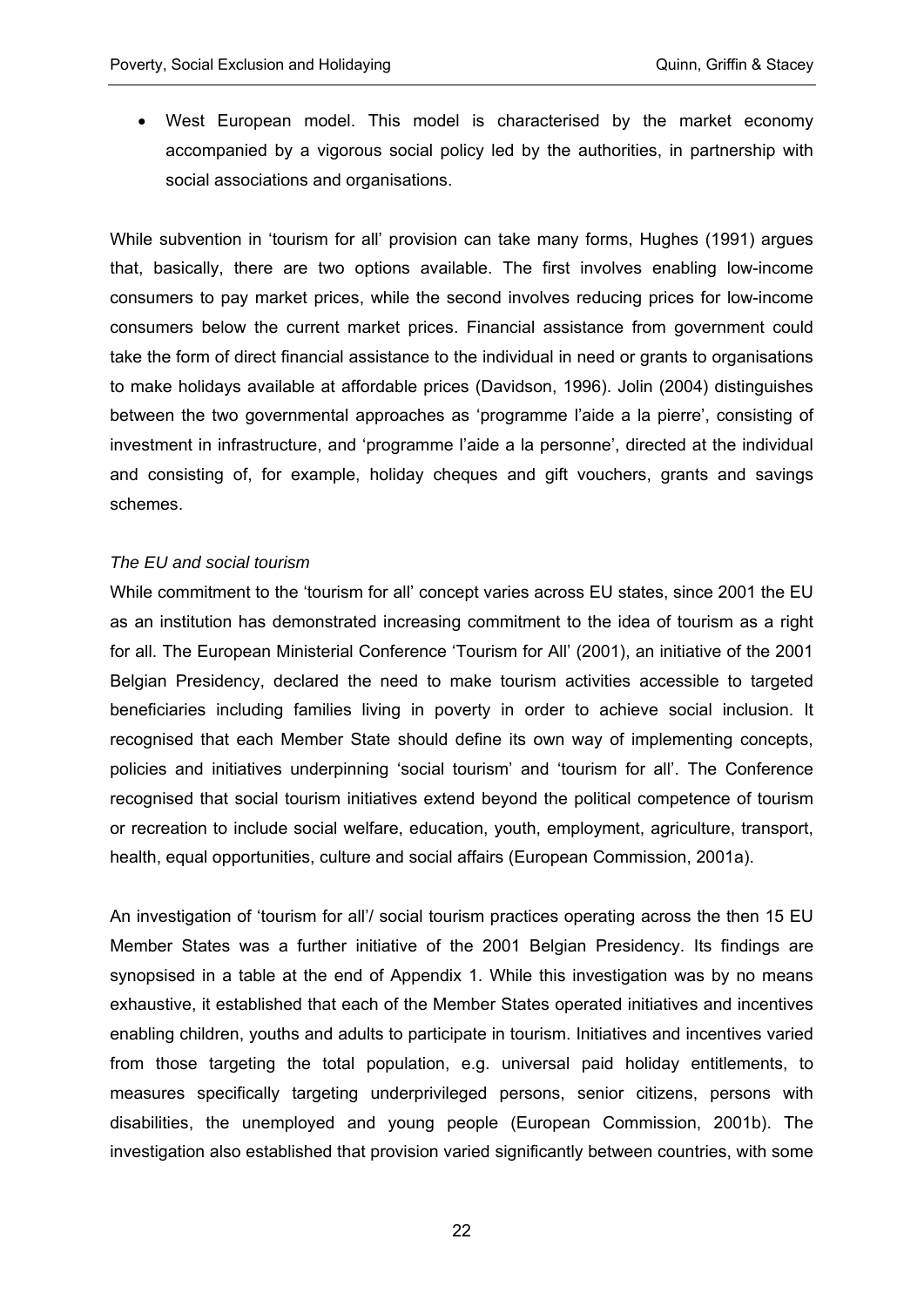countries, e.g. France, Belgium and Italy, being far more engaged than others, e.g. Ireland and the United Kingdom.

Since 2001 the issue of social tourism has been increasingly aired in EU fora. In 2003 a European Economic and Social Committee Opinion (p.3) recognised 'the range of intrinsic benefits of tourism to all citizens' and stated that 'tourism is of major benefit to society and should be within everyone's reach, with no sector of the community being excluded whatever their personal, social, economic or other circumstances' (EESC, 2003 15). The EESC also called for the establishment of 'social tourism programmes in all EU Member States under conditions making them financially accessible to everyone and conducive to the well-being of users, providing workers with all-year-round employment and underpinning the profitability of companies' (2003:13).

More recently, the EESC delivered an opinion on 'Social Tourism Policy for Europe' entitled the Barcelona Declaration (2006). It stated: 'Everyone has the right to rest on a daily, weekly and yearly basis, and the right to the leisure time that enables them to develop every aspect of their personality and their social integration'. In 2006 the European Commission hosted a conference entitled 'Tourism for All: State of Play and Existing Practice in the European Union'. It concluded that social tourism was a sector rich with possibilities but that financial and structural difficulties represent a real obstacle to holiday-taking. This was followed by a further conference in February 2007, focusing on social tourism as part of the 'European Year 2007 of Equal Opportunities' and within the context of the Lisbon Strategy.

The political emphasis on social inclusion and pan-European initiatives on 'tourism for all' currently provide an opportunity for the provision of holidays for families in need to be placed firmly on the social care agenda (Hazel, 2005). Hazel was writing in a UK context, but the assertion equally applies to Ireland. Developments at European level could have a profound impact on the concept of social tourism in a national context, especially in a country like Ireland where the concept is little known or understood. While the European Union does not have any direct competence in tourism, a number of European institutions are engaged in measures and actions that either affect tourism, given its horizontal nature, or that rely on tourism in order to achieve a range of EU objectives, such as sustainable development, employment, and economic and social cohesion. Thus the EU has an indirect influence on tourism as a means of ensuring a better quality of life for European citizens (EESC, 2003).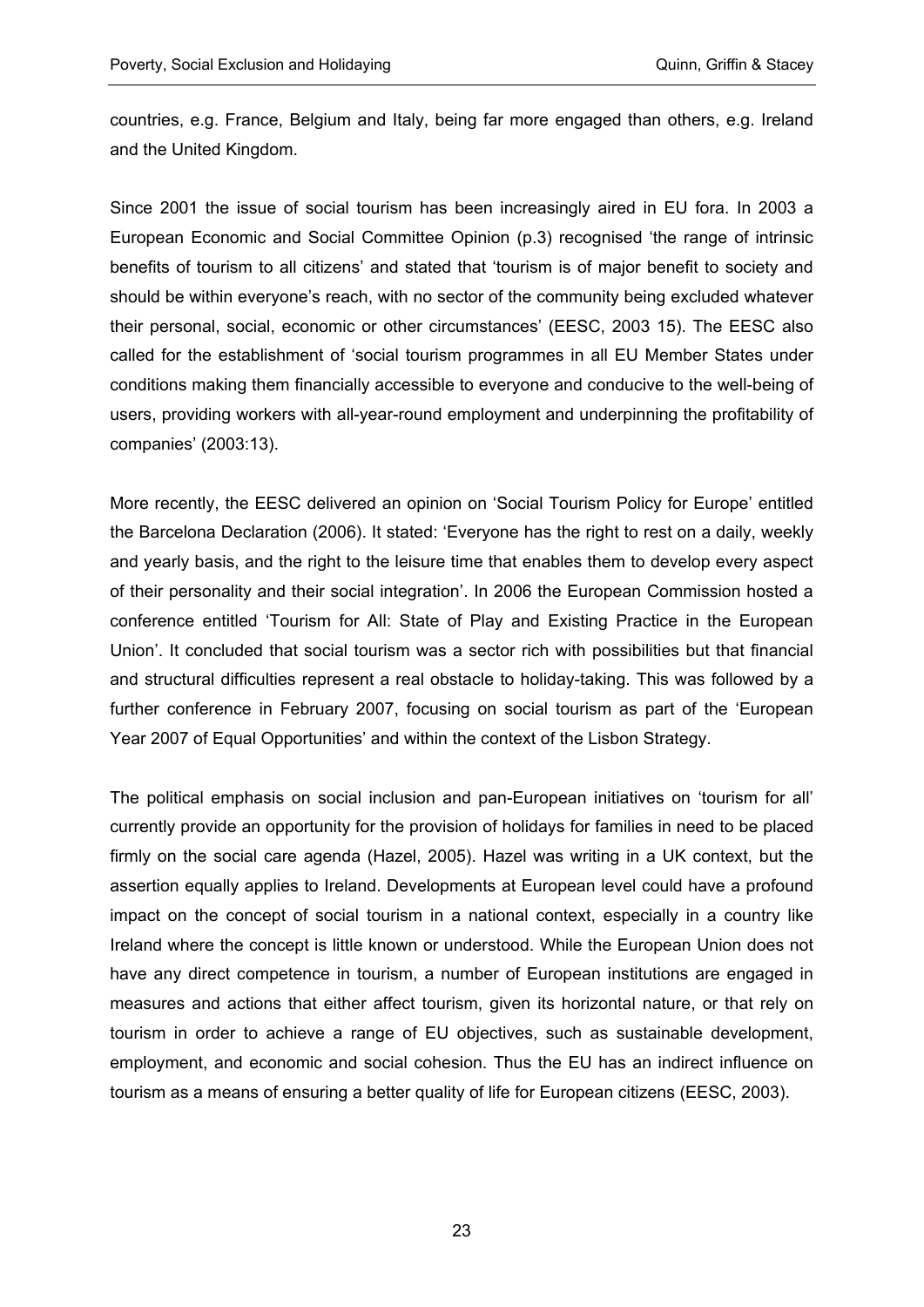#### *Learning from EU practice*

In terms of learning from existing practice, there is significant potential to build on the varied initiatives and schemes that exist within EU Member States. There are many examples of effective practices, most of which are premised on partnership and rely heavily on intermediary organisations in service delivery. Some measures stem from a social inclusion perspective (e.g. holiday grants for those with economic and/or social difficulties in France; financial assistance for families on low income in the UK; government-subsidised holiday accommodation costs for underprivileged groups in Greece), while other measures promote well-being (e.g. family welfare payments for holidays in France; subsidised holidays and facilities in Finland) and adopt a rights/ equal opportunities rationale (e.g. preferential rates for accommodation in France). A number of measures are explicitly adopted in order to achieve economic objectives (e.g. seasonality in Spain; regional development in France; domestic economy in Poland). Two countries where 'social tourism' is interpreted broadly and receives strong policy attention are France and Belgium (Flanders).

**France** has an explicit social tourism policy which seeks to ensure access to holidays for all citizens: 'equal access for all, throughout life, to culture, sports, holidays and leisure constitutes a national objective' (Fight Against Exclusion law, 1998). In 2004, for example, 6.3 million French people benefited from the State-supported 'Holiday Cheque' scheme for people on very low incomes. Introduced voluntarily into businesses, the cheque enables an employee to build up holiday capital with a salary deduction combined with a bonus of approximately 35 per cent (tax-deductible) from his/her employer. The cheques can then be used in over 135,000 outlets including campsites, holiday parks and sports facilities. A version of this scheme has recently been adapted for use in Poland.

The social tourism mechanisms that exist in France are underpinned by law and exist to promote social cohesion and prevent social exclusion, ensure social justice and encourage and facilitate personal development by reinforcing social and family ties, independence and self-esteem and developing skills that are transferable to daily and work life (Conseil National du Tourisme, 2004).

**Belgium** also has led the development of social tourism policy and practice. In 2001 government support was underscored through the adoption by the Flemish Government of a social tourism policy called 'Tourism for All'. The policy seeks to promote tourism in and towards Flanders and Brussels in order to create more prosperity and well-being. The policy seeks to make sufficient financial resources available to ensure that holidays for persons on or under the poverty line are affordable and is funded by the Flemish Government, working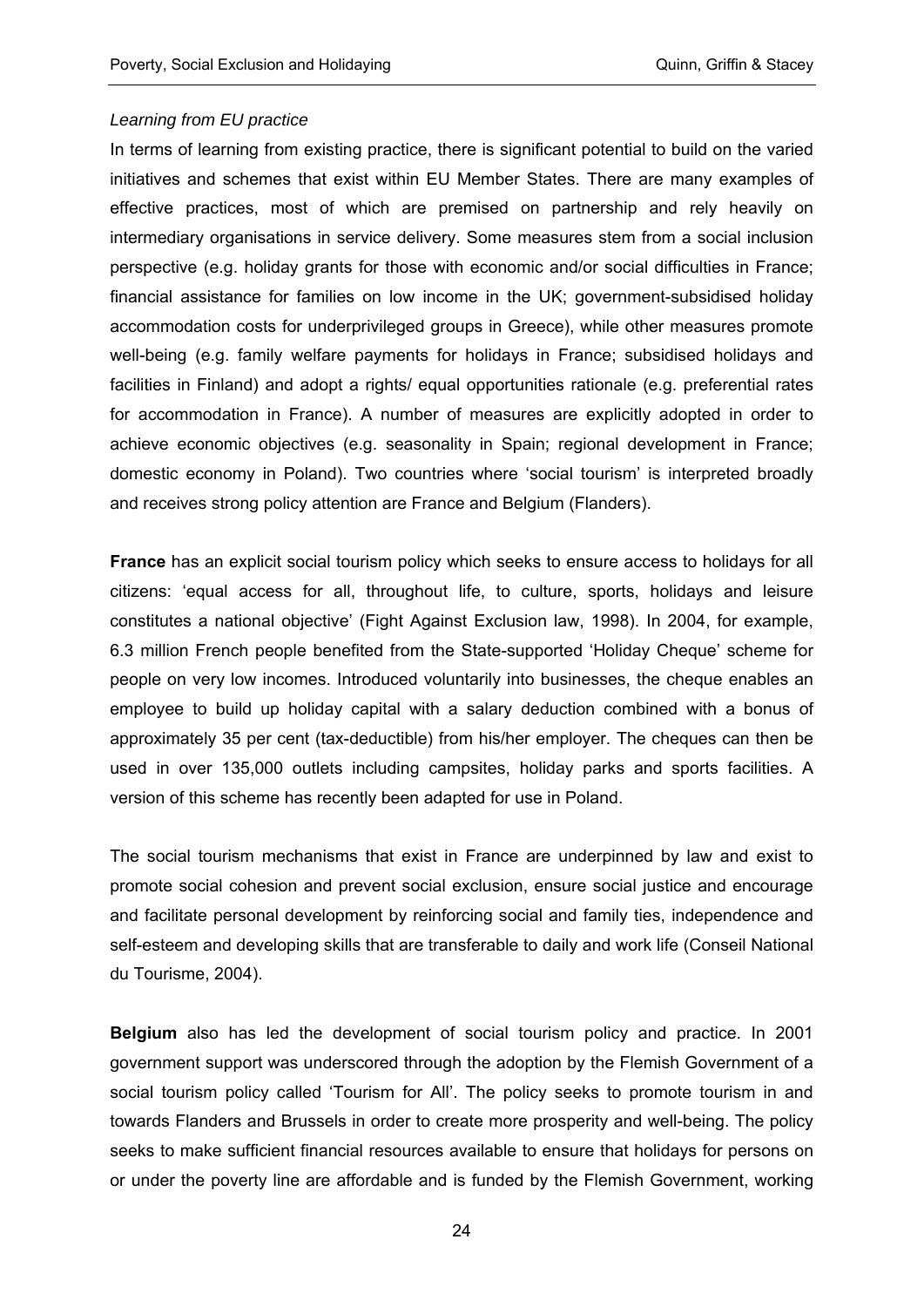with 'intermediary organisations' who also collect charity funding. The Government pays up to 75 per cent of the major cost of holidays to those living in poverty.

Thus, in many EU states it is well-established that governments acknowledge the importance of holidaying when considering the economic and social well-being of its citizens. Direct government subsidies for annual holiday taking are provided, as a subsidy to either the consumer or the provider. However, there is no one form of social tourism provision common across EU member states or indeed within individual countries. Access to holidays is facilitated by a wide range of actors, including governments, public organisations, employers, trade unions/ work councils, social organisations and associations and the tourism industry itself, acting independently or in unison at national or regional level.

The exact nature of assistance varies from initiatives assisting the target group to participate in a holiday to initiatives that focus on the availability of facilities that can meet the needs of the target group (Hughes, 1991; Jolin, 2004). Intermediary organisations, many of which are voluntary in nature, play a key role in both driving and disseminating overall provision. This practice is in line with the opinion of the EESC (2003) that in increasing access to tourism public authorities should share the responsibility with private players in the sector. Appendix 1 contains further examples of European best practice in the area.

## *3.2 Irish Social Tourism Policy and Practice*

In Ireland, debates on poverty, social exclusion and deprivation have yet to seriously consider the implications of an inability to access an annual holiday. The concept of social tourism is virtually unrecognised in policy-making domains. Mechanisms to promote participation in holidaying for those experiencing economic and social disadvantage have been employed in Ireland since at least the 1920s. However, these have largely stemmed from the initiatives and efforts of the voluntary/charity sector. Johnson (1981) argues that voluntary services are often the sole or main service providers where a new need has arisen which is not yet recognised by the State or where unpopular or unappealing groups are involved. The former assertion may apply in the case of Ireland.

Research elsewhere has shown that where voluntary organisations are the sole or main providers of services, distribution of resources is uneven both geographically and socially (e.g. Hadley and Hatch, 1981; Leat, 1981), and biased towards groups with popular appeal such as children and the disabled. Furthermore, standards of services tend to vary and the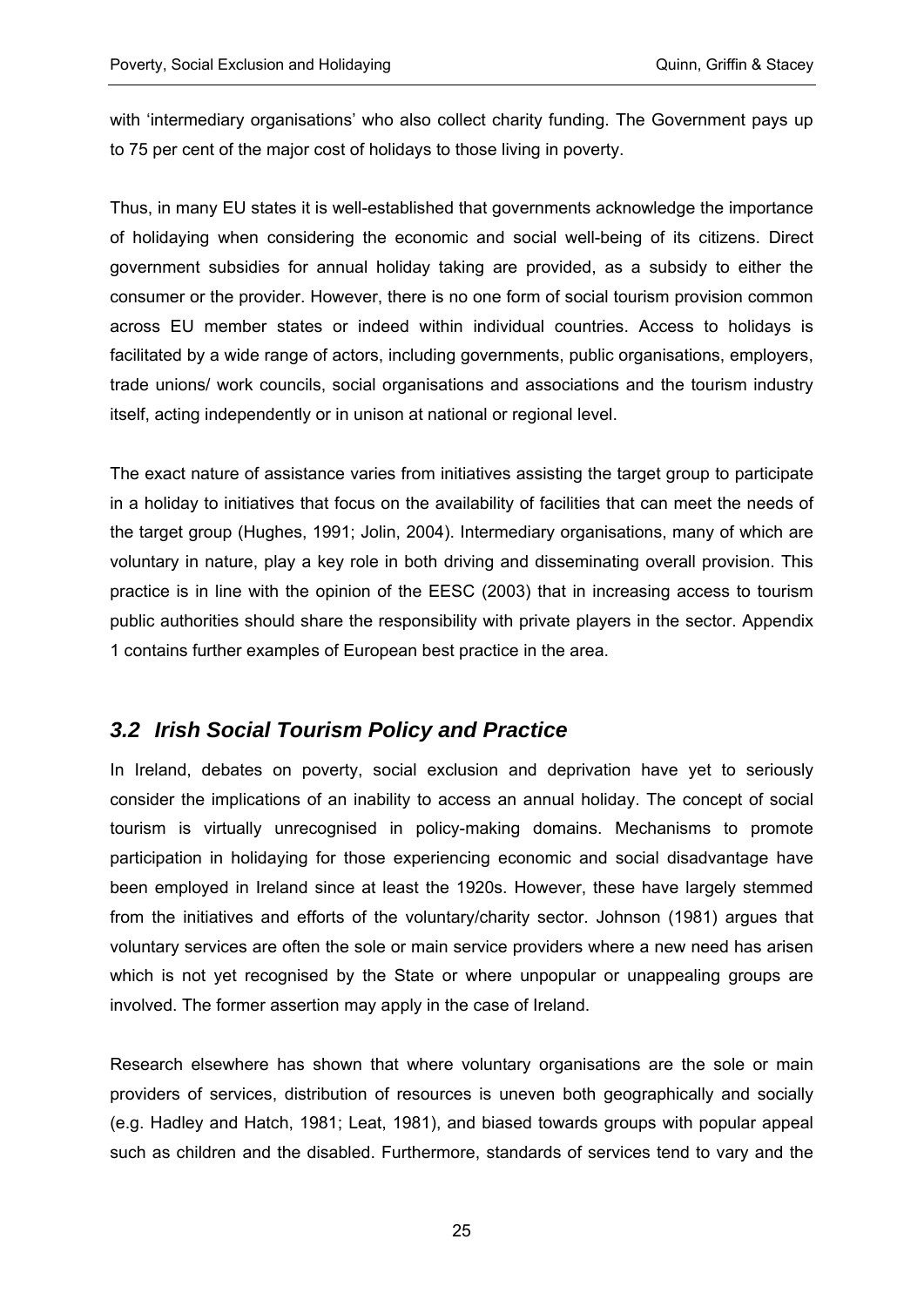supply of funds can be irregular and ad-hoc. All of these findings are applicable to the existing Irish situation.

In light of the possible disadvantages associated with dependence on voluntary sector provision alone, a number of commentators note that social needs are best met by a mixed approach involving a combination of informal, voluntary and statutory systems (Wolfenden Committee, 1978; Brenton, 1985; Johnson, 1990; Smith, 1998; EESC, 2003). A suggestion in the Report on the Consultation for the National Action Plan against Poverty and Social Exclusion 2006–2008 is to strengthen the contribution of community and voluntary sectors by adequately supporting and resourcing their work. While acknowledging that this may change the nature and style of voluntary participation, the efforts to broaden access to holidays being undertaken in the voluntary sector constitute one area of activity where this policy suggestion could be usefully explored.

As already mentioned, there are universal measures facilitating access to holidaying in Ireland. Irish citizens have a paid holiday entitlement. Under Irish law, all full-time employees are entitled to 20 days per year of paid leave/ time off (or pro-rata equivalent for parttime/temporary employees). Those claiming job-seekers' allowance have a similar entitlement. In addition, in light of the public service nature of public transport, providers receive State subsidies complementing their commercial activities. This benefits the general public as a whole. Some groups receive a greater level of subsidisation, with discounts applying for children, young people and students, while senior citizens and those with disabilities have free access to public transport services.

#### **3.2.1 Targeted measures facilitating access to holidaying in Ireland**

In reality, social tourism is being practised in Ireland. However, it has no official acknowledgement and in a sense has not yet been named. During the course of this research it quickly became apparent that there was no convenient way of comprehensively detailing precisely what sort of provision exists. There is no overall agency encharged with work in this area and limited pertinent data are gathered. There is no agency (in either the public, private or NGO sectors) that exists solely to facilitate access to holidays for people experiencing disadvantage. Many agencies are involved in this activity, but all of them are simultaneously engaged in meeting broader objectives variously related to alleviating poverty and combating social exclusion. Because of this, comprehensively scoping and documenting the nature and extent of extant provision is extremely difficult.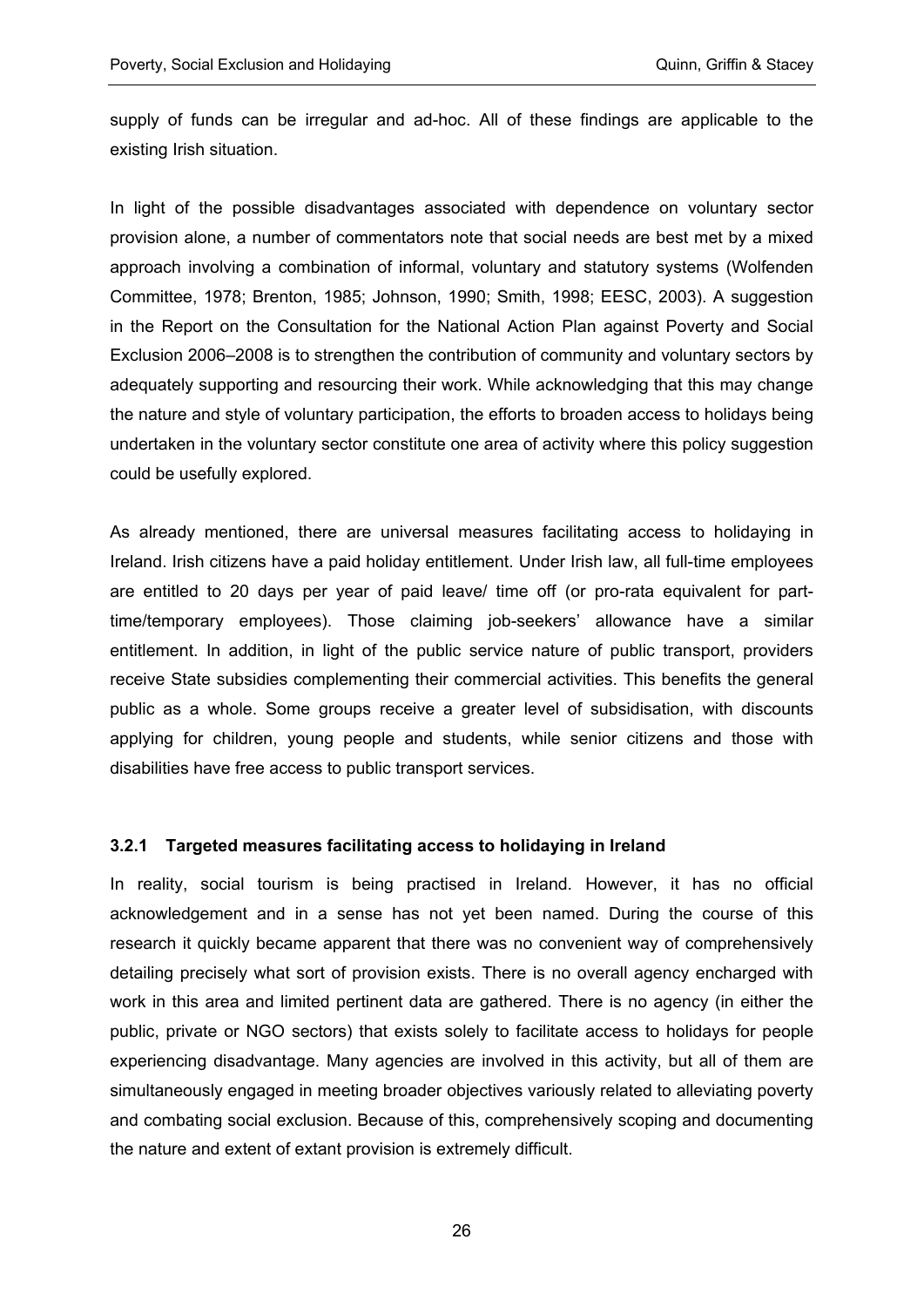This research project made an initial attempt to investigate the nature of extant provision, but there is a real need for further research to be undertaken. From its initial investigation, several observations can be noted. In the first instance, it would seem that a narrower range of actors is involved in social tourism provision than elsewhere in Europe. These actors are overwhelmingly in the NGO sector. The private sector is particularly notable for its absence from the area, in contrast to EU models. Although promoting access to holidays is not defined as a policy objective in any domain or national arena, and there are no specific government budgets, it would not be accurate to say that the State is not involved. It is involved, but its role can be described as minimal, informal, uneven, ad-hoc and at times virtually invisible. Furthermore, it is accurate to suggest that relevant Government Departments have not problematised the socially-exclusionist nature of holidaying in contemporary Irish society and have yet to consider how policy thinking in the area might further social welfare, education, health or even indeed economic policy goals.

#### *Public sector involvement – national level*

Governmental involvement, when evident, is manifest firstly through the public welfare sector. There are no budgets specifically provided through the social welfare system to assist people in accessing holidays. However, there can be local budget diversions, facilitated by a broad interpretation of the welfare remit by State employees on the ground, to enable individuals/groups engage in holidaying activities organised by the charity/voluntary sector. This sort of activity operates on a case-by-case basis. It is highly localised in nature, ad-hoc and uneven. The instances where State funds are used to promote access to holidays for those experiencing disadvantage do not stem from any over-arching policy approach or unified rationale. However, it might be said that there is an implicit State recognition of the benefits that annual holidaying can offer people experiencing disadvantage.

The state is also indirectly involved through a variety of subventions and interactions with a diverse array of charity and voluntary bodies that facilitate or provide holidays as one part of a much broader remit of activity. For example, the Wexford Centre,<sup>4</sup> a registered charity since 2001, offers, *inter alia*, holiday programmes developed specifically for families. It was initially founded by a group of social services and organisations working in the North-East Inner City of Dublin and is now funded by an array of different sources including the Department of Arts, Sports and Tourism.

-4

See Appendix 2 for more detail.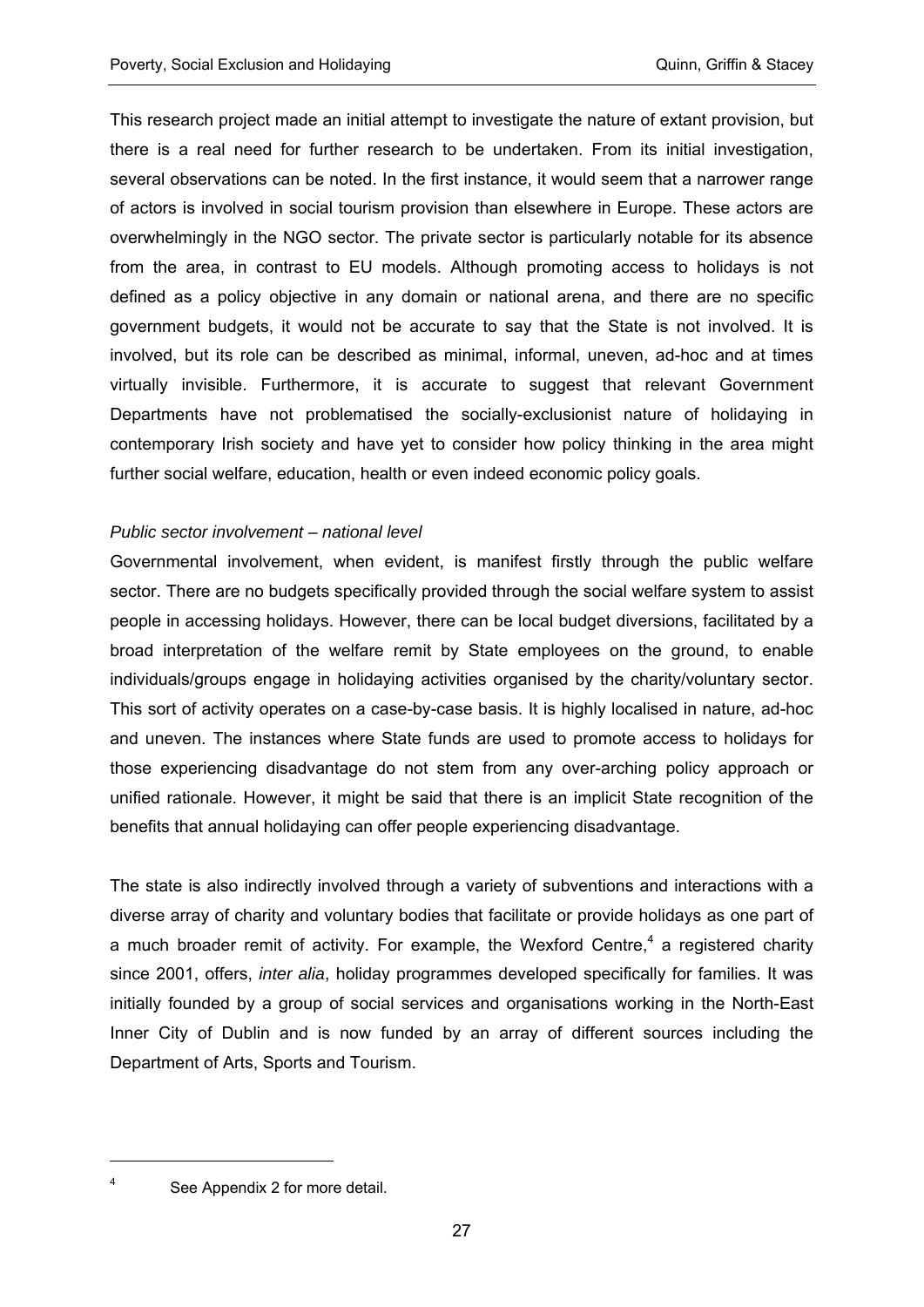#### *Public sector – city level*

While few public agencies are involved in facilitating holiday-taking, there are some examples. The City of Dublin Youth Services Board, for example, operates the Cavan Centre, $5$  an education and care programme that takes the form of a five-day residential programme and in effect offers a form of holidaying. It is aimed at young people aged 15–20 years who have been identified as being 'at risk' due to social, educational, environmental and economic disadvantage. However, again, this type of activity operates in a policy vacuum.

Public agencies may also be indirectly involved in enabling social tourism practice in other ways. For example, Teenhols, an initiative of the Society of the Saint Vincent de Paul (SVdP), offers holidays to teenagers experiencing disadvantage. It organises its holidays at outdoor adventure centres operated by the Vocational Educational Committee at Baltinglass and Birr. Linkages of this nature may be as multiple as they are diverse and provide evidence of a public and NGO sector working in partnership to promote tourism for all. Again, however, these linkages serve particular, localised needs and operate largely without policy direction.

Table 1 overleaf lists the agencies identified during the course of this research as being engaged in facilitating access to, or providing, holidays to those experiencing disadvantage.*<sup>6</sup>* It is not a comprehensive listing of social tourism provision in Ireland. The majority of the agencies listed are NGOs. The organisations listed vary in their geographical sphere of operations. Some like the SVdP operate nationally, others are more localised, operating only within a city or within a city area. Similarly, they vary significantly on a number of other indicators including scale of operations, extent of funding, organisational objectives and structures.

-

<sup>5</sup> See Appendix 2 for more detail.

<sup>6</sup> Further detail on the agencies listed can be found in Appendix 2.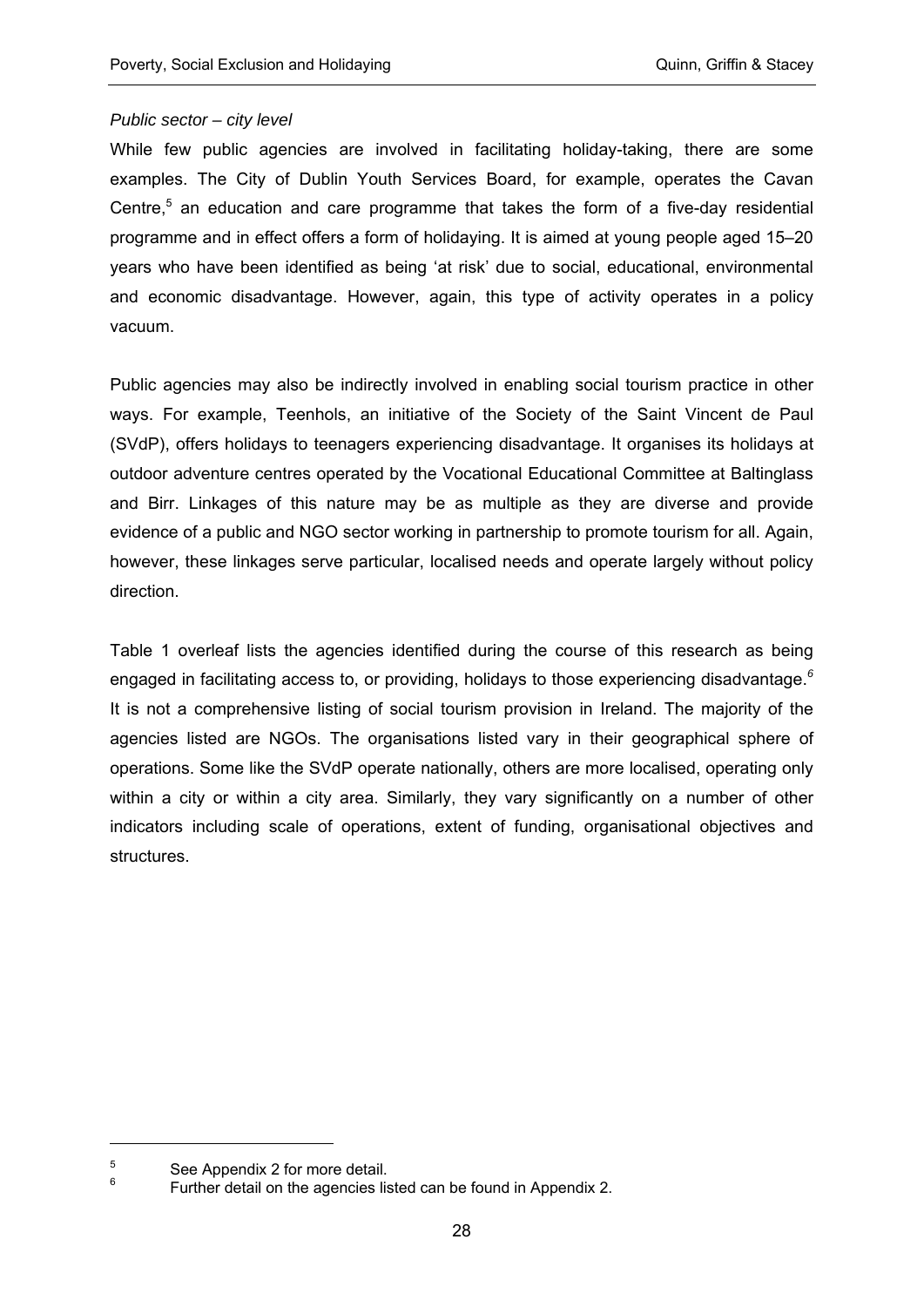| <b>Table 1: Social Tourism Provision in Ireland</b> |                                                                                                                                                                                                            |                                                                                                                                                                                                                                                                                                                                                          |  |  |  |  |
|-----------------------------------------------------|------------------------------------------------------------------------------------------------------------------------------------------------------------------------------------------------------------|----------------------------------------------------------------------------------------------------------------------------------------------------------------------------------------------------------------------------------------------------------------------------------------------------------------------------------------------------------|--|--|--|--|
| <b>Classification</b>                               | Target groups                                                                                                                                                                                              | <b>Agencies</b>                                                                                                                                                                                                                                                                                                                                          |  |  |  |  |
|                                                     | Lone parent families                                                                                                                                                                                       | One Family<br>$\blacksquare$<br>Gingerbread Ireland<br>$\blacksquare$                                                                                                                                                                                                                                                                                    |  |  |  |  |
|                                                     | <b>Families</b><br>Children<br>Teenagers<br><b>Mothers</b><br>Elderly                                                                                                                                      | The Sunshine Fund<br>٠<br>Teenhols<br>$\blacksquare$<br><b>SVDP Holiday Centres/Homes</b><br>٠                                                                                                                                                                                                                                                           |  |  |  |  |
| Provision aimed at those<br>experiencing            | Youth/Families (Community<br>Projects)                                                                                                                                                                     | Darndale New Life Centre<br>$\blacksquare$<br><b>Wexford Centre Project</b><br>٠<br><b>Cavan Centre Project</b><br>$\blacksquare$<br><b>Belvedere Youth Club</b><br>$\blacksquare$<br>An Síol/Millennium Holiday home<br>$\blacksquare$                                                                                                                  |  |  |  |  |
| disadvantage                                        | People with<br>Disability/Special Needs                                                                                                                                                                    | Irish Wheelchair Association<br>$\blacksquare$<br>Daisychain Foundation<br>$\blacksquare$<br>Caring and Sharing Association<br>٠<br>Enable Ireland<br>٠<br>Rehab<br>٠<br>National Council for the Blind<br>$\blacksquare$<br><b>Camphill Communities Ireland</b><br>$\blacksquare$<br>Cheshire Ireland<br>٠<br>Central Remedial Centre Respite Care<br>٠ |  |  |  |  |
|                                                     | Elderly                                                                                                                                                                                                    | Friends of the Elderly<br>$\blacksquare$                                                                                                                                                                                                                                                                                                                 |  |  |  |  |
| Children with Serious<br>Illness                    | Carers<br>$\blacksquare$<br><b>Carers Association</b><br>Barretstown Gang Camp<br>Ξ<br>Share A Dream Foundation<br>٠                                                                                       |                                                                                                                                                                                                                                                                                                                                                          |  |  |  |  |
| Mainstream Youth<br>Organisations                   | <b>Catholic Youth Care</b><br>$\blacksquare$<br>$\blacksquare$                                                                                                                                             |                                                                                                                                                                                                                                                                                                                                                          |  |  |  |  |
| Educational/Socially<br><b>Focused Holidays</b>     | <b>Girl Guides/Brownies/Scouts</b><br><b>VEC Outdoor Education Centres</b><br>$\blacksquare$<br>Glencree Centre for Reconciliation<br>٠<br><b>NICHS</b><br>п<br>Irish Association for Gifted Children<br>٠ |                                                                                                                                                                                                                                                                                                                                                          |  |  |  |  |

While some provision aims simply to provide an enjoyable break away from home for the target group, other provision forms part of ongoing projects/programmes and as such represents 'holidays with a purpose' (e.g. education/rehabilitation/recovery). Most provision focuses on specific target groups. Some target those experiencing economic and social disadvantage; others focus on people with a disability/ special needs, the elderly and/or sick, or on those experiencing difficulties that overlap with and contribute to economic and social disadvantage. Some of the organisations listed above (e.g. Catholic Youth Care and Girl Guides/Brownies/Scouts) target specific mainstream groups, e.g. young people. In so doing, they may support on an ad-hoc basis those who cannot participate in holidaying because of a lack of finances. The SVdP is a very significant NGO active in providing holidays to those experiencing disadvantage. It segments populations by age and offers holidays specifically to children, teenagers, families, mothers and the elderly.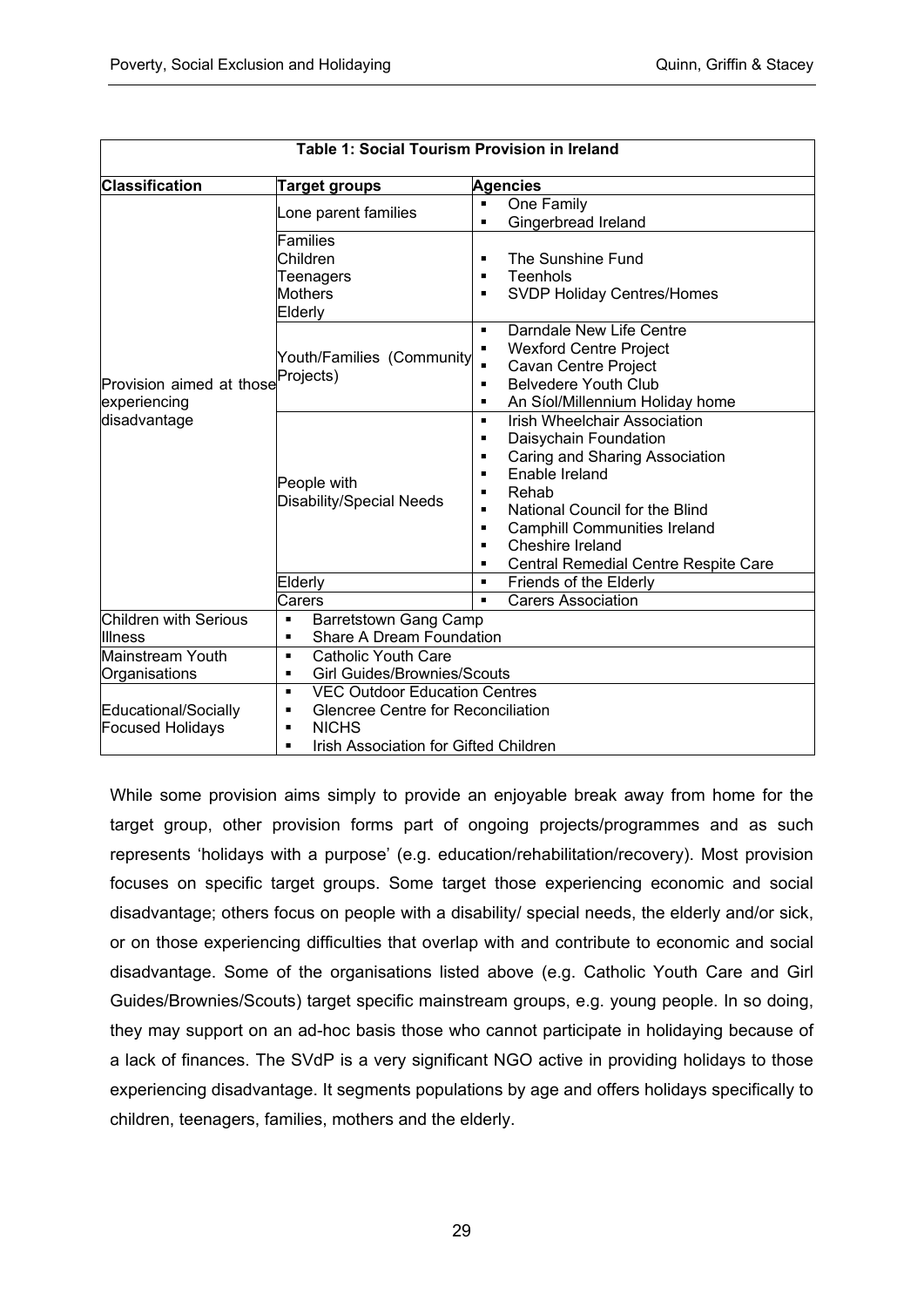#### *Summary*

While more research is needed into the workings of the sector, it would seem that much of the provision in Ireland focuses on taking children and young people away on group holidays, with family holidays receiving less support. This is unusual in a European context. Similarly, while social mixing and holidaying in mainstream resorts is a basic tenet of social tourism provision in other European countries, provision in Ireland largely consists of taking target groups/individuals to holiday facilities designated for that group.

It is clear that intermediary organisations in the NGO sector are key actors promoting social tourism in Ireland. While such intermediary organisations play a key role throughout Europe, in Ireland the role of this sector is fundamental in social tourism provision, given the comparatively modest engagement/ relative absence of the public and private sectors respectively. From one perspective the expertise and commitment of the NGO sector is a tremendous resource. However, European experiences would suggest that effective development requires partnership with both public and private sectors.

Local schemes in Britain and Ireland which organise holiday activities and trips are often oversubscribed and not everyone has access to them. In addition, local voluntary and community group organisers are themselves often dependent on very limited and uncertain funding. Furthermore, local provision can reflect ideologies and beliefs about childhood and deprivation, with the focus on containing or controlling anti-social behaviour, rather than offering a real opportunity to children to broaden their experiences, encourage personal development, facilitate a sense of community and give an opportunity of family closeness through enjoyable activities.

At present, the partnership evident in European models of social tourism delivery is at best underdeveloped and at worst absent in Ireland. More fundamentally, the joined-up thinking that brings an understanding of the value of holidaying into the centre of core policy-making arenas is very underdeveloped. Extant social tourism provision in Ireland is 'bottom up', piecemeal and ad-hoc.

It was in this context that the study set out to address its core research question: can access to holidaying improve quality of life and help combat social exclusion for families living in poverty? The next chapter details the study's methodological approach.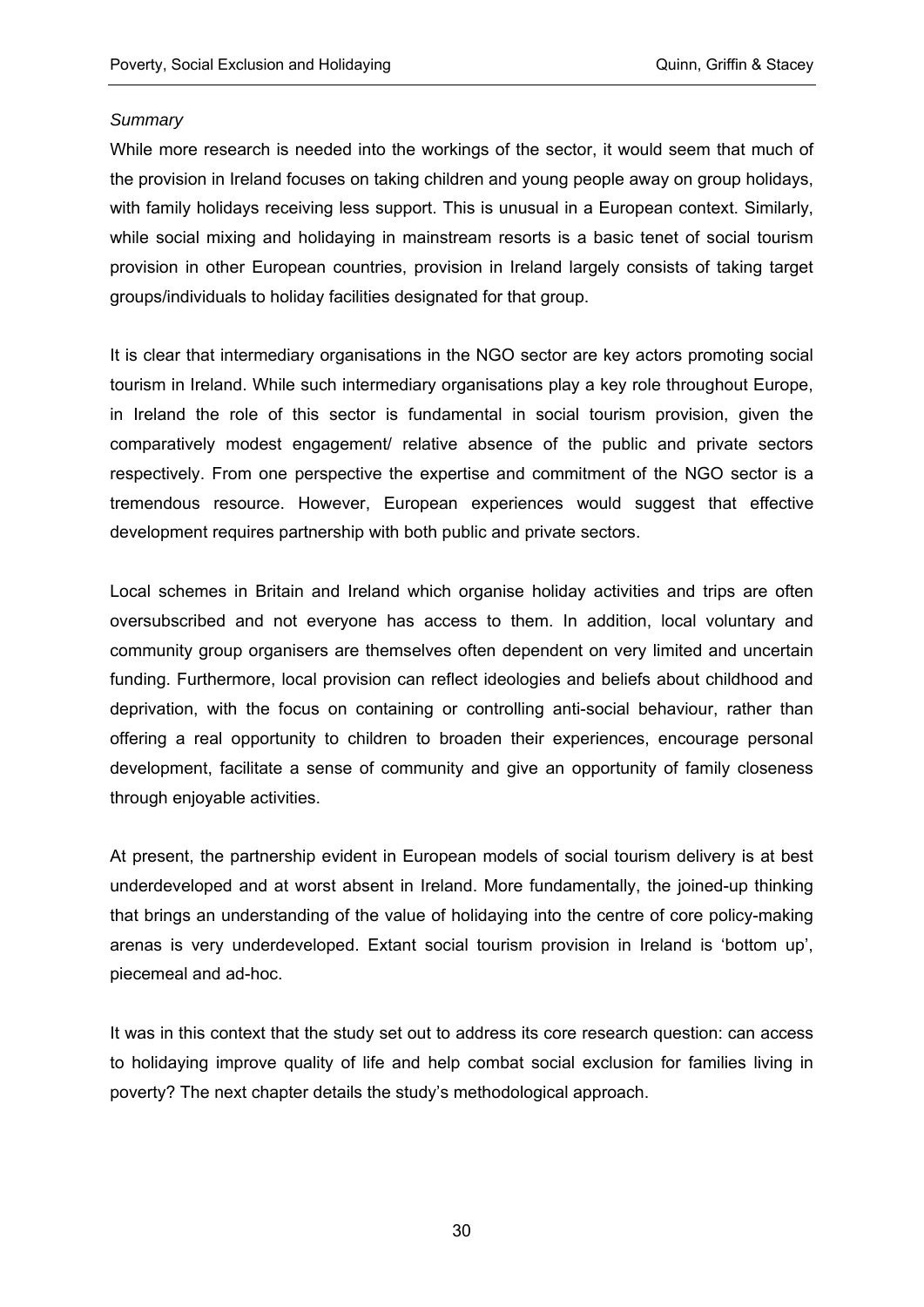# **4 Study Background and Research Methods**

## *4.1 Introduction*

This research investigates how access to holidaying can improve quality of life and help combat social exclusion for families living in poverty. It studied children, and the guardians of children, who were given the opportunity to avail of a child-centred, structured group holiday organised by an NGO. It represents the first attempt to analyse social tourism provision in an Irish context and thus constitutes exploratory research. In methodological design, the research is interpretivist and highly qualitative in approach. The fact that the study involves children and individuals drawn from vulnerable sectors of society made it imperative that engagement with the study participants focused on ways of building trust, facilitating communication and encouraging articulation of views and opinions.

Throughout the study, researchers worked closely with three agencies involved in providing holidays to people (mainly children) who might not otherwise have had the opportunity to go on a holiday. The research methods were designed by the researchers following extensive consultation with these research partner organisations and in conjunction with the Dublin Institute of Technology Research Ethics Approval Committee and the funding agency, Combat Poverty Agency.

# *4.2 Research Aims and Objectives*

Ultimately, the research seeks to begin to make a case for developing government policy in the area of social tourism. Specifically, the objectives of the research are as follows:

- 1. To analyse European models of social tourism policy in order to identify mechanisms that could be used for facilitating State and private sector involvement in social tourism in Ireland
- 2. To demonstrate how access to annual holidaying benefits people, particularly children, living in poverty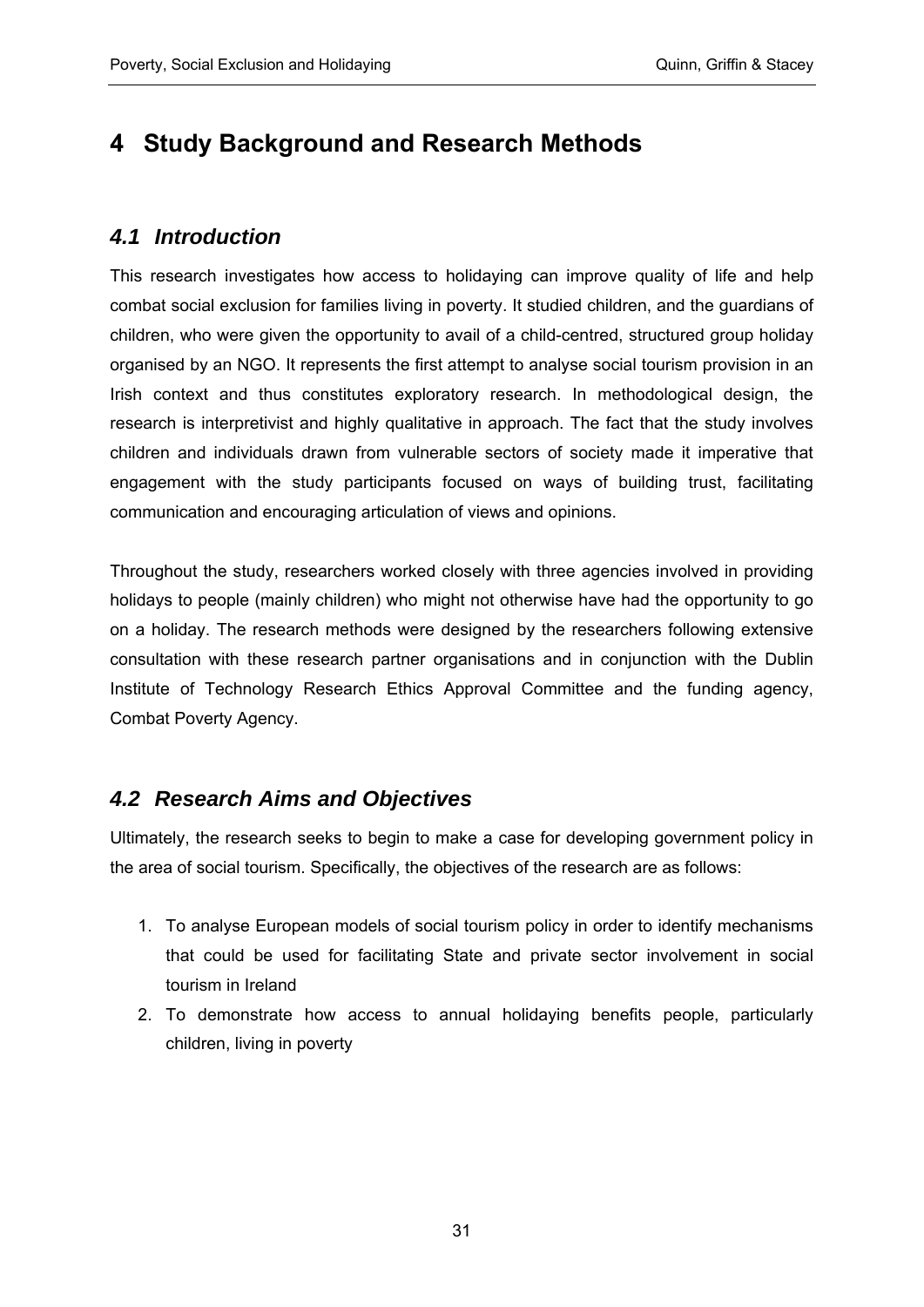- 3. To map existing provision of social holiday practices, including agencies, population groups, geographical areas, and types of holidays involved.<sup>7</sup>
- 4. To produce an evidence-based case to stimulate the development of government policy, and the investment of State and private sector resources, in the area.

# *4.3 Ethical Issues*

-

In designing and ultimately adopting the research approach outlined below, due regard has been given to child protection and ethical issues pertaining to conducting research with vulnerable groups. Being sensitive to the vulnerabilities and respectful of the dignity of all involved was a priority throughout the research. In practical terms, for the adult participants this meant asking them to choose the time and place of interview, being very flexible with the degree of structure imposed on the 'semi-structured' interview so as to enable them elaborate, in their own time, on issues not immediately apparent. Sometimes, for example, the nature of their relationship with the children in their care was not immediately apparent. Rather than asking for this to be explained, the researcher waited for the guardian to explain this in his/her own time. The number of people in the household, and the nature of their mutual relationships, were also sometimes unclear; so too was the nature of social welfare payments entering the household. Every effort was made to bring sensitivity to bear on the discussion of these issues.

Talking to children experiencing poverty and disadvantage is a sensitive area and raised a number of challenges and issues for the researchers. At all times the researchers were conscious of speaking with the children as children, both in choice of language, actions and demeanour, avoiding pre-labelling them as 'disadvantaged children'. The researchers at all times endeavoured to situate the discussion in the context of what the holiday experience meant to the children, without highlighting the relative disadvantages which were a reality of their lives or influencing the children's perceptions of their lives.

During the focus groups and interviews, the children frequently referred to everyday events in their lives (e.g. time spent caring for siblings, witnessing criminality), displaying limited awareness or acknowledgement that such events were not the norm for the majority of the population. This was particularly the case with the younger children and is highlighted by one

<sup>7</sup> As the research progressed and the complexities of extant provision became apparent, it was decided to scale back this objective and to focus instead on gathering what might be described as preliminary, overview data.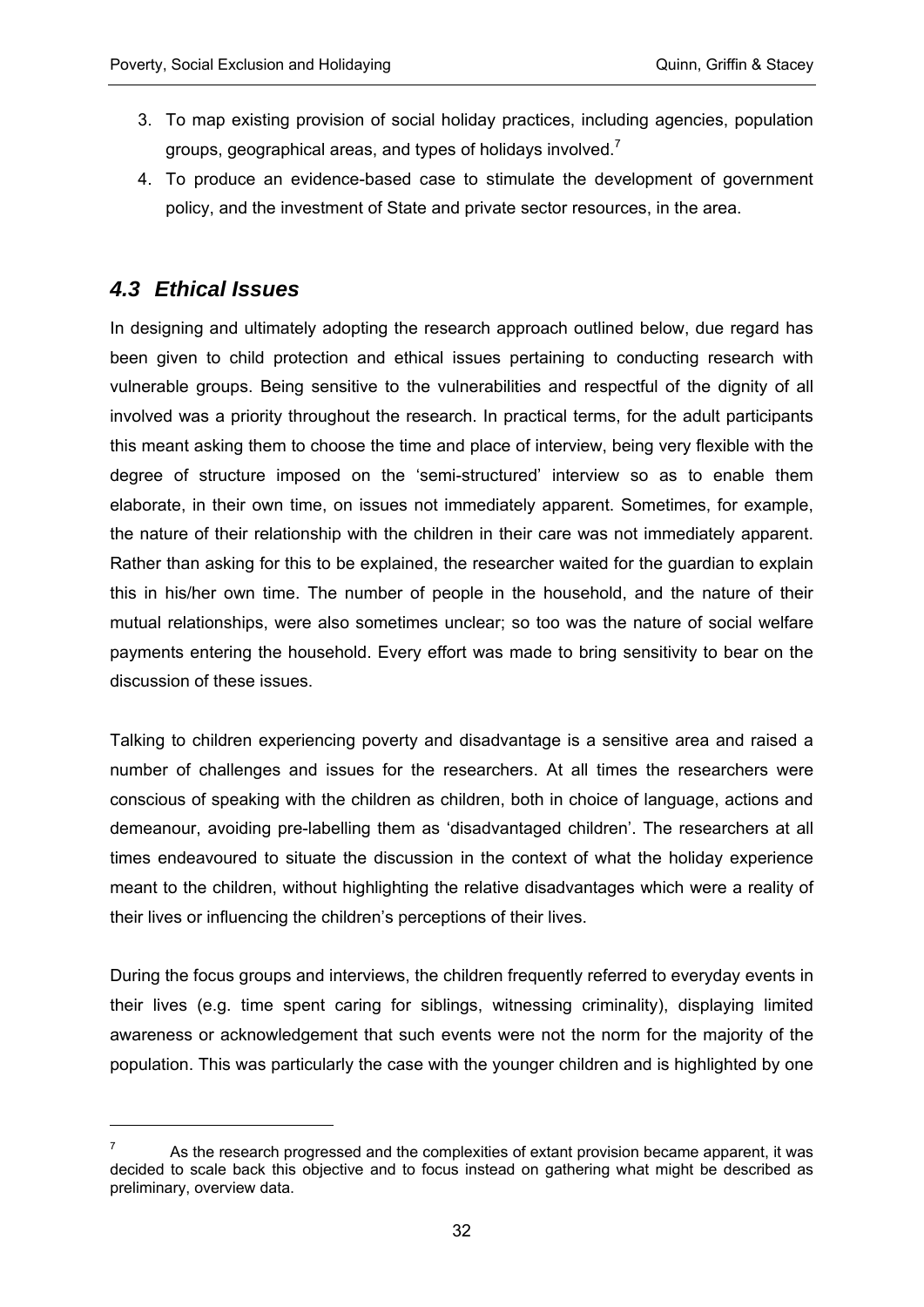interview in particular where three young boys casually displayed a detailed knowledge of the evidence room at the local garda station.

Children, by and large, responded very enthusiastically to the research process. The issues that arose related in the first instance to their ability to communicate. For example, in the focus group setting, they sometimes responded too enthusiastically, and the initial focus groups were a challenge in terms of gaining children's attention and keeping the discussion focused on the topic in hand. Sometimes this meant keeping the focus group very short in order to prevent the discussion from descending into chaos. Some children needed assistance in completing the questionnaire surveys, as they had difficulties spelling out their answers.

The topic of holidays was something that the children were happy to talk about. Children were excited about the prospect of going on holidays and there was little sense that they were either aware or in any way embarrassed about the fact that the holidays were being organised for them because they experience disadvantage. They just looked forward to the fun that the holiday entailed. One child, for example, asked one of the researchers whether her own children would be going on one of the holidays and when told no, the child asked for an explanation and expressed disappointment on behalf of the researcher's children.

The semi-structured interviews with children in their home environments presented other issues. It was difficult to encourage the children to elaborate on their ideas and opinions, due in part to limited verbal literacy skills. Children were also less forthcoming in the presence of older siblings. The presence of other siblings was an issue that the researchers routinely encountered due to family and housing size. In general, one researcher spoke with the guardian in the kitchen while the other researcher spoke with the children in the sitting room or vice versa, leaving no other communal living area for other family members.

The critical importance of building a rapport with the children in the previous stages and familiarity with the children and their situation was apparent and enabled the researchers to deal sensitively with issues that arose at these interviews, during which children displayed the greatest openness to talking about issues in relation to their home environment, e.g. bullying on the street or in school.

In designing the methodology, the researchers consulted with the partner organisations, ensuring that the data collection methods employed were in line with the respective codes of practice and child care of these partners. The field research was conducted in line with

33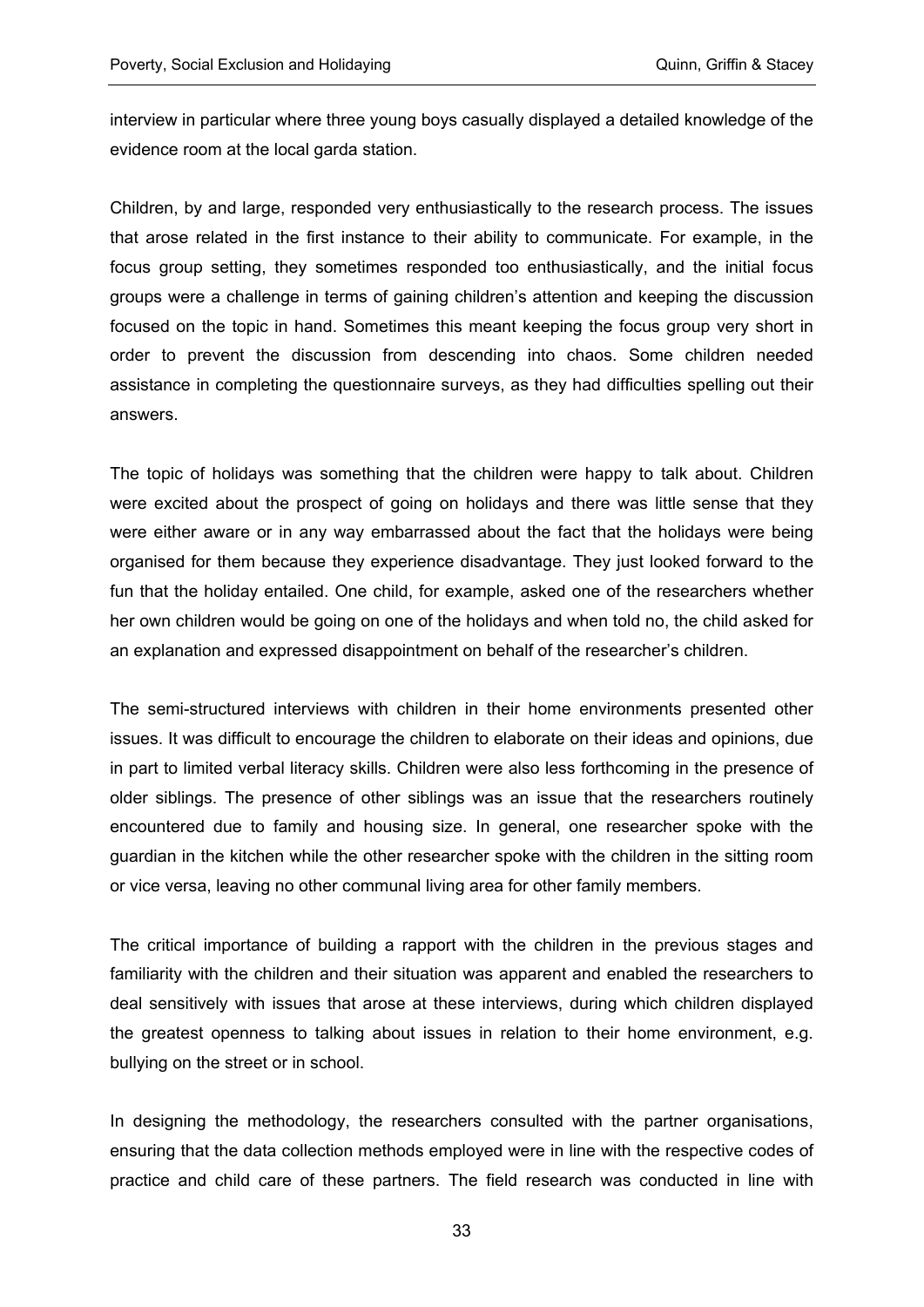national and international research guidelines and codes of practice including: the *Declaration of Helsinki*, *ESOMAR World Research Codes and Guidelines*; *'Hearing Young Voices'*, guidelines prepared by the Children's Rights Alliance with the National Youth Council of Ireland; and *'Children First: National Guidelines for the Protection and Welfare of Children'* (Department of Health and Children, 1999). Prior to embarking on the primary data collection, the researchers sought and received approval from the Dublin Institute of Technology Research Ethics Approval Committee.

### *4.4 Secondary Methodologies Employed*

Extensive desk research was conducted prior to going into the field. Following a comprehensive review of the academic literature, an analysis of existing policy and practice both in Ireland and throughout Europe was conducted. In addition to academic sources within the tourism and social science literatures, policy documents and data sources produced at European, national and organisational level were consulted. While this process identified substantial international policy material, it revealed a dearth of empirical research on holidaying and social exclusion in an Irish context. The secondary research addressed the study's first objective: to develop Irish policy and practice through learning from European experiences. It also familiarised the researchers with the nature and extent of extant holiday provision and led to the identification of three organisations that became involved in the research process. It also led to the identification of appropriate study areas.

#### *4.5 Research Areas – Background and Context*

Given the exploratory nature of this research, it was decided to focus the study on the Dublin area. Participants for this study were drawn from a cross-section of disadvantaged areas spread throughout the city. The six areas included two inner-city areas – one Northside, the other Southside. The remaining four were suburban areas – two Northern suburbs, one Western suburb and one Southern suburb. In addition to being geographically dispersed, each area was characterised by differing levels of social and economic disadvantage. Common across these areas was the presence of families whose living situation was such that they lacked the financial means to take part in regular holidaying activity. All of the areas studied had at least one NGO involved in providing holidays for people who might not otherwise have the opportunity to go on a holiday.

Of the six areas, three are designated disadvantaged areas under the RAPID programme, two areas were non-RAPID, while one was partially RAPID designated. RAPID (Revitalising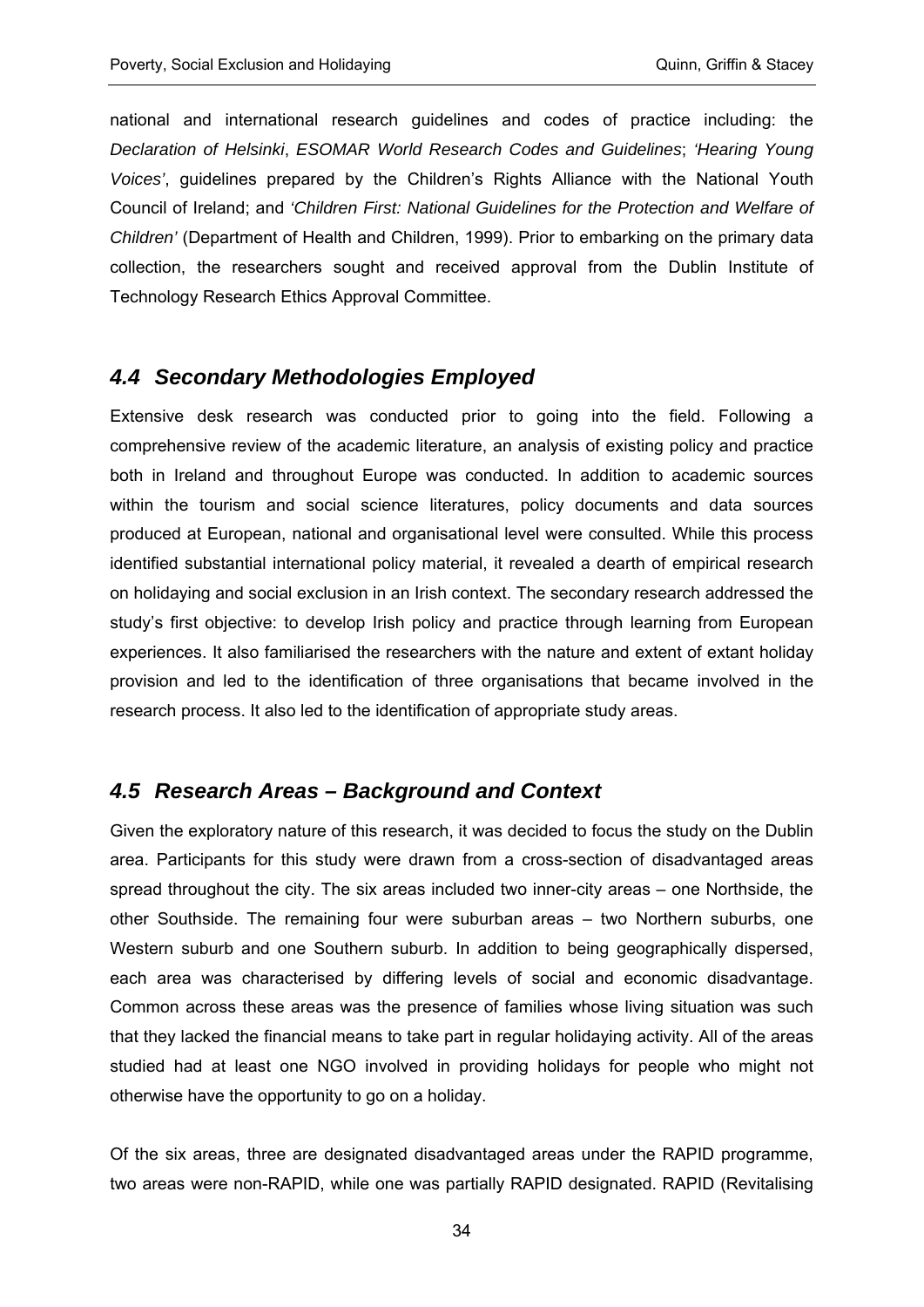Areas by Planning, Investment and Development) is a focused Government initiative to target the 46 most disadvantaged urban areas and provincial towns in Ireland. The inclusion of the non-RAPID designated area was intended to reflect the reality that pockets of poverty exist within areas that do not qualify for RAPID designation. The social exclusionary effect of poverty for families in such areas may be compounded by the fact that they are unable to participate in the routine social activities of the relatively affluent community in which they live.

### *4.6 Research Participants – Background and Context*

A multi-stage approach to data collection was used involving some 75 children and 35 guardians in the first stage and 27 children and 16 guardians in the subsequent stages. In total, 16 families participated in all stages of the research process. Of these, 10 comprised lone parent/carer families – 8 families were headed by lone mothers, with one household headed by a lone father and another by a lone grandmother. The remaining 6 households had two parents/carers, including one set of grandparents, although one of the fathers, for occupational reasons, was regularly away from home for extended periods. There were, on average, three to four children in each household, ranging in age from 8–15 years, with boys slightly outnumbering girls.

The majority of households relied on social welfare. Four households could be described as being 'low income', with one carer in three households in full-time paid employment, while in the fourth household, the carer was in part-time paid employment. The remaining households were wholly dependent on social welfare receipts, including: lone parents allowance (most common), job seekers' allowance, pension (disability, retirement) and orphans allowance. Three carers were employed part-time on Community Employment schemes. All households were in receipt of the universal children's allowance payment.

### *4.7 Primary Methodologies Employed*

From the outset it was recognised that engaging with children posed certain methodological difficulties. Most of the extant empirical research investigating holidaying and social exclusion focuses on adults. This can be at least partly explained by the fact that it is easier to develop effective lines of communication with adults. Communicating with children, on the other hand, particularly with children experiencing disadvantage, is problematic because there can be learning difficulties, behavioural problems and trust issues involved.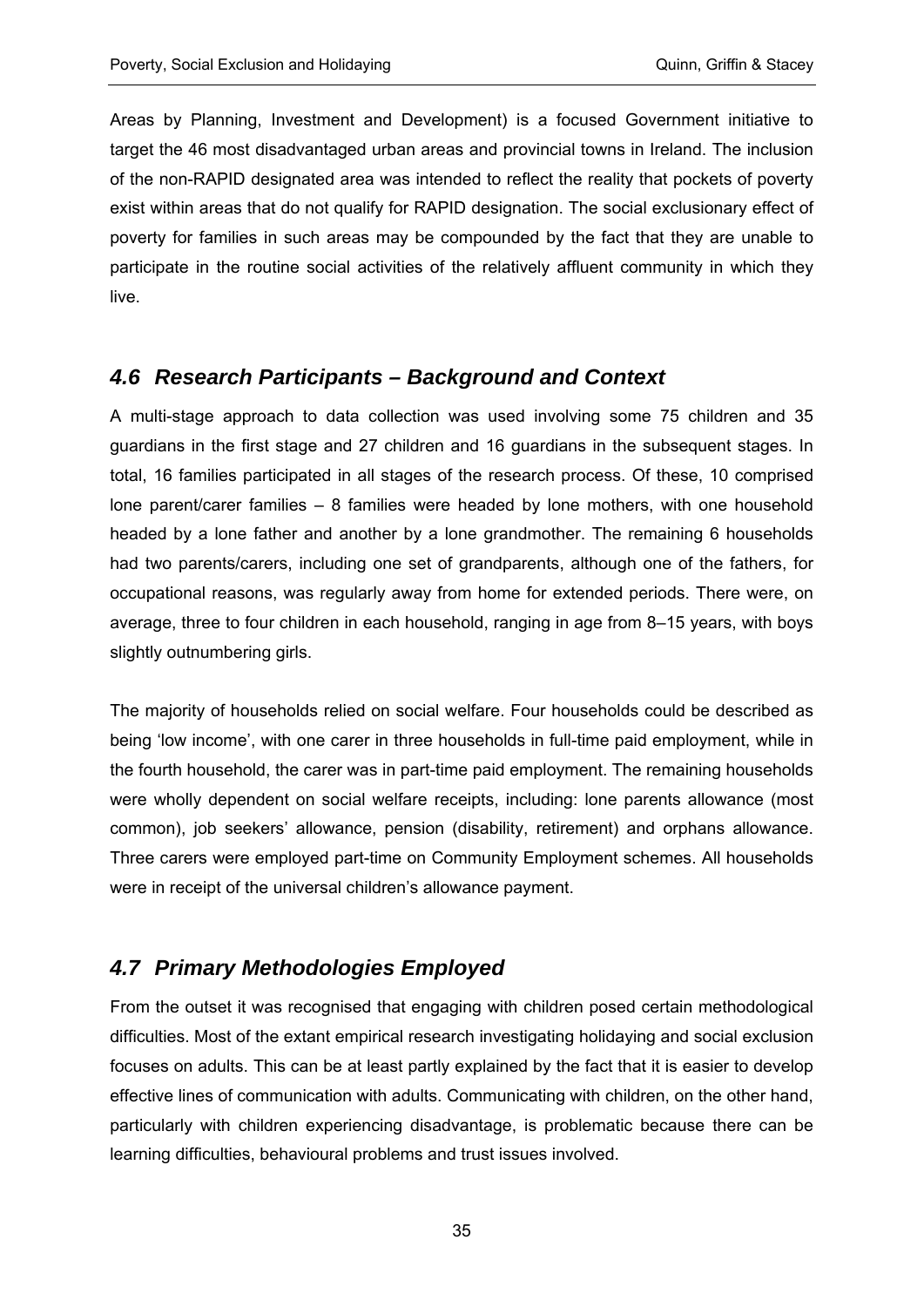Mindful of these potential difficulties, the research team sought access to the study population through three organisations well established in the practice of providing holidays to children experiencing disadvantage. The rapport already established between the NGOs and the families was in effect used as the starting point from which the researchers then began to engage with the study participants. The researchers used the NGOs' 'holiday preparation process' to select participants. All children and their guardians are required by the NGOs to attend pre-holiday meetings to learn details of the holidays and sign consent.

Prior to these meetings in 2006, the NGOs wrote to families explaining that a research project was in process and seeking interested participants. Those guardians who responded positively were invited to participate in the study. From the outset it was clear that some guardians were not willing to participate. No attempt was made in such cases to persuade them to do so. It was also clear that some guardians were uncertain about what becoming involved in the process might mean. The source of the uncertainties varied. One guardian, for example, had literacy problems and had her teenage daughter sign the necessary forms at the pre-holiday meetings – this included the consent form for this research. For others, the idea of participating in research was clearly an unfamiliar one, as was the idea of talking about holidays. To reduce these uncertainties, a multi-stage approach to data collection was used.

**Stage 1 – Semi-structured interviews:** The fieldwork began with a series of semistructured interviews with individuals involved in the three organisations selected as gateways into the study population: The Sunshine Fund, Teenhols and the Darndale New Life Centre. These interviews were used to gain an initial understanding of the dynamics and characteristics of child-centred holiday provision to those experiencing disadvantage. While it is acknowledged that the involvement of a number of other holiday-providing organisations might have been sought in connection with this study, these three organisations were chosen because they broadly represent the type of child-centred holidays being offered by NGOs in Ireland – groups of children of mixed or broadly similar age-ranges, being taken either in segregated fashion to residential centres in Ireland or, on a mainstream basis, to destinations either in Ireland or abroad.

All three organisations<sup>8</sup> are Dublin-based but differ by length of existence, geographical reach, scale and nature of operations, age range and number of children involved. All of them were willing to give highly co-operative research access. In providing the holidays, all of

-8

A descriptive note on each organisation is provided in Appendix 2.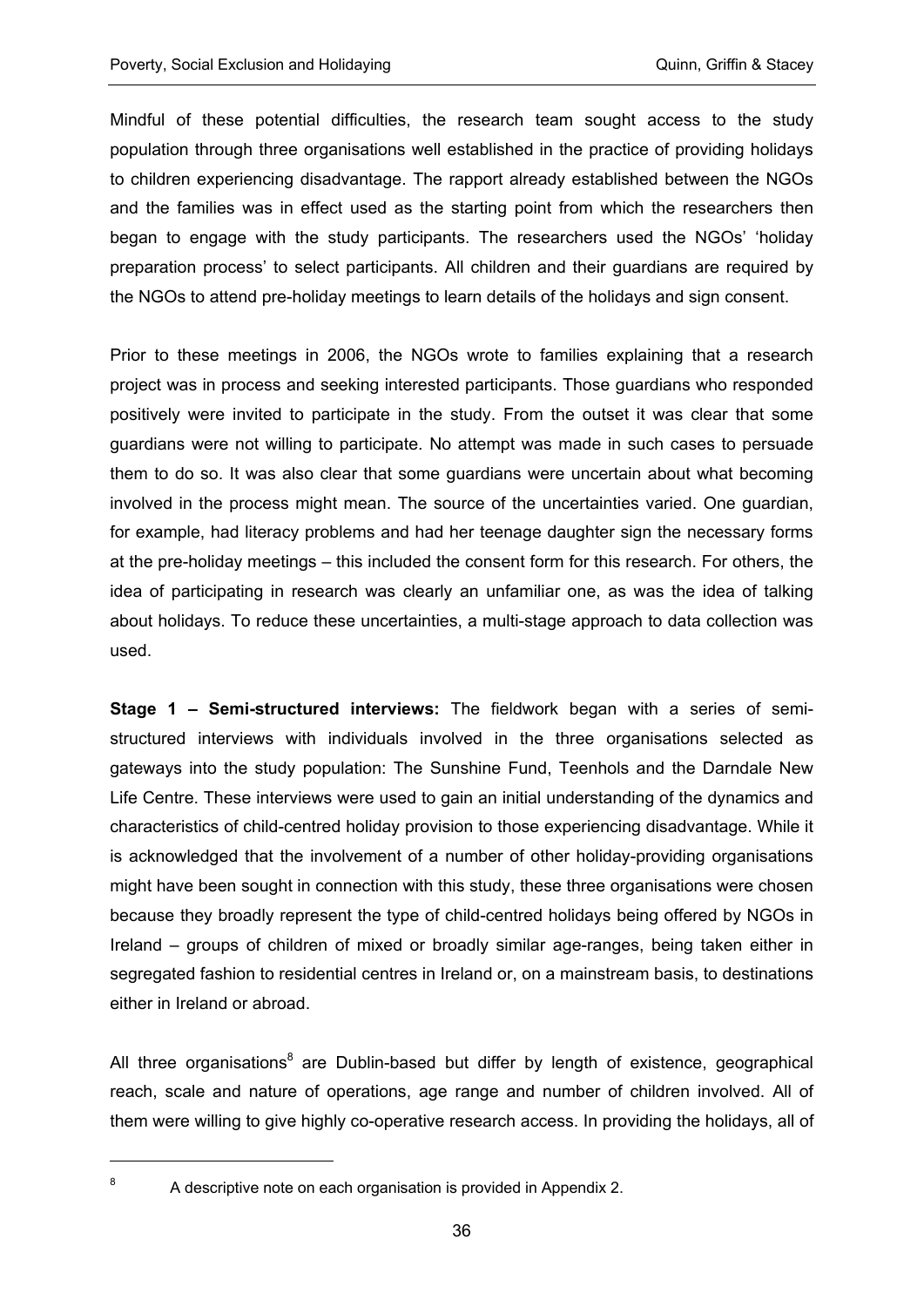the organisations were simply aiming to offer the children/teenagers a period of time away from home in a safe and fun environment.

The holidays were not offered as part of an ongoing project/programme although the holiday initiatives all formed part of wider organisations that were variously involved in a range of anti-poverty strategies. They lasted either 5 or 7 days and targeted children within the age range of 8–18 years. The Sunshine Fund and Teenhols brought children and teenagers to residential centres in Dublin, Offaly and Wicklow, while the Darndale New Life Centre brought children to the UK and Lanzarote. The selection of these particular organisations was further informed by the following:

- a. All organisations have detailed knowledge of the clientele that they serve and the delivery of holidays is highly structured. This facilitated the researchers with an opportunity to contact prospective study participants to request involvement, and gave an opportunity to meet with prospective participants before the holiday to explain in detail the research process to both children and guardians.
- b. All organisations were willing to facilitate the research process in a variety of ways including facilitating access to pre-holiday meetings with children and guardians, facilitating access to liaison people in the study areas, distributing and facilitating the collection of research materials (e.g. cameras, art work, diaries and scrap books).
- c. All are long-standing organisations with well-established reputations among the clientele they serve. Darndale New Life Centre is the youngest organisation, having provided holidays for the last eight years. All three organisations are associated with a degree of trust that made them effective points of contact for accessing a study population.
- d. The Sunshine Fund and Teenhols have a city-wide remit. This gave researchers access to a study population drawn from both inner city and suburban areas. The Darndale New Life Centre, meanwhile, is an area-specific organisation.
- e. In 2006 the Sunshine Fund and Teenhols offered multiple holidays to children throughout the summer months. The former organisation offered holidays to 1,100 children while the equivalent figure for Teenhols was 260. This meant that, pragmatically, it was relatively easy to access children from a variety of areas, on a number of different occasions. The third organisation provided holidays to 200 children in 2006.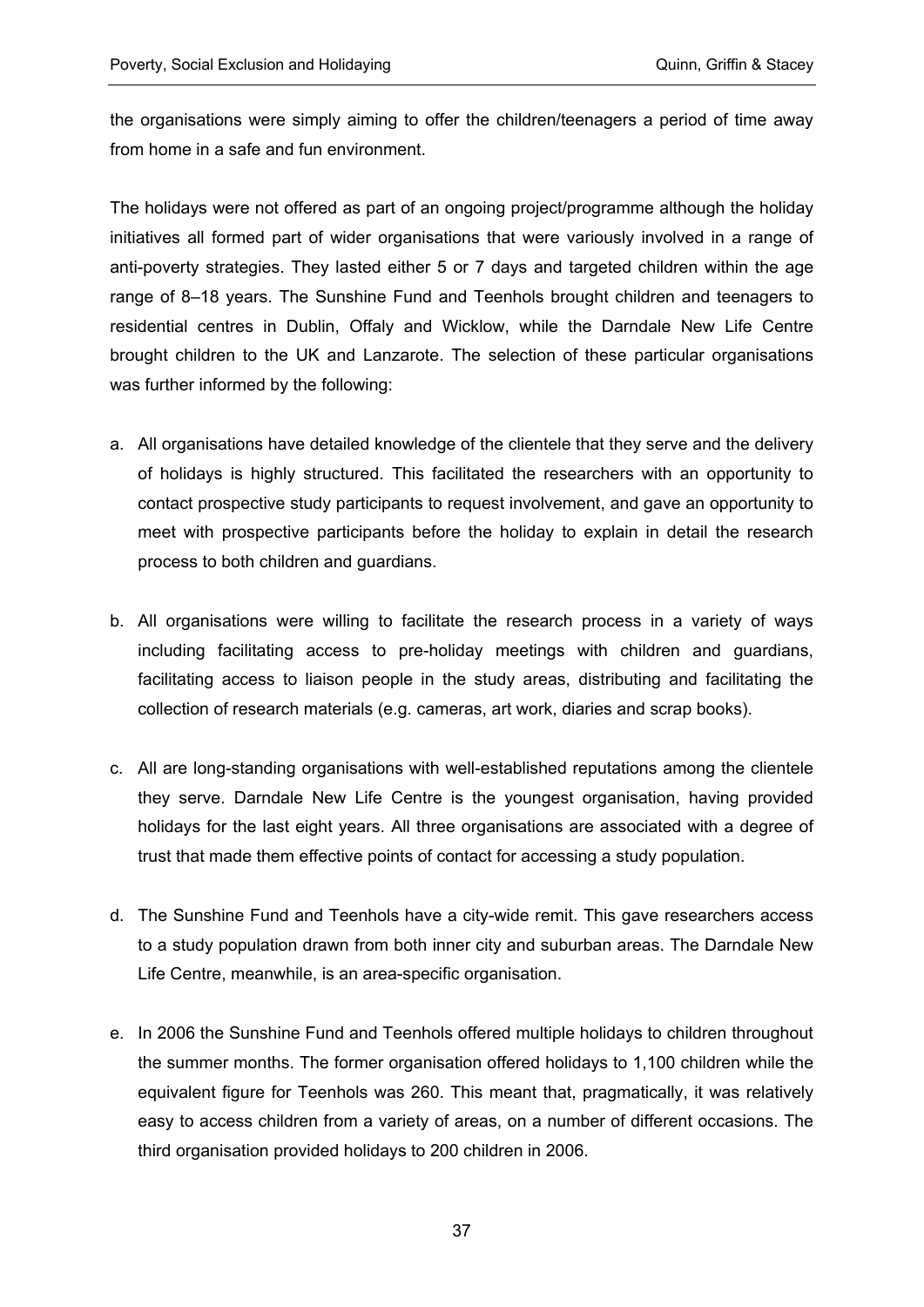-

**Stage 2 – Pre-holiday focus discussion groups:** Before the holidays, focus group discussions were organised with both children and guardians. At this stage, the purpose and nature of the research was clearly explained and written consent was obtained from all those willing to be involved. In addition, descriptive data pertaining to core research themes, e.g. the nature of the participants' living environments, lifestyles, holiday practices, holiday motivations and perceived holiday benefits, were identified and discussed. Separate focus groups were held with guardians and children. In total, 16 focus groups were conducted: 5 with guardians and 11 with children; involving a total of 35 guardians and 75 children. Thirteen of these were held in the participants' local areas while three were held in SVdP House in the city centre (see Table 2). This field-work was conducted from May to July 2006.

**Stage 3 – Non-intrusive methods and observation during the holiday:** Disposable cameras, $9$  diaries and scrapbooks were distributed via the organisations to those children who agreed to keep a record of their holiday experiences. Art activities formed a part of the holiday programme for one organisation. The artwork from the holiday was made available to the researchers after the holiday. These assorted mechanisms proved useful in providing bases for discussion and for building trusting relationships between the researchers and the study participants. They helped children to articulate their feelings and ideas about their holiday experiences. Photographs taken of and by the children were particularly useful in enabling children to talk about particular elements of their experiences.

**Observation:** One researcher adopted the role of 'observer', working as a volunteer during a holiday organised by one of the participating NGOs. In addition, on the last day of holidays organised by the other two NGOs, researchers paid visits to the holiday location and spent some time observing and speaking with the children about their holiday, in order to generate a deeper understanding of the holiday experience itself. These observational interventions were important in building a relationship between the research team and the children, as well as developing the former's understanding of the holidays being offered. A number of the post-holiday questionnaires were completed with the younger children during these visits as were two semi-structured interviews conducted with older children. This field-work was carried out June–August 2006.

**Stage 4 – Post-holiday data collection:** Immediately after the holiday, almost half of the children completed a post-holiday questionnaire (some 35 in total). This data-collection

<sup>9</sup> The use of disposable cameras was strictly controlled. They were either distributed to the children by the holiday leaders and used under supervised conditions, or else used by the holiday leaders to take photos of children engaged in various holiday activities.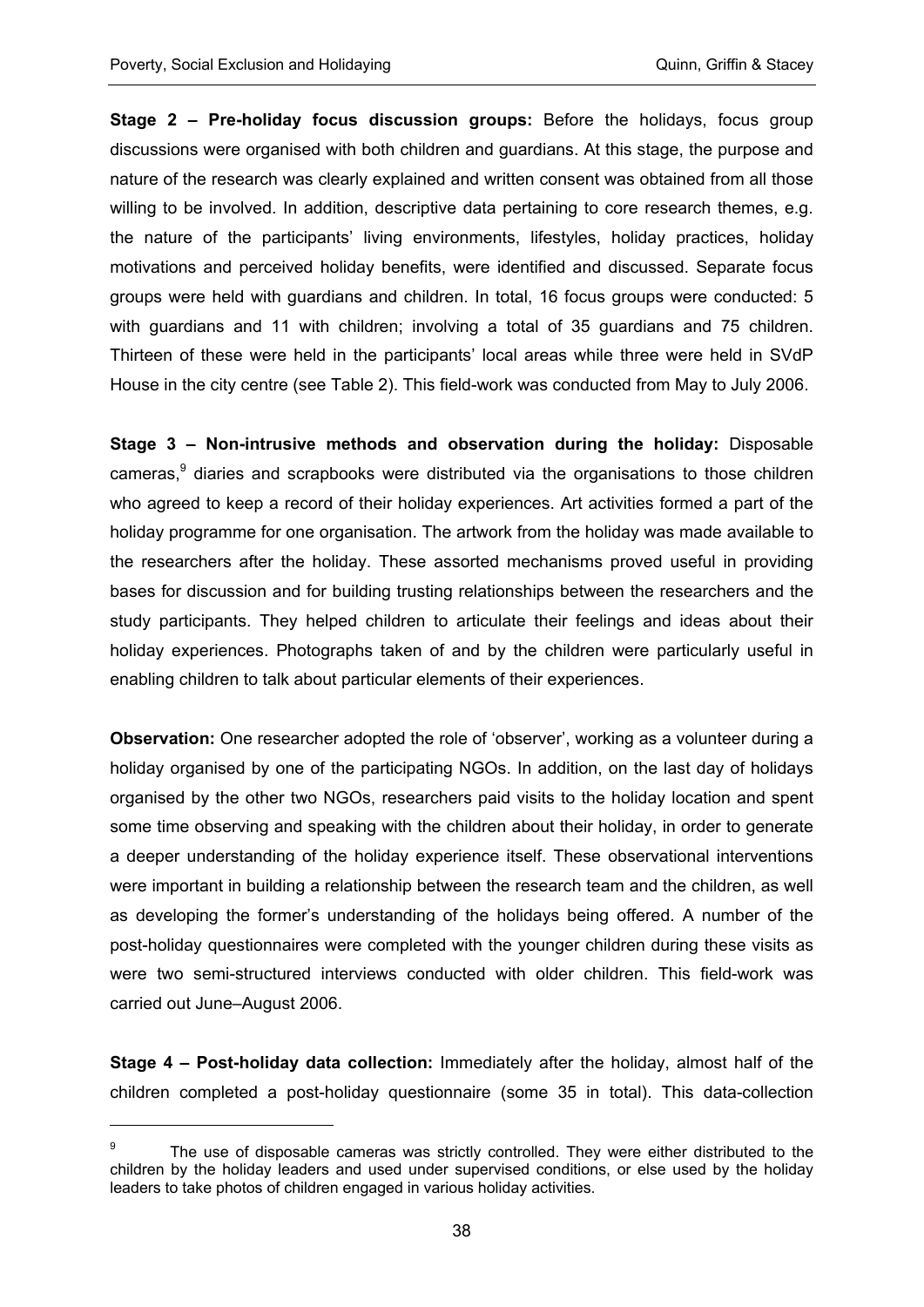exercise was particularly targeted at younger children. Its purpose (mainly close-ended and attitudinal scale questions) was to encourage younger children to articulate their thoughts and feelings about the holiday, although it proved useful with some older children too. It also provided some quantitative data to validate the qualitative data that emerged later.

Within a two-month period following the holiday, semi-structured individual interviews were held with 27 children and 16 guardians. This represented one-third of the children involved in the original pre-holiday focus group. The objective of this data-collection exercise was to deepen the quality of the data being gathered and to generate rich, insightful data into what holidaying means for the participants. To this end, a cross-section of participants was selected on the basis of home location, household composition, household income (social welfare/salary), gender and age.

The levels of familiarity and trust built between the research team and the participants were other influencing factors. The researchers travelled to the participants' home environments and talked with them for 15 to 30 minutes in the case of the children and 30 to 45 minutes in the case of the guardians. In a majority of cases, the interviews took place in participants' actual homes. Meeting families in their homes provided useful insights into the general living conditions and lifestyle of the families. These insights informed the subsequent data analysis. Researchers worked in pairs when visiting participants' houses, typically simultaneously interviewing the carer and children in different rooms in the house. This field-work was completed by mid-September.

| <b>Table 2: Research Interventions</b> |                                                                                                                                                                                  |                                                        |                                                                                                               |
|----------------------------------------|----------------------------------------------------------------------------------------------------------------------------------------------------------------------------------|--------------------------------------------------------|---------------------------------------------------------------------------------------------------------------|
|                                        | <b>Pre-Holiday</b>                                                                                                                                                               | <b>During Holiday</b>                                  | Post-Holiday                                                                                                  |
| <b>Children</b>                        | Focus Group:<br>11 focus groups<br>75 children in total  <br>$6-17$ mins duration                                                                                                | Cameras (36)<br>Diaries (19)<br>Artwork<br>Observation | Semi-structured Interview:<br>27 children interviewed<br>15-30 mins duration<br>Questionnaires<br>35 children |
| Guardians                              | Focus Group:<br>5 focus groups<br>35 guardians in<br>total<br>8-25 mins duration                                                                                                 |                                                        | Semi-structured Interviews:<br>16 guardians interviewed<br>30-45 mins duration                                |
| Key<br><b>Informants</b>               | Semi-structured Interview conducted throughout the period:<br>19 interviews<br>30 mins-2 hours duration<br>e.g. Community Workers; Social Workers; Volunteers; Children's Rights |                                                        |                                                                                                               |
|                                        | Alliance; Dublin City Council; HSE; Parish Priest                                                                                                                                |                                                        |                                                                                                               |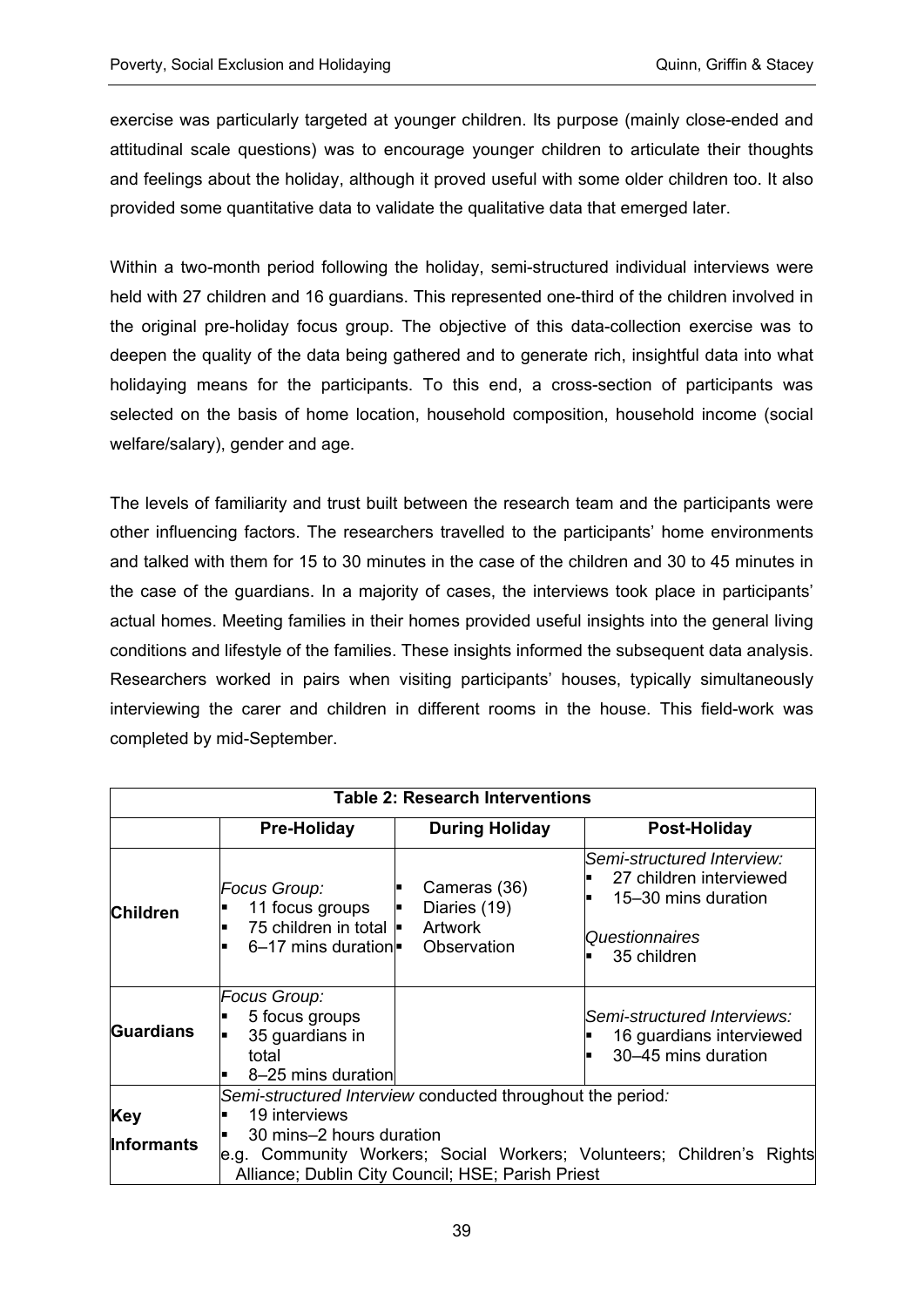**Stage 5 – Key informant interviews:** The fifth stage in the field research involved a series of semi-structured interviews with key informants. With one exception, these were conducted face-to-face in a location of the interviewee's choosing. In total, 19 key informants were interviewed in 17 sessions. A number of other key informants were approached during the course of the research but were not interviewed as they indicated that while the idea of social tourism was of interest, it was not something they had considered or had any knowledge of in the context of poverty and social exclusion.

It is interesting to note that several interactions with various professionals involved in antipoverty and tourism domains (at conferences and seminars, in phone and email interviews) revealed a simultaneous lack of knowledge, yet genuine interest, in the idea of debating holidaying in the context of social exclusion. Organisations communicated with in such contexts included Fáilte Ireland, the Office for Social Inclusion, the Swan Youth Service, the Vincentian Partnership for Social Justice, the Children's Research Centre, the Office of the Ombudsman for Children, the University of Bath's Department of Social and Policy Sciences, TCD's School of Social Work and Social Policy, and the DIT's Centre for Social and Educational Research.

Consultation with key informants completed the primary data-collection process and forged the connection between experience, practice and policy. Key informants were drawn from the participating NGOs, those working on the ground in communities who came into regular contact with the participants, individuals working to tackle poverty and social exclusion in both the voluntary and public sector capacity, and individuals at local and national government/policy level. This interviewing process occurred throughout 2006 and was completed by December.

A list of the participating NGOs and key informants participating in the study can be found in Appendix 3. The questionnaires and protocols for the focus groups and semi-structured interviews can be found in Appendix 4.

### *4.8 Rationale*

This approach to data collection was productive in a number of ways. Consulting with the children, carers and the key informants generated three layers of data which proved a rich data set. During analysis the researchers were able to compare and contrast the data set for each layer and, in the process, to verify and validate the research findings. Adopting a multi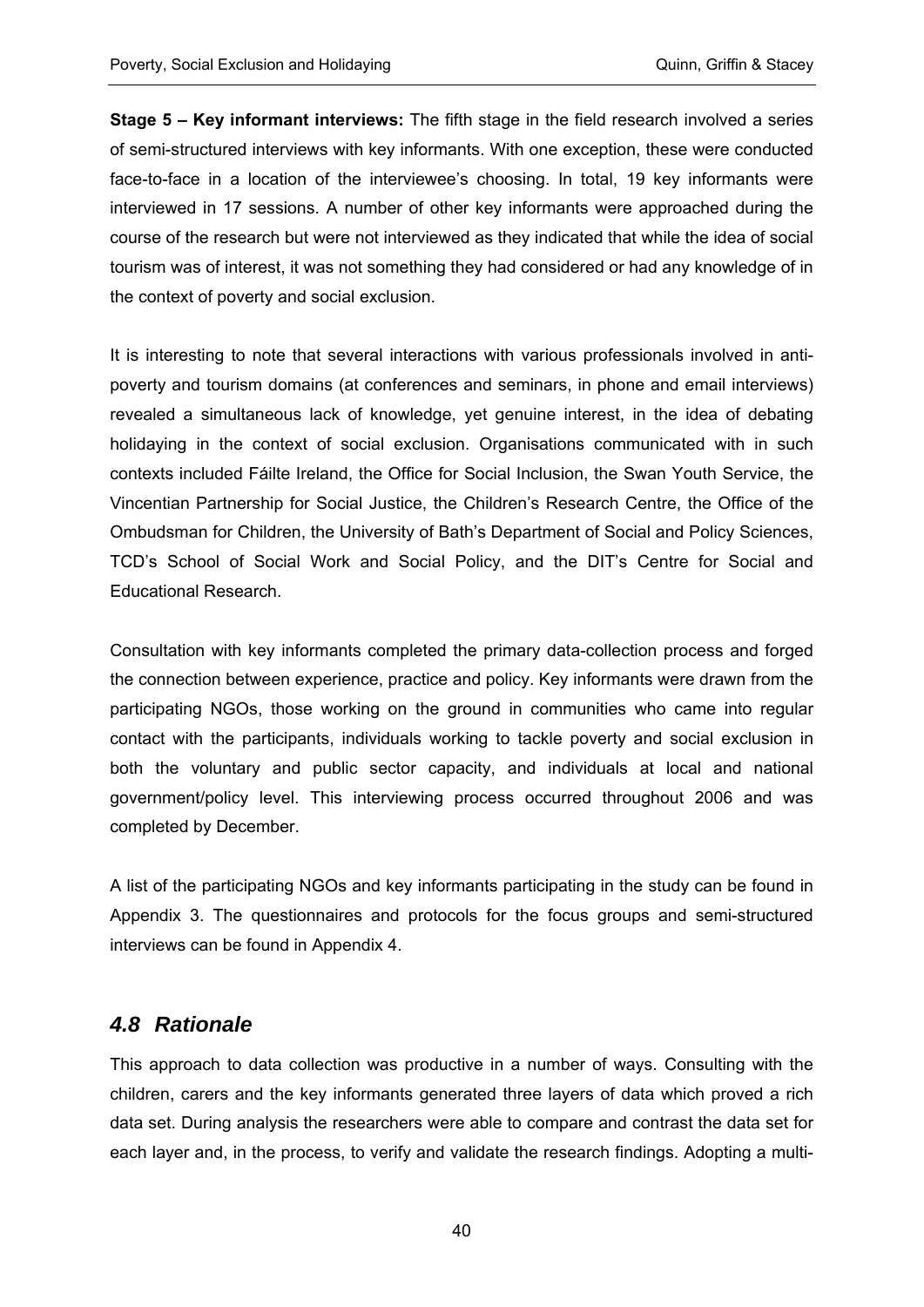stage approach provided the researchers with *before*, *during* and *after* snapshots as appropriate for each layer.

This was beneficial in three ways: firstly, it is reflective of the holiday experience itself, which is not a discrete event but starts in the home environment with preparation (before), takes place in the holiday destination (during) and continues afterwards with the return to the home environment and recounting (after). Thus, this approach enabled the researchers to build up a picture of what the holiday experience means to the families in 'real-time'.

Secondly, previous stages fed into later stages and enabled the researchers to explore issues and themes as they emerged during the course of the research, by stage and layer.

Thirdly, it enabled the researchers to overcome a number of methodological issues that emerged during the course of the research. The multi-stage approach provided the researchers with an opportunity to build mutual trust with the participants, such that the postholiday interviews generated greater usable data than the pre-holiday focus groups. This is in part due to the relationship that developed during the course of the research process as participants felt more comfortable in communicating with the researchers.

Trust is a major issue with this vulnerable group and is of paramount importance in conducting successful field research in this area. Literacy levels and the ability to express feelings and opinions, both verbal and written, were other barriers that were alleviated by the multi-stage approach, as the researchers and participants become mutually more familiar and were able to adapt the data-collection methods in order to encourage participants to express themselves.

### *4.9 Data Analysis*

The vast bulk of the data generated by the study was generated through qualitative tools. The most substantive of these were the focus groups and semi-structured interviews. All of these were recorded and professionally transcribed. They were then analysed by the research team to identify emerging themes. The observation that occurred during visits to the holiday locations and that occurred during the visits to the participants' homes was also very important. Researchers took copious notes, mental and written, of observations that contributed to developing a fuller understanding of the issues being studied. The fact that most of this observation was undertaken by researchers working in pairs proved effective in that, immediately after the work, the researchers could note, verify and query issues arising.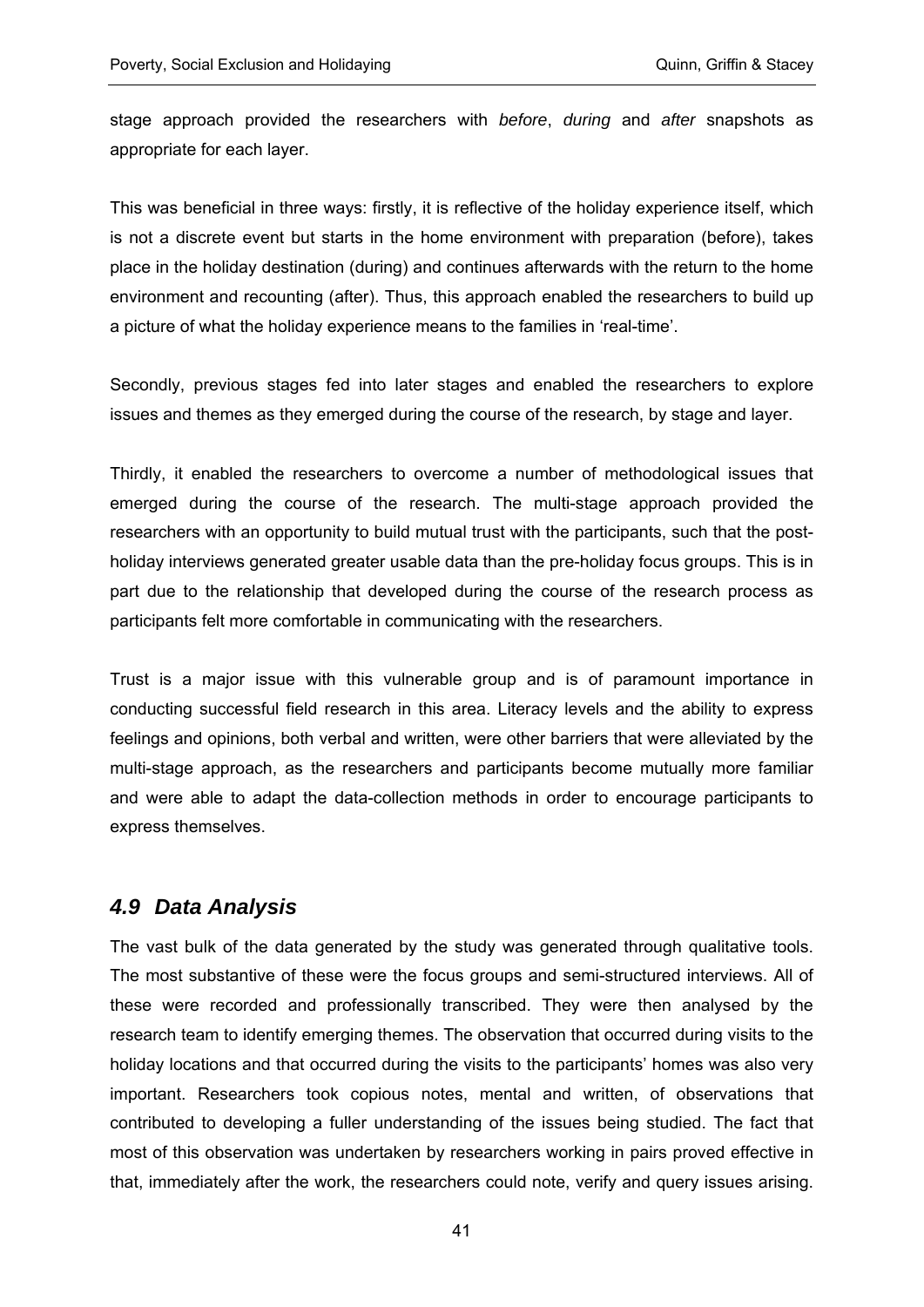At times, one interviewee, usually the child, was more open about certain issues, and so researchers were able to make greater sense of the data than had one interviewer and interviewee been involved.

The quantitative element of the study, the post-holiday survey, produced 35 questionnaires, which were coded and analysed using SPSS. Interpretation was limited to simple frequencies.

### *4.10 Limitations of the Research/Methodological Issues*

The primary limitations of the research relate to the methodological issues encountered.

Building trust was one issue encountered, as the target group by nature was sceptical of speaking frankly with people who were unknown to them. The researchers were conscious of the need to build trust throughout the process and achieved this in a number of ways: being introduced to participants by individuals known to them; being open and frank about the nature and purpose of the study; assuring anonymity and confidentiality; having meetings/follow-up with participants over a period of time.

Access to participants was another limitation. This related in part to the issue of trust and to participants' willingness to participate, but it also related to broader lifestyle issues. The lifestyles of the target group were largely unstructured, making it difficult to arrange interviews in advance. On a number of occasions, researchers turned up at a participant's house, having arranged to do so a day or two in advance, to find the participant was out and no one aware of his/her whereabouts. Thus, the researchers had to rely on calling spontaneously and arranging same-day visits.

A further limitation is that in the North Inner City area, researchers were unsuccessful in arranging access to any carers post-holiday. On three separate occasions the researchers arranged to meet carers and each time the carer was absent when the researchers called to the house. Attempts to follow up with these carers were unsuccessful as the carers were reluctant to commit to further participation. In order to compensate for this, the researchers interviewed two women who were involved in the area on a voluntary basis, knew the families involved and had a deep knowledge of the issues facing the area.

42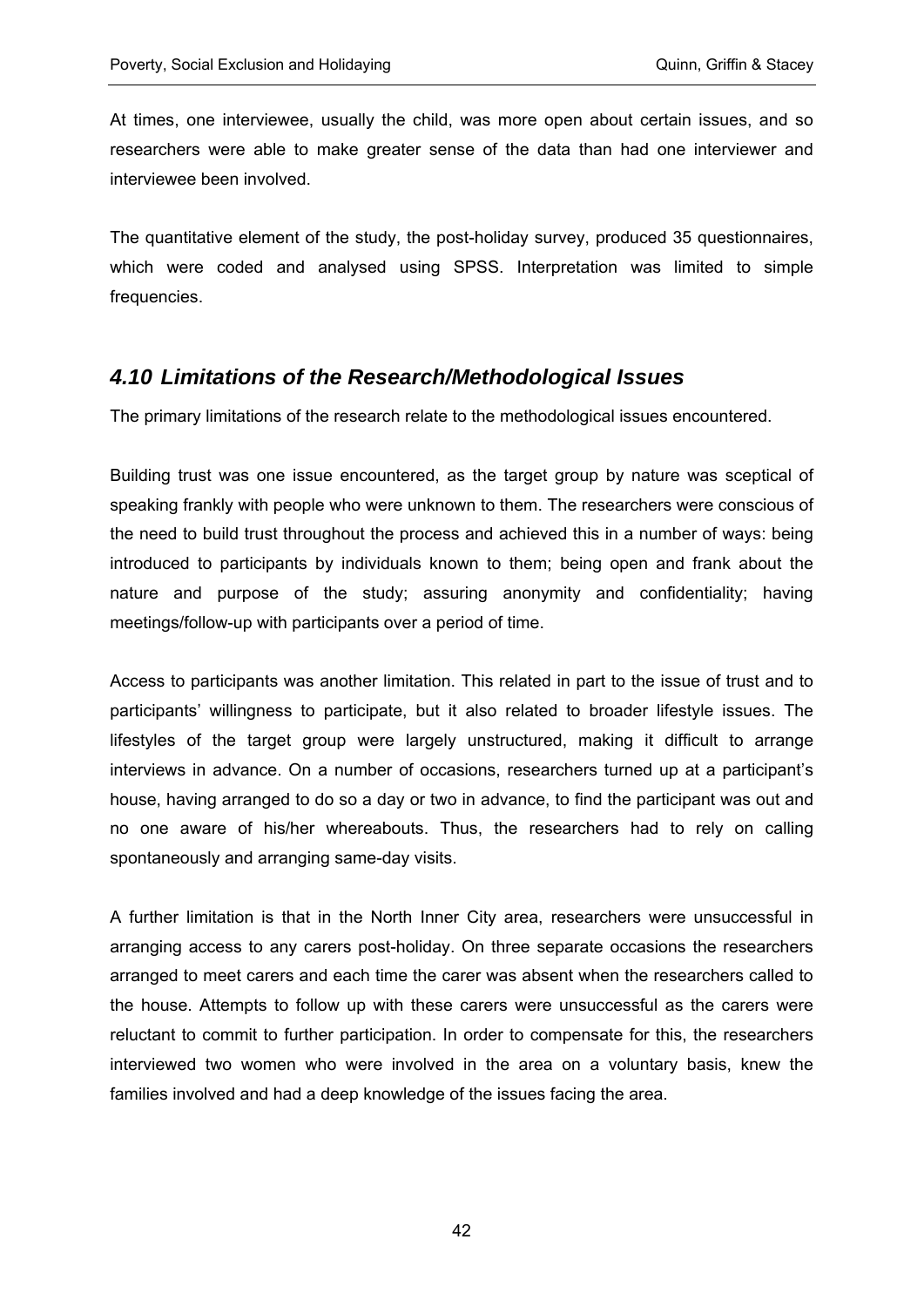# 5 Findings<sup>10</sup>

# *5.1 Introduction*

-

This study's central research question was whether access to a holiday can improve quality of life for families, and particularly for children, experiencing disadvantage. This chapter presents the study's findings. It begins by giving some insights into the quality of life being experienced by the study participants in their home places. It then moves to identify and discuss the short-term benefits associated with holidaying both for the children themselves and for their families. Finally, it goes on to detail some of the longer-term benefits.

# *5.2 Quality of Life in the Home Environment*

Section 4.5 in the methods chapter has described the study areas as disadvantaged. This study was largely concerned with summer-time living, a time which other researchers have described as being one of survival and of heightened exclusion (Gill and Wellington, 2003). The concept of 'disadvantage' was explored with the study's participants in this context. An early finding of the study was that, in the main, children and their guardians spoke negatively about their home environments. There were very few exceptions to this trend and the following section discusses the key themes that emerged.

#### **5.2.1 Boredom – absence of recreational opportunities**

Boredom was a universal theme in both the post-holiday questionnaire and interview data. The children's daily summer lives tended to be highly unstructured. Both children and guardians variously described their home place as having little for the children to do. Localities were labelled 'boring', as 'a kip', 'crap really' even as 'muck'. Children explained how: *'You don't do anything here, just sit around all day, that's all … you're real bored and all, you've nothing else to do'* (teenage girl, NI city) and said how they love:

 *'to get out of here … yeah, because we've nothing, nothing at all to do around here … you'd sit around and you'd get real fat from just sitting around here because you're going up to MacDonalds every day, that's what I do be like'*  (teenage girl, NI city).

<sup>&</sup>lt;sup>10</sup> Throughout this chapter the home areas of the study participants are cited as follows: NI city = North Inner City; SI city = South Inner City; NS1 and 2 = North suburb 1 and 2; WS = West suburb and SS= South suburb.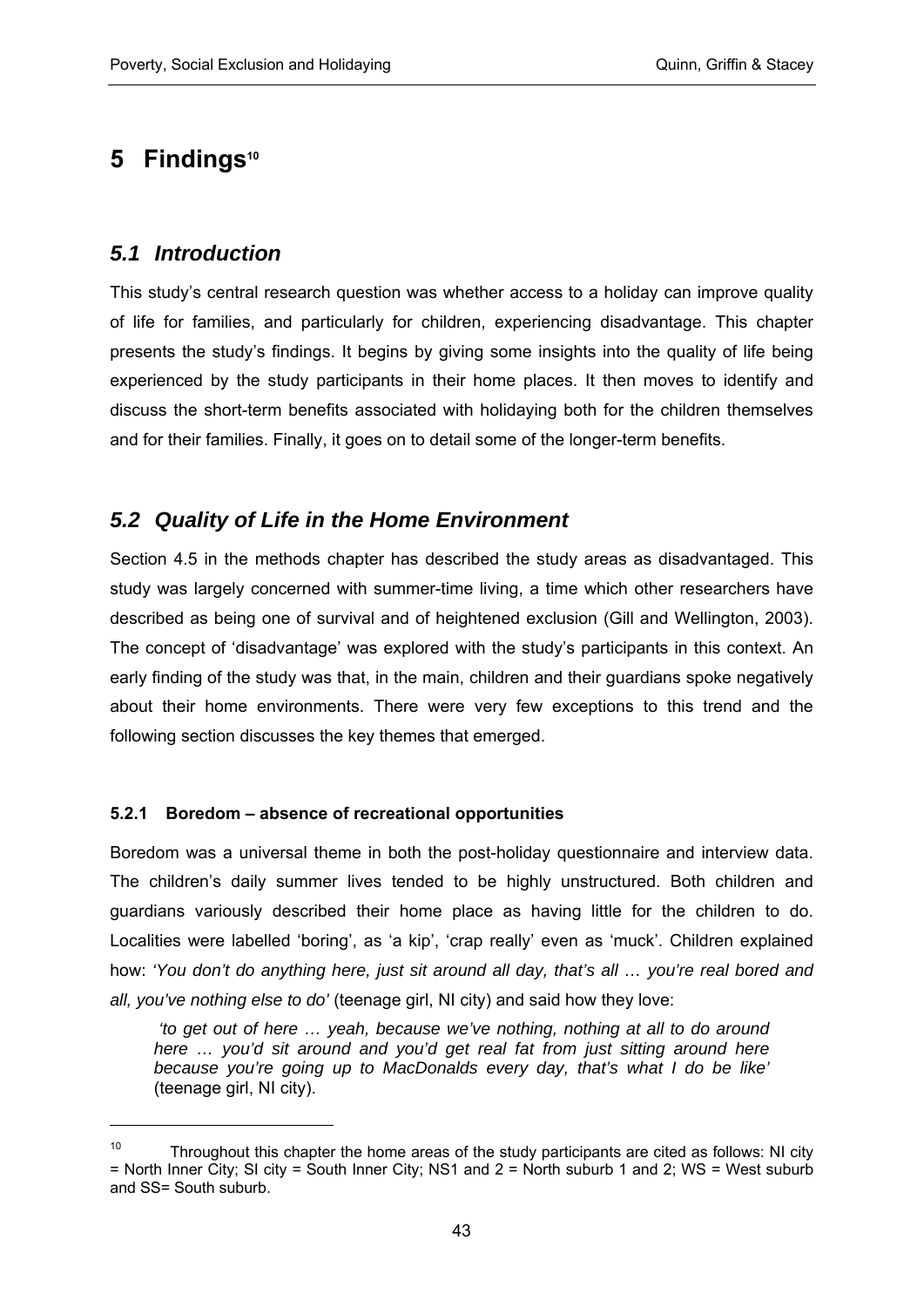One young boy even described it as being worse than school:

*'even though I hate school I prefer school … because when you're playing around here you're doing nothing and then when you're in school you're bored in there but you're learning something new everyday'* (young boy, NS1).

Children and guardians were again at one in considering their home environments to offer few facilities and few opportunities to engage in structured recreational activities. The daily routines reported by the study population contained little variety or structure. One teenage boy's day was: *'get up late, get ready for the day, then watch tv until a certain time, then knock around for a friend. Then that's it, then I go in'* (self-reported by teenage boy, NS2). Many of the routines and supports that structure families' lives during the school term are missing in summer-time and this creates a marked void. Missing too are many extracurricular activities that run throughout term time but cease during the school holidays. In consequence, during the day-time, the children studied tended to engage in passive, indoor activities like watching television and playing on their playstations. They played football a lot, and simply 'hung around' inside their homes and out on the streets with their friends. Some children are out at night-time as well. As one young boy explained:

*'yeah, in the day it's crap, at night it's good. People do be out all hours, and like we do be having a game of football or something 'til 4am. Sometimes at the weekend, eh like there would be fights and all, gangs and … but the odd robbed car now is good' (laughing)* (young boy, NS1).

The absence of activities for the children meant frustration for most guardians. As one mother (SI city) explained: *'there's nothing, there is literally nothing for them to do'.* Guardians also worry about their children being bullied on the streets or getting into trouble with others because being outside often meant *'getting into trouble with people on the road'*. Conflict with other children and with neighbours was a regular part of life: '*Because you get into trouble … His friends come behind you and all and boot you around … so that's why it's not nice'* (young boy, NS1).

For several guardians this constituted a *'nightmare … children running amuck'* (mother, NS1); *'hell absolute hell'* with *'young lads harassing them'*. One mother of four boys described how she *'lived for the dark evenings'* when the children leave the streets to go indoors earlier than in summer-time (NS2). The lack of local facilities and activities also puts pressure on parents to try to organise trips out of their area to the beach and to parks in adjacent areas.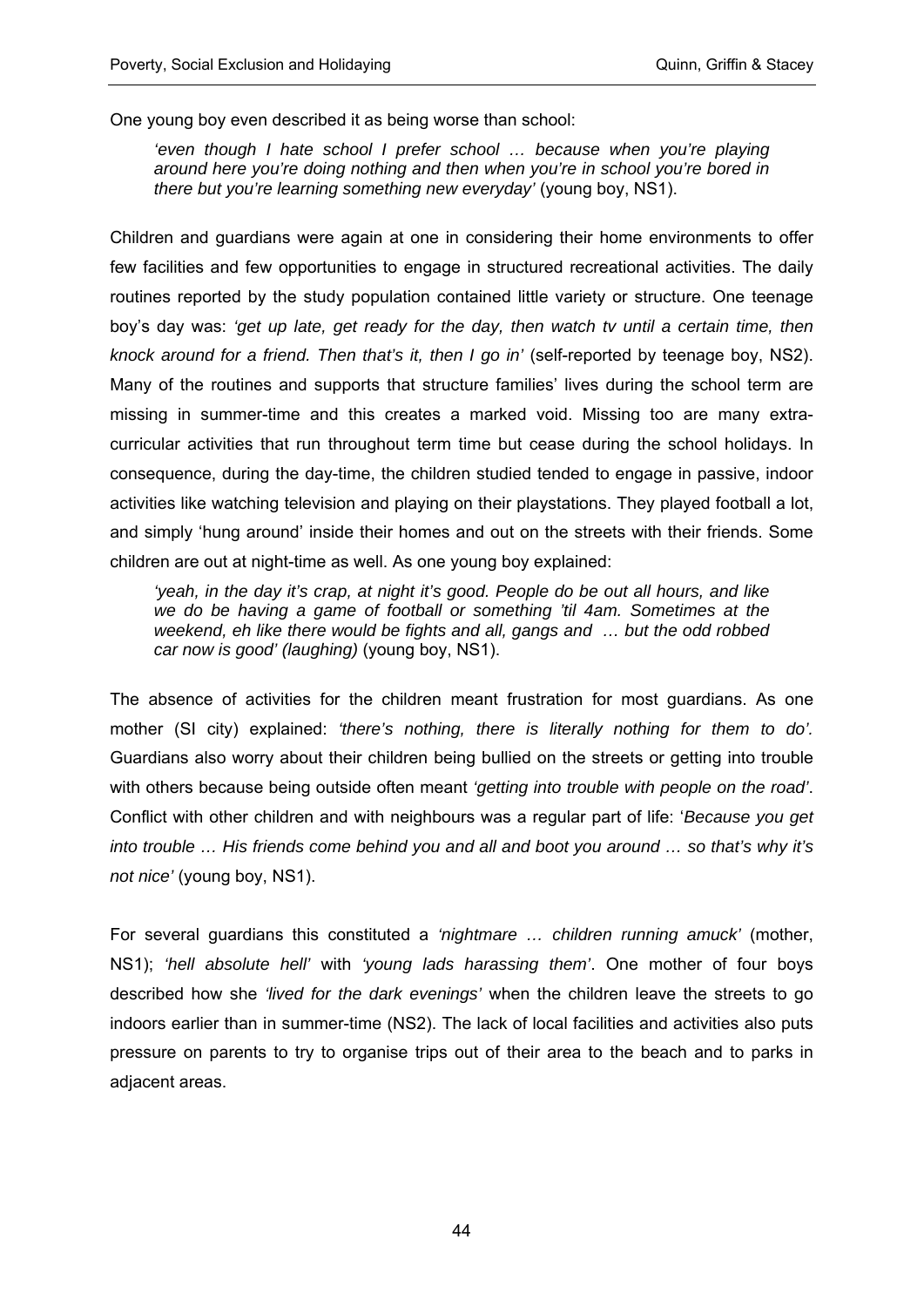#### **5.2.2 Safety and security**

Violence, conflict and aggression of varying scales were prevailing characteristics of the home environment. Without exception, children across the six study areas were exposed to such socially deviant practices as alcoholism, violence and bullying, drug taking and drug dealing, criminality of various kinds including stealing cars, burning cars and joyriding. These practices varied in their prevalence between areas, but some combination was evident in all. Sometimes these practices were so embedded as to be the norm, and children and guardians seemed not to perceive them as risk factors. This was most notably the case in the inner city areas studied where it was the key informants (including a Parish Priest, a community worker and two social workers) who highlighted the risks facing children on a recurring basis.

In areas outside of the inner city children were more likely to recognise and to comment on the fact that they were being exposed to these practices: *'the worst thing about* (NS1)*, there's too many robbed cars, yeah, too many drug dealers'* (young boy, NS1); *'robbed cars, every night there'd be a robbed car, you can't even sleep with it'* (young girl, NS1); '*up where I live there's always shootings and people killing each other'* (young girl, WS). Not surprisingly, it was the guardians who showed greatest awareness that these home environments did not constitute safe places for their children. For many, watching out for their children's safety was a constant endeavour:

 *'See that tent at the field (through the sitting room window), just actually junkies living in that and they're selling gear. (The children) see them going in there then getting into their cars and shooting up in the cars and all' (mother, SI city).* 

#### **5.2.3 Opportunities to leave/ propensity to holiday**

One striking research finding concerned the extent to which the children's geographical worlds were very limited. They tended to move out of their home environments only infrequently. Their experience of other parts of Dublin, much less other parts of Ireland, was very modest. Even within their home place, which might have constituted a large sprawling housing estate, or a series of houses in rows, their association was with one street, one square, or one cul-de-sac, as opposed to the area in its entirety. Equally, their social worlds were very limited. There was a marked interaction with members of the extended family, many of whom lived in relative proximity to the families studied. However, beyond playing with their cousins and relatives, children seemed to play consistently with the children who lived in their immediate vicinity all the time. Thus for a majority of the children studied, their social environments were very unvaried.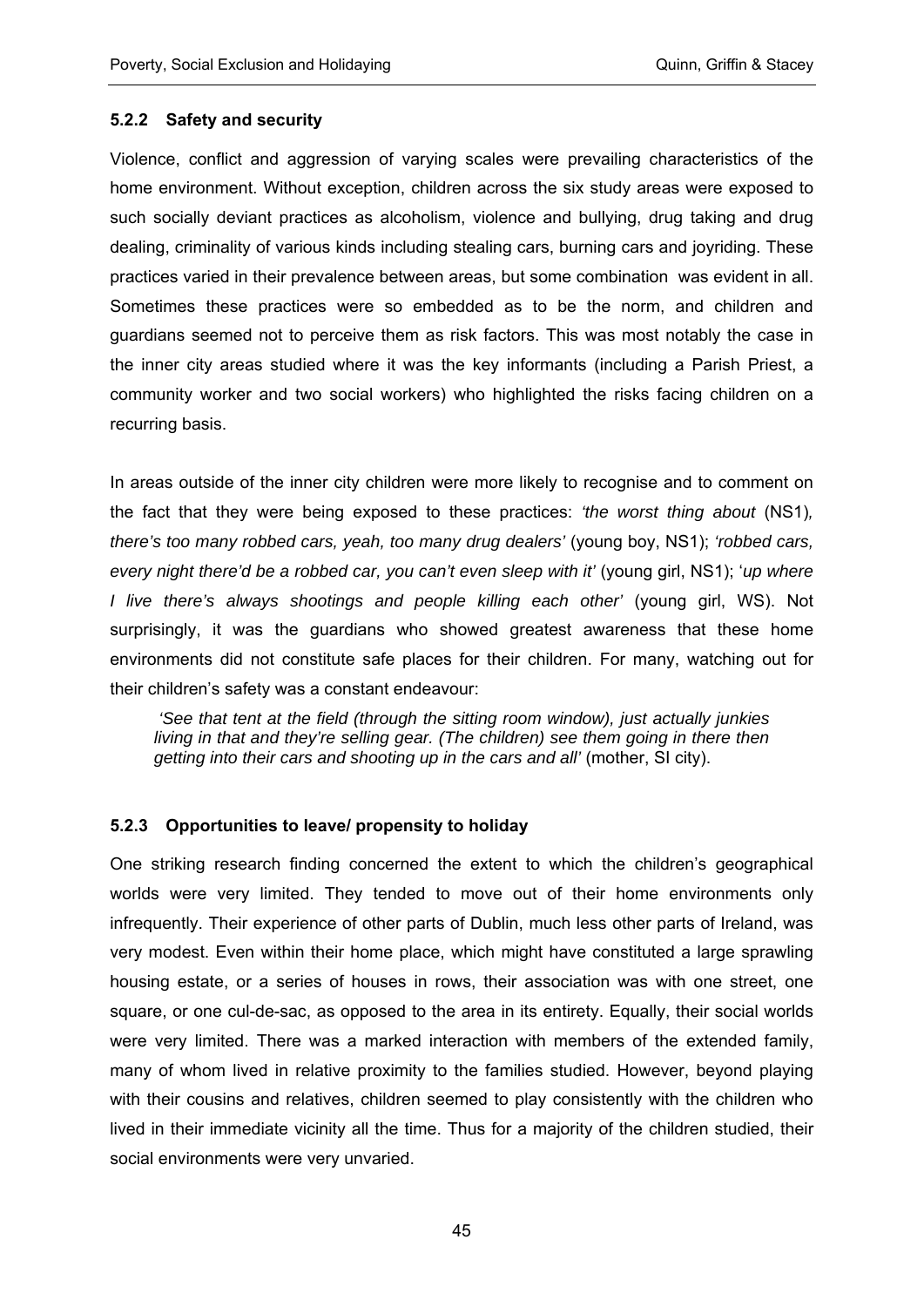The children's limited spatial worlds contrasted sharply with their virtual connectivity to other places. Many of the older children interviewed had multiple communication tools in the form of ipods, access to internet chat rooms, bebo, televisions, playstations and mobile phones. The prevalence of such sophisticated material possessions belies the disadvantaged conditions that can characterise these children's lives. As one key informant explained,

'some (children in the area) are in terrible circumstances. There is still a lot of *poverty around. In the past, you know, specifically economic poverty, there was a shortage of money. Now there is a certain amount of that, but it's really the whole family structure has broken down, so that youngsters are in awful circumstances*  really' (SI city).

Respite in the form of an annual family holiday was far from the norm. The children's main access to holidaying was through some form of voluntary-sector intervention and indeed a majority of the children interviewed had previously been away on a child-centred holiday with a voluntary agency. Just two of the families studied were in the habit of regularly taking a self-funded family holiday. These were both from the same area (NS1). The majority, however, were excluded from the regular practice of holidaying, for reasons of poverty. As discussed in an earlier stage of this paper, the socially exclusionist nature of holidaying needs to be understood in terms of the increasing prevalence of holiday-taking within Irish society in general. Taking holidays has become a normal part of lifestyle for a majority of Irish citizens in recent decades. It is in this context that the inability to access this normal lifestyle practice assumes greater significance.

Signs that the families studied were experiencing social pressure to take a holiday came through in a number of ways. It came from a small number of the children and guardians interviewed when they spoke about the importance of having a holiday experience to talk about with others at the end of summer and especially at the return to school period. However, it came through more strongly in the interviews with the practitioner key informants. A number of these spoke about how families in their areas sometimes borrow money to take foreign holidays.

One research query that arose at the outset of the research was whether the provision of holidays in the NGO sector would carry a social stigma for those being offered the holiday. Due to the nature of the research design, this study cannot definitively answer this question. However, its data show that amongst the children and guardians studied, the issue did not really seem to be a concern and arose on only one occasion. It arose more frequently in the data garnered through interviews with key informants. Two SVdP volunteers working in the north inner city study area reported how, while guardians' attitudes to the holidays provided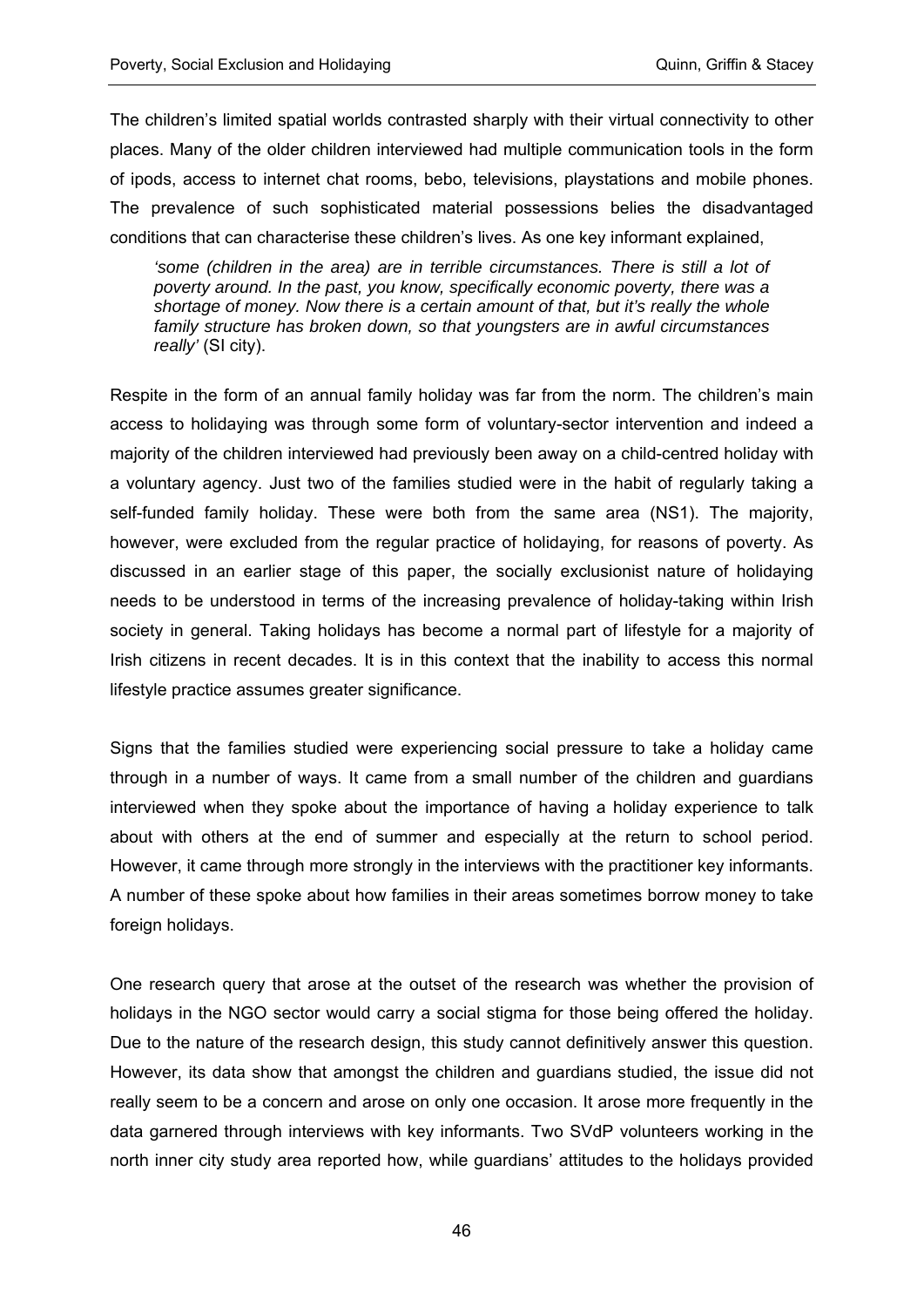by the Sunshine Fund are largely positive, some guardians perceive it negatively. Their comments were echoed by a number of other practitioners working in other areas.

Clearly, these data demonstrate that routine home life for the children studied is beset with difficulties. The academic literature on the benefits of holidaying is consistent in highlighting the value of escaping, however temporarily, the mundane routine of daily living. Here, the daily struggles inherent in that routine are ever present, and the benefits that arise from being able to escape to a holiday environment would appear to be heightened for children such as these.

### *5.3 Benefits for Children*

As discussed in the earlier literature review, the benefits that children derive from availing of child-focused holidays can be understood in the context of children's 'well-being' and in the context of their 'well-becoming'. Conscious of the fact that the National Children's Office produced a series of children's well-being indicators in 2005, this section is concerned with the former. It discusses how holiday-taking can ameliorate a child's present state of wellbeing. A number of indicators were identified.

#### **5.3.1 'A break/respite from routine'**

In the context of the foregoing, it is not surprising that an early and obvious finding identified related to the 'break' or 'respite' role played by the holiday. Widely mentioned by both children and guardians, the ability to get a temporary release from the routine home environment was unreservedly prized. Quite simply, going on holidays functions as a relief. Children like getting away (from their home place) for a while. As one young boy (SS) explained: *'ah I thought it was good. Getting out of (SS) for a while ... something else to do for a change on the summer holidays'*.

Negative conditions prevailing within the home environments created a series of push factors, encouraging the children to leave. This finding echoes existing research like that of Haukeland (1990) who highlighted the strong influence of push factors. These factors were largely rooted in core problems:*'because there's too much drugs and all around it, everybody, just too much trouble and all there is around'* (young boy, NS2*)*; *'all the drugs, there's too much on the street'* (young girl, NI city); because it means getting *'a bit of peace from everybody … the area, I don't like my area, don't like it, fights every night and everything, you can't get proper sleep, fights on the street and the train station and the trains* 

47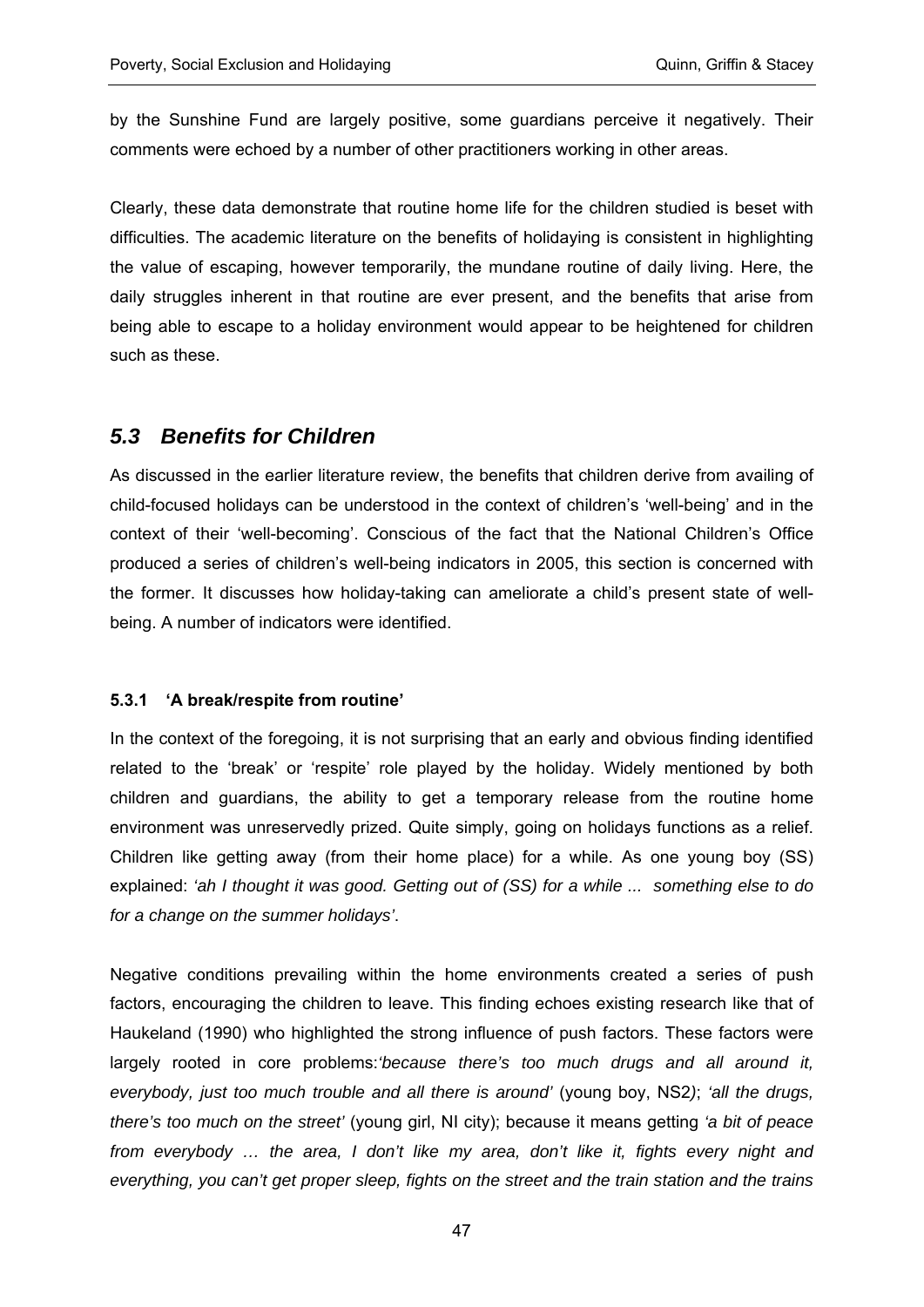*go by and they rattle the house and all like that, love to just move away'* (teenager, NS2). For guardians too, the need to give their children a break was widely acknowledged: *'get them off the road'* … '*get away from the flats'* ... *'anything is better than these flats'* … '*it got them out of this area, that's important'.*

Key informant interviews yielded a wealth of insights that helped develop an understanding of the daily realities for some of the children who participate in these holidays. One social worker working in a southern suburb explained how she had

*'referred children last year who were in foster care and were finding things difficult and just needed a break away from hearing about courts. They needed a break from social workers, they needed a break from being in foster care, you know, they just needed to go and be children for a week and they wouldn't have another opportunity to have a holiday'.* 

A key informant in another area (NS2) explained that over the years holidays have been very important for families who have experienced bereavement. In one case, all the children of a family were brought on holidays shortly after the death of their mother. The break from their routine of grieving allowed them considerable respite for a week and the informant believes it was of considerable help. In similar fashion, one child was observed on a holiday having recently experienced the loss of a close relative. The support of leaders and other holiday participants and the freedom to grieve would not have been possible in a home environment where this particular young person was the main carer for the younger siblings.

For the children, life on holiday was clearly different from life at home. While being at home in summer-time meant passing a great deal of time in unstructured and unvaried ways, holidays were action-packed, activity-filled and highly structured. This created a strong pull factor, strongly motivating the children to want to holiday. A recurring theme was that, on holidays, *'everything is different from home'*. For one child (young girl, WS), *'it's a lot different from home and you get to make new friends … they have plenty more things to do and you get to go to the beach everyday'*. Another (young girl, SI city) said, *'I would go every week … because it's very good down there. You would rather live down there than live up in these flats'*; her elder brother concurred, adding, *'I wish we lived down near Balbriggan'* (young boy, SI city). In a later stage in the interview, when asked whether they would like to go on a Sunshine Holiday again, the same siblings responded: Brother: '*Yeah, I want to go next year and the year after as well'*; Sister: *'I want to go for my whole life'.*

Unlike the wider home environment, which several guardians described as being out of control, with neighbouring children acting without parental supervision, and criminal activities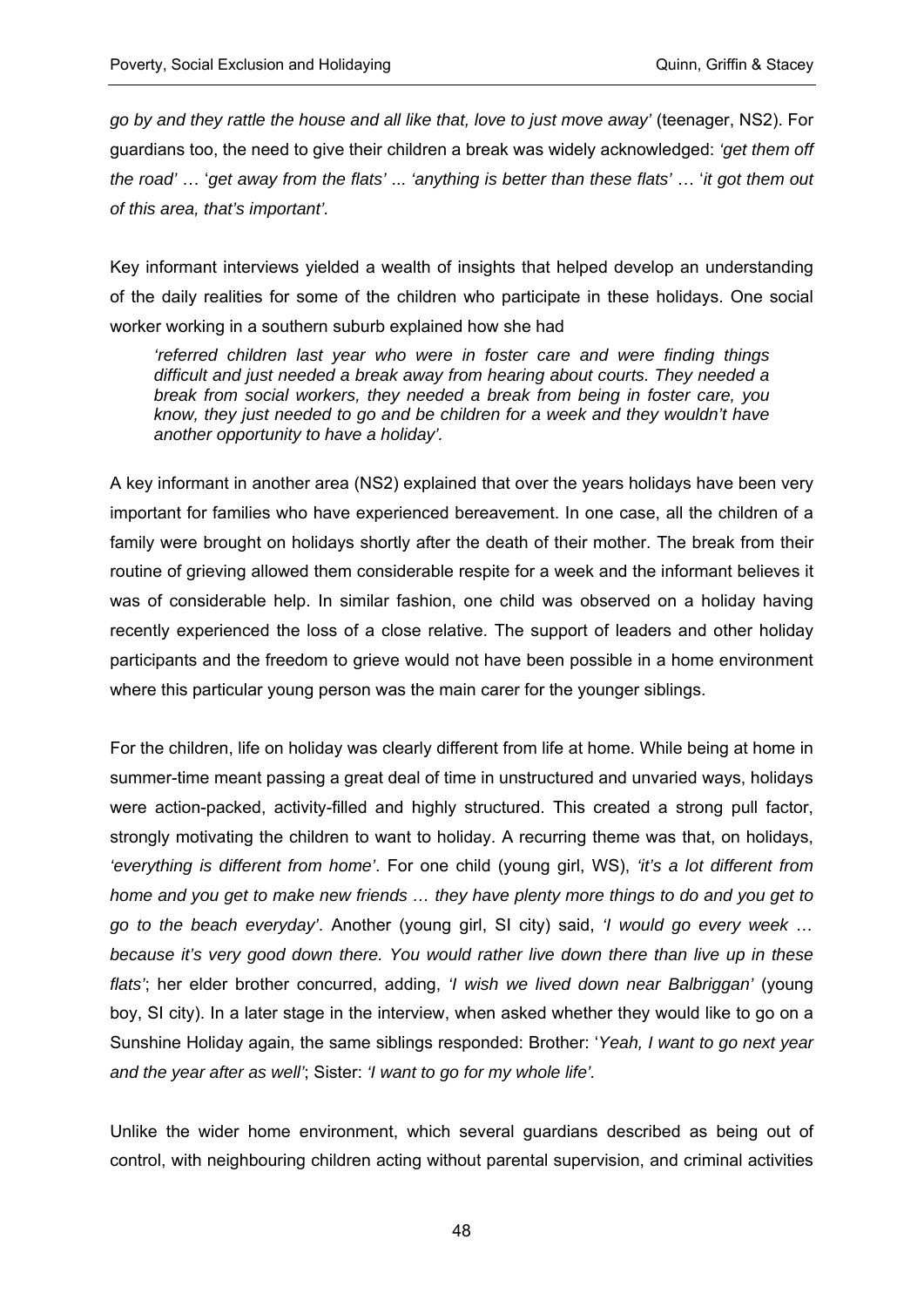like car theft, joy riding, drug dealing and drug use prevalent, the holiday environment was highly regulated. Children are well cared for and fed at regular intervals. All of the holiday agencies had simple but strict rules pertaining to behaviour while on the holiday. These were clearly explained to all guardians as well as to all children before the holiday began.

The consequences of failing to abide by the rules were also made clear and culminated in being sent home. This fate befell a small minority of the children studied. Of the 75 children involved in the pre-holiday research stage, the research team identified approximately five who were sent home. While many of the children disliked the routine of having to get up early in the morning, in general they seemed to embrace without question the other structures imposed. The importance of routine and structures was alluded to by several key informants who spoke about how children:

*'enjoy structure … and it's good for them, you know, just being on time and getting teams together … They got to go to the shops, they had a certain length of time ... and then they were back. They could have their mobile phones in the evenings to send a few texts but then they were taken back off them again'*  (social worker, NI city).

Because of these regulations, the holidays were perceived by parents to be safe, and to constitute an environment where some of the routine difficulties of home life, e.g. fighting amongst children and bullying, did not feature. This perception was at times not borne out in reality, yet it was a belief firmly held by many guardians. The finding points to a tendency to idealise the holiday among the population studied which emerged from interviews with both children and guardians. As one boy (teenage boy, NS2) put it: *'I like getting away from (NS2) because it would be raining here and you go away and you'd be in the sun and all'.* This idealisation of the holiday symbolises the marked difference that distinguishes home life and holiday life.

#### **5.3.2 Allowing children to be children**

A key element of difference that emerged very clearly was that holidays are great fun. The pre-holiday interviews with children identified the tremendous sense of anticipation with which children await the arrival of the letter announcing that they have a place on the holiday and again as they await their departure date. This echoes existing research findings such as those of Gilbert and Abdullah (2002) who wrote about the importance of anticipation. One mother (SS) explained how: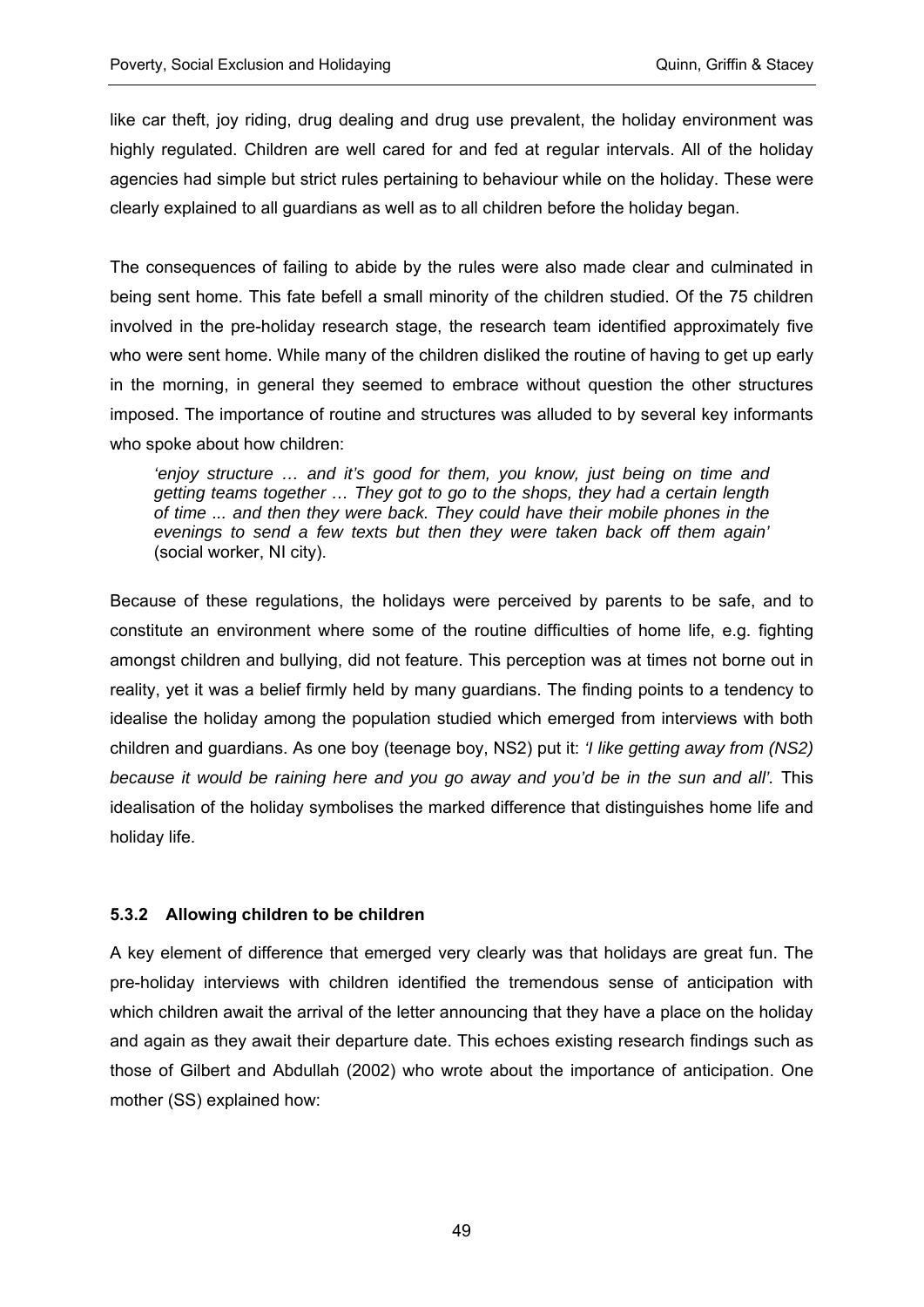*'there does be great excitement. They do wait on their card in the letter box and then they're running up the road, running down the road telling one another they got the card'.11* 

All but one of the children interviewed/surveyed post-holiday claimed to have had thoroughly enjoyed the experience and there was a great deal of consistency in what was reported as being enjoyable. The provision of diverse and varied activities was enormously popular. For the older children these included abseiling, rock climbing, canoeing, horse-riding, sightseeing and eating-out. Most of these activities were rarely if ever available outside of the holiday context. For the younger ones it meant going to the beach, to playgrounds and activity centres, crab hunting and sports tournaments. These activities facilitated simple opportunities for free play and fun, opportunities that some of these children have all too infrequently. Making friends was another hugely enjoyable part of the holidays. In the words of one young female from the north inner city (teenage girl, NI city), *'it was great it was, making new friends and doing stuff every day and doing things that you didn't do before, all that is great, trying new things'.*

A key argument made here is that the ability to have fun, in effect, to be a child, is an important contributor to a child's sense of well-being. The holidays create the conditions where children can be children, and these are typically in marked contrast to the reality of their routine lives. The data revealed the extent to which some of these children are routinely asked to assume responsibility beyond their years. Some act as carers of siblings, others worry about the welfare of their guardian, while others live with adult carers who are not always able to adequately attend to their needs. Some guardians acknowledged this, with one mother reporting how her son got upset going on the bus (to go on holiday):

*'he was worried about me because his father was there so automatically he was sort of "ma, are you alright?", you know, he sort of tries to protect me even though he is only 11'* (mother, SI city).

Several others explained how the older children are expected to look out for the younger ones while outside the home: *'the little young fellow out playing and he (older brother) always watches him'* (mother, NS2). Some children were able to articulate what for them was a welcome change, and explained that going on holiday meant they could: *'Get away from your ma, from cleaning up'* (young girl, SI city), *'get a day without me nephew and niece'* (teenage girl, NI city), and didn't have *'to mind your little brother or your little sister'* (young girl, WS). Much of this was reinforced in the key informant interviews who frequently argued that the children in question are often forced to assume adult roles and take on a great deal at very

-

 $11$  The 'card' contained the confirmation that they had secured a holiday place.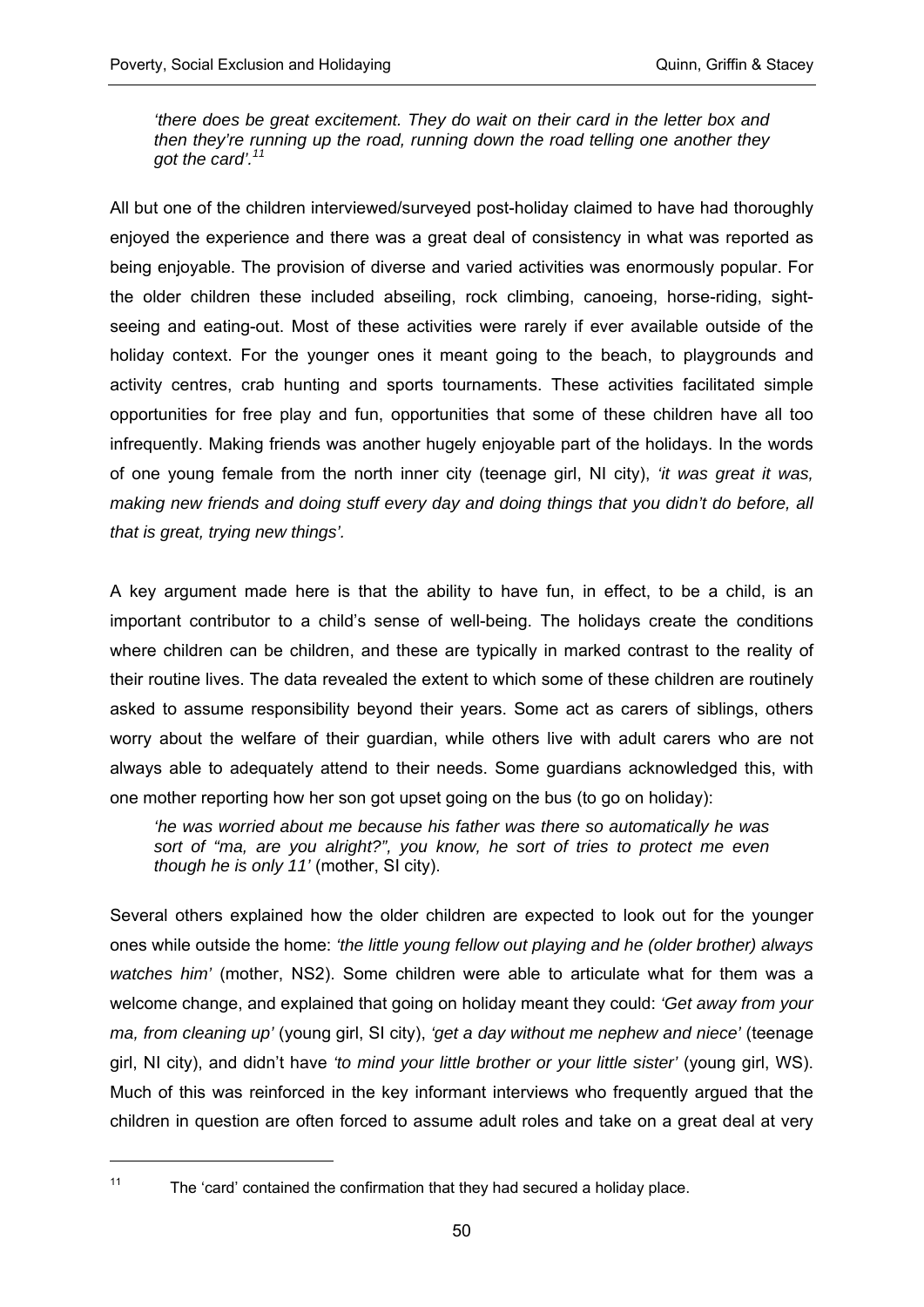young ages. When asked for her views on the benefits of one of the holidays being studied, a

social worker (working in southern suburbs) who also acted as a holiday leader responded:

*'they get to go and be children for a week, that they don't have those outside pressures, they don't have to worry about getting somebody else up for school in the morning, they don't have to worry about what their parents are or aren't doing. I suppose that they get a break from what are often really difficult home environments'.* 

Another related finding, one that pertained particularly to young males, was that the holiday environment relieved young people of the pressures that they can routinely face to act out particular roles. One key informant, a Sunshine Fund volunteer, spoke of how the holiday context, by stimulating the children with age- and socially-appropriate activities and challenges, enables young boys to be themselves and curtails routinely felt pressures to live up to the image of being a 'hard man'. This suggestion was echoed by a community worker operating in NS1:

*'lads, they have to be tough and rough maybe to survive with certain sections here, but when they go away (on holidays) that all dissipates, they relax … as the time is going on they're just becoming so relaxed in themselves'.* 

Indeed, one holiday leader (NS1) noted the tendency (usually among young males) for some children's behaviour to disimprove on the last day of a holiday. This possibly results from the children trying to cope with the impending return to an unstructured or problematic home environment.

#### **5.3.3 Broadening social horizons/ making friends**

As previously mentioned, the children studied have limited social worlds. They tend to have little exposure to different people and so to different lifestyles. This was recognised as a problem by several guardians. As one mother put it: *'they kind of play with the same children all the time and if they're not in, they're sitting around waiting for them to come home and they won't go out'.* By going on holiday, they encounter other children from within their own area and from other parts of Dublin city. This engagement with children from different areas was warmly welcomed by guardians.

The importance of *'making new friends'* emerged strongly in the pre-holiday interviews with children who had already been on a holiday with the holiday organisation. They spoke of looking forward to making new friends and of hoping to re-connect with friends already made on previous holidays. It was also one of the strongest themes to emerge in the post-holiday questionnaires and interviews, with the vast majority of children citing *'making friends'* as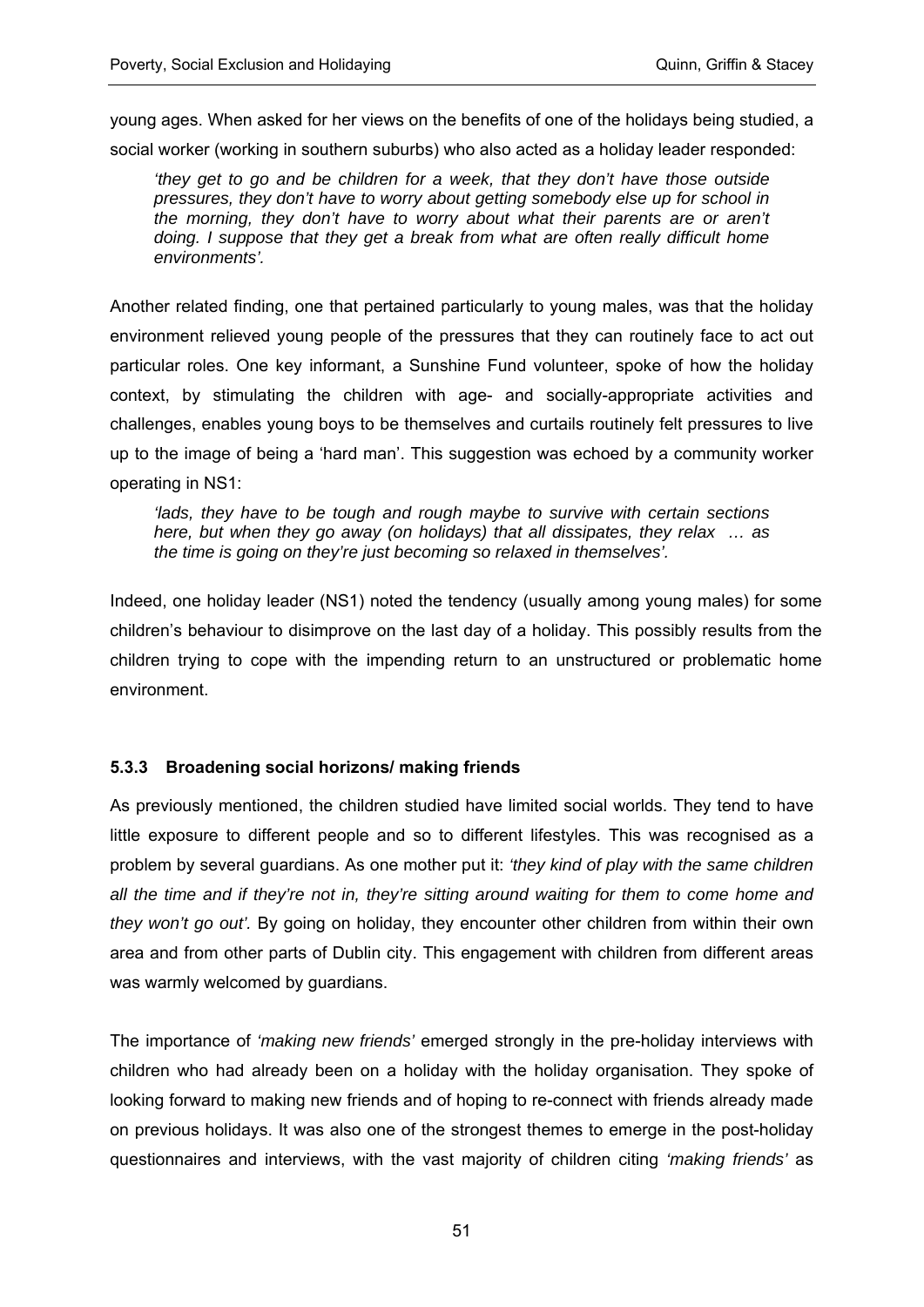being one of the holiday's most enjoyable aspects. For several older children, an important outcome of the holiday was obtaining mobile phone numbers of fellow holiday-makers and keeping in contact through texting and meeting up post-holiday. In the words of one girl *'(I) made loads of new friends, we made friends with everyone down there … I got all their numbers and we're meeting up Saturday in town'* (teenage girl, NI city).

It is significant to note that often the new friends encountered on holiday actually live in relative proximity to each other, sometimes only a few kilometres away, yet it was only through the intervention of the holiday that children managed to attain this modest broadening of their social worlds. This is true even of children living in the same estate, who did not know each other very well before a holiday. One key informant, a holiday leader, reported how a number of children who developed friendships on holidays from being placed together in joint accommodation, or in groups for trips, have maintained these friendships long after the holiday.

#### **5.3.4 Building self-esteem**

The difficulties that children living in disadvantaged circumstances experience in terms of developing self-esteem and defining appropriate roles for themselves are well documented. In this study these difficulties were described consistently by key informants, drawing on their experiences in a variety of social, community and child-related policy domains. As already mentioned, bullying was found to be prevalent in these children's home environments. Multiple guardians referred to it as a problem, and some of the children articulated it.

In addition, some children were already well aware that they faced an uphill struggle in gaining affirmation from significant others. One young boy (teenage boy, NS2) explained his status in school: *'I should have got put into A4 but I got put into A2, that's the dumb class in my school and I can't get changed now … we're all dumb in my class'.* In this context, a significant finding of the study was to demonstrate the important role that the holidays play in affirming self-worth and developing self-esteem. In general the holidays provided a very positive environment for the children to test their abilities without fear of being humiliated. A marked emphasis was placed on praising children, acknowledging and rewarding effort and encouraging children to challenge themselves. Prizes were distributed on the basis of participation as much as success, and conscious efforts were made to ensure that all children won a prize. These prizes were highly valued by the children who often were very keen to report how they had won trophies, medals and prizes for sport, art, dancing, sandcastle building and other varied activities.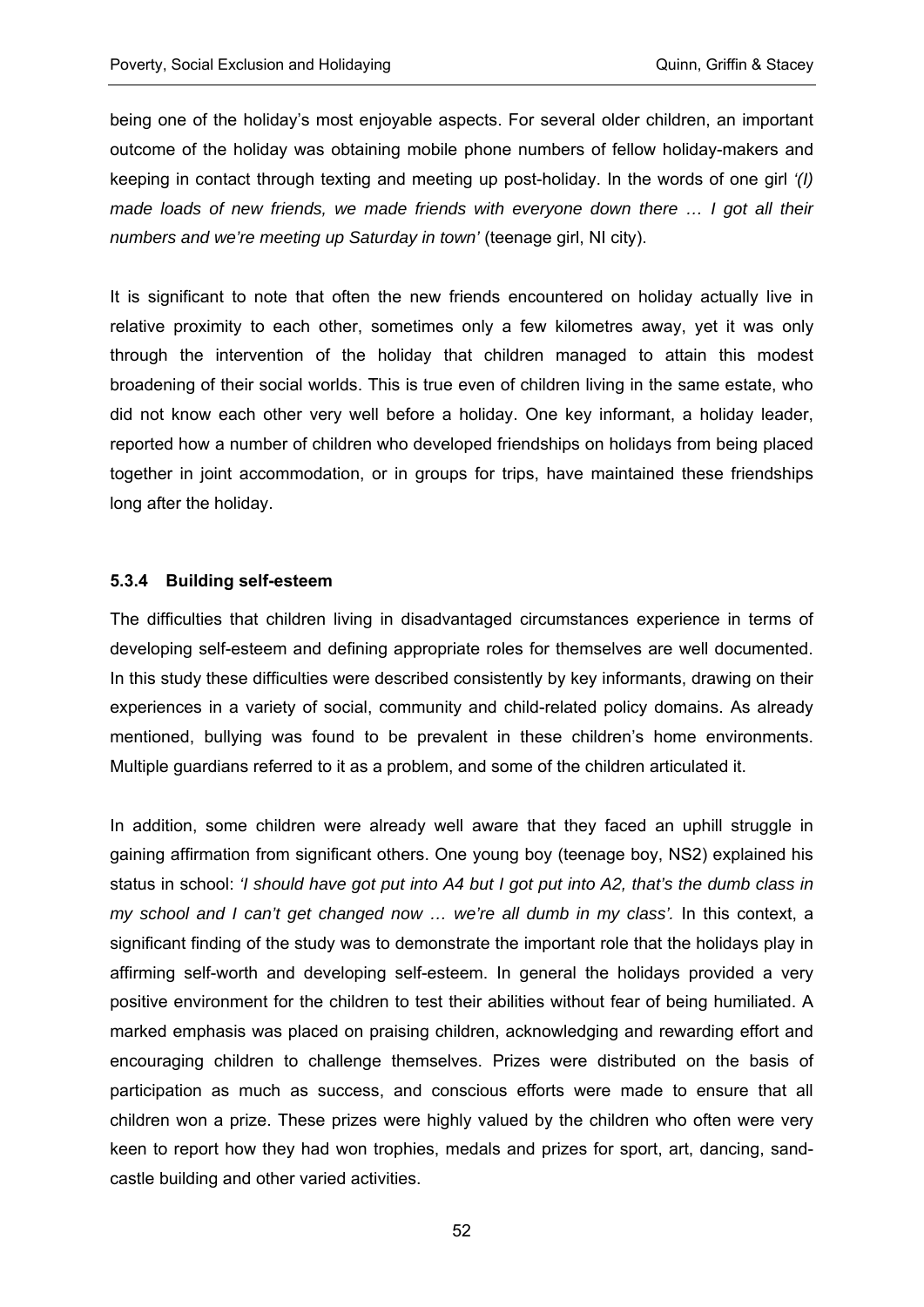Frequently, post-holiday interviews with adults were interrupted by smaller children coming over to show off their prizes. The delight that children took in these rewards was obvious, and repeatedly guardians spoke about how their children loved getting them. The affirming role of prize-giving was emphasised frequently by guardians: *'Oh the trophies (laughing) that's all you hear about is the trophies, yeah'* (mother, WS). As interviewers, we often saw the trophies taking pride of place in the families' living spaces, thus continuing to re-affirm the children's pride in their achievements. Repeatedly the contrast with the home environment was highlighted, with guardians explaining how *'you never really hear her getting a trophy for anything'* and *'you wouldn't get anything like that up here'* (mother, WS*)*.

In all of the holidays studied, a number of mechanisms were consistently employed to boost children's self-image. These included getting to know each child by name and using their names all the time, giving children individual attention, giving them scope to make choices and minor decisions, listing children's names as part of sports teams on boards, naming their achievements (e.g. inscribing names on trophies for the 'best person on holidays'), publicly praising the strengths and qualities of each young person, hanging children's paintings on the walls each evening, and videoing them at play/ in action for showing to all in the evenings. Boosting self-esteem was one of the key benefits identified by a majority of guardians. In the words of one mother, the holiday 'creates self-esteem and gives them courage to go out then with their friends instead of being bullied into the one place' (grandmother, SS).

Significantly, the holidays studied constantly challenged the children in appropriate ways. Very often this happened in a sporting arena: for young children it might have involved trying to swim, or taking responsibility for a team venture; for older children it might have been applying themselves to the task of horse-riding or abseiling for the first time. Rising to these challenges earned praise, admiration, reinforcement and encouragement from the holiday leaders. Frequently children spoke about liking 'trying new things'. The liking and trust that children developed towards the leaders (discussed in section 5.3.6 below) demonstrated that children, in the main, responded very well to this. Sometimes, particularly in one of the holiday organisations studied, opportunities were provided for older children to act as mentors for the younger cohort. This had the dual effect of boosting the self-confidence of the older child while at the same time offering a positive role model for younger children.

In addition, for some children at least, participating in the holiday functioned as an important social statement. It meant that on return home they were not excluded from the shared reporting of summer holiday activities that marks the return to school and the resumption of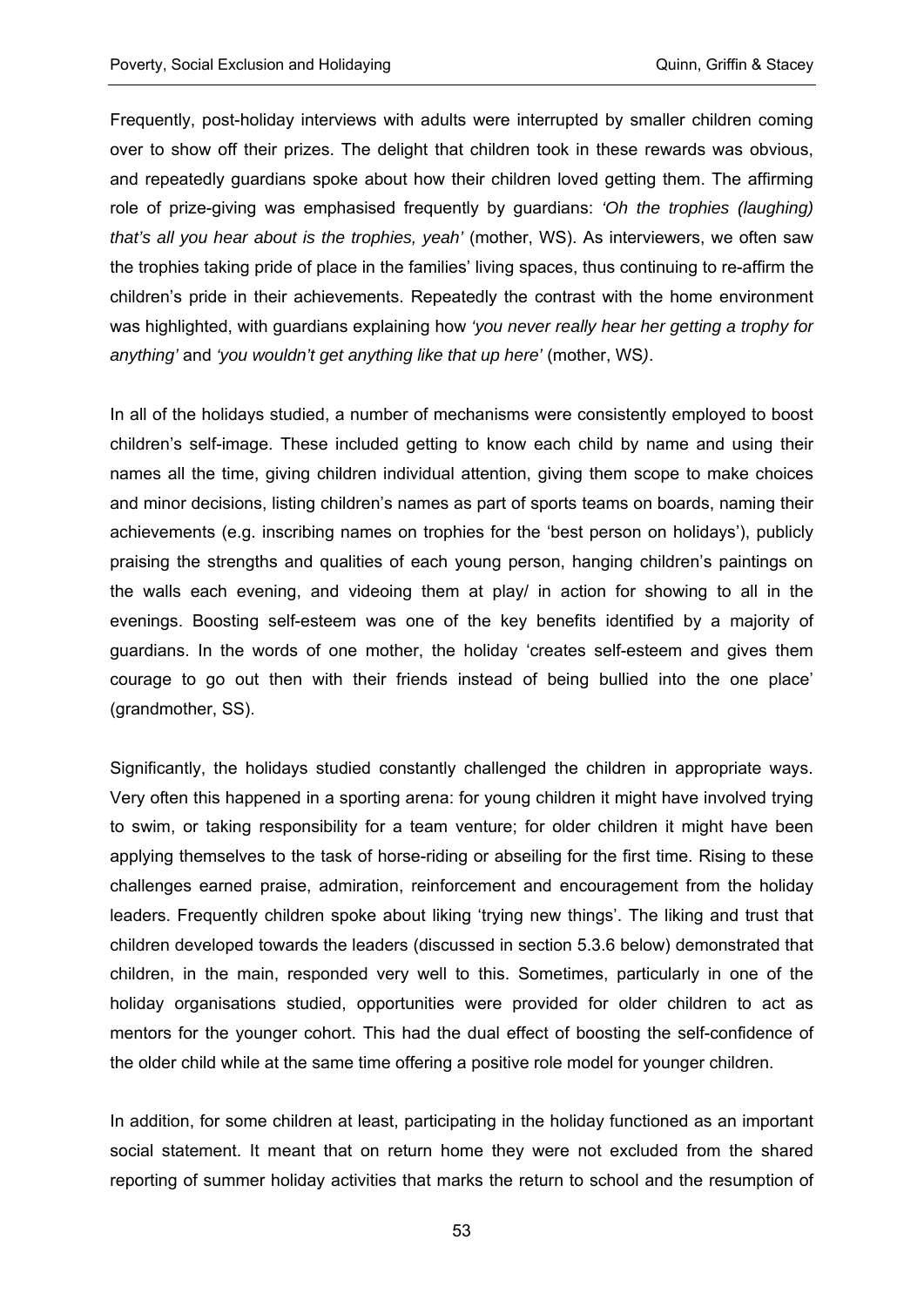term-time activities. For one boy (teenage boy, NS2) having the holiday meant *'so you can tell them about it … normally we would just be sitting there ... yeah, you want to be saying ah I did this …*' Social inclusion and its polar opposite, social exclusion, unfold in a multitude of modest ways in everyday contexts. The ability to participate in the sharing of holiday experiences, in a contemporary Irish society where holiday-taking is becoming the norm, is one important way of feeling included and thus socially valid.

#### **5.3.5 Opportunities to learn new activities and acquire new skills**

The holiday was found to provide a range of opportunities to try out new activities generally unavailable to the children in their home environment. The post-holiday data collected showed that this was central to the enjoyment of the holiday for a majority of the children. With very few exceptions they thoroughly enjoyed: *'doing stuff every day and doing things that you didn't do before, all that is great, trying new things'* (teenage girl, NI city); *'all the different things, rock climbing and canoeing, even though I can't swim, trying new things'* (teenage boy, NS2). Aside from the pure enjoyment that participating in these activities engendered, many of them also provided opportunities to take risks in controlled and appropriate contexts. The significance of this benefit lies in the fact that for many of the children studied, the home environments in which they find themselves can often promote tendencies to engage in inappropriate risk-taking behaviour.

On holidays children could challenge and test themselves. For example, one young girl (teenage girl, NI city) explained how she had been afraid to do abseiling on holidays the previous year but had managed to do it this year. Several children managed to try waterbased activities like canoeing even though they couldn't swim. Another young girl (WS) pointed out that doing the plays in the evening-times helped children overcome stage fright.

Allied to this was the frequent suggestion from guardians that going on holidays encouraged children to develop a series of skills connected to self-reliance and independence. There was a general sense among many guardians that having time away on their own was positive. In explaining that she felt it was a good idea for her children to go on holiday one mother stated:

*'Oh God, yes, yes, cause they've never been anywhere, you know what I mean, like, I can't afford to bring them away on a holiday and I think it's good for them, to have their own, you know, their own time away from parents, I think it gives them a lift to go on holiday'* (mother, WS).

Without exception, guardians thought that it was good for their children to go on holiday. They explained how the holiday helps children *'come out of themselves'*. One mother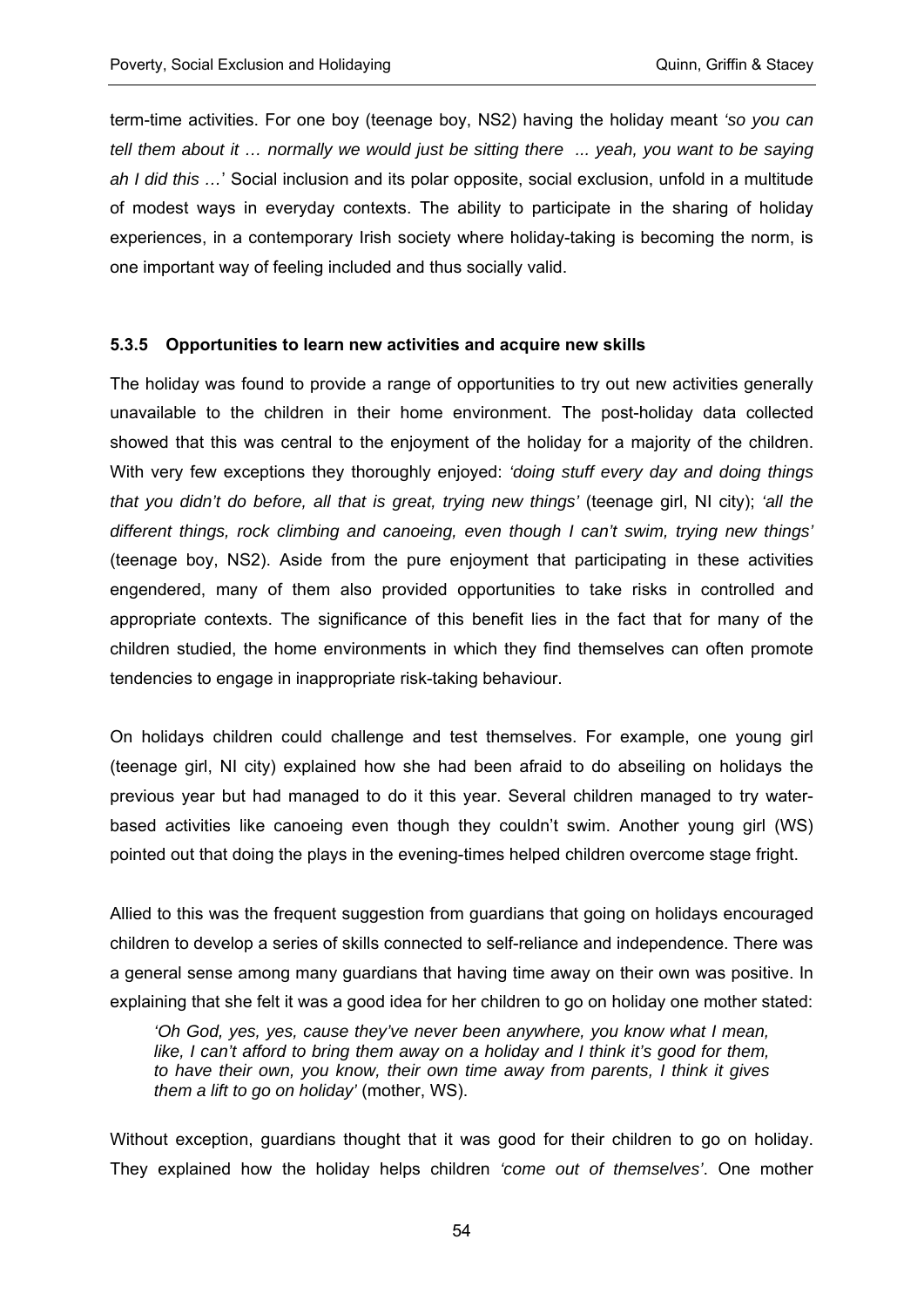explained how she thought the holiday experience had helped one of her twin sons become more independent of his brother. Many spoke about how it helped develop self-reliance and responsibility: children had to pack their bags, take care of themselves in the absence of having recourse to their guardians, get along with different children and make new friends, adapt to a new set of domestic regulations and structures and manage their pocket money (a specific limit is set to the amount of spending money a child can bring, and while safety of money is ensured by the leaders, children have the freedom to spend what and when they want). Guardians thought that the holiday experience was useful in helping children to 'grow up', to develop maturity, to become more confident, to express themselves more clearly and to develop social interaction skills. One mother, whose daughter had been designated to act as a leader during the holiday, spoke of how the holiday had allowed her daughter to flourish, and to develop her innate leadership skills.

The value of the holidays in helping children develop coping mechanisms and greater independence, and to become more socially adept at mixing with new people and handling new social situations, was reinforced repeatedly in the interviews with key informants.

#### **5.3.6 Quality relationships with 'significant' adults**

Another key finding to emerge from the study was the quality of the relationships that children developed with the holiday leaders. The leaders frequently emerged as being central to the children's enjoyment of the holiday. This was the case for both boys and girls. Before the holidays, children spoke of looking forward to meeting them and hoped that particular leaders, familiar to them from previous holidays, would be there this year. They consistently spoke in positive terms about the leaders: *'they're real nice and they'd give you time to do something if you needed to do it, that's what I liked about them as well, they weren't cranky or anything'* (teenage girl, NI city); *'they were very nice, well, they just look after you well'* (teenage girl, NI city); *'got on well with the leaders, especially \*\*, they do things with you. Will miss them'* (teenage boy, NS2); *'they are great because they get involved, they ask you do you want to do this or that, you get to choose instead of them choosing for you'* (teenage boy, NS2).

The extent to which the children connected with the leaders was reinforced in the interviews with guardians. One guardian spoke about how a leader had lent a mobile phone to her son. This she interpreted to be not only an act of kindness but also an act of trust and respect, something that was not lost on her son. It was quite common for children to develop a bond with particular leaders. These leaders would then figure prominently in children's stories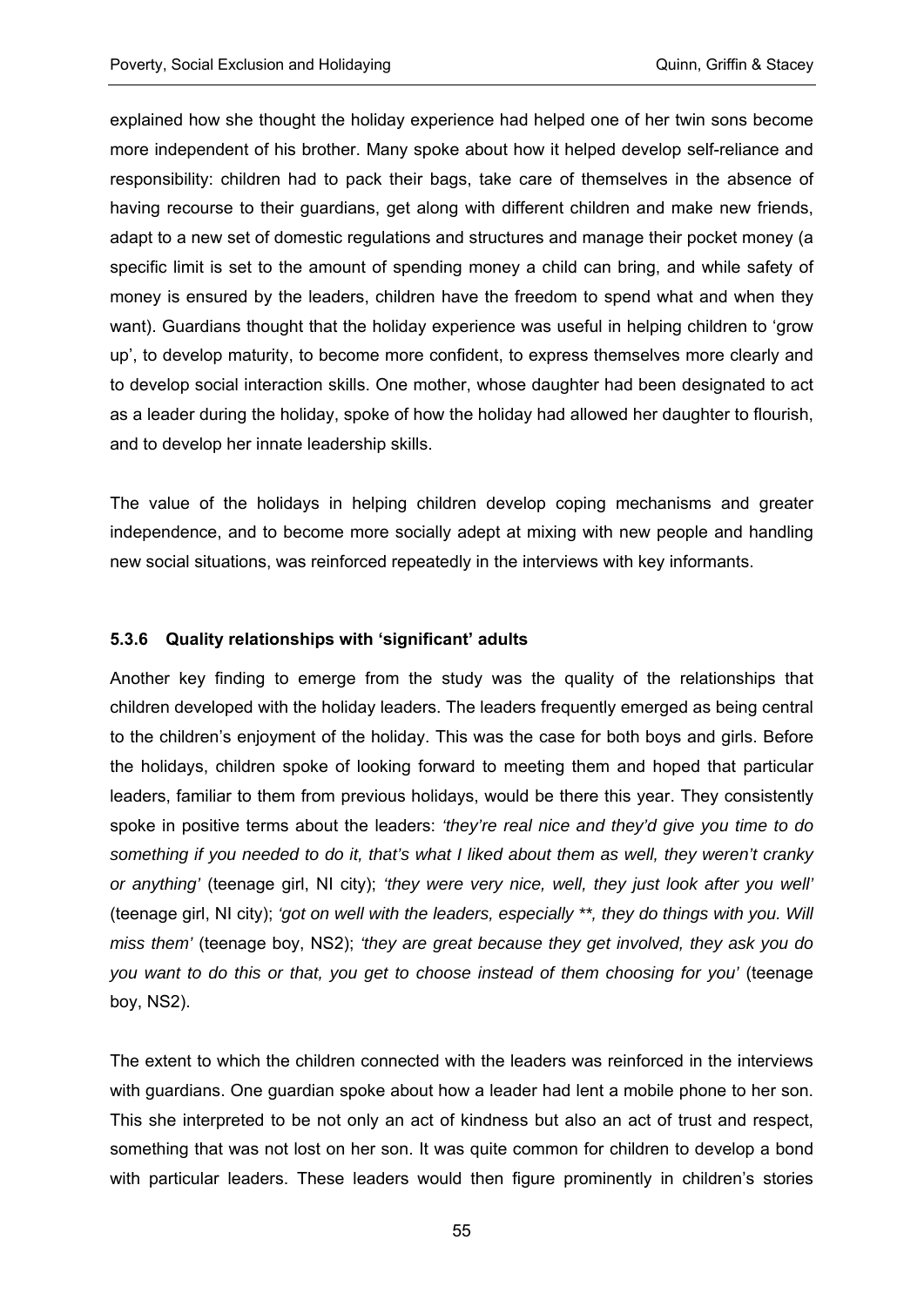about the holiday. Some children reported missing the leaders after they went home. One guardian reported how her son had spent hours crying on his return from the previous holiday because he missed the leader so much. Some guardians seemed surprised at how their children developed a bond with the leaders, commenting on how *'they actually hug the leaders and all when they are leaving'* (mother, NS2).

The significance of this finding possibly lies in the fact that the leader figure may be filling a vacuum present in the children's home life. This was the view of a number of key informants. A majority of the children studied lived with the absence of one or both parents. If it was the case that one parent was absent, this was usually the father. However, in three cases, the mother was absent and the children were being cared for either by the father or by grandparents. In this context, the leader acted as a significant adult who provided, albeit temporarily, social interaction, care, attention, interest and encouragement. In effect, the leader, if a male, sometimes constituted, as one boy put it, a *'letting on dad'*. One guardian spoke about her son's relationship with one particular leader:

*fantastic, made him feel special, with not being a man in the house it kind of gave him somebody that thought something of him, just constantly ma all the time so …'* (mother, NS2)

Another single mother explained how the leaders *'have so much time for them and I think they give them individual time … they just love it, really love it'* (mother, WS). In all cases, the leaders provided a strong positive role model who left an impression on the children. One of the guardians explained how her son *'took a shine to \*\* and now he wants to go to the school that \*\* went to and done his Leaving'* (mother, NS1). In the case of one of the holidays studied, the leaders were from the local community. This meant that children would continue to see them in the vicinity. For one guardian this was very positive as '*it's good for my sons to be around good local lads'* (mother, NS1).

#### **5.3.7 Behavioural change**

Many guardians reported some form of behavioural change in their children post-holiday, all of it positive. They used adjectives including *'happy', 'excited'* and *'animated*' to explain their children's mood on return home. Without exception, they thought the holiday had done their children a lot of good and considered their children to be '*in great form', 'more alive'*, to have '*come out of themselves'* and to be '*just full of themselves'*. The holidays were attributed with '*bringing them on a lot'* and with giving them *'rosy cheeks'* from all the activities. One child (young girl, WS) reported how '*I felt like much better like, healthier, Yeah I did … you're running around and all'*. It was reported that some children came home '*more relaxed'*; one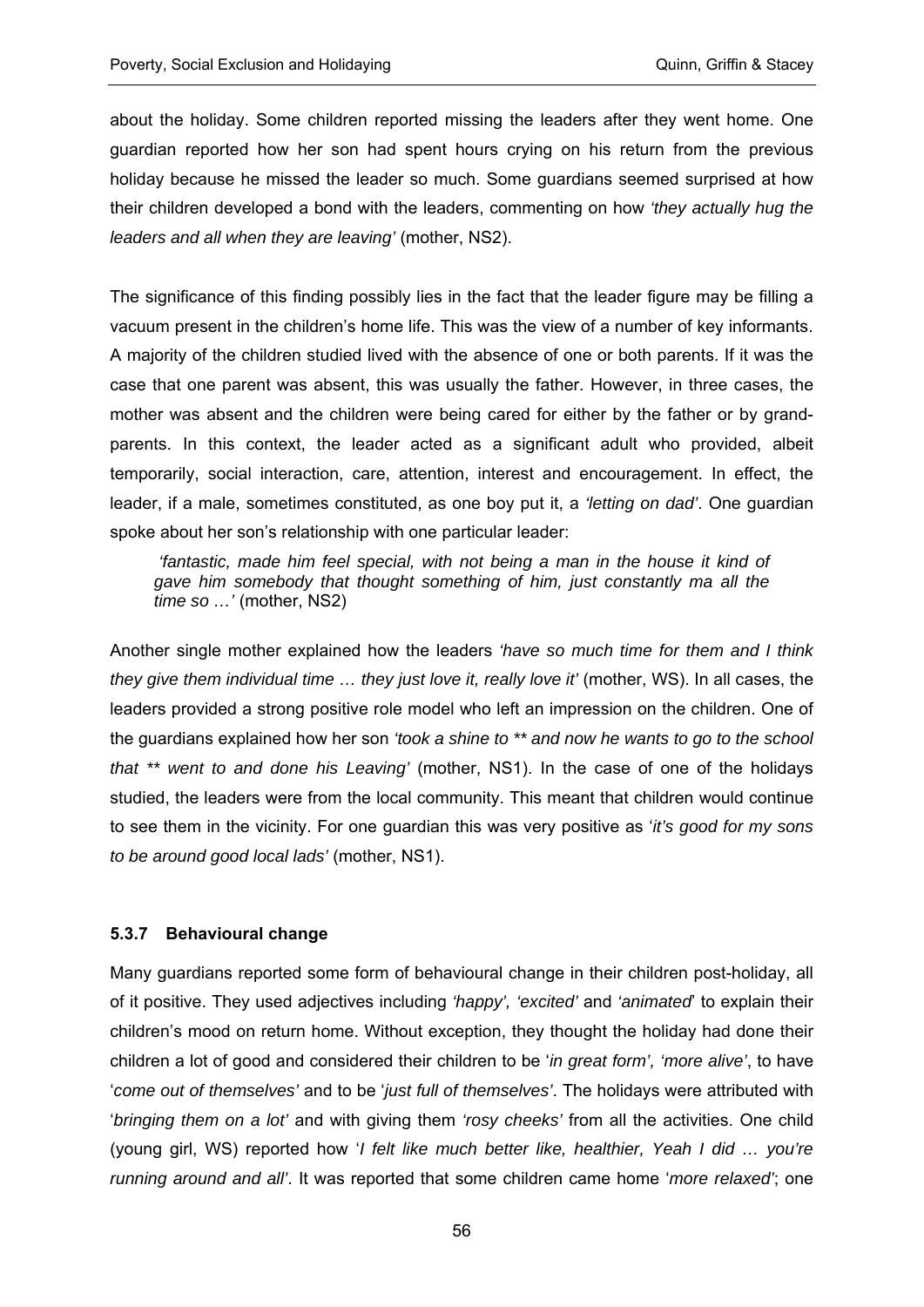guardian found that the holiday had '*settled him* (her son) *down … he can be bold*' (mother, SS). A number of them reported that their children were acting more responsibly since they came back. Two guardians (SI city and NS1) reported that their sons were helping out more around the house in the aftermath of the holiday.

Interestingly, a few guardians acknowledged their own need to learn to give their children more independence. Due to a combination of circumstances including lone parenting and risks in the home environment, some parents may be overprotective of their children. There was acknowledgement that the provision of the holiday facilitated a healthy, controlled and temporary 'letting go' of their children, in a way that was mutually beneficial for both guardians and children.

A basic assertion made in this working paper is that holiday provision can be conceived of as one of the many interventions offered by the NGO sector to support disadvantaged families. In effect, it enables the latter access a service that they would not otherwise be able to avail of, for a variety of reasons. A key argument being forwarded here is that in providing access to this service, a genuine need is being met. The data presented above clearly support the argument that children experiencing disadvantage benefit from an opportunity to participate in an annual holiday. The extent to which these findings match existing research findings is marked. So too is the consistency in the findings reported by each of the three cohorts of participants: children, guardians and expert key informants, across all six study areas. In the views of these participants, these benefits are very real and tangible. The argument being advanced here is that the accumulative effects of the holidays served to enhance the children's well-being.

### *5.4 Benefits for the Wider Family*

A further important finding of this study is that the benefits created by the holiday seemed to spread out into the wider family in the immediate post-holiday period. This was the case even though none of the families studied had managed to avail of a holiday for all of their children. Nevertheless, the fact that one or more of their children had had a break from the home seemed to reinvigorate the family as a whole. This must be viewed in the context whereby the guardians typically tended to prioritise the needs of their children above their own, and so when the children were happy, they were too.

A key finding to emerge in this respect related to the extent to which intra-family relationships had been strengthened by the separation. With a small number of exceptions, children had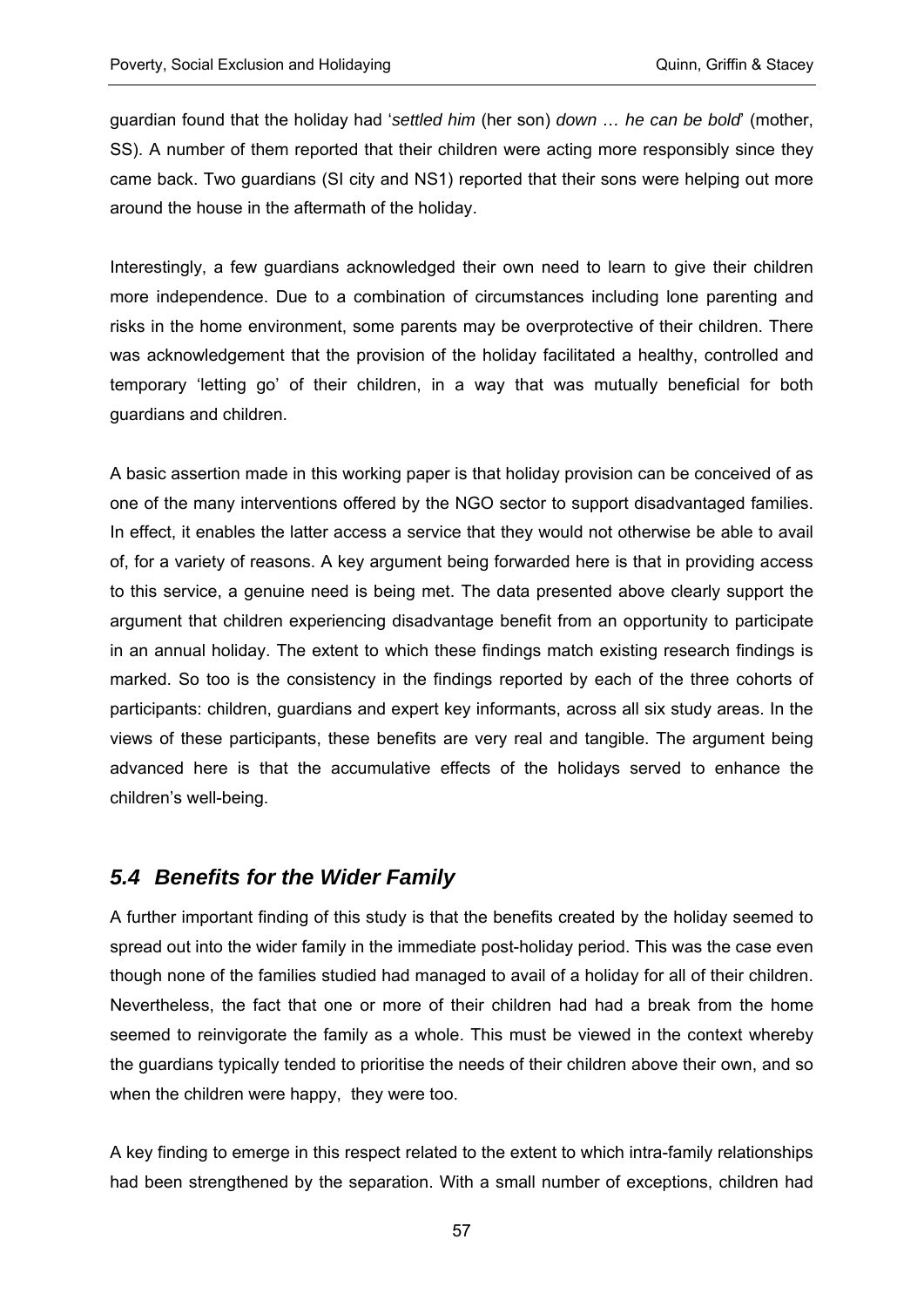missed their parents/guardians and siblings, and guardians had missed their children. The mutual recognition that each had been missed was significant in reaffirming the ties between them. This was especially the case for several children who seemed insecure about whether they would be missed or not. The recognition that guardians had indeed missed them was very significant. In a minority of cases, children believed that their guardians did not miss them, and indeed they claimed that they did not miss their guardians either: *'the best thing I won't miss is my parents'* (young boy, NS1). This was clear in at least one pre-holiday group discussion, when the children looked forward to getting away from their family, as much as from the home environment more generally.

Children reported a variety of feelings about being home again. Most were happy to be home: *'great, happy to be home, relaxed'* (teenage boy, NS2); *'happy because you're home, where you live'* (teenage boy, NS2). Others had more mixed feelings: *'relaxed, happy and sad. Sad that all my friends are not going to be around here and just happy that I'm back as well'* (teenage girl, NI city); *'happy but sad too, wanted to keep in touch with friends from holidays … will miss the leaders … will miss everything'* (teenage girl, NS2). A few were not happy to be back: *'I started crying and all, I missed down there and the coming home was real boring here. I was very sad and then the friends I met, I met them the next day in town'*  (teenage girl, NI city); *'miss the enjoyment, miss the sun'* (young girl, NS1).

Irrespective of how the children felt, their return, generally speaking, reinvigorated the home environment. Guardians explained how they came home happy, with stories to tell and prizes to display. One mother thought that this helped parents see their children in a new light. This sense was reinforced by a social worker who saw a great benefit in

*'the parents being able to see that they're (the children) capable of living apart from them and coming back with good feedback. When parents hear good things about their children they behave more positively towards them'* (key Informant, NI city).

Certainly, communication within the families was improved because of the flow of news generated by the holiday. There was a freshness to the relationship, and the communication was now being instigated by the child and responded to by the guardian, rather than viceversa which is the more usual scenario. It was clear that guardians and children were better able to inter-relate more positively, having had a break from each other.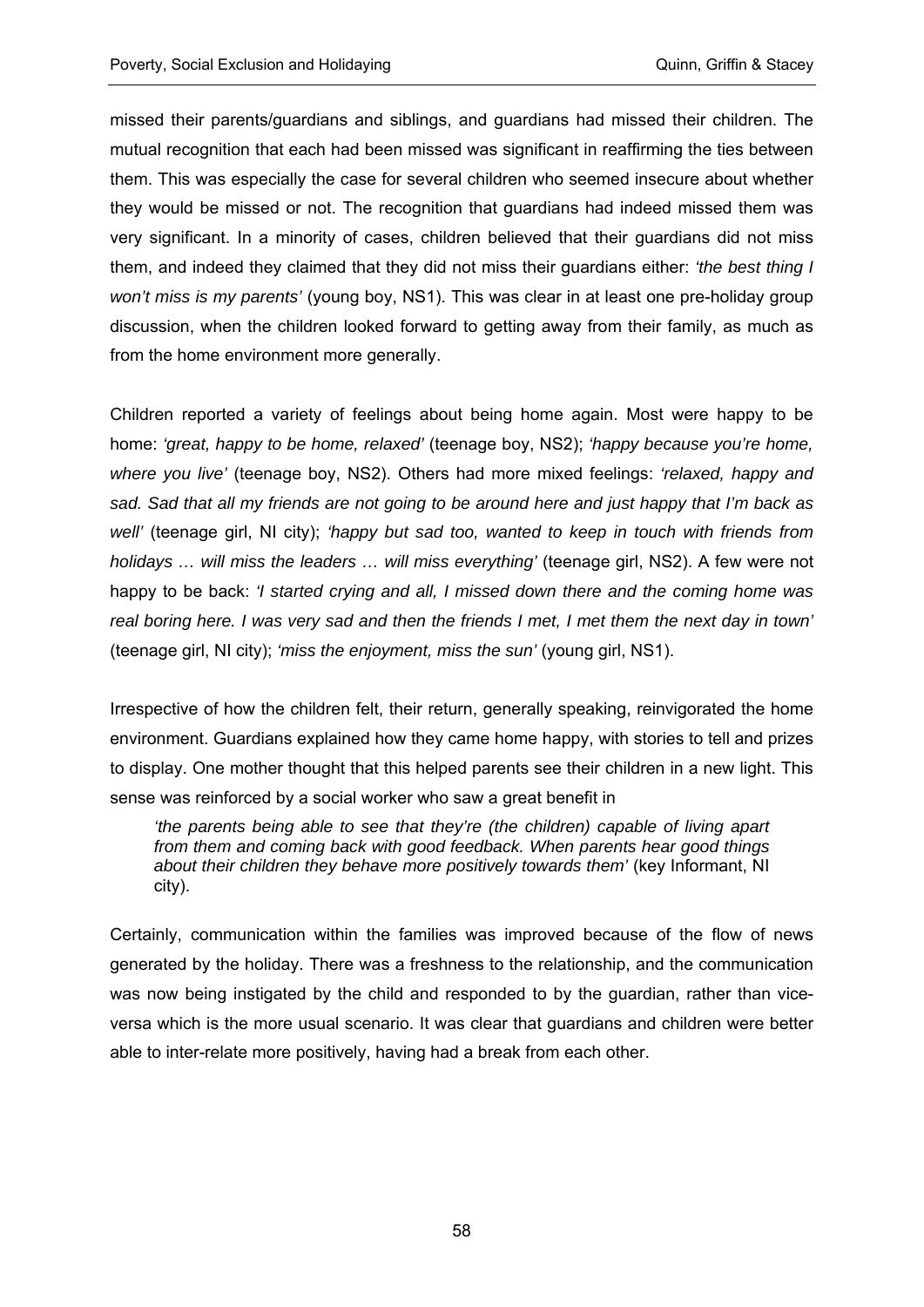#### **5.4.1 Benefits for the guardian**

It was anticipated at the outset that the children's absence from the family home while on holidays would generate benefits for the well-being of their guardians. To an extent this proved to be the case.

The early pre-holiday focus discussions with guardians (N=35) suggested that the absence of the children meant a break for the guardians. There was quite a lot of light-hearted discussion about how guardians welcomed an opportunity '*to get rid of the children for a week'*, and how they enjoyed getting a break. Guardians acknowledged that '*it's as much a break for you as for them'*, that they had more '*time to themselves'*, and that they enjoyed the relative calm that prevailed. We heard how '*it was lovely and quiet because there were only two instead of four'* (mother, NS2). Many of them anticipated being freer to do something for themselves. Some reported how they would call to a friend for a chat, go to bingo in the evenings, and walk around the shopping centre without being hassled by their children. One mother (WS) explained how

*'it was great, just not worrying about children and just time to myself … I could actually get into that bath and just lie there for an hour, rather than someone banging on the door'.* 

Key informants acknowledged this benefit. One community worker (NS1) explained how

*'it's a great break for their mums and they're delighted and they go off or they go out and have a good time and, you know, just sleep, a lot of them will tell you they rest, they sleep on in the morning and it's great'.* 

However, very few of the guardians studied actually managed to have a break from all of their children at the same time. Most of them either had younger or older children at home while the others were away. In addition, in the post-holiday research stage, it became clear that several guardians also had other responsibilities. Two of them cared for their elderly parents, one of them looked after a nephew, while three of them worked outside the home. Thus, they were still constrained in terms of free time availability.

A significant finding was that a number of guardians acknowledged that in providing access to holidays the NGOs involved constituted a valuable support mechanism in helping them raise their children. One benefit related to the way in which the intervention of the holiday organisation functions to lessen the burden of responsibility guardians can feel in trying to adequately provide for their children's needs. One mother explained how it lessened her feeling of guilt: *'it's great (because) the children should be on the beach, they should be doing happy things, so you're not feeling as bad when you see them out there'*. The support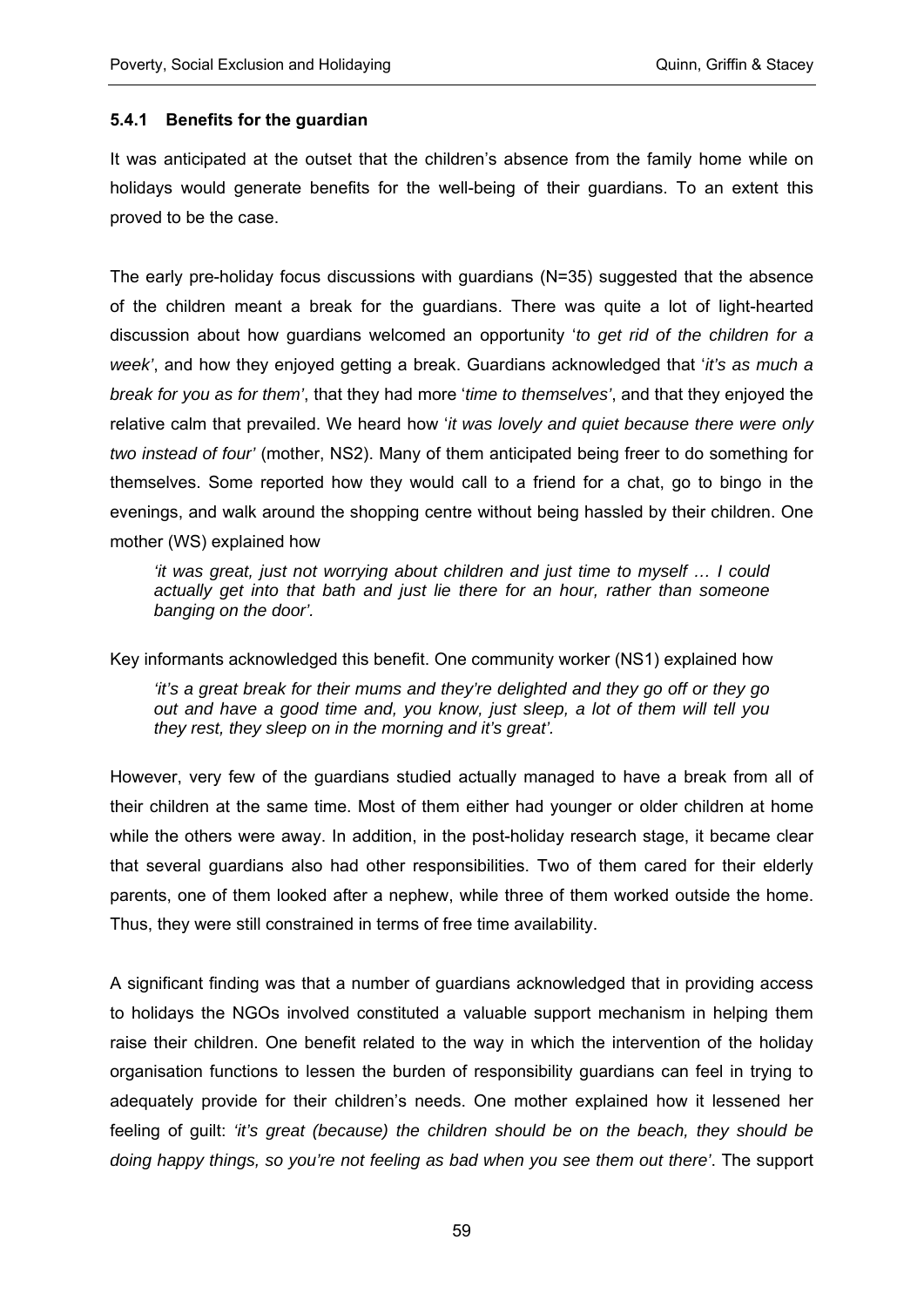of the NGOs in this respect was much appreciated. This finding relates to a strong theme evident throughout much of the reported data: without exception, the guardians appeared to place their children's needs before their own. When their children were happy, they were happy. Guardians repeatedly stated this, and some of the key informants reinforced it, explaining how the knowledge of their child having a good time means a great deal to guardians.

For several guardians, the departure of their children was quite problematic. Some experienced marked degrees of worry. Others experienced loneliness and a sense of being lost/ unable to function normally without the children. The former was more pronounced among guardians whose children were going on holidays for the first time. However, loneliness was generally a prevalent theme. Most guardians missed their children. For most, the loneliness was moderate. One mother (NS2) explained how she '*was a bit lonely to be honest'*, but on the positive side, she had more time to spend caring for her mother by day and calling around to her friends in the evening. For others it was more overwhelming. As one mother (NS2) explained, '*I was at a loose end. The house was very strange without the two youngest'*. When asked was there anything she didn't like about the boys being away she replied '*the loneliness'*, and she would not have been happy to see her sons go away on holidays more frequently than once a year. Another mother (NS1) explained how she had been broken-hearted when they went off on the bus,

*'cause I had nothing to do, nothing to do and nowhere to go ... I didn't know what to do with myself … I just sat there reading the newspaper, staring out the window. I thought home they would never get'.* 

The data reveal that very few of the women did anything to actively take advantage of the fact that some of their children were being cared for outside of the home for a few days. Just one guardian took a one-night break in a friend's house. No other guardian took a break. Some of them spoke of how they were afraid to go away in case the holiday-providing organisation would contact them with a problem. Thus, overall, while many guardians were able to enjoy more free time, had more relaxation and had a reduced work-load while their children were away, the absence of the children also engendered mixed emotions.

#### *5.5 Longer-Term Benefits*

The key informants interviewed during the course of this study were at one in asserting that behavioural change cannot be affected through a holiday of five or seven days duration. Indeed, the agencies themselves were quite clear that behavioural change is not sought through the mechanism of short-term holiday provision. Equally, this study did not set out to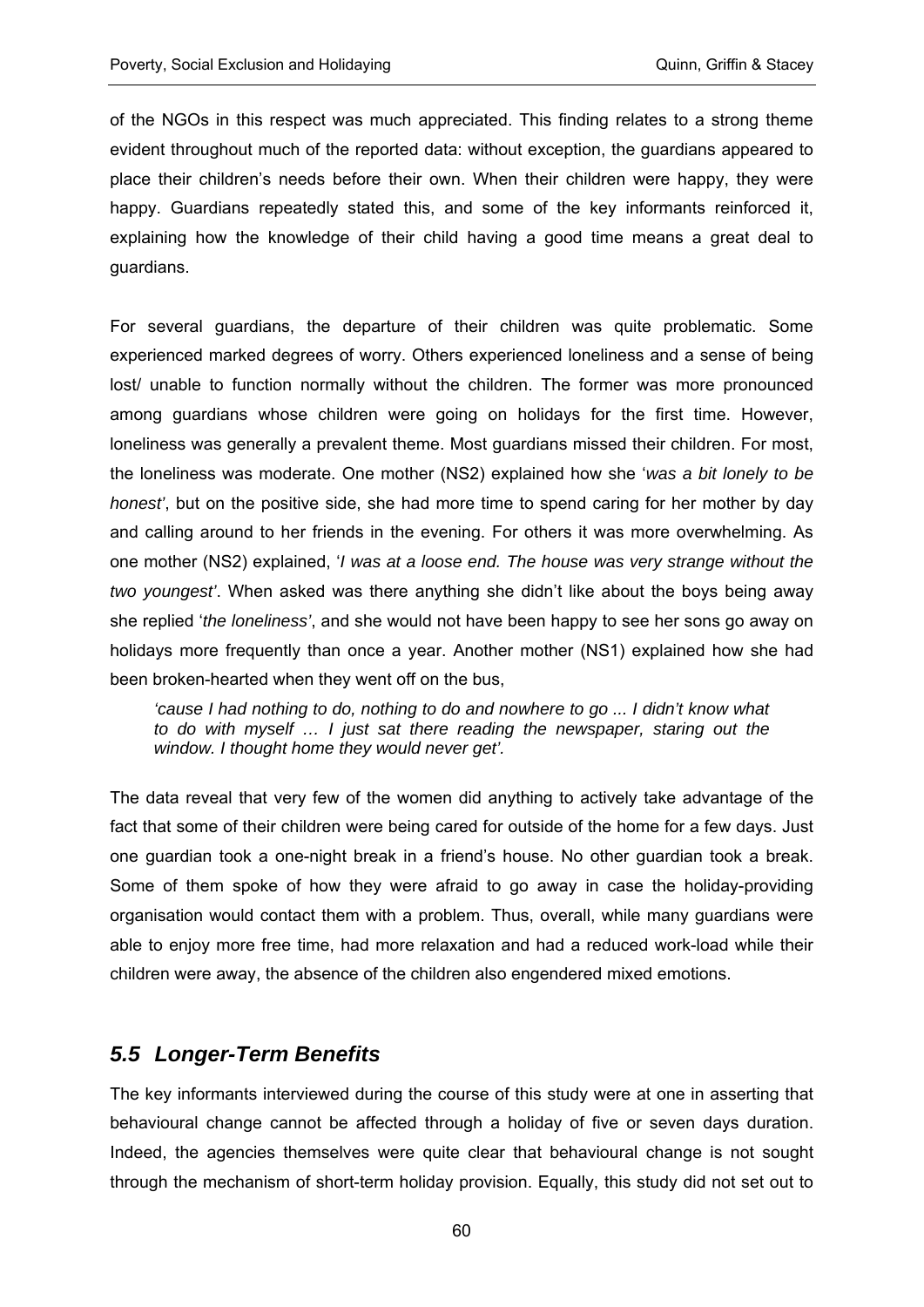identify the long-term benefits of providing child-centred holidays to children experiencing disadvantage. Nevertheless it identified a number of indicators which suggest that the benefits of such holidays extend well beyond the duration of the holiday itself.

The first finding in this regard related to the sense of anticipation with which children view the holiday from one year to the next. Children, guardians and the holiday agency volunteers were at one in reporting how children looked forward to the break away. One mother (WS) related a conversation with the local SVdP volunteer:

*'Mary, he said, I just want to ask you, are your children interested in going (on holidays) this year? Interested, I said, they haven't stopped talking about it since last year'.* 

It was also clear that the holidays live on in the memories of the children long after the holiday is over. The guardians who participated in this study included a number who had experienced a Sunshine Holiday as children. All of these remembered and spoke fondly of these holidays. One of the social workers interviewed spoke about older children encountered in a HSE after-care facility and how the memory of their Sunshine Holiday was of a happy time in their lives. She went on to argue that for the children involved in the current study, longer-term benefits might include learning to value and maintain friendship, treating people well and positively, and not engaging in bullying.

### *5.6 Problems/Disbenefits*

Overall, both children and guardians were extremely happy with the holiday experiences offered. Children rarely complained. If they did, it was usually about having to get up early in the morning. Guardians rarely complained, and while there were a few minor issues (e.g. the balance of sports activities provided, the location for the pick-up/drop-off point for the bus) no real problems were consistently articulated by the guardians.

However, some problems did emerge from an analysis of the various data strands. The most serious problem was bullying. As already mentioned, guardians tended to conceive of the holidays as safe environments: they trusted the organisations and personnel involved. This was especially the case for the longest established organisation, Sunshine Fund. Several of the parents had personal experience of holidaying in Sunshine House as children. One guardian had both holidayed there and returned as a leader. Familiarity with the organisation translated into trust among the group studied. One mother articulated this trust in respect of Sunshine Fund: *'they don't tolerate bullying so you know what I mean, it's just like a week without no fighting, no nothing'* (mother, WS). As already mentioned, however, the reality is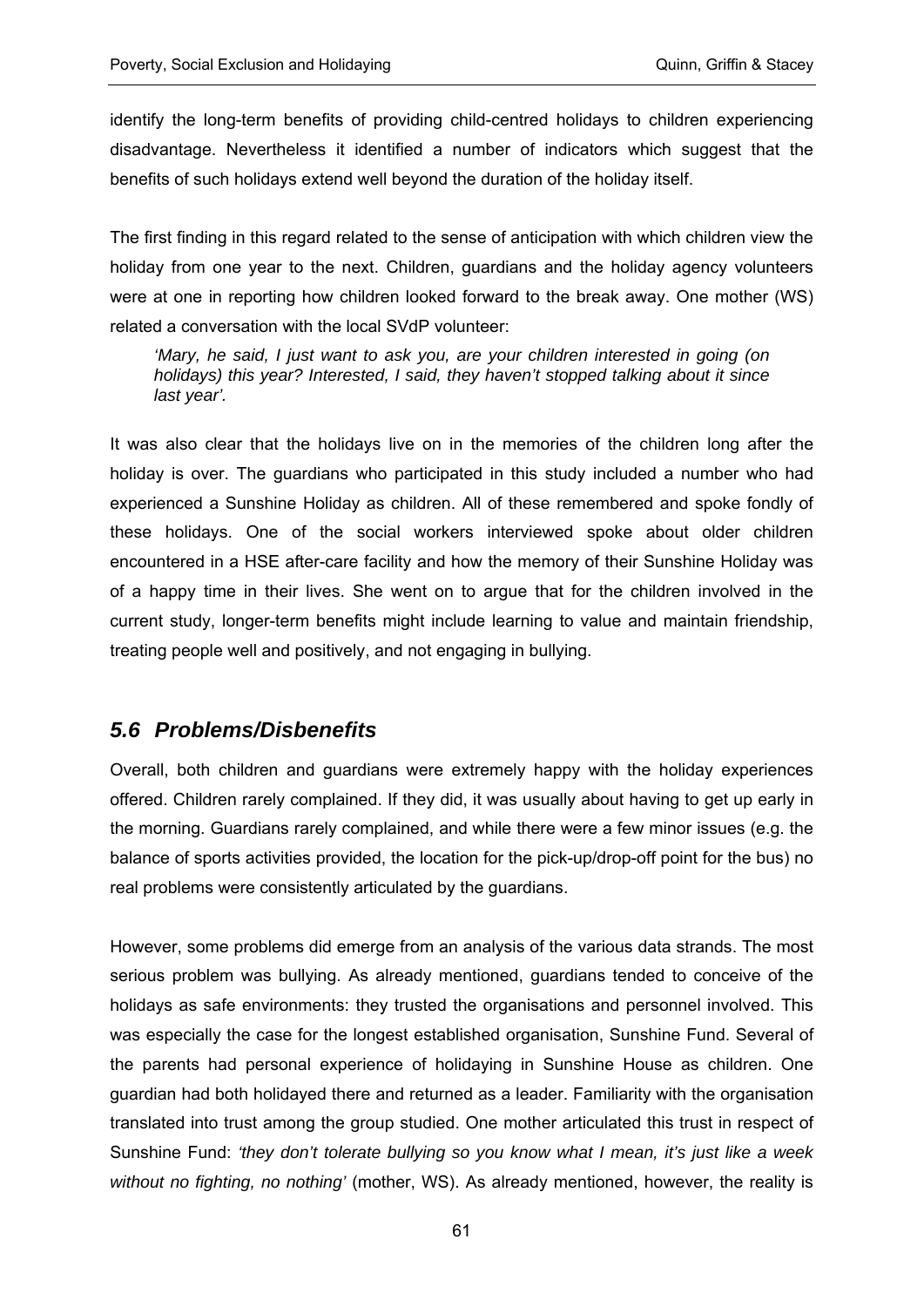that some children are bullied while on holidays. Ironically, one of this mother's sons was so upset about bullying that he did not really enjoy his holiday, nor did he want to go on the holiday again next year. He had not told his mother about the bullying and it only came to light at the post-holiday interviews during a discussion about the photographs he had taken during the holiday as a participant in this study.

As already mentioned, a small minority of children involved in the study were sent home during the holiday for poor behaviour. It was further identified through interviews with key informants that a history of bad behaviour in previous years can eliminate children from the possibility of selection for holidays in subsequent years. This practice is understandable. As one leader explained, '*if children can't be kept safe or if they're ruining 20 other children's holidays then they must be sent home'*. However, as this leader also pointed out, the children who are unable to behave appropriately are possibly the ones most in need of the benefits that a holiday can generate. Yet, an NGO cannot be expected to meet their needs to the detriment of others. This situation constitutes just one piece of evidence illustrating that while many organisations are doing valuable work, the nature and level of current holiday provision available for children experiencing disadvantage falls far short of that required.

Clearly, the nature of much of the holiday provision being studied here is one marked by segregation or streaming as opposed to integration. The two city-wide operating NGOs studied here target children who come from broadly comparable backgrounds, all characterised by disadvantage. Thus, while they are designed to temporarily remove children from difficult environments and to improve their well-being (in ways that range from providing access to uncomplicated fun experiences, exposing them to new social contexts and actively providing positive, self-esteem enhancing environments), it can be argued that the resulting holiday environment actually bears a strong degree of similarity to the home environment.

On this basis, a number of guardians had concerns about allowing their children to participate in the holidays. One guardian expressed concern over her perception that her grandson would be mixing with children adept at criminality and told of how she tried to influence the composition of the group that travelled away with her grandson. Similar sentiments came through in interviews with key informants. One social worker reported a mother's concerns that her children could be exposed to drug-taking and enticed into smoking while on holiday.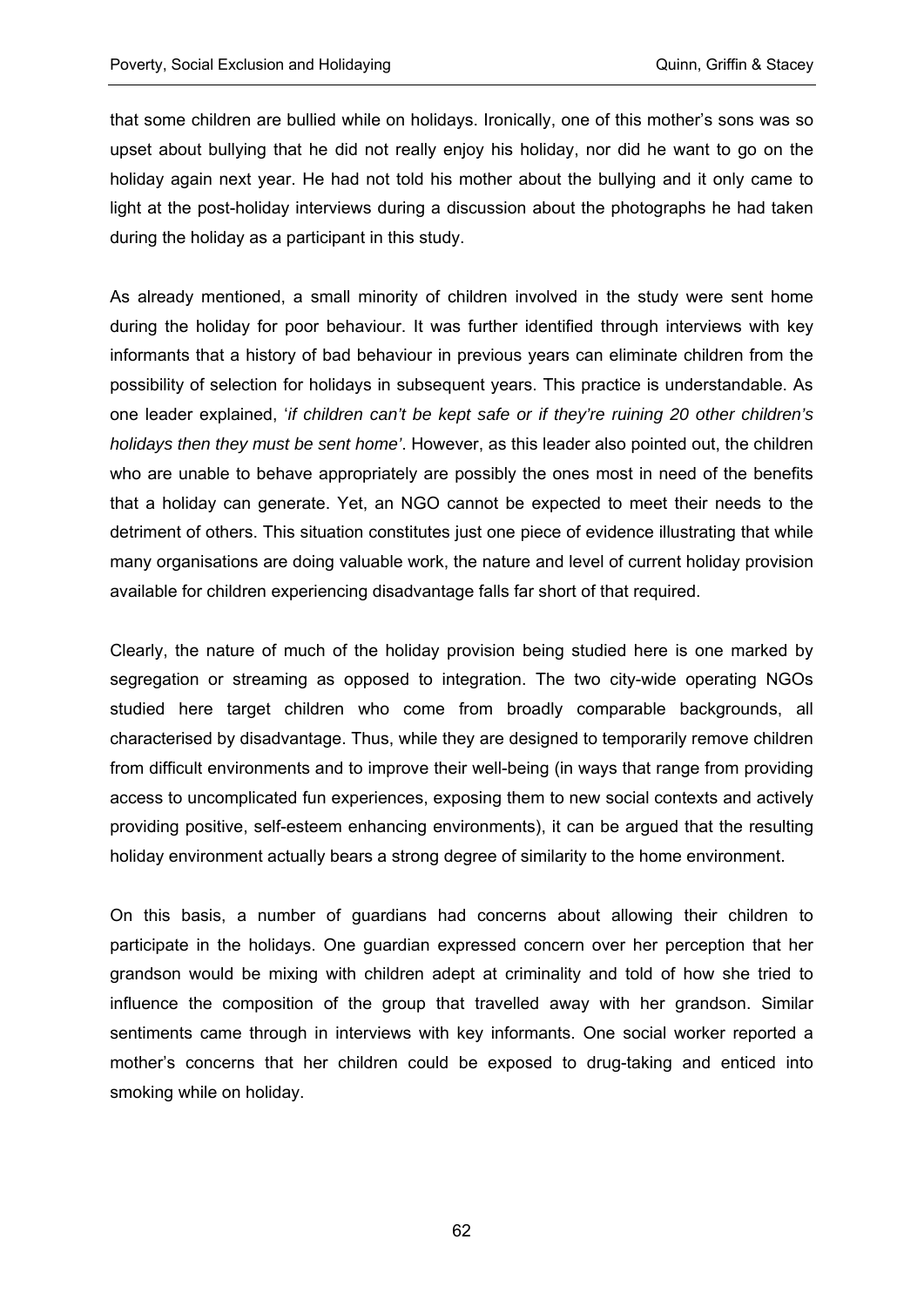### *5.7 Summary*

The data overwhelmingly point to the benefits that children derive from participating in the structured, child-centred holidays provided by the three NGOs investigated. All of the data strands, involving children, guardians and 'expert' key informants, generated data that, broadly speaking, were mutually supportive in detailing an array of very real benefits. Guardians and the wider family unit also benefited in identifiable ways and it was clear that the guardians understood the NGO's intervention to be a support for them as guardians. All of the data align closely with existing findings reported in the international literature.

Being exploratory research, this study raises at least as many questions as it answers. Prominent among these are the relative merits of different types of holidays. This issue was not specifically addressed. Nevertheless, some relevant data were gathered. Some of the study participants, mainly children and key informants, volunteered opinions as to the relative merits of other types of holidays. Those mentioned included the structured, child-only holidays being studied, family holidays organised by voluntary agencies, and self-organised family holidays. While some of the foregoing discussion highlights the problems associated with child-centred holidays, the overwhelming thrust of unsolicited data on the topic indicated that they were preferable to self-organised family holidays.

This view was generally grounded in the assertion that self-organised family holidays often did not constitute appropriate holidays, as children were often consigned to quasi-parental roles while their guardians relaxed. The financial implications of such holidays were also spoken of negatively, the implication being that families can go into debt in order to pay for holidays. A similar criticism was levelled at the family holidays organised by voluntary agencies in that some of the specified holiday locations contained amusement arcades that created an adverse pressure on families' financial resources.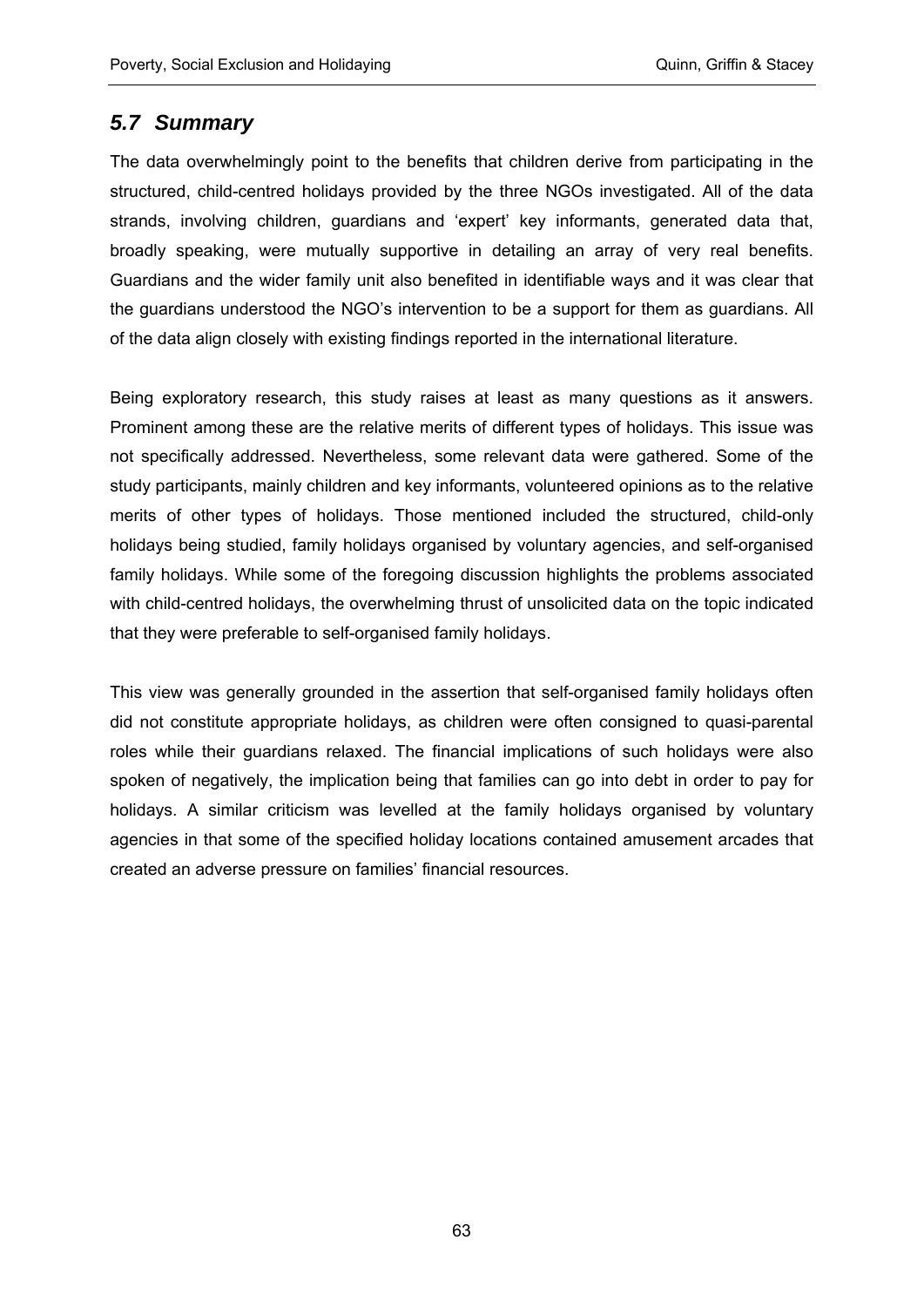# **6 Conclusions**

### *6.1 Introduction*

This study addresses the socially exclusionist nature of holidaying practices in Ireland. EU-SILC data show that 23 per cent of Irish citizens did not have access to an annual holiday in 2005, with this exclusion being founded on financial means, as distinct from other factors such as disability, age or gender. This study focuses on families whose living situation is such that they lack the financial means to take part in annual holidaying activity. That notwithstanding, it acknowledges that exclusion is complex and is defined on multiple grounds. A core tenet of this research is that an inability to holiday on an annual basis is problematic because holiday-taking is associated with a series of benefits experienced at personal and inter-personal levels.

Thus, it is argued, exclusion from the practice of holidaying means exclusion from a series of benefits enjoyed by a majority of the population. These benefits have a further impact on society at large, and the converse also holds true: uneven access to these benefits creates a series of social costs. At a time when engagement in annual holiday-taking is no longer regarded as a luxury but rather can be said to be perceived as a 'social necessity' (Collins 2006), this problem is exacerbated. The problems of exclusion are compounded by the suggestion that it may be those most in need of a holiday that experience exclusion (Hughes, 1991; Smith and Hughes, 1999).

While the social exclusivity associated with holidaying in Ireland is not a uniquely Irish phenomenon, it has two features of note. Firstly, international comparative data suggest that the degree of social exclusion associated with holidaying by Irish citizens is marked. Secondly, the extent to which the Irish State has failed to acknowledge or tackle this social exclusion appears exceptional in a mainland EU context.

This chapter lays out a series of conclusions. Its overall preoccupation is with stimulating debate on policy development in the area and as such begins with observations on the current deprivation index and its treatment of the 'access to annual holiday' indicator. The key contribution of this research is to demonstrate the value of holidaying to those experiencing disadvantage. Generating awareness of this value is a prerequisite to policy development in the area. The findings reported relate to a specific type of holiday: structured,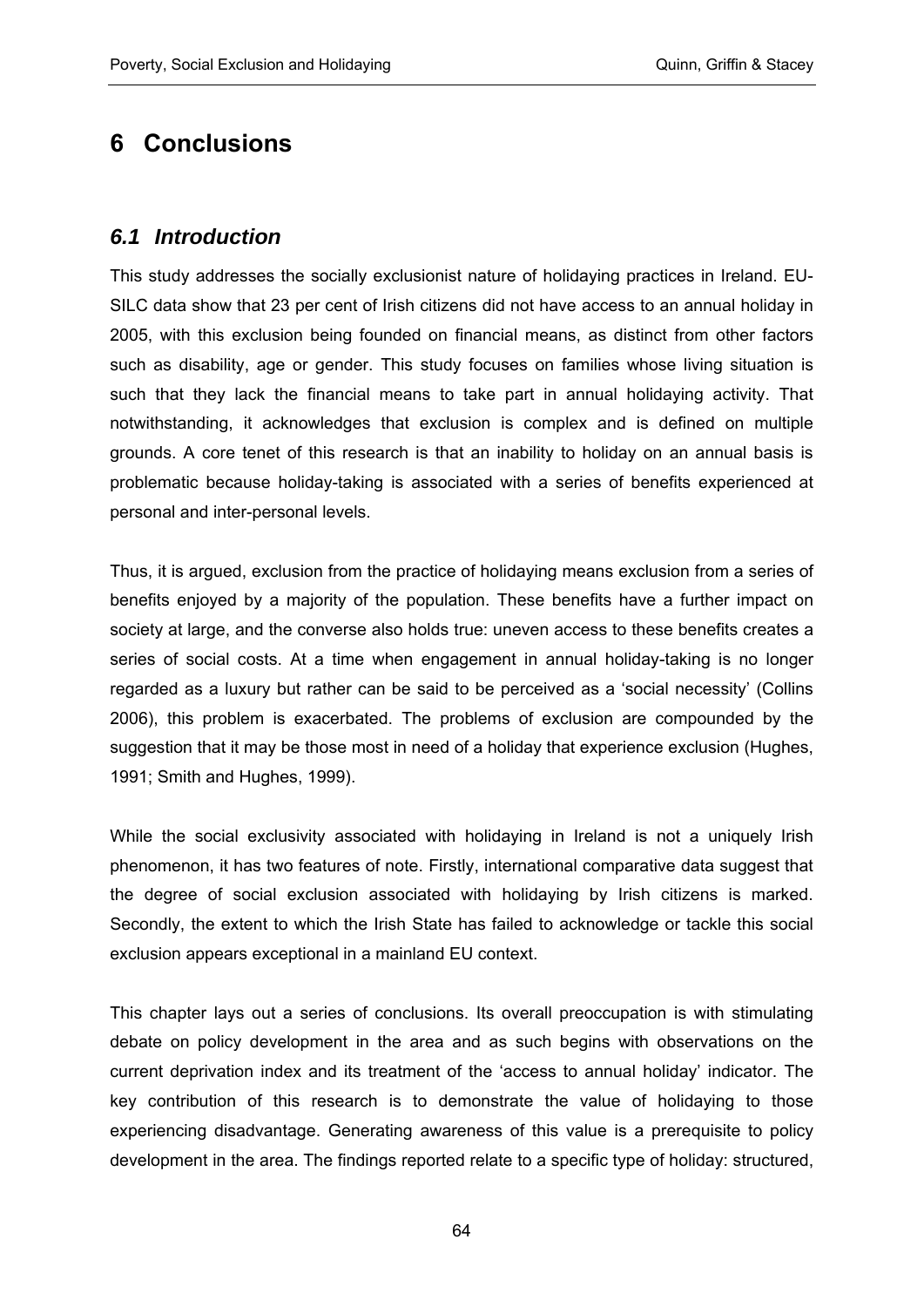child-centred group holidays. To this end, the chapter then synopsises the study's key findings about the benefits of holidaying in the context of existing international literature. Attention is paid to identifying knowledge gaps and prioritising avenues for further research. A series of conclusions are then made as to the state and nature of extant social tourism practice and policy in Ireland*.* 

## *6.2 Towards Policy Development*

This paper argues that promoting participation in annual holidaying has a valid role to play in helping children, families and others to cope with the difficulties associated with disadvantage. It constitutes an innovative response that can complement a broader range of interventions designed to address the complex realities of poverty and social exclusion. This paper supports Oppenheim's 1990 definition of poverty as '*going short materially, socially and emotionally'* (p.3*)*, and concurs with NAPS 2002 when it states that *'people are living in poverty if their income and resources (material, cultural and social) are so inadequate as to preclude them from having a standard of living which is regarded as acceptable by Irish society generally'*. It also supports Collins (2006) in considering access to an annual holiday to be a perceived social necessity, one that could usefully be acknowledged in the definition of deprivation indicators. CSO figures support the assertion that annual holidaying has been rising noticeably in recent years and has now achieved social normalcy.

The researchers have been acutely aware from the outset that the study's core argument – that the ability to access an annual holiday can help children, families and others to combat the difficulties associated with living in disadvantage – is not part of the prevailing paradigm of social welfare thought in Ireland. Despite the longevity of the practice (NGOs have been providing holidays to those in poverty for almost 80 years) the lack of awareness and recognition accorded the practice is stark. Within the largely centralised social welfare support system, there is no official recognition that holiday provision has any valid role to play. Accordingly, the researchers envisage clear challenges in promoting acceptance of the following arguments:

- that access to an annual holiday is a perceived social necessity
- that enabling access to an annual holiday can generate a series of valuable benefits at personal, inter-personal and broader societal levels
- that an inability to access an annual holiday deprives people of benefits that a majority of the Irish people consider to be a normal part of contemporary living and thus constitutes social exclusion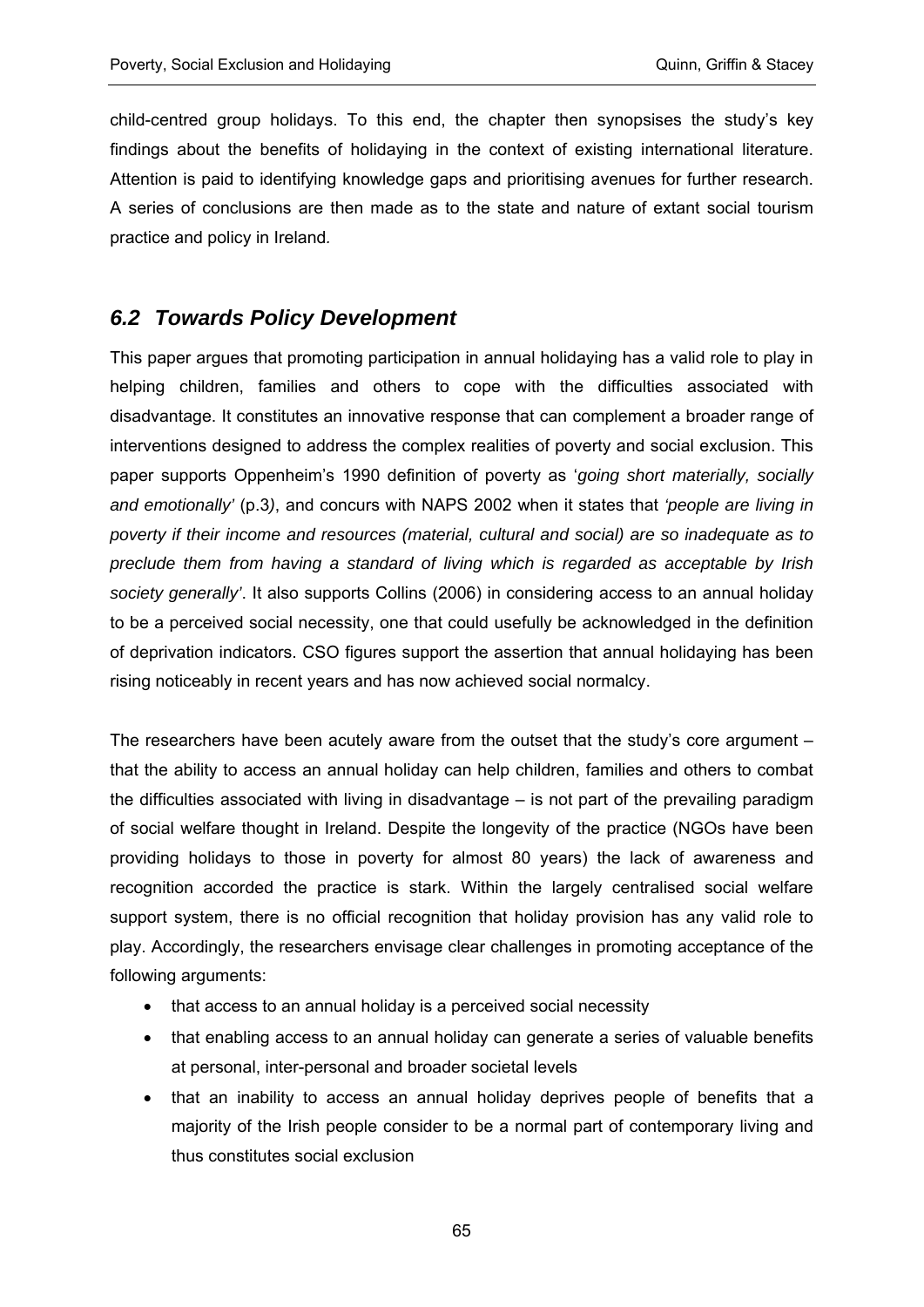• that the time is now opportune for Irish policy-makers to address the area of holiday provision for those experiencing disadvantage and to bring Irish policy and practice in line with the majority of its EU counterparts.

These challenges are not insurmountable. They have been overcome across EU Member States. Recent developments have even been made in the UK, where the historical trajectory of social tourism has been similar to that in Ireland, with developments being historically fostered by the efforts of the voluntary sector amidst relatively little State support. Here, the government recognised the ability to take an annual holiday as an indicator of social exclusion in measuring child poverty in 2003. This new measure incorporates the concepts of relative low income and material deprivation, the latter of which includes 'a holiday away from home at least once a year with his or her family' (Hazel, 2005). This leaves Ireland markedly out of step with EU practice.

### **6.2.1 'Access to an annual holiday' and deprivation indicators**

**It would seem that a critical early step in advancing policy development is acknowledging that an inability to participate in an annual holiday constitutes a meaningful indicator of deprivation.** Irish deprivation indicators are informed by their broader EU context. At EU level, data on holidaying are gathered through the EU-Survey on Income and Living Conditions (EU-SILC). The survey contains a question asking: 'In the last 12 months, has your household paid for a week's holiday away from home? If no, was it because the household could not afford to or was there another reason?' The inclusion of questions about holidaying is clear recognition of the potential for access to annual holidaying to be an indicator of deprivation. As already discussed in the first section of this paper, 'the ability to afford a holiday away from home at least once a year' was not included in the revised 11-item list of deprivation indicators for Ireland produced by the ESRI in 2006. Ironically, this was because the level of deprivation reported on this indicator equated to almost twice that reported on any other item: one in four respondents said that they lacked the ability to take an annual holiday. Thus, the indicator was not used because its presence would have been unduly influential.

This situation is clearly unsatisfactory. It echoes existing international research findings indicating that the general public holds ideas about the necessities of life which are more wide-ranging and multi-dimensional than is ordinarily represented in expert or political analysis (Collins 2006, citing Pantzis et al., 2000). People do not restrict their interpretation of 'necessities' to basic material needs of a subsistence diet, shelter, clothing and fuel. There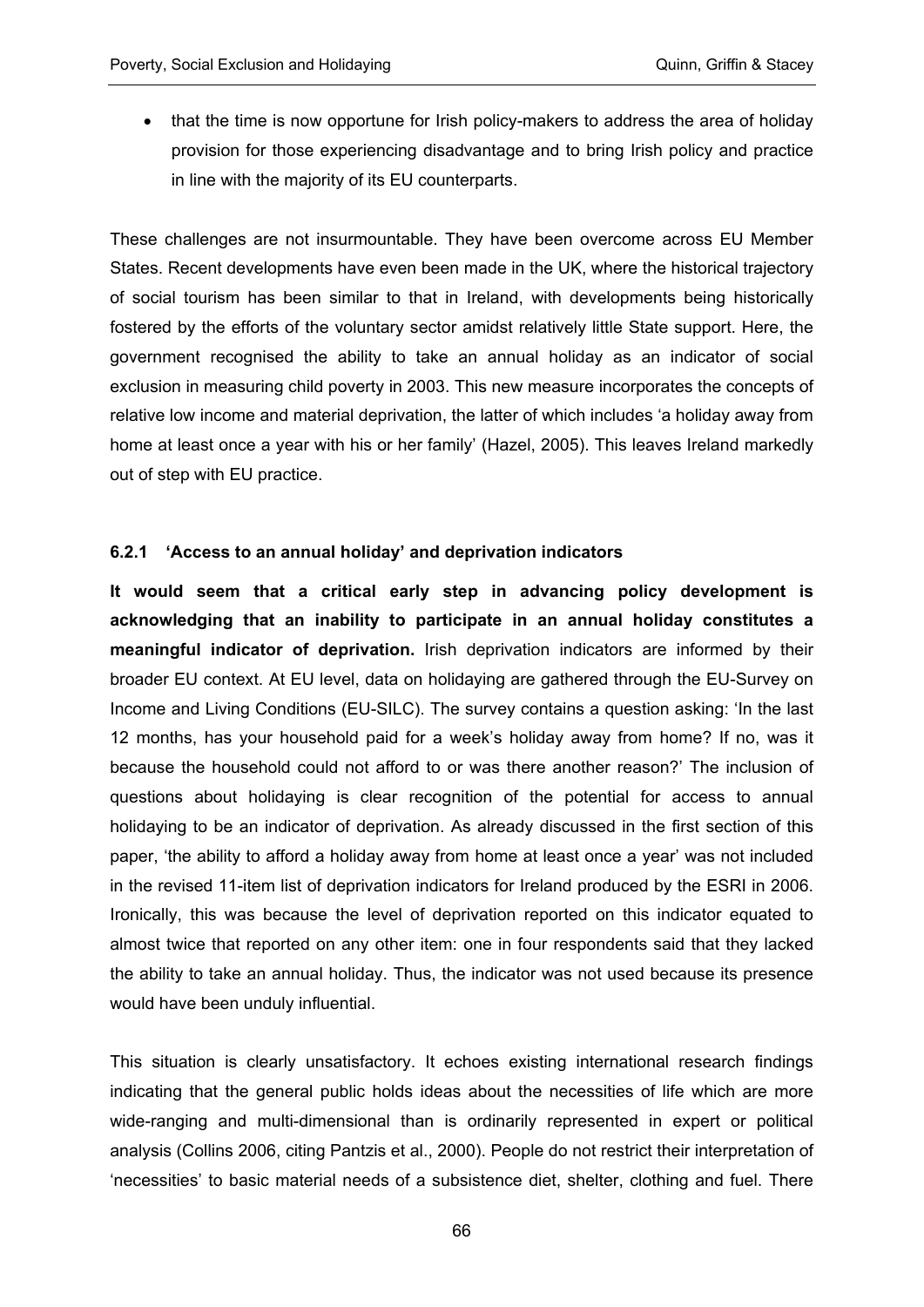are social customs, obligations and activities that substantial majorities of the population also identify as being among the top necessities of life (Gordon et al., 2000:16). In line with these critiques, it is argued that the current deprivation indicators do not accurately reflect the extent to which an annual holiday is publicly perceived to be a social necessity.

Undoubtedly there are political issues at play here. While CSO data attest to the fact that holidaying is an increasingly standard lifestyle practice in Ireland, it remains largely conceived of as a frivolous, light-weight activity. Holiday time is still popularly conceived of as non-work time and therefore as non-productive/unimportant time. Little value, beyond economic value, is attributed to the activity (as already discussed, tourism in Ireland has long been prized primarily for its economic value to the state, to the regions and to business). The idea of investing in tourism in order to further a social welfare/ social rights/health/education agenda is an alien concept because the potential benefits that tourism can deliver in these areas are ill-acknowledged. So long as this remains the case, State support for social tourism will remain politically unpopular. In this context, creating awareness and building recognition of the benefits of holidaying for those experiencing disadvantage is critical if holiday provision is to become an integral part of anti-poverty strategies.

However, the authors argue that what Smith (1998) refers to as the 'differential opportunity to take a holiday' is now on the brink of being problematised by Irish policy-makers. As the measurement of deprivation takes increasing cognisance of contemporary living standards and mainstream lifestyles in the context of promoting social inclusion, the validity of omitting the 'access to an annual holiday' indicator will become increasingly untenable. This argument is strengthened by reference to the EU arena where the movement to strengthen social tourism/ tourism for access is gathering momentum.

Recent Irish studies are beginning to consider annual holidays as a social necessity. Whelan et al. (2003) found that 'the persistently poor are clearly differentiated from all others in their exposure to basic deprivation of food, clothing, furniture, holidays and inability to make routine payments'. Daly and Leonard (2002) highlighted that exclusion from participation in leisure activities was found to be a problem for those on low incomes with young people in the household. Collins (2006) found that 42.6 per cent of those interviewed in a disadvantaged suburb of Dublin wanted but could not afford 'a holiday away from home once a year (not visiting relatives)'. This was second only to regular savings of at least €15 per month for rainy days or retirement (45.2 per cent), as a socially perceived necessity that was unattainable.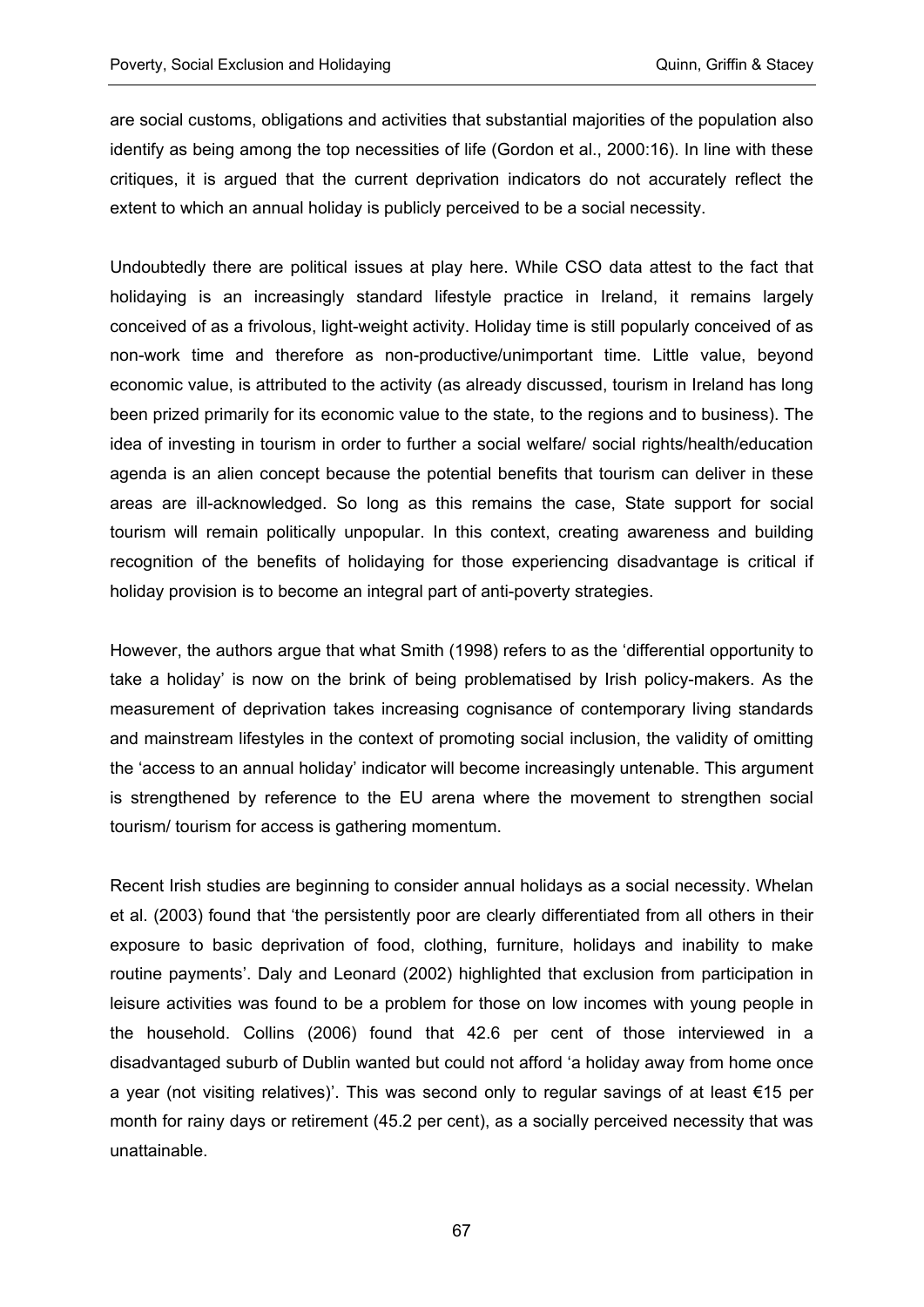The identification of social necessities has been adopted by the Vincentian Partnership for Social Justice (2006) in their development of Minimum Essential Budgets (MEB). Its MEB includes a one-week holiday as a social need indicator. Examples given as to what might constitute a holiday include a one-week stay in Tramore for families, staying in a mobile home and travelling by train, plus spending money for a week; and a holiday in Killarney for pensioners, staying in a hotel, full board.

### **6.2.2 Acknowledging the value of holidaying**

**If policy is to be developed in this area, it is critical that knowledge about the value of holidaying is generated and disseminated.** This study builds on Hughes' (1991:152) claim that 'holidays can perform real functions that are beneficial to both individuals and society'. Its preoccupation has been with what is commonly referred to as social tourism but which has more recently been referred to as 'Tourism for All'. To reiterate: 'social tourism involves the extension of the benefits of holidays to economically marginal groups, such as the unemployed, single-parent families, pensioners and the handicapped' (Hall, 2005:152). In this case, the empirical work has been concerned with families, and particularly with children, marginalised by disadvantage. This study constitutes exploratory research in an Irish context and represents the first attempt to enquire into issues linking deprivation, poverty, social exclusion and holidaying in Ireland. As such, it seeks to contribute to a growing, yet still modest, international academic literature on the value of broadening access to holidaying to all sectors of society. Throughout, the conclusions point to the need for further research to further explore questions that have arisen in the course of the research.

As the literature review reported, a wide range of benefits is attributed to the practice of holiday-taking and the findings of this study attest to many of these. It is important to stress again that the findings reported here relate to one specific type of holiday: structured, childcentred group holidays. As discussed in chapter 5, different types of holidays may produce different outcomes and much further research is required on the issue.

All of the benefits listed in the table overleaf were identified in the course of this research, being reported by either children or guardians, or by both. The break from routine environments, opportunities for social interaction, increased self-esteem and confidence, and opportunities for self and skills development emerged particularly strongly. Existing research has consistently pointed to the benefits that emanate from a change of environment, and this study fully concurs. Children, guardians and key informants all attested to the importance of the break away from the routine home environment.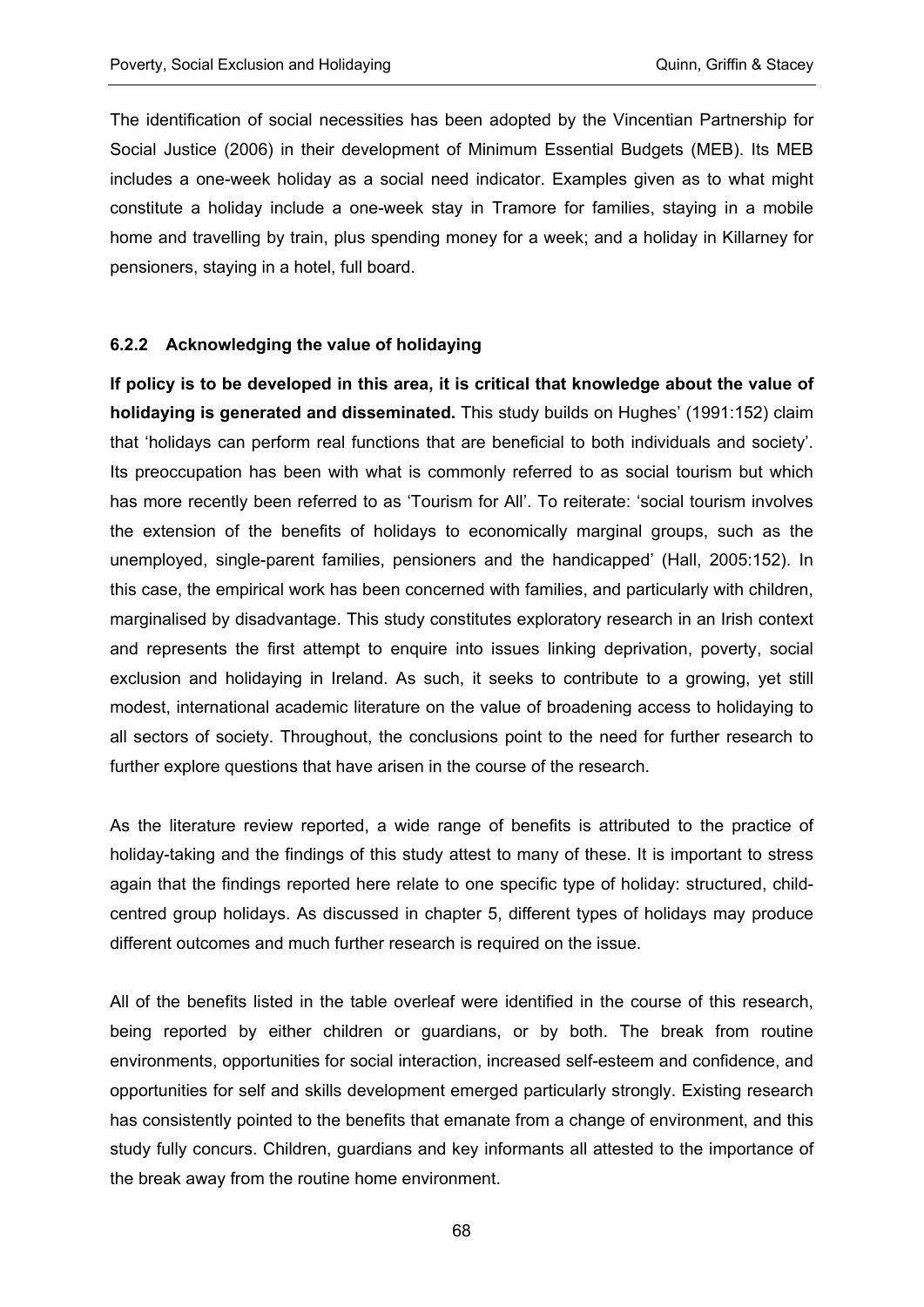| Table 3: Relationship Between Literature and Current Research Findings  |                               |                         |  |  |  |
|-------------------------------------------------------------------------|-------------------------------|-------------------------|--|--|--|
|                                                                         | <b>Current study findings</b> |                         |  |  |  |
| <b>Research Findings from Literature</b>                                |                               | Reported by Reported by |  |  |  |
|                                                                         | Children                      | <b>Guardians</b>        |  |  |  |
| A break from routine, relief from stress or monotony allowing rest,     |                               |                         |  |  |  |
| recuperation, reflection and a rebuilding of emotional strength         |                               |                         |  |  |  |
| (e.g. ETB 1976, DCMS 1999, Davidson 1996, Crompton 1979, Smith          |                               |                         |  |  |  |
| 1998, Lewis 2001, Wigfall 2003)                                         |                               |                         |  |  |  |
| Increased life satisfaction and subjective well-being and enhanced      |                               |                         |  |  |  |
| quality of life (Gilbert and Abdullah 2004, Jolin 2004)                 |                               |                         |  |  |  |
| <b>Opportunities for social interaction</b> (ETB 1976, Brimacombe 2003, |                               |                         |  |  |  |
| Wigfall 2003, Lewis 2001)                                               |                               |                         |  |  |  |
| Improved mental and physical health (ETB 1976, Smith 1998, Ross         |                               |                         |  |  |  |
| 1983, Gump and Matthews 2000, ETC 2000, Wigfall 2003, Jolin 2004)       |                               |                         |  |  |  |
| Opportunities for self-development, skills-development (ETB 1976,       |                               |                         |  |  |  |
| Smith and Hughes 1999, Lewis 2001, Wigfall 2003)                        |                               |                         |  |  |  |
| Increased self-esteem and confidence (Amundson et al. 1991, Lewis       |                               |                         |  |  |  |
| 2001, Winfree et al. 2002, Wigfall 2003)                                |                               |                         |  |  |  |
| Independence and strengthening of relationships (ETB<br>1976.l          |                               |                         |  |  |  |
| Amundson et al. 1991, Davidson 1996, Lewis 2001, Brimacombe 2003,       |                               |                         |  |  |  |
| Wigfall 2003, Ghate and Hazel 2002).                                    |                               |                         |  |  |  |

To no small degree, this points to the extremely poor quality of the home environments in which these families live, as reported by the study participants themselves. Notable here is the fact that the holiday opportunities made available need not be international, exotic, luxurious or extravagant in nature. Neither need they be extensive in length. Their importance lies in the fact that they constitute an opportunity for people, in this case, for children, to leave their home environment and stay elsewhere, however briefly. The effects of this are multiple: the break is restorative, it creates opportunities to recuperate and relax, to be at ease, and to harness renewed energies to meet the challenges routinely felt at home. The extent to which the length of the break shapes the benefits accruing is an issue for further research and is not specifically addressed here.

During this break away from home, children were exposed to a series of opportunities to develop their social skills and make new friends, acquire confidence and develop personally, build self-esteem and learn new skills. A prominent finding was that children relished the opportunity to divest themselves of the responsibilities normally faced at home, often in the guise of caring for siblings, or acting out certain roles expected of them by their peers. On holiday, the conditions were such that children were allowed to relax, have fun and in effect, be children.

An argument evident in the literature is that the benefits of holiday-taking are felt more deeply by those for whom access to holidaying is most constrained (ETB, 1976; Hughes, 1991). While this study did not use a control group drawn from more mainstream socio-economic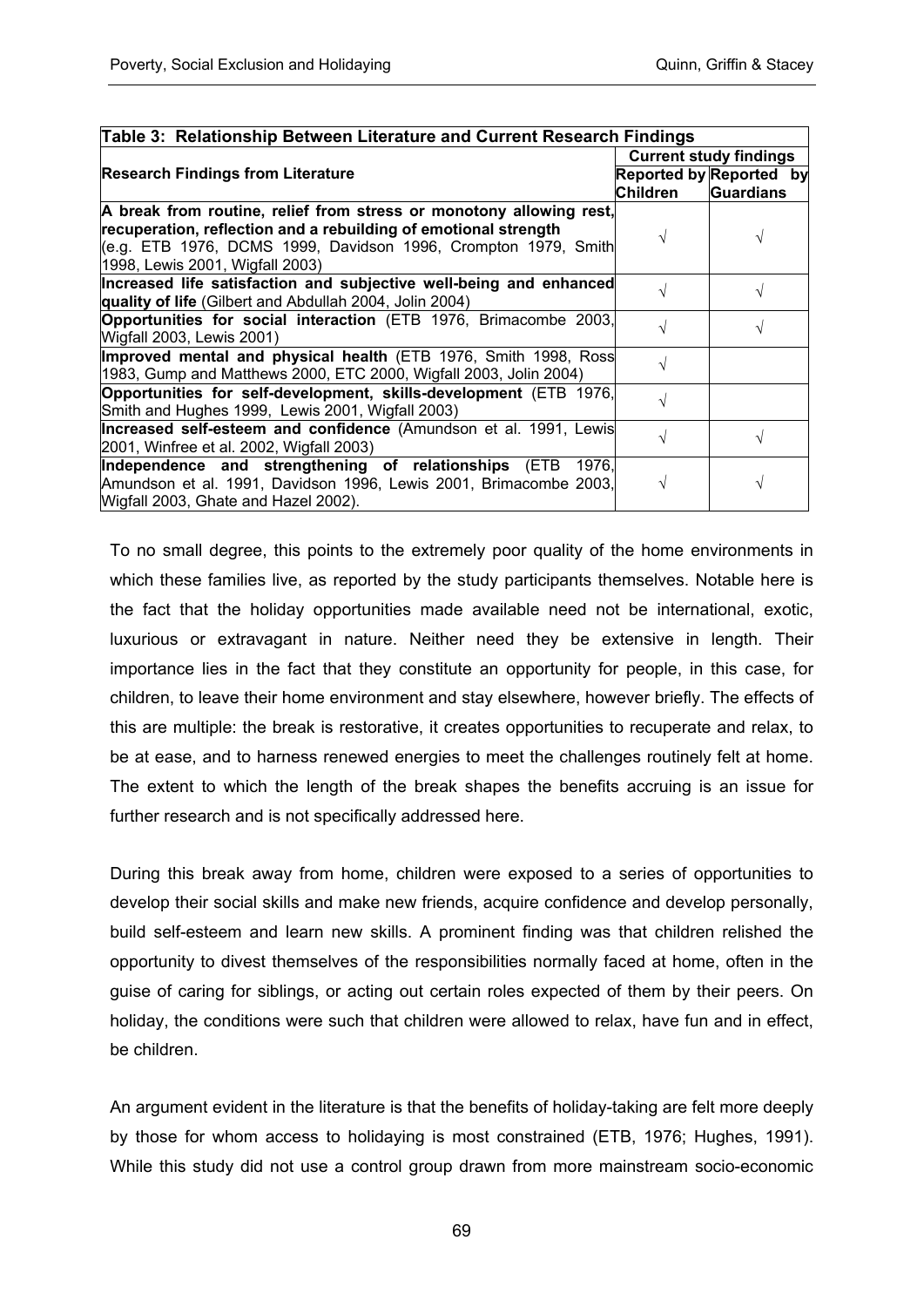backgrounds to test this assertion, the contrast that the holiday provided with the home in terms of providing an environment that was affirmative and supportive of children, safe and secure, aesthetically pleasing, spacious, socially dynamic and replete with recreational opportunities was stark. Taking into consideration the children's self-reported negative descriptions of their home environments, an overall conclusion is to support this argument while acknowledging that further research is needed.

#### *6.2.2.1 The longer-benefits of holidays*

As already mentioned, this research focused on well-being as opposed to well-becoming: the preoccupation was with the children's current experiences and current quality of life. The holiday providers studied do not aspire to effect long-term behavioural change; they simply want to give the children a holiday. This notwithstanding, the study pointed to a number of ways in which the benefits extend well beyond the actual duration of the holiday. In line with earlier research findings (ETB, 1976; Gilbert and Abdullah, 2002), anticipation prior to and memories after the holiday greatly enhanced the children's sense of well-being. The lead-in and follow-on periods in question could not be quantified in this study. They varied by child, yet they were nonetheless very real. Sometimes they merged together, as for repeat holidaymakers the memories of last year's holiday fuelled the anticipation of what lay ahead.

This finding was reported by children, but to a greater extent by guardians and key informants, who noted how children awaited the holiday excitedly, and afterwards prized their trophies, medals and photos and recounted stories about the holiday. Less obviously, the holiday constituted a time when children were routinely introduced to a set of ideas that challenged the behaviour patterns prevailing in their home environments. They were proactively exposed to ideas about positive human interaction, respect, self-reliance and leadership. Investigating how the holiday not only interrupts, but also stimulates, longer-term change in behaviour patterns is an obvious area for further research.

#### *6.2.2.2 Benefits for guardians and wider family*

The main conclusion of this research is that the children studied were found to have benefited from the experience of holidaying in a number of clearly identifiable ways. It further found that a series of benefits trickled out into the wider family. The guardians, in the first instance, benefited, in that the absence of one or more of their children constituted something of a break for them, even though very few of them actually were able to take advantage of the children's absence to take a short holiday themselves. Nonetheless, they had a reduced work-load, more time for themselves and more time to devote to other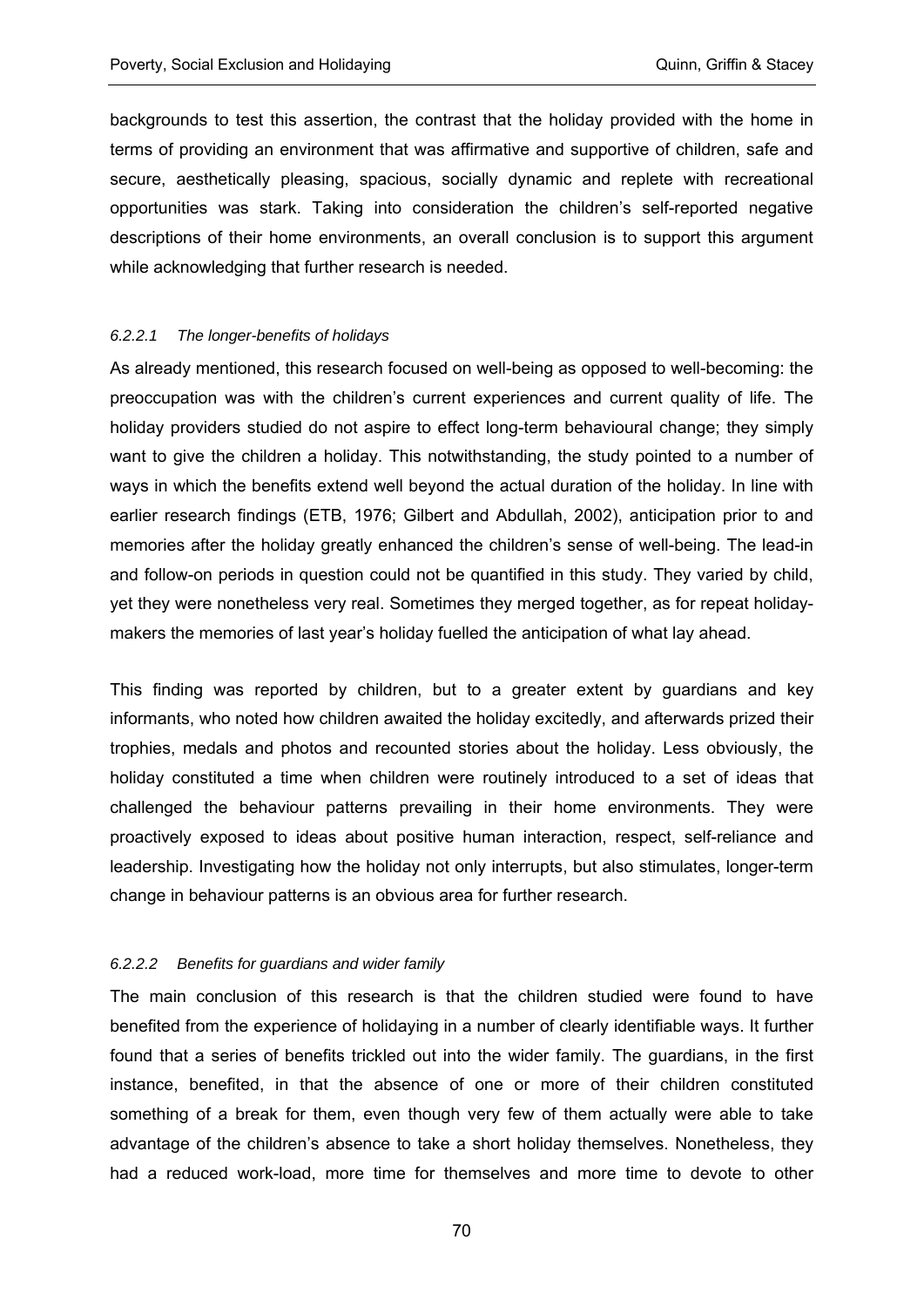responsibilities. In addition, the availability of the holiday was generally construed as a welcome support, and as a sharing of responsibility in rearing the children in their care. It supplemented their efforts to raise their children and reduced the sense of inadequacy that some of them felt for being unable to give their children what they would wish to give them.

The wider family was also found to benefit from the absence of one or more children. It tended to reduce the chaos that was found to sometimes characterise these families' lives. Meanwhile, the children's return was associated with a reinvigoration of the family unit, with improved two-way communication between children and guardians, an increase in mutual appreciation of the two parties and a reduction in the negativity that can prevail in routine intra-familial relationships.

#### *6.2.2.3 Problematic aspects of current provision*

The research found that the quality of the holidays provided was constrained by a number of factors. The biggest problem was bullying. This had been widely reported within the home environment. Indeed it had been described by some key informants as being endemic. Despite a keen awareness, and mechanisms to tackle the problem, the holiday providers did not manage to create an entirely safe environment in this respect. Bullying was too pervasive and a small number of children's holiday experiences were tarnished in consequence. In addition, the holiday posed the risk of introducing/exposing children to socially deviant behaviour. Despite the absence of corroborating evidence, this was a genuine fear expressed by some guardians who worried that their children would interact with other children better versed in such behaviours (e.g. smoking, drug-taking).

These findings problematise two concepts fundamentally underpinning the holiday provision studied. Firstly, they raise questions about the practice of children being taken out of the family unit in order to avail of a group holiday. The practice of taking children away from their family to holiday with other children is unusual in EU terms. As the findings discussed earlier showed, it creates problems for guardians and also for some children. Secondly, they raise issues about the segregation approach that currently prevails in holiday provision not only for children, but for families and other adults experiencing disadvantage.

This model of holiday provision – providing groups of children from disadvantaged backgrounds with holidays that occur, for the most part, in segregated holiday centres – has a number of implications: not least of these is that children overwhelmingly interact with children drawn from similarly disadvantaged backgrounds. In consequence, they tend to be routinely exposed to broadly similar problems and to readily identifiable behavioural patterns.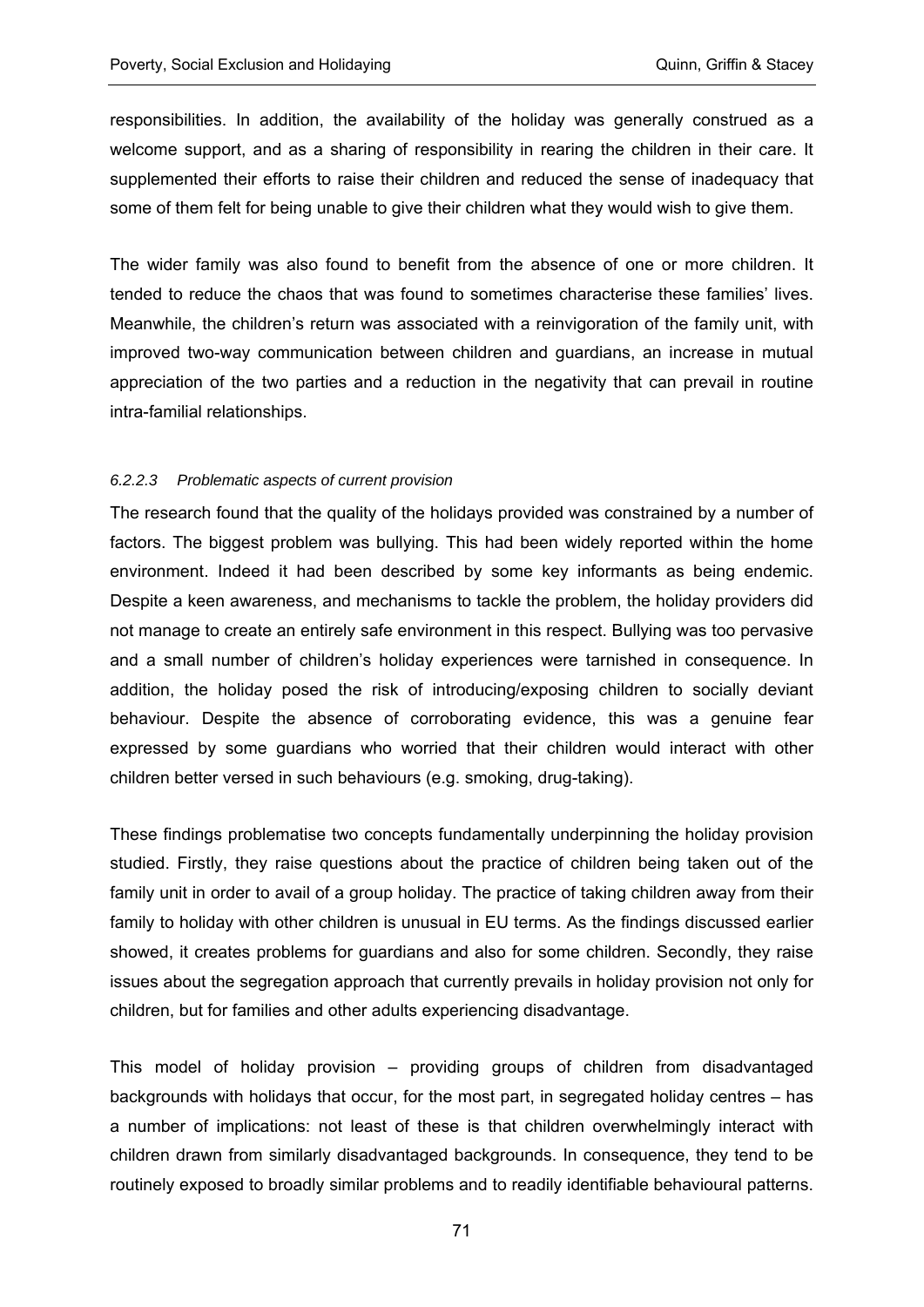Many of the problematic aspects of the holiday identified in the research can be linked to the nature of this model. It is stressed that these difficulties clearly do not negate the tangible benefits that the holidays generated for the children studied. However, obvious questions arise including: Is this the best way of enabling children from disadvantaged backgrounds to access holidays? Might the quality of the holiday experience vary if other models were employed? Further research is needed to answer these questions.

The nature of extant social tourism practices also raises issues in relation to child protection. While the NGOs studied are required to meet State-imposed fire, health and safety regulations, by their own admission they are not subject to child protection regulations/inspections/controls. At present they are entirely self-regulated in respect of how they manage and protect the children in their care. This fact was brought to the researchers' attention, and in effect problematised, by one of the NGOs. It did not emerge at all as an issue in discussions with children, guardians or other key informants.

### **6.2.3 Generating awareness of extant social tourism practice**

**Building awareness of the activities, initiatives and services currently in place to facilitate access to annual holidaying is a prerequisite to policy development**. A key finding of the study was that beyond those directly involved in providing and participating in the holidays, very little awareness exists of extant social tourism activities. Providers themselves had little awareness of other holiday-providing organisations, even those operating in the same area. Undoubtedly, the task of advancing policy in the area is severely curtailed by lack of awareness. As is clear from the section above, the work of the three NGOs investigated was found to be hugely beneficial for the children in receipt of holidays. These children and their families clearly benefit in numerous ways, and in the six areas studied there was a deep 'on the ground' awareness and appreciation of the long-standing work of these NGOs.

However, interactions with policy-makers, key opinion shapers in national agencies, State department officials (in welfare, children and tourism domains), and social policy researchers revealed extremely low levels of awareness of the ideas implicit in the concept of social tourism. Similarly, while the SVdP's Sunshine Fund and its residential centre Sunshine House in Balbriggan were found to be widely recognised in name, beyond this there was little understanding of its core practices or of other agencies active in the area.

If there was an awareness deficit evident between those agencies active in localised areas and those charged with informing and formulating decision-making in national arenas, there

72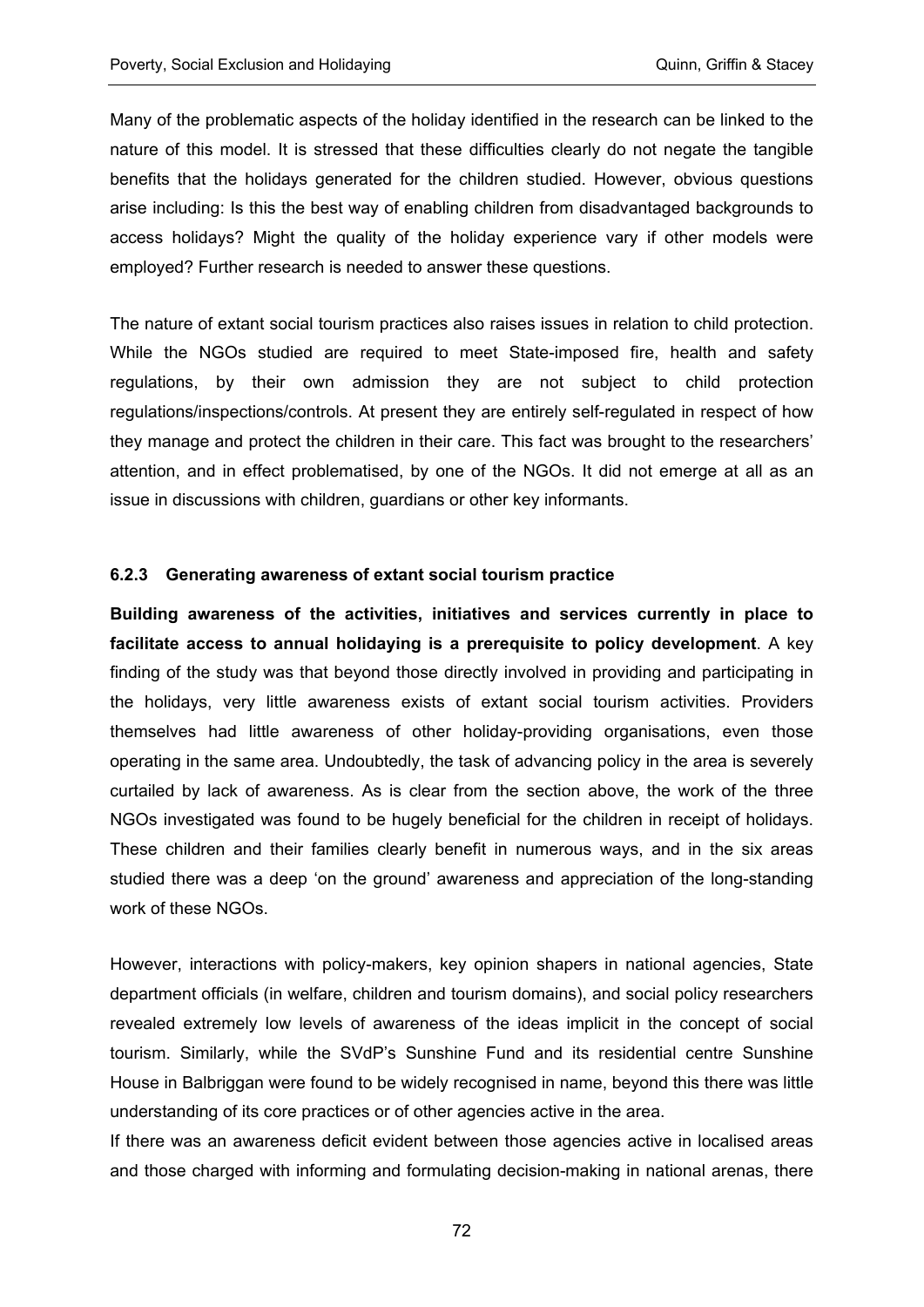was a further deficit evident between agencies on the ground. Even within particular geographic areas it was found that public and voluntary organisations, often working to achieve broadly similar anti-poverty objectives, were unaware of each other's existence and activities. Thus, NGOs were often uninformed of the activities of other NGOs; social workers and community workers had few/informal/ad-hoc links with agencies working to broaden access to holidaying; local authorities' sport and recreation services were often entirely uncoordinated, with the holiday opportunities being offered to the same cohort of children/teenagers leading to timetabling clashes, etc.

This lack of awareness is hugely problematic in terms of making advances in the area. It means a lack of coordination, integration, resource-sharing, mutual learning and networking. It clearly leads to a multiplicity of basic problems that are too many to list (key examples include over-use/under-use of resources, duplication of provision in some areas with little, if any, in others; inefficient use of local knowledge, mis-timing, conflicts between providers, etc.).

### **6.2.4 Justification and rationale for policy development**

**This research makes the case that facilitating access to an annual holiday for people experiencing disadvantage has value and can be justified on a number of bases**. This case has been accepted in most EU domains, and currently Ireland is very much out of step with best practice in this respect. Justification for developing policy in the area can draw on a number of rationale including social welfare, economic and citizens' rights domains. In other EU countries, while an over-arching rationale may be evident, provision can serve to further a multiplicity of policy aims simultaneously. It should also be pointed out that in other EU countries, social tourism interventions designed to counter exclusion on financial grounds are not targeted simply at groups on social welfare, but also at low-income families and individuals. Empirically, this study researched both low-income and social-welfare-dependent families. Sometimes it appeared that the degree of social exclusion experienced by the former was the greater of the two.

Existing policy statements and documents dealing with related areas provide a basis for developing rationale. For example, specifically with respect to children, the National Play Policy 2004–2008 is pertinent in that it indirectly acknowledges the value of holidaying (as a form of recreation). However, an explicit policy on broadening access to holidaying for children is needed. Again in respect of children, a core aim of The National Children's Strategy is that children will receive quality supports and services that promote all aspects of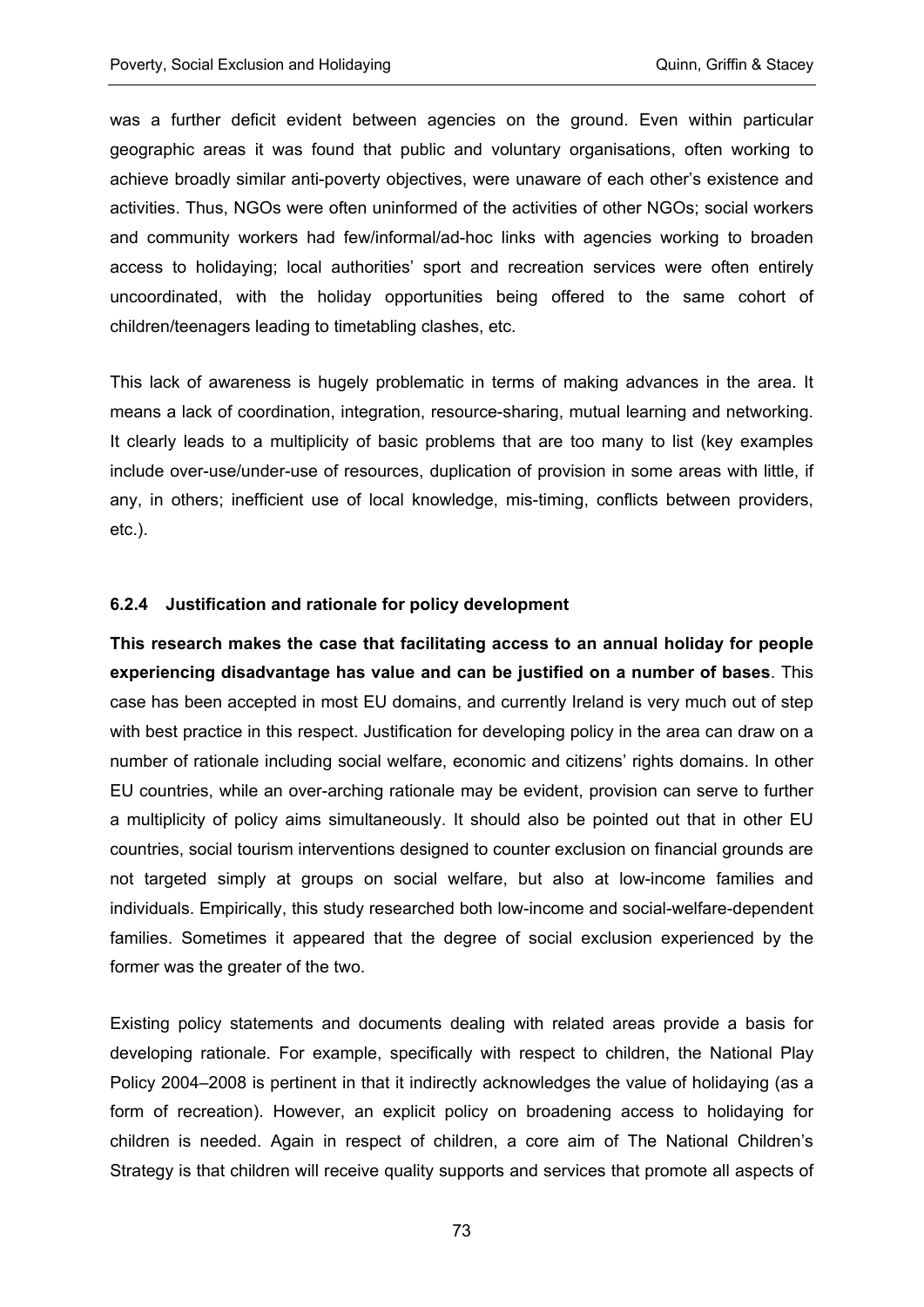their development, and support families and communities in supporting children. Basic needs, as identified in the strategy, include educational opportunities and experiences promoting optimum physical, mental and emotional well-being.

The findings of this study demonstrate clearly how access to an annual holiday has a role to play in meeting these basic needs. Developing a justification for adults is perhaps less obvious. However, it has been acknowledged that children do not experience disadvantage on their own but in the context of their families (NESC, 2005). In this context, mechanisms that support the family also support the child, an assertion widely recognised in social tourism practices across the EU where the family is a core cohort targeted.

As already discussed, policy development can be underpinned by a number of rationale. The findings presented here make a case for advocating a social inclusion and a citizens' rights rationale. However, they do not preclude the use of an economic rationale. These rationale must not be conceived of as opposites but rather as complementary. Indeed it would seem that joined-up thinking across a number of policy domains could serve to further a number of diverse social welfare, education, health, regional development and economic objectives simultaneously. This has been the experience elsewhere in Europe.

### **6.2.5 A partnership approach to policy design and delivery**

**It is clear that a fundamental priority of policy development in this area is to consider how public and private intervention can work in tandem with voluntary supply to address gaps in provision, and improve and strengthen existing services.** Advocating a partnership approach is in line with the EESC's (2006) Barcelona Declaration, which argues that subventions premised on partnership approaches are most apt. Existing anti-poverty strategies are multi-faceted, reflecting the multi-faceted nature of poverty itself and in terms of delivery comprise a range of equally diverse yet complementary services, supports and interventions. To be effective, social tourism provision must draw on the strengths of a number of partners located in public, voluntary and private sectors. As is clear from EU practices (e.g. in France and Poland), private companies in their capacity as employers of low-paid employees and in their capacity as suppliers in the tourism and transport sectors can contribute in a number of ways to this partnership process. Mutually beneficial ways of involving private companies in partnership with public and voluntary agencies have yet to be seriously explored in Ireland.

One of the most obvious findings of the study relates to the extant expertise and energy of NGOs working in localised areas to deliver holiday opportunities to marginalised groups. To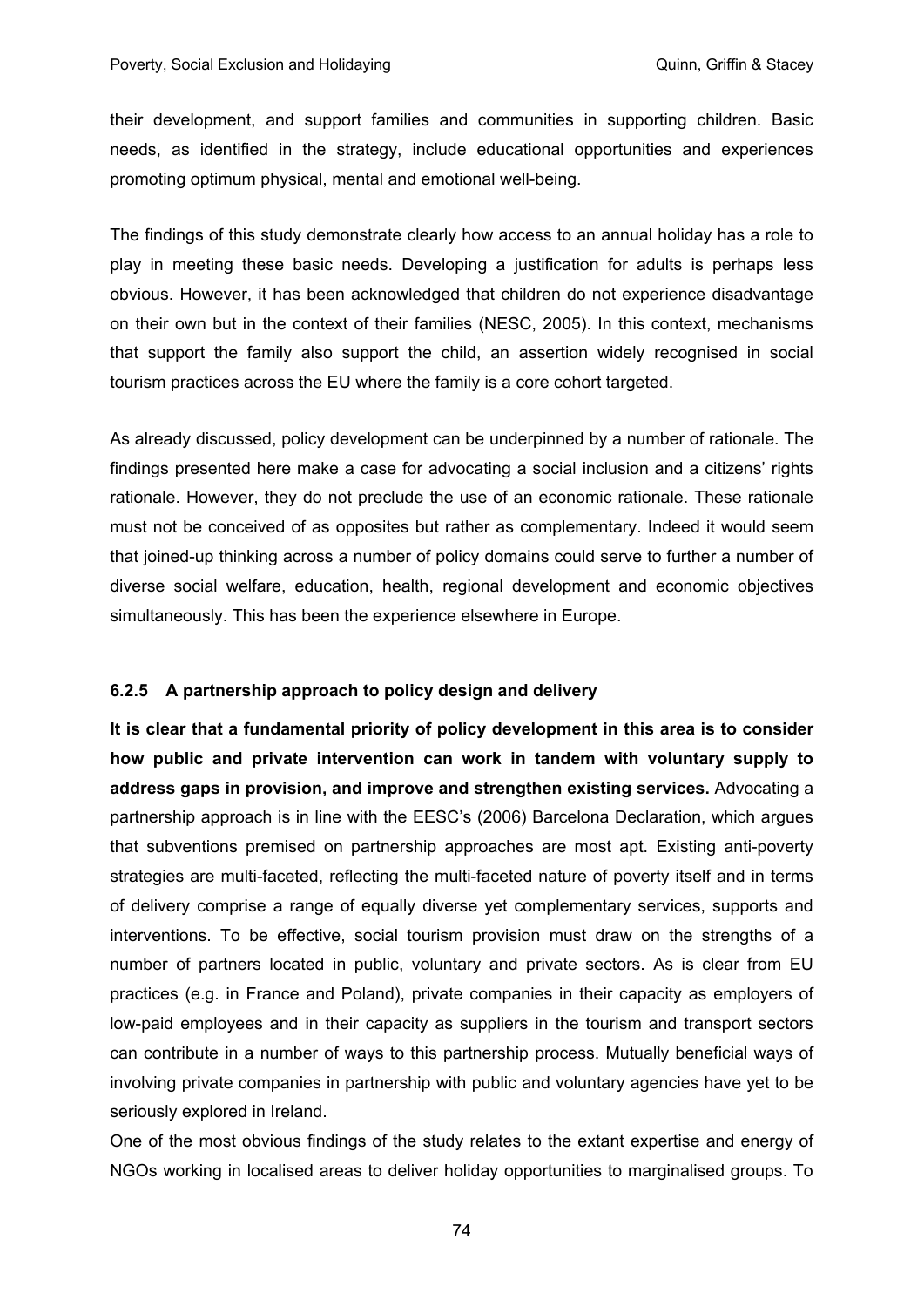a large extent this work operates without any over-arching policy direction or guidance from national arenas. It goes largely unrecognised and certainly goes unrewarded beyond the appreciation shown by those directly affected. The existing infrastructure, expertise and status of NGOs working in holiday provision in local communities is a tremendous strength. There is a need to harness this resource and to preserve the distinctiveness of individual NGOs.

Yet, as discussed in previous sections, a singular or predominant reliance on voluntary efforts has a number of disadvantages (Hadley and Hatch, 1981; Leat, 1981). Existing provision is highly localised, uneven and many elements in its operation are inconsistent (e.g. ways of accessing and selecting children to go on holidays). There are indications that demand outstrips supply and that certain cohorts of children are being excluded from the holidays provided because they are perceived to place too much stress on the system. Ironically, it may be these children, those who exhibit marked behavioural problems, who are most in need of a break from their home routine in a holiday environment.

Equally problematic at present is the ad-hoc and informal way in which much of the public sector intervention is structured. Relationships between agencies vary from place to place. Too often linkages are dependent on individual local knowledge or connections. Yet the potential for both of these sectors to improve their services to their target groups through improved coordination, linkages and joined-up thinking is all too obvious. It seems clear that a partnership approach involving public and private actors in tandem with the voluntary agencies is potentially the most effective approach.

### **6.2.6 Prioritising an integrated approach to supply**

**An integrated approach to supply is critical.** The issue of integration emerged as problematic in both intra- and inter-agency contexts. An important finding of the study is that all of the agencies identified as being active in promoting participation in annual holidaying were also involved in other anti-poverty services and supports. The study did not identify any agency that exists solely to provide holidays. In this, Ireland is unusual in an EU context.

A second important finding in this respect was that among the array of services and supports provided by the agencies (whether non-governmental or public), investment in the provision of holidays was accorded low priority. While it was clear that there is a professional acknowledgement of the value of holidaying, there was also a sense that this value was viewed as marginal. Key informants spoke of constantly having to make the case for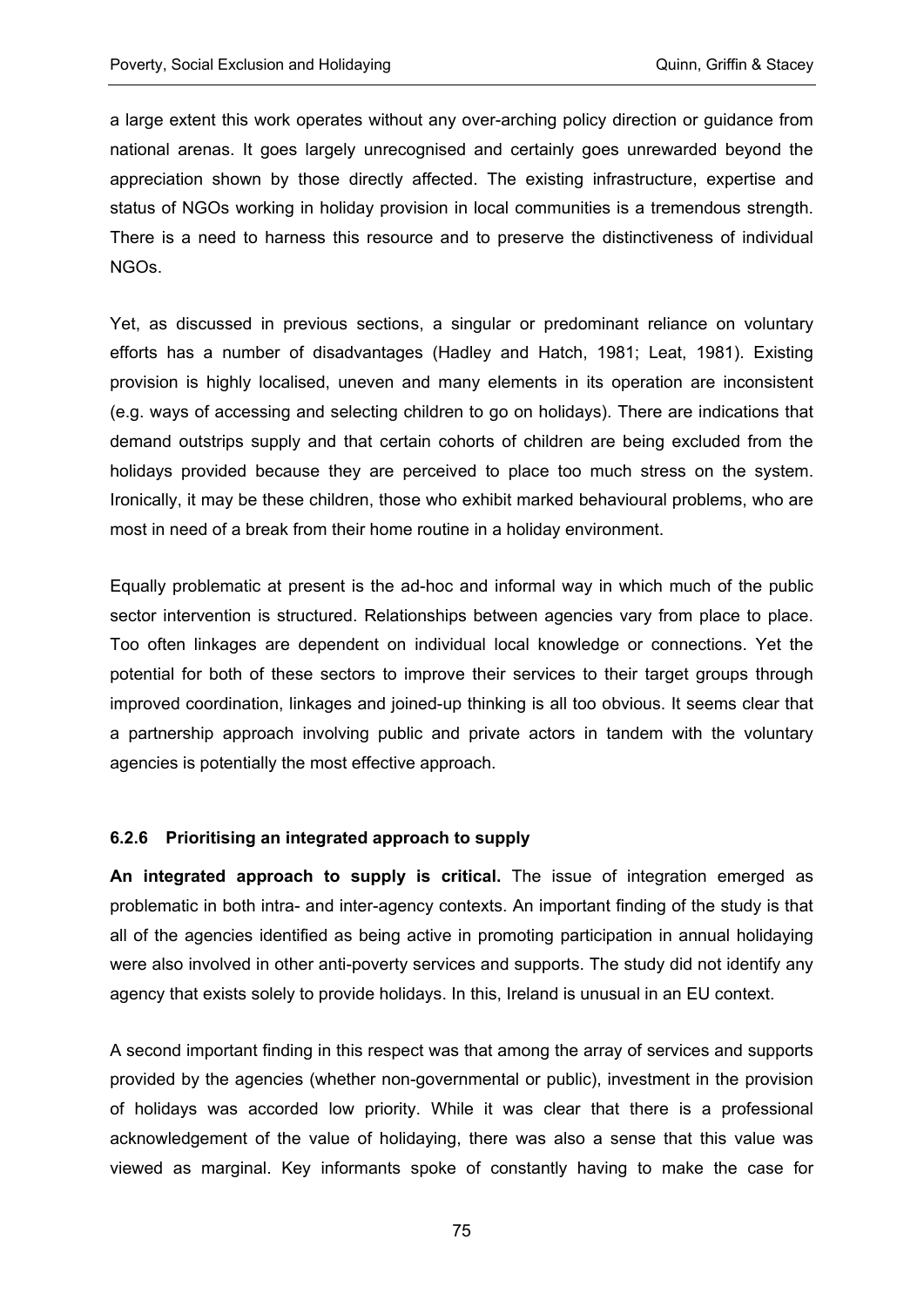maintaining budgets and resources for holiday provision and while those directly involved were clear as to the logic for their agency's involvement, it often seemed that the contribution of annual holiday provision to the overall attainment of agencies' strategic objectives was less understood. Even among those agencies that provide holidays as an integral part of ongoing programmes/projects, there were issues as to how the holiday dimension contributed to the programme.

The problems identified within agencies were replicated in the wider environment. As an earlier section discussed, serious gaps in awareness about activity in holiday provision among actors and agencies on the ground were found.

This study argues that a need exists for actors and agencies to recognise the role that access to holidays can play as one part of a broader set of strategies devised to combat social exclusion. Equally, there is a need to identify ways of integrating holiday services and supports into overall and ongoing support provision for populations in need. In terms of policy development, these findings point to the need to consider ways of integrating and coordinating activities in a strategic manner.

### **6.2.7 The need for further research**

**There is an obvious need for further research to inform policy development in this area**. This research has generated a certain amount of information about the agencies that operate in the field. However, the study addressed Dublin city only. It is known that activity exists in other cities and towns throughout Ireland, organised by agencies operating both locally and nationally. A much more detailed scoping exercise is needed to ascertain the full scale, nature and extent of social tourism practices in Ireland.

In addition, as sections 2.2 and 6.2.2 have detailed, there are many gaps in knowledge about the value of holidays. Greater understanding is needed, for example, about the relative merits of different types, different lengths and different frequencies of holidays. Little is known about the longer-term benefits of holidays, or about how they contribute to achieving the aims of ongoing anti-poverty programmes. More investigation of the varying types of partnerships that can deliver a range of different services within the holiday domain is needed. Given that this was the first study to touch upon any issues linking holidaying to poverty and social exclusion in an Irish context, there is tremendous scope for further research.

76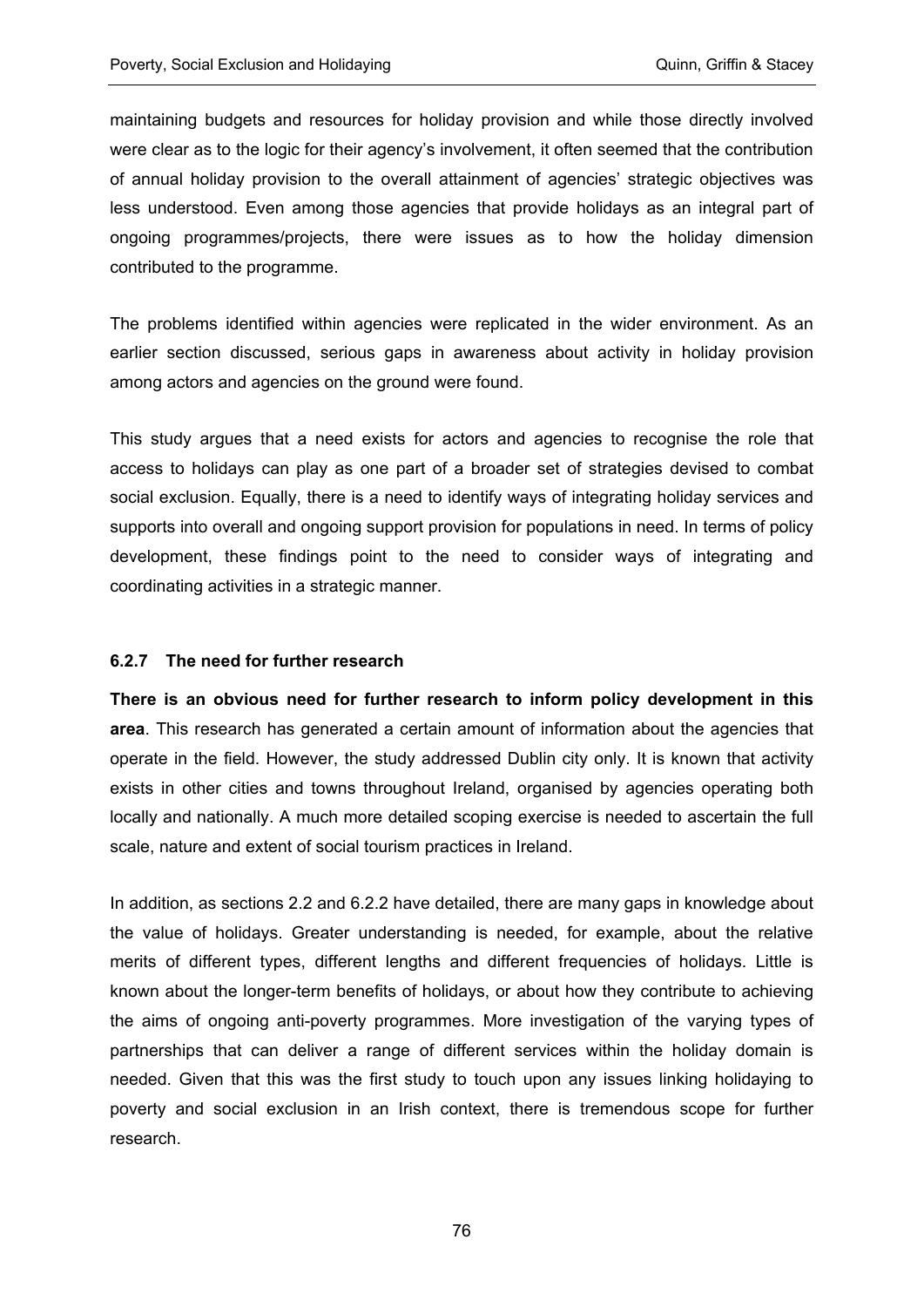## *6.3 Concluding Observations*

Some concluding observations that emerged from the research are now discussed.

### **6.3.1 The concept of 'social tourism' needs to be highlighted in Ireland**

From the outset this research has been conceived of as exploratory. An initial task was to interrogate the meaning of the phrase 'social tourism' and to develop awareness of an area that is little understood in policy or practice contexts in Ireland. The data revealed generally low levels of awareness of the practice and a distinct lack of understanding of the value of this activity. The suggestion that holiday provision can form part of an array of valid interventions/supports to families experiencing poverty has yet to receive serious consideration. This situation needs to be addressed.

### **6.3.2 There is need to recognise tourism as a socially-exclusionist activity**

There is little official acknowledgement of the fact that holidaying in Ireland is a sociallyexclusionist activity. The fact that just less than one quarter of the Irish population is excluded from accessing holidaying services due to a lack of financial means is not problematised by Irish policy-makers in any policy domain, either in social welfare, health, tourism or elsewhere. Key informants were at times unsure what domain it might fit into. Yet this lack of awareness did not equate to negative attitudes towards the potential of such services to further various anti-poverty policy aims.

### **6.3.3 There is need for more qualitative and quantitative research to investigate this phenomenon**

This paper has already identified a number of areas where further research is needed to advance understanding of policy and practice in the social tourism area. In the Irish context there are numerous possible avenues for further research. Not least of these is a fuller investigation of the scale and extent of social tourism provision, not just in Dublin, but in cities and rural areas across the country. Baseline data on, *inter alia*, the number of agencies involved, the degree and nature of linkages between organisations, the range of initiatives and interventions available, the type and number of people being assisted to go on holidays, the overall number of holiday nights provided, etc. are needed in order to further inform policy development in the area.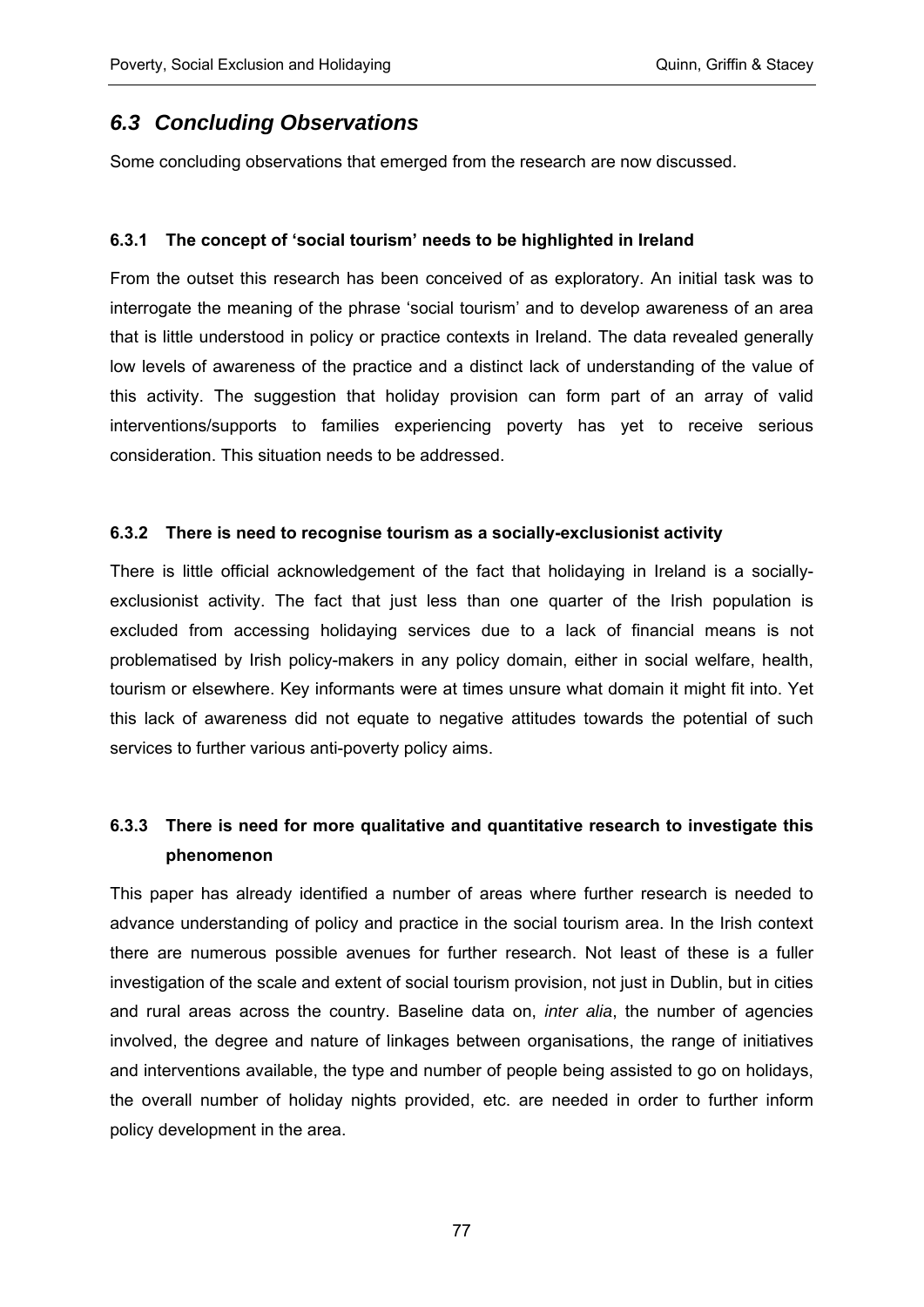#### **6.3.4 Ireland can learn from other European countries**

This research began by reviewing international literature, and then focused specifically on the European context, to identify the existence of policies and mechanisms instituted to facilitate access to holidays for people experiencing disadvantage. In contrast to the Irish situation, it was found that many European States have long-standing records of engagement in the area. Their expertise can be harnessed in an Irish context.

### **6.3.5 The contribution of volunteer organisations/ NGOs needs to be recognised/acknowledged**

The White Paper on a Framework for Supporting Voluntary Activity and for Developing the Relationship between the State and the Community and the Voluntary Sector gives formal recognition to the partnership ethos that informs the working relationship between the public and volunteer sectors, while recognising the differences between them. It highlights the important role of NGOs with regard to policy implications and practice. However, the organisations examined in this project, and others identified through the research process, are almost exclusively funded and operated through fund-raising and volunteer support on a year-by-year basis. They often tailor their activities and holiday provision to the funding available. While the independent nature of their activities is important, some form of structured funding would assist in stabilising the provision of service by these groups.

### **6.3.6 There is need to support and link provision which is currently ad-hoc in nature**

In social-welfare and child-care practice domains, there is evidence of a tacit recognition of the benefits of providing access to holidays. In fact, within the NGO sector, there is a wellestablished involvement dating back some 80 years. However, the practice has not been adequately conceptualised within the broad anti-poverty policy context. In consequence, extant practice is minimal relative to the scale of demand, relatively ad-hoc in its selection of people identified as being in need of holidaying, place specific in its provision, and lacking in an integrated, strategic approach to supply.

### **6.3.7 Holidays should be considered as an element of integrated service provision**

It would seem that the organisations (NGO and public sector) involved in subventing holidays/ providing holiday services to people experiencing disadvantage are also heavily involved in providing other services to this constituency as well. The research team has not yet identified any agency entirely devoted to holiday provision. Thus, a simple, yet key finding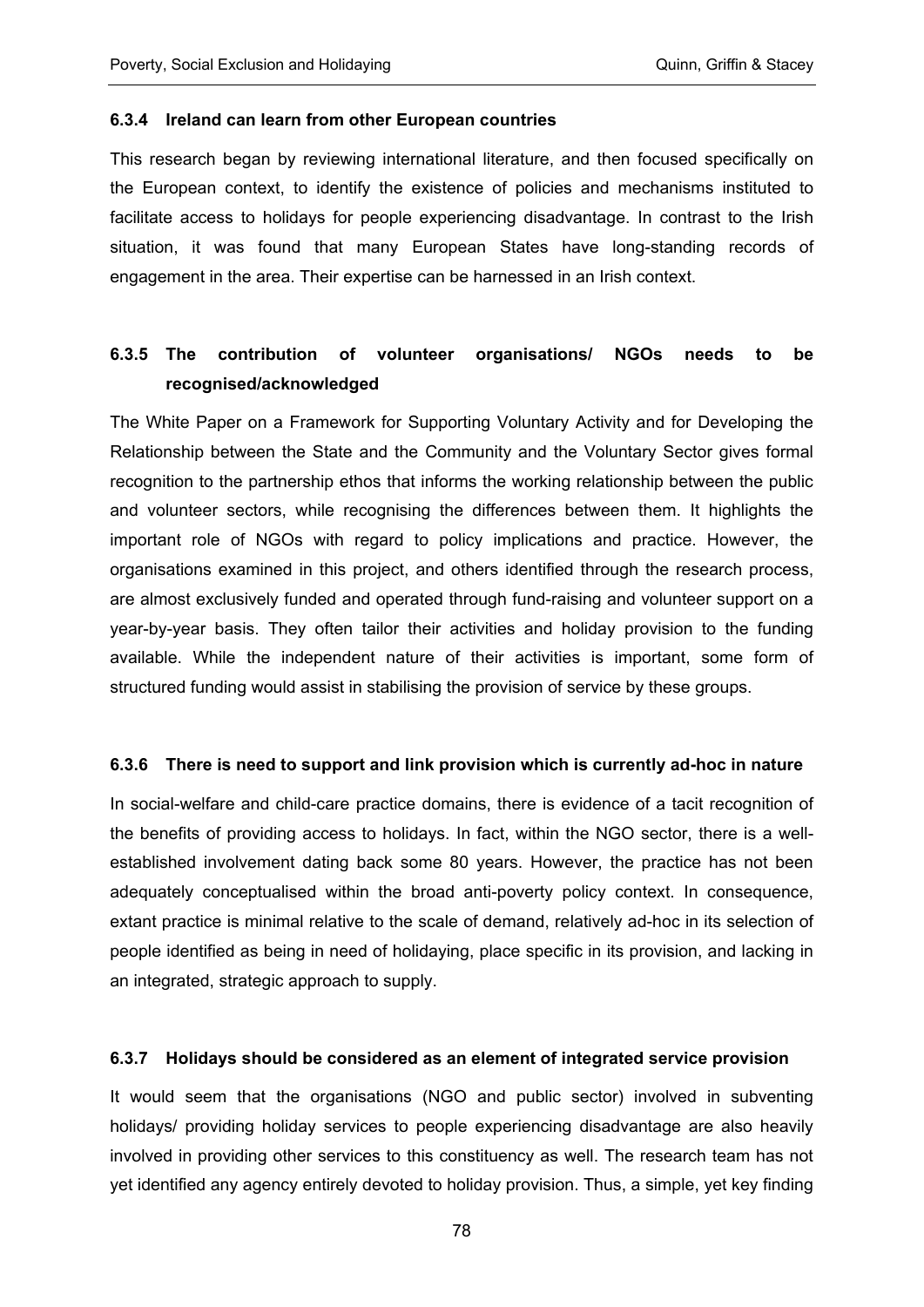emerging from this study is that holiday services constitute just one of a series of services being offered by providing organisations. Within providing organisations, it seems clear that the holiday subvention dimension carries a low priority. Its profile, budget and presence within the broad landscape of public and NGO social welfare interventions is extremely modest. Similarly, there would seem to be little recognition of its value as one part of a wider set of interventions; neither does it seem to be encased within any strategic form of integrated provision. This criticism can be applied both to individual agencies engaged in holiday service provision and to the overall provision of social welfare services to people experiencing disadvantage.

### **6.3.8 Poverty, social exclusion and holidaying: final comments**

As might be expected of an economy where average incomes are amongst the highest in the world, holidaying is now a standard lifestyle practice in Ireland. It is perceived, in effect, to be a social necessity. Yet, 23 per cent of Irish citizens claimed that they did not have the financial means to take an annual holiday in 2005. Meanwhile, Maître et al's (2006) revision of the deprivation index found the level of deprivation associated with the ability to afford an annual holiday indicator to be twice that recorded on any other of the items considered.

This working paper problematises this situation. It draws attention to the social exclusionist nature of holidaying in Ireland and argues that an inability to afford an annual holiday is an integral part of what is means to experience disadvantage and social exclusion in contemporary Ireland. To date few actors in Ireland, beyond a number of NGOs active in anti-poverty domains, recognise this to be a problem. This paper argues that a need exists for policy-makers and practitioners active within social welfare, economic, health, education and tourism domains to acknowledge that holiday participation can yield a series of benefits at personal, inter-personal and societal levels. By extension, there is a need for a fuller awareness of how social exclusion from holiday-taking creates a series of negative social, cultural and economic outcomes. Addressing this situation is important if, following Erikson (2007:265), policy-makers are interested to ensure that Ireland becomes 'not only a richer but also a better society to live in' while Irish society becomes a nation 'where people not only earn more but also have better lives'.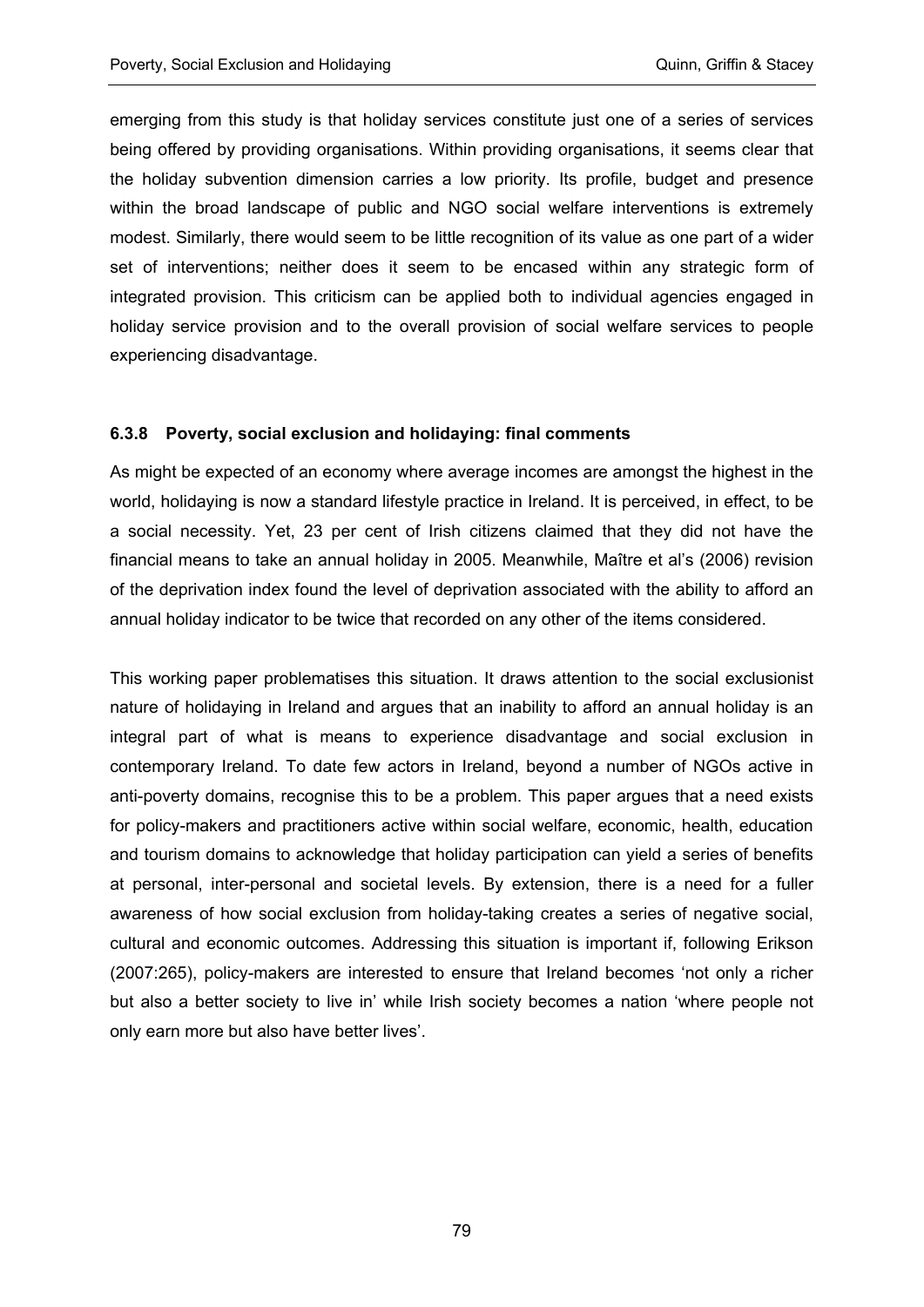## **Acknowledgements**

The authors are very grateful to Combat Poverty Agency for funding this research project. They would like to thank Dr Sheila Flanagan at the School of Hospitality Management and Tourism, DIT and Anna Tottle in the Tourism Research Centre, DIT for supporting the research process. They gratefully acknowledge all those individuals and agencies who participated and supported this research project in multiple ways. In particular, they offer thanks to the three NGOs at the centre of the empirical work. Above all, the authors offer grateful thanks to the children and guardians who agreed to participate in the research.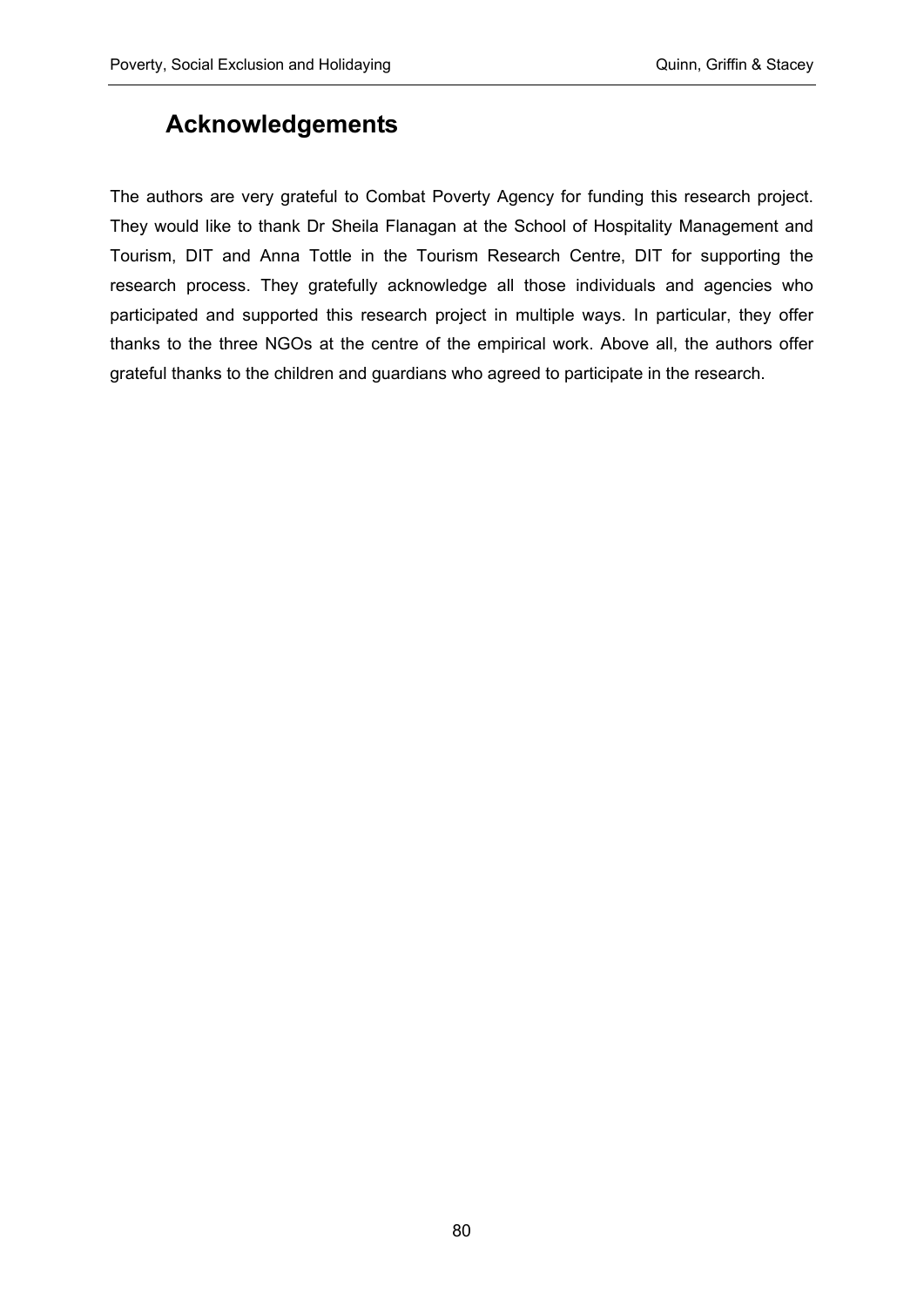## **Bibliography**

ANCV (2005). *Les Aides de L'ancv en Partenariat avec un Secteur Associatif et Caritatif.*  Sarcelles, France : Agence Nationale pour les Chèques Vacances.

Amundson, R., Dyer, L., Henderson, W. and Rathbone-McCuan, E. (1991). Vacation Therapy: A Community Normalisation Experience for Persons with Long-Term Mental Illness, *Psychosocial Rehabilitation Journal;* 14(3):81-91.

Barnardos (2006). *Barnardos Children's Budget 2007*, pre-Budget submission.

Baum, T. (2006). Low-cost air travel: social inclusion or social exclusion? *Tourism, Culture & Communication;* 7:49-56.

Bélanger, C.E. (1999). Social Tourism: balance, expectations and prospects/Le tourisme social: bilans, enjeux et perspectives, *Teoros, Revue de Rechercher en Tourisme;* 18(3):53- 57.

BITS (International Bureau of Social Tourism) (2002). *The Right Of All To Leisure, Holidays And Tourism*, http://www.bits-int.org/quest\_ce\_que.asp?lang=en

Bittman, M. (2002). Social Participation and Family Welfare: the money and time costs of leisure in Australia, *Social Policy and Administration;* 36 (4): 408-425.

Blackwood, D. and Lynch, R. (1994). The measure of inequality and poverty: a policy maker's guide to the literature, *World Development;* 22(4):567-578.

Bourse Solidarité Vacances Des vacances Comme Tout le Monde et pour Tout le Monde, http://www/bsv-tourism.fr/article.php3?id\_article=66, accessed 03/07/2006.

Brady, D. (2005). The welfare state and relative poverty in rich Western democracies, *Social forces;* 69(2):265-291.

Bramham, P., Henry, I., Mommaas, H. and van der Poel, H. (eds) (1996). *Leisure Policies in Europe,* Oxon: CABI.

Brenton, M. (1985). *The Voluntary Sector in British Social Services*, Harlow: Longman.

Brimacombe, M. (2003) Wish you were here? *New Start Magazine*, www.newstartmaga.co.uk

BSV Tourisme (2006). Tourism for All: Example of Best Practice – Holiday Solidarity Fund. Paper presented at the *Tourism for All Conference*, 17 January, Brussels.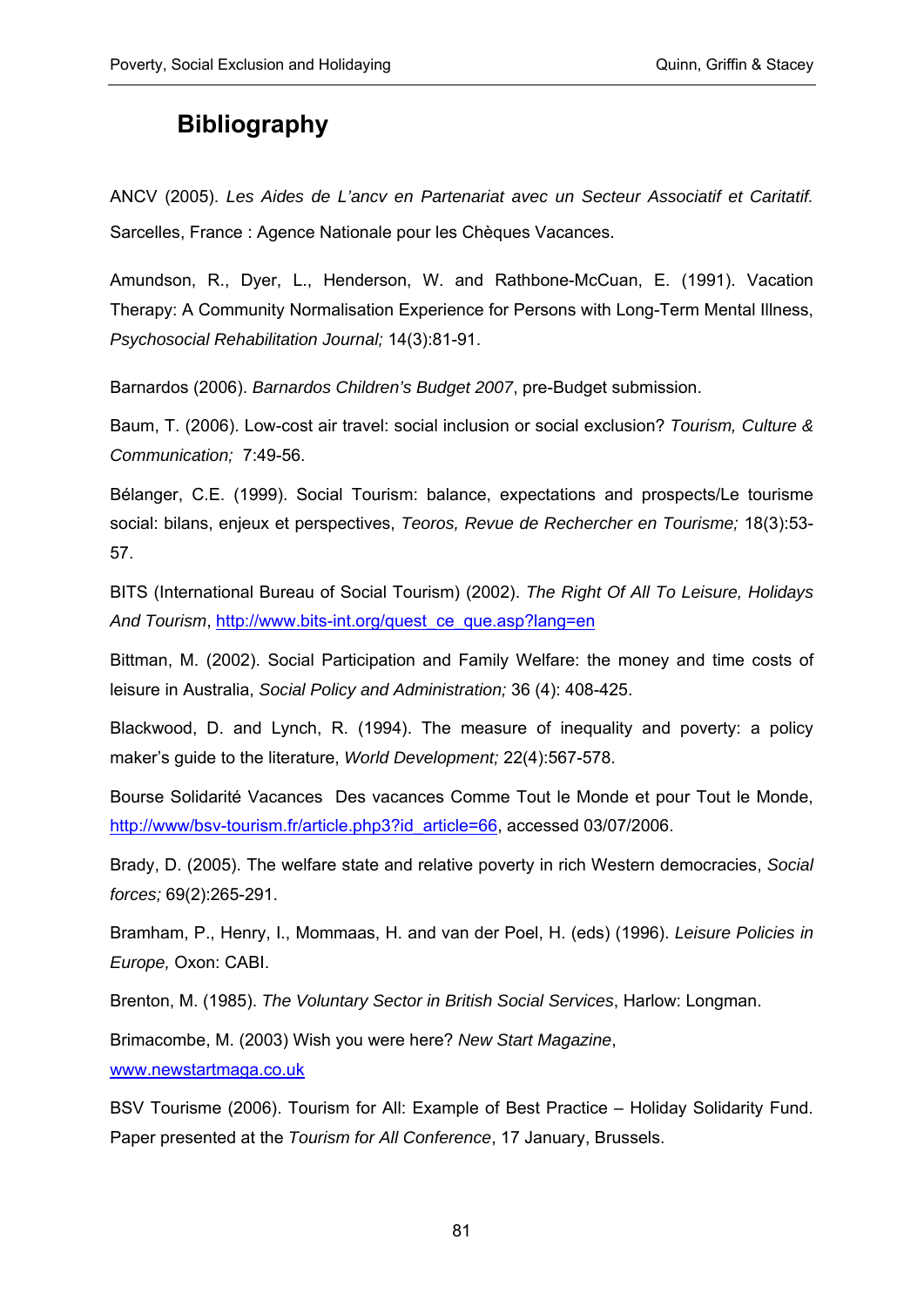Callan, T., Walsh, J. and Coleman, K. (2006) *Budget 2006: Impact on Income Distribution and Relative Income Poverty,* Dublin: ESRI.

Canadian Council on Social Development (1984). *Not Enough – the Meaning and Measurement of Poverty in Canada*, Ottawa: CCSD.

Centre for Social and Educational Research (2006). *Ballymun Needs Analysis,* Unpublished Report, CSER.

Coalter, F. (1996) Leisure Studies, Leisure Policy and Social Citizenship: The Failure of Welfare or the Limits of Welfare?, Paper presented at the VVS/LSA/ATLAS Conference 'Accelerating Leisure?', Wageningen, The Netherlands, 12-14 September

Coalter, F. (2001). Realising the Potential of Cultural Services: The Case for Return, *Research Briefing;* 12(7), London: LGA Publications.

Collins, M. (2006). Exploring the Experience and Nature of Deprivation in a Disadvantaged Urban Community: A Socially Perceived Necessities Approach. Paper presented to the *Combat Poverty Agency Research Seminar Series*, 28 June, Dublin.

Conseil National du Tourisme (2004). *Coordoner et Optimiser les Aides au Depart en Vacances des Familles,* Paris: Conseil National du Tourisme.

Corlyon, J. and La Placa, V. (2006). *Holidays for Families in Need: Policies and Practice in the UK – Final Report to the Family Holiday Association*, London: Policy Research Bureau.

Costello, I. (1999). *A Literature Review of Children's Well-being,* Dublin: Combat Poverty Agency (unpublished).

CPA (Combat Poverty Agency) (2001a). Richer but more unequal: the distribution of income in Ireland, *Poverty Briefing*; 11, Dublin: Combat Poverty Agency.

CPA (Combat Poverty Agency) (2001b). Child Poverty in Ireland, *Poverty Briefing*; 10, Dublin: CPA.

CPA (Combat Poverty Agency) (2004a). *Child Poverty in Ireland,* Dublin: CPA*.* 

CPA (Combat Poverty Agency) (2004b). *Lone Parent Families and Poverty Factcard,* Dublin*:* CPA*.* 

CPA (Combat Poverty Agency) (2004c). *Measuring Poverty Factcard,* Dublin: CPA*.* 

CPA (Combat Poverty Agency) (2004d). *What is poverty? Factcard,* Dublin: CPA*.* 

CPA (Combat Poverty Agency) (2005a). *Against all odds: living with poverty and poor health,*  Dublin: CPA*.*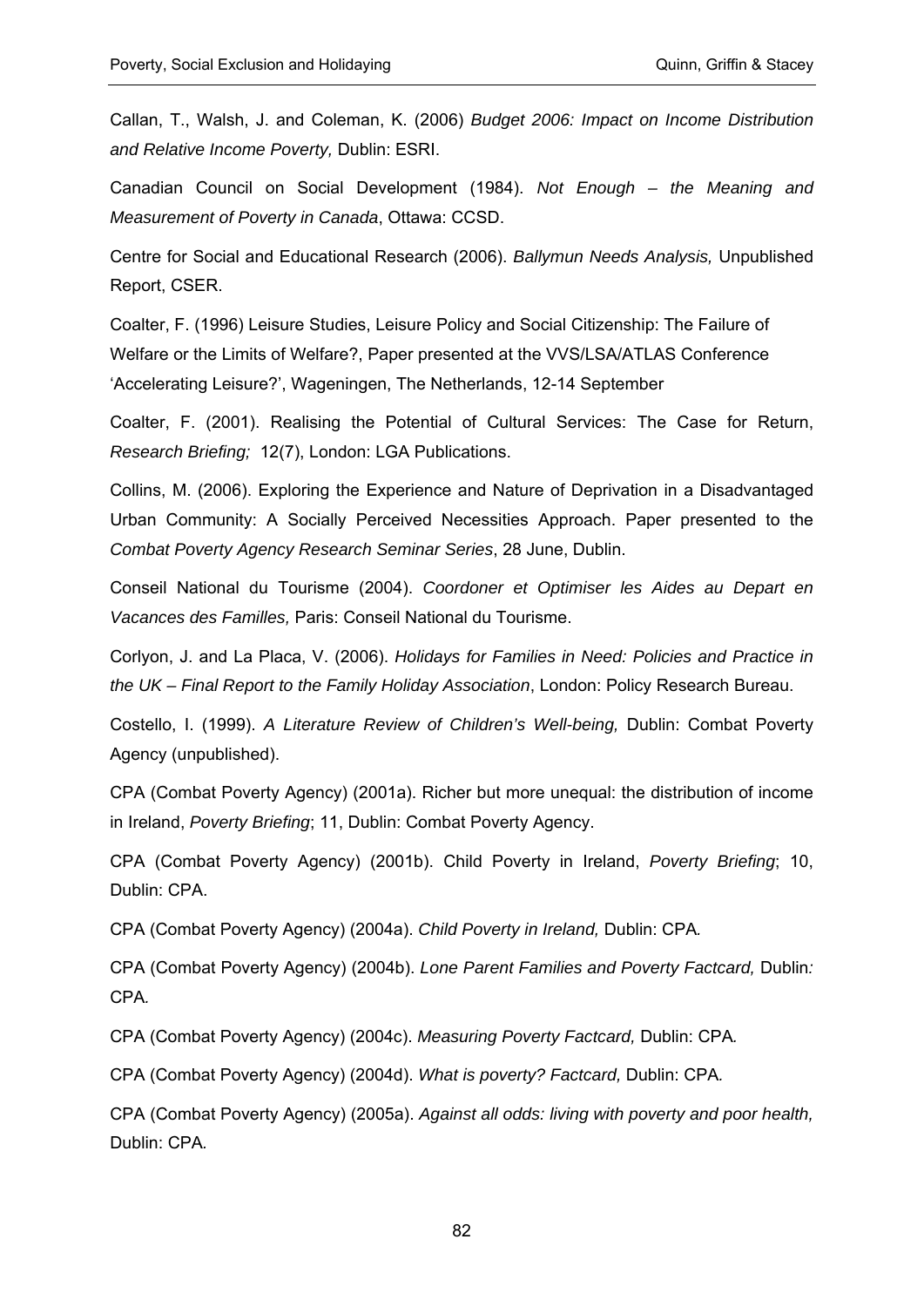CPA (Combat Poverty Agency) (2005b) *Against all odds: Growing up in Poverty,* Dublin: CPA

CPA (Combat Poverty Agency) (2005c). *Ending Child Poverty: Policy Statement on Child Poverty*, Dublin: CPA.

CPA (Combat Poverty Agency) (2006). *Tackling Child Poverty: a Dynamic Perspective,* Dublin: CPA.

Crompton, J. (1979) *Motivation for Pleasure Vacation*, source: http://www.sp.uconn.edu/ yian/xCrompton.htm

Cser, Á. (2006) The role of trade unions in the social politic of tourism and in the introduction of the holiday checks at the places of work. Paper presented at the *Tourism for All Conference*, 17 January, Brussels.

CSO (Central Statistics Office) (2005a). *Measuring Ireland's Progress,* Cork: CSO.

CSO (Central Statistics Office) (2005b). *EU Survey on Income and Living Conditions 2004,*  Cork: CSO.

CSO (Central Statistics Office) (2006). *EU Survey on Income and Living Conditions 2005*, Cork: CSO.

CSO (Central Statistics Office) (2007). *Household Travel Survey, Q4 2006*, Cork: CSO.

Daly, M. and Leonard, M. (2002*). Against All Odds – Family Life on a Low Income in Ireland*, Dublin: Institute of Public Administration/Combat Poverty Agency

Dann, G. (2001). Senior tourism and Quality of Life, *Journal of Hospitality and Leisure Marketing;* 9(1-2):5-19.

Davidson, P. (1996). The holiday and work experience of young women with children, *Leisure Studies;* 15:9-103.

Dawson, D. (1988). Leisure and the definition of poverty, *Leisure Studies;* 15(2):89-103.

DCMS (Department of Culture, Media and Sport) (UK) (1999) *Tomorrow's Tourism: A Growth Industry for the New Millennium*, London: Stationery Office.

de Haan, A. (1999). *Social Exclusion: towards a holistic understanding of deprivation*, London: Department for International Development.

Delaney, L. and Fahey, T. (2005). *Social and economic value of sport in Ireland*, Dublin: ESRI.

Department of Health and Children (1999) *'Children First: National Guidelines for the Protection and Welfare of Children'*, Dublin: Stationary Office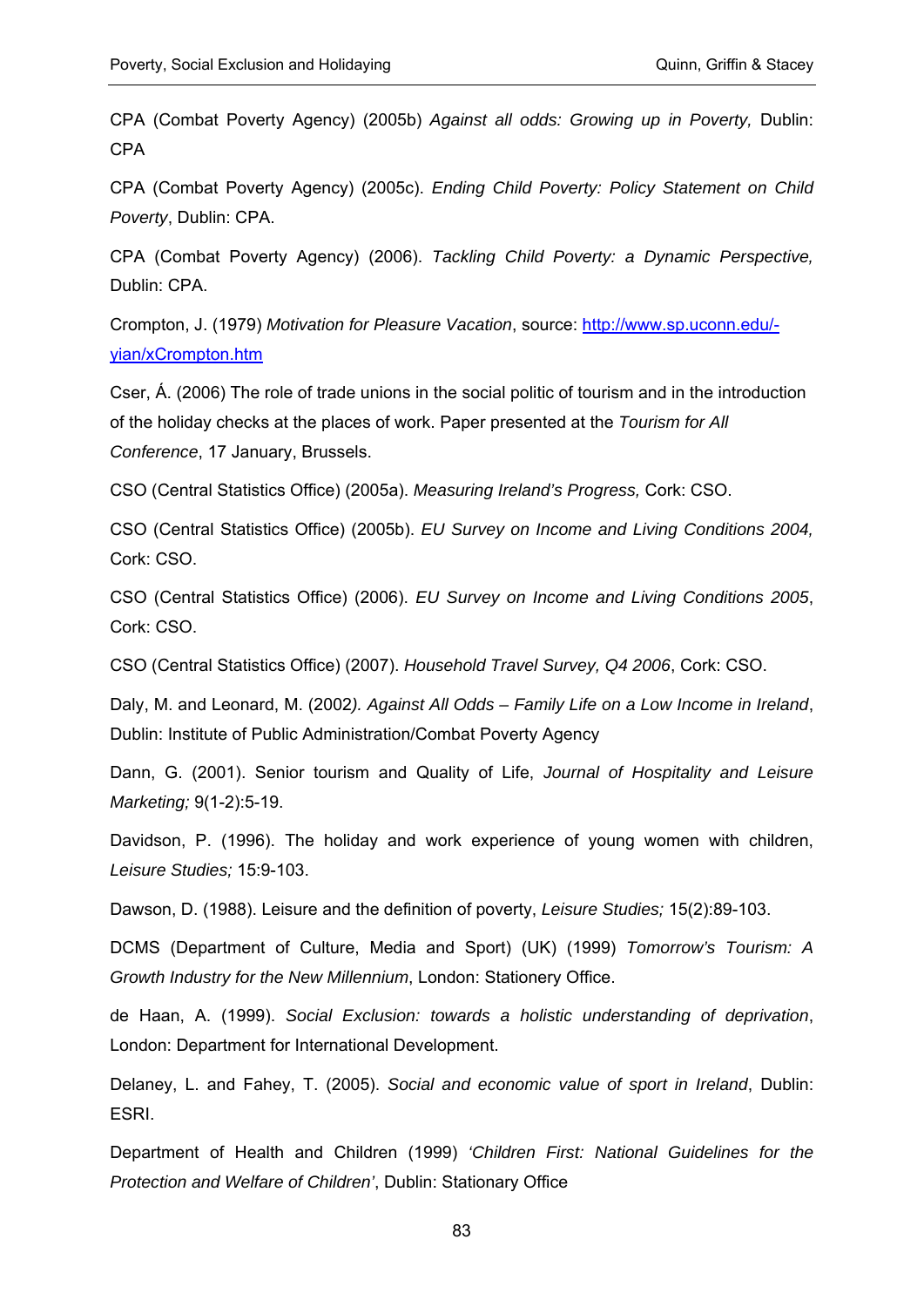Department of Social and Family Affairs (2001). *Interim Report of the Social Welfare Benchmarking and Indexation Group* 21/05/01,

www.welfare.ie/publications/benchindex.html, accessed 25/05/2006.

Department of Social and Family Affairs (2006). *Press Release*: Minister outlines a range of new measures and reforms targeted towards ensuring that no child's life is blighted by poverty, 29 May 2006.

Drewnowski, G. and Scott, W. (1968). *The Level of Living Index*, Geneva: United Nations Research Institute for Social Development.

Duncan, G. (2005). Income and Child Well-Being. Paper delivered as part of the *2005 Geary Lecture Series*, December, Dublin: ESRI.

End Child Poverty Coalition (2005). *Child Poverty in Ireland 2005: an overview,* Dublin: End Child Poverty Coalition.

ETB (English Tourist Board) (1976*) Holidays: The Social Need*, London: ETB

ETB (English Tourist Board) (1985). *Holiday Motivations – Special Report*, London: ETB.

ETB (English Tourist Board) (1989). *Tourism for All: a report of the working party chaired by Mary Baker*, London: ETB.

ETB (English Tourist Board) (1998). *British National Travel Survey*, London: ETB.

ETC (English Tourism Council) (2000). *Just what the Doctor Ordered*, London: English Tourism Council.

Erikson, R. (2007). Soaring in the best of times? In Fahey, T., Russell, H., Whelan, C.T. (eds) *Best of Times: the Social Impact of the Celtic Tiger*, Dublin: Institute of Public Administration.

ESOMAR World Research Codes and Guidelines *Interviewing Children and Young People* www.esomar.org. accessed 12/02/06.

Eurobarometer (1998). *Europeans and their Holidays*, Brussels: European Commission DG XXIII Enterprise policy, Distributive Trades, Tourism and Cooperatives.

Eurobarometer (1998). *The Europeans on Holidays: Facts and Figures*, Brussels: Eurobarometer.

European Commission (2001a). *Outcome of the European Ministerial Conference 'Tourism for All'*, http://europa.eu.int/comm./enterprise/services/tourism/policyareas/bruges\_conference.htm. accessed 25/05/2006.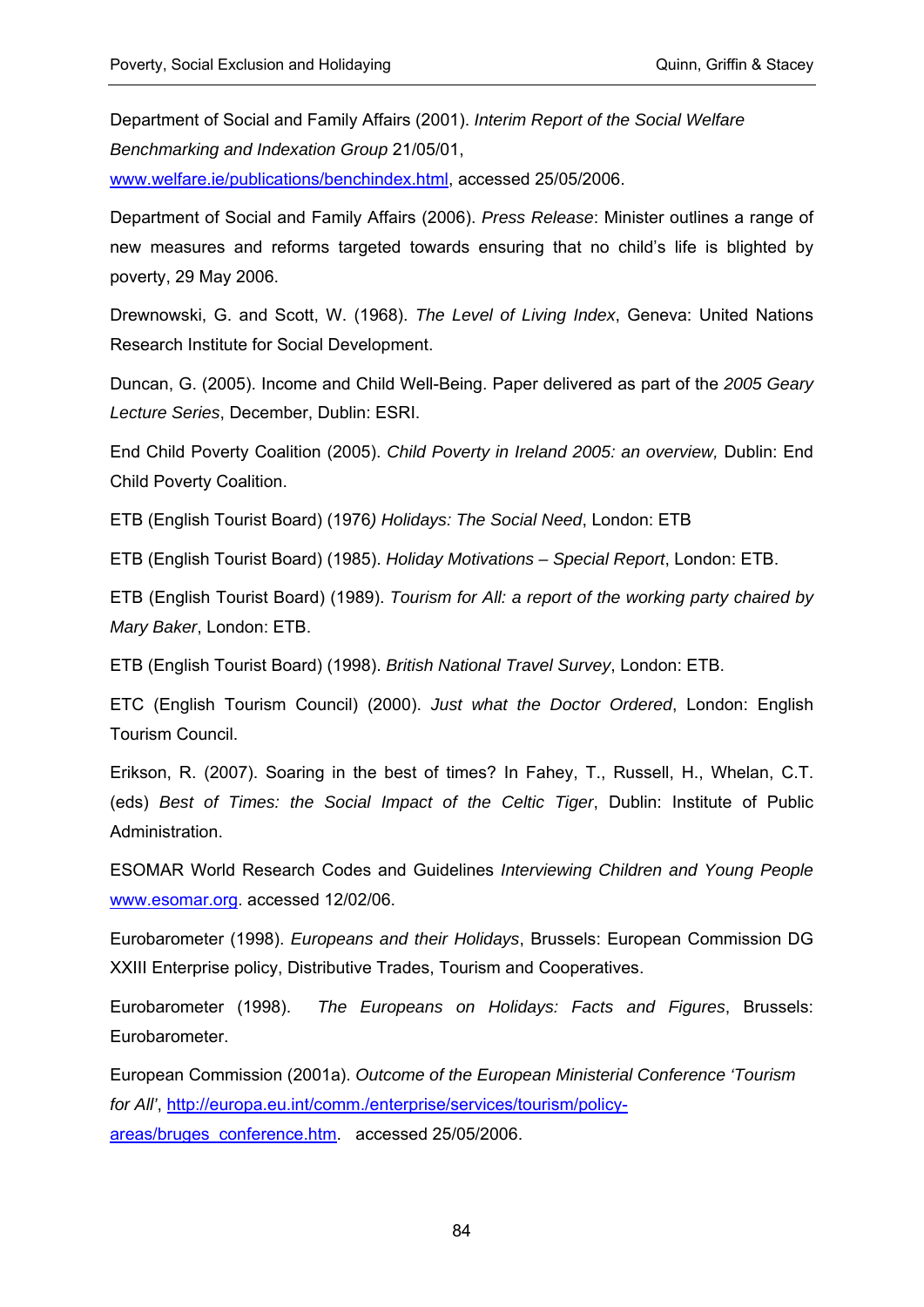European Commission (2001b) *Report on the Results of the Questionnaire 'Tourism for All'*. Flanders: Toerisme Vlaanderen.

EESC (European Economic and Social Committee) (2003). Socially Sustainable Tourism for Everyone – *Opinion INT/173,* 29 October, Brussels: EESC.

EESC (European Economic and Social Committee) (2005). Tourism Policy in the Enlarged EU – Opinion, *Official Journal of the European Union;* 2005/C: 255/02.

EESC (European Economic and Social Committee) (2006). *Barcelona Declaration: Social Tourism in Europe,* Brussels: EESC.

European Forum for Child Welfare (2003). *Families under stress: supporting services in Europe*, Ireland: Barnardos.

European Foundation for the Improvement of Living and Working Conditions (2000). *First European Quality of Life Survey: Income Inequalities and Deprivation*. Dublin: European Foundation.

European Parliament (2005). Report on new prospects and new challenges for sustainable European tourism, *Session document*, Committee on Transport and Tourism, 15 July, Brussels: European Parliament.

Eurostat (2002). How Europeans go on holidays, *Statistics in Focus;* 15/2002, Luxembourg: Eurostat.

Eurostat (2005). Material Deprivation in the EU, *Statistics in Focus;* 21/2005, Luxembourg: Eurostat.

Eurostat (2006). Inbound and outbound tourism in the European Union, *Statistics in Focus;* 05/2006, Luxembourg: Eurostat.

FHA (Family Holiday Association) (2004). *A Family Holiday – Priceless,* London: Family Holiday Association.

FHA (Family Holiday Association), Toerisme Vlaanderen and Vacances Ouvertes (2006). Giving Europe a Break: why social tourism is important – a common view from three different organisations working in Belgium, France and the UK. Paper presented at the *Tourism for All Conference*, 17 January, Brussels.

FHA (Family Holiday Association) (2007). *About Us*, http://www.fhaonline.org.uk/about.asp

Forfás/National Competitiveness Committee (2005). *Annual Competitiveness Report* 2005, Dublin: Forfás.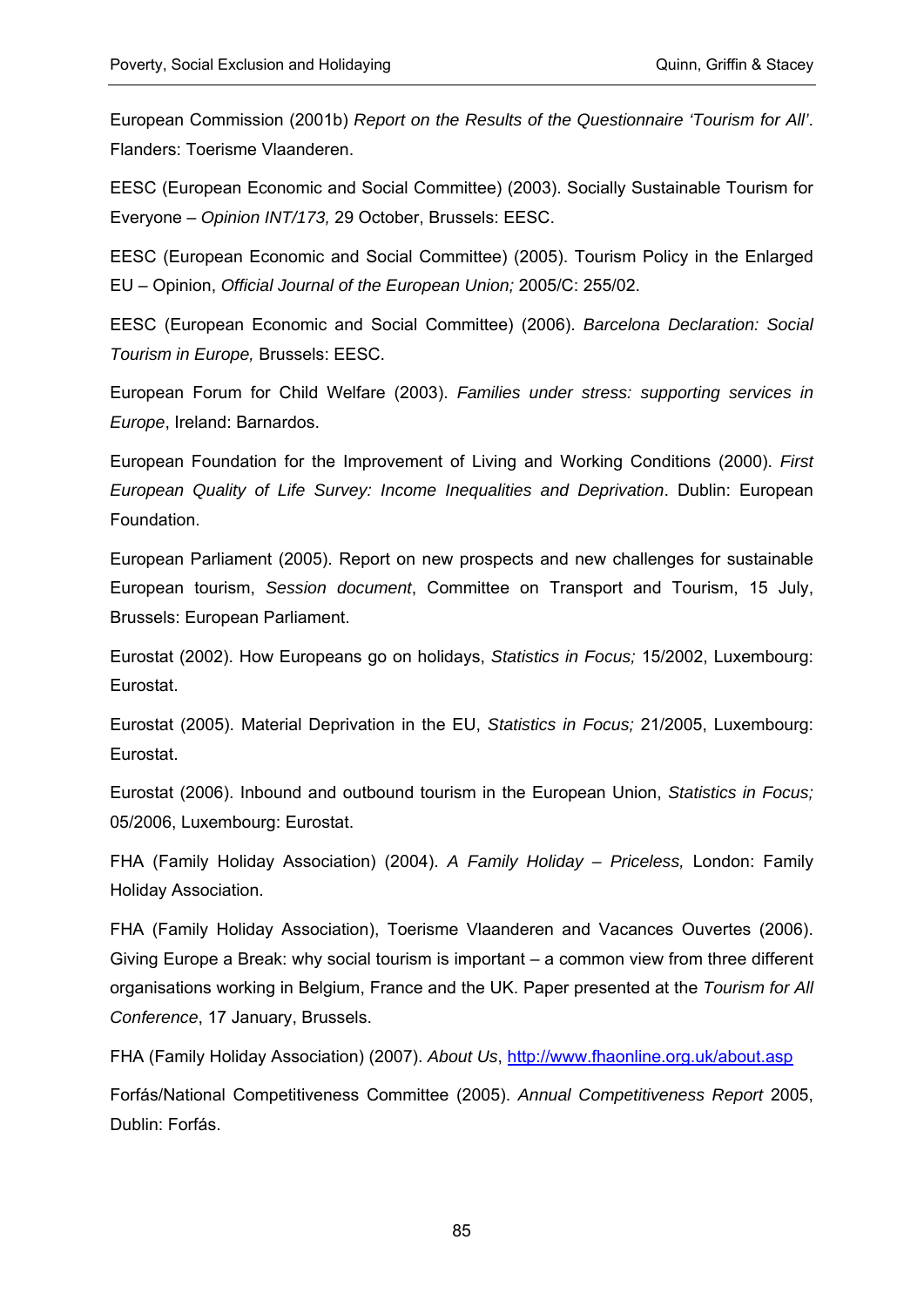Froidure, J. (2006). 15 ans a la croisée du tourisme et du social – Vacances Ouvertes 1990- 2005, Vacances Ouvertes.

Ghate, D. and Hazel, N. (2002). *Parenting in Poor Environments: Stress, Support and Coping*, London: Jessicaa Kinglsey.

Gilbert, D. and Abdullah, J. (2002a). A study of the impact of the expectations of a holiday on an individual's sense of well-being, *Journal of Vacation Marketing;* 8(4):352-361.

Gilbert, D. and Abdullah, J. (2002b). Holiday taking and the sense of wellbeing, *Annals of Tourism Research;* 31(1):103-121.

Gill, O. and Wellington, T. (2003). *Wish you were here: child poverty and exclusion in the summer holidays*, London: Barnardos.

Gordon, D., Levitas, R., Pantazis, C., Patsios, D., Payne, S., Townsend, P., Ademan, L., Ashworth, K., Middleton, S., Bradshaw, J. and Williams, J. (2000). *Poverty and Social Exclusion in Britain,* London: Joseph Rowntree Foundation.

Government of Ireland (1997) National Anti-Poverty Strategy, Dublin: Stationary Office

Government of Ireland (2000). *The National Children's Strategy: Our Children – Their Lives*, Dublin: Stationery Office.

Government of Ireland (2007). National Development Plan 2007–2013 *Transforming Ireland: A Better Quality of Life for All,* Dublin: Stationery Office.

Government of Ireland (undated). *White Paper on a Framework for Supporting Voluntary Activity and for Developing the Relationship both with the State and the Community and Voluntary Sector*, Dublin: Stationery Office.

Gump, B.B. and Matthews, K.A. (2000). Are Vacations Good for your Health? The 9-year Mortality Experience after the Multiple Risk Factor Intervention Trial, *Psychosomatic Medicine;* 62:608-612.

Hadley, R. and Hatch, R. (1981) *Social Welfare and the Failure of the State*, Boston: Allen and Unwin.

Hall, C.M. (2005). *Tourism: Rethinking the Social Science of Mobility*, Harlow, UK: Prentice Hall.

Hanafin, S. and Brooks, A.M. (2005). *The Development of a National Set of Child Wellbeing Indicators*, Dublin: National Children's Office.

86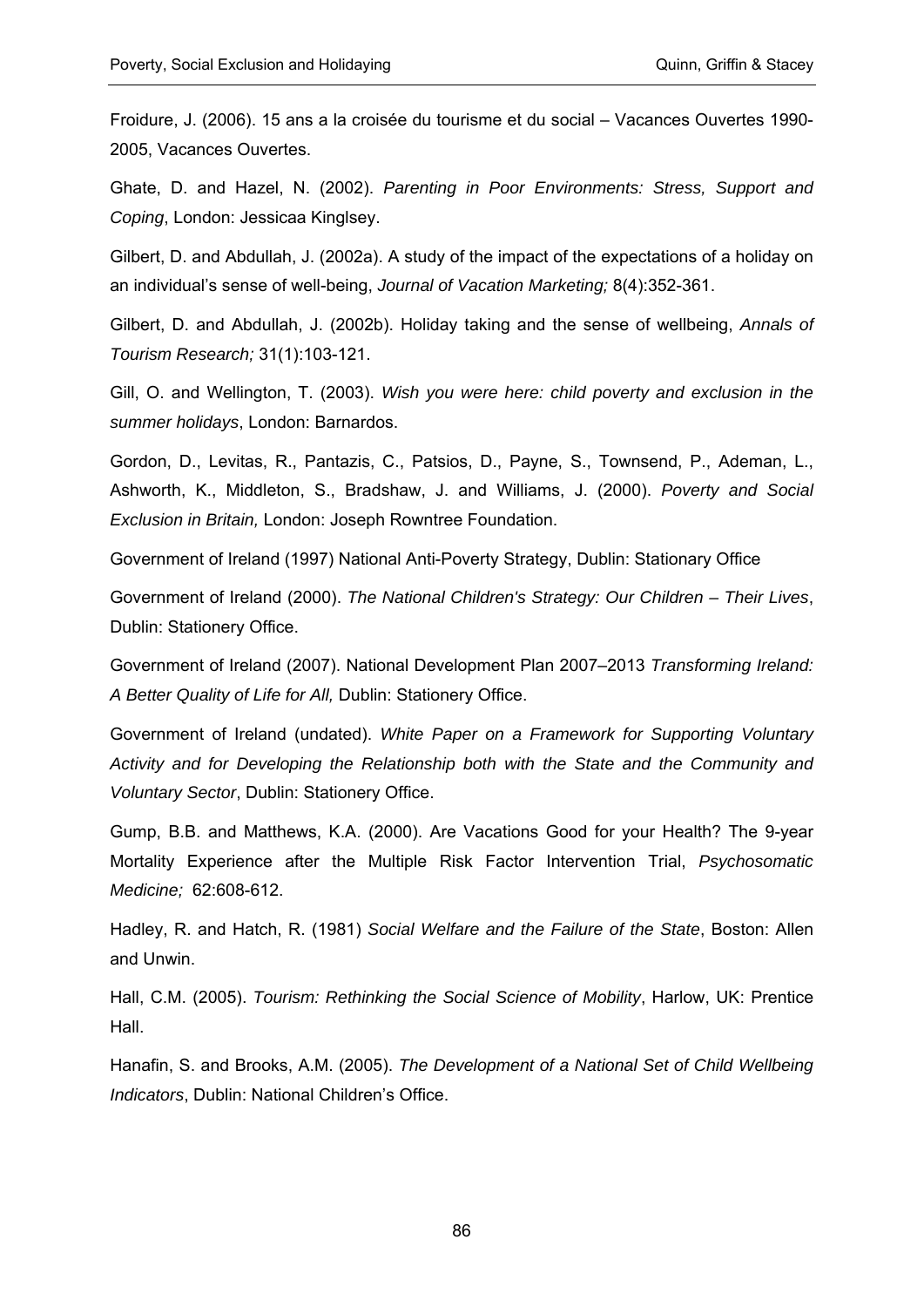Hanan, R. (2004). Measuring 'global poverty' – the Irish experience. Paper presented to *The process of social integration – adopting the EU social indicators in Bulgaria and responding to the Nice objectives* Conference, 25-26 March, Sofia.

Haukeland, J. (1990). Non-travellers: the flip side of motivations, *Annals of Tourism Research;* 17(2):172-184.

Hazel, N. (2003) *Holidays for families in need: the research and policy context: Briefing Paper for Policy Makers and Service Providers*, Policy Research Bureau

Hazel, N. (2005). Holidays for children and families in need: an exploration of the research and policy context for social tourism in the UK, *Children & Society;* 19(3):225-236.

Higgins-Desbiolles, F. (2006). More than an 'industry': the forgotten power of tourism as a social force, *Tourism Management;* 27:1192-1208.

Hjalager, A.M. (2005). Innovation in tourism from a welfare state perspective, *Scandinavian Journal of Hospitality and Tourism;* 5(1):46-62.

Hobson, J.S.P. and Dietrich, U.C. (1994). Tourism, health and quality of life: challenging the responsibility of using the traditional tenets of sun, sea, sand and sex in tourism marketing, *Journal of Travel and Tourism Marketing;* 3(4):21-38.

Holman, R. (1978). *Poverty: Explorations of Social Deprivation*, London: Martin Robertson. http://www.tourisme.gouv.fr/fr/z2/vacances/bourse/enjeux-printversion.jsp, accessed 03/07/2006.

Hughes, H. (1991). Holidays and the economically disadvantaged, *Tourism Management;* 12(3):193-196.

Ianniello, F. (2006). Tourism pour tous: résultats du questionnaire: État des lieux et pratiques existantes dans l'UE. Paper presented at the *Tourism for All Conference*, 17 January, Brussels.

IMSERSO (2006). Tourism for All: examples of best practice – IMERSO. Paper presented at the *Tourism for All Conference*, 17 January, Brussels.

Johnson, N. (1981). *Voluntary Social Services*, Oxford: Basil Blackwell.

Johnson, N. (1990). *Reconstructing the Welfare State: a Decade of Change, 1980-1990*, Hemel Hempstead: Harvester Wheatsheaf Press.

Jolin, L. (2004). *L'ambition du Tourisme Social: un Tourisme pour Tous, Durable et Solidaire*, www.bits-int.org, accessed 26/05/2006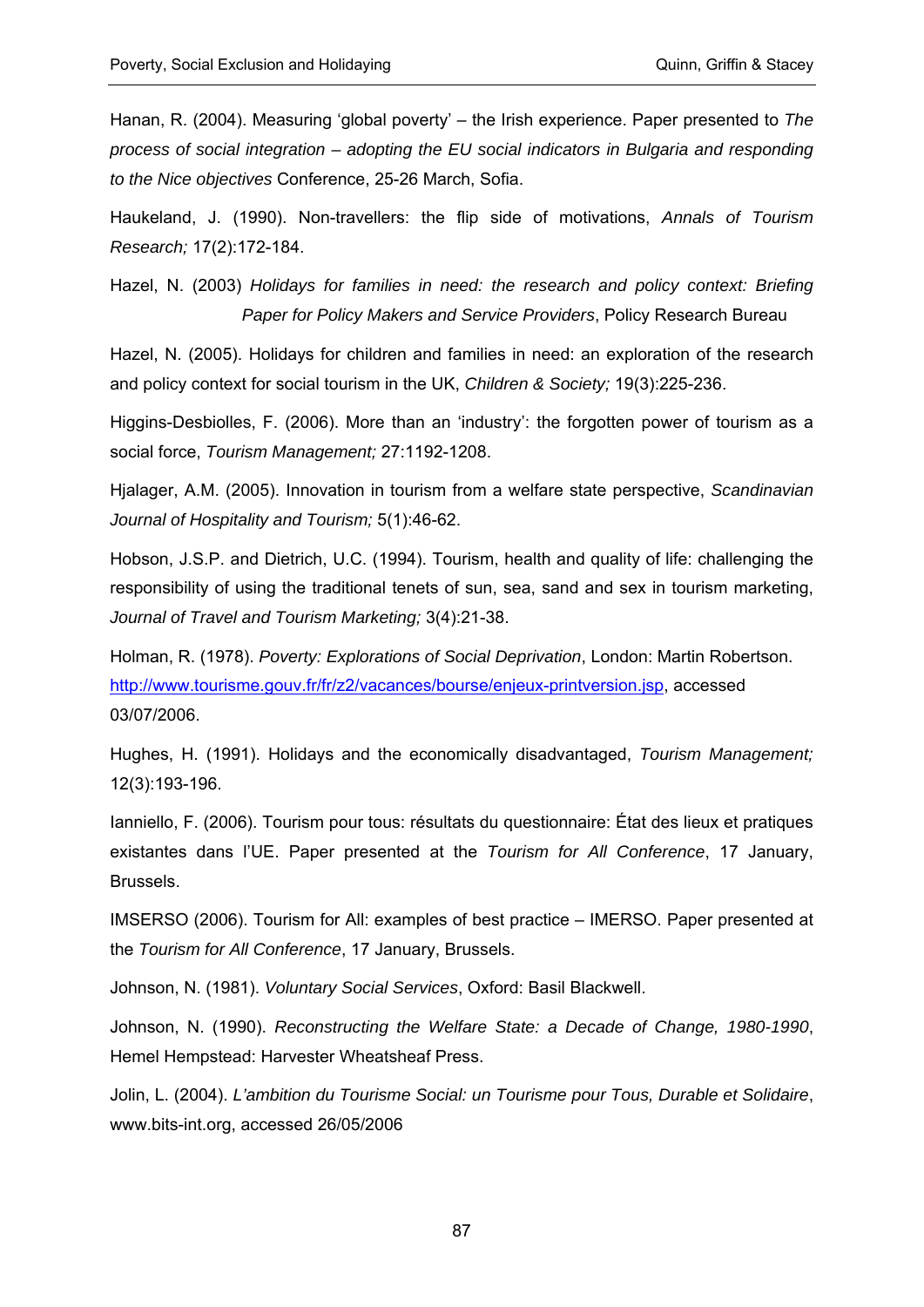Jolliffe, D. (2001). Measuring absolute and relative poverty: the sensitivity of estimated household consumption to survey design, *Journal of Economic and Social Measurement;* 27(1-2):1-23.

Lanquar, R. (1996). Is there an urgent need to redefine social tourism?/Est-il urgent de redefinir le tourisme social? *Espaces;* (Paris) 137:40-43.

Lauprêtre, J. (2006). In France, One out of Three Children Still Doesn't Go Away on Holidays, *l'Humanit;* 24 June 2006. English version of article translated by Bolland accessible at www.humaniteinenglish.com/article217.html

Leat, D. (1981). *Voluntary or Statutory Collaboration: Rhetoric of Reality?,* London: Bedford Square Press.

Lewis, E. (2001) *Evaluation of the Benefits of Recreational Holidays for Young People in Public Care,* London: The National Children's Bureau.

Mack, J. and Lansey, S. (1985). *Poor Britain*, London: George Allen and Unwin.

Mainstreaming Social Inclusion (2006). Better Policies, Better Outcomes – Promoting Mainstreaming Social Inclusion, www.europemsi.org, accessed 8/10/06.

Maître, B., Nolan, B. and Whelan, C. (2006). *Reconfiguring the Measurement of Deprivation and Consistent Poverty in Ireland*, ESRI Policy Research Series No. 58, February.

Marshall, T.H. (1973). *Class, Citizenship and Social Development: Essays*, Westport, CT: Greenwood Press.

McDonald, J. (2006). FHA: Increasing access to families living on a low income. Paper presented at the *Tourism for All Conference*, 17 January, Brussels.

Mehta, G. (2007). *The Welcome Business: Tourism and travel in Ireland*, Dublin: Gill & Macmillan.

Micklewright, J. (2002). *Social Exclusion and Children: a European View for a US Debate*, UNICEF Innocenti Working Papers, No. 90. Florence: UNICEF Innocenti research Centre.

Micklewright, J. and Stewart, K. (2001). Poverty and social exclusion in Europe: European comparisons and the impact of enlargement, *New Economy*; 8(2):104-109.

Ministry of Economic Affairs, Dept of Tourism Poland (2006). State program of Tourism and Relaxation development of children and youth for years 2001-2006. Paper presented at the *Tourism for All Conference*, 17 January, Brussels.

National Children's Office (2004). *Ready, Steady, Play: A National Play Policy 2004-2008*, Dublin: Stationery Office.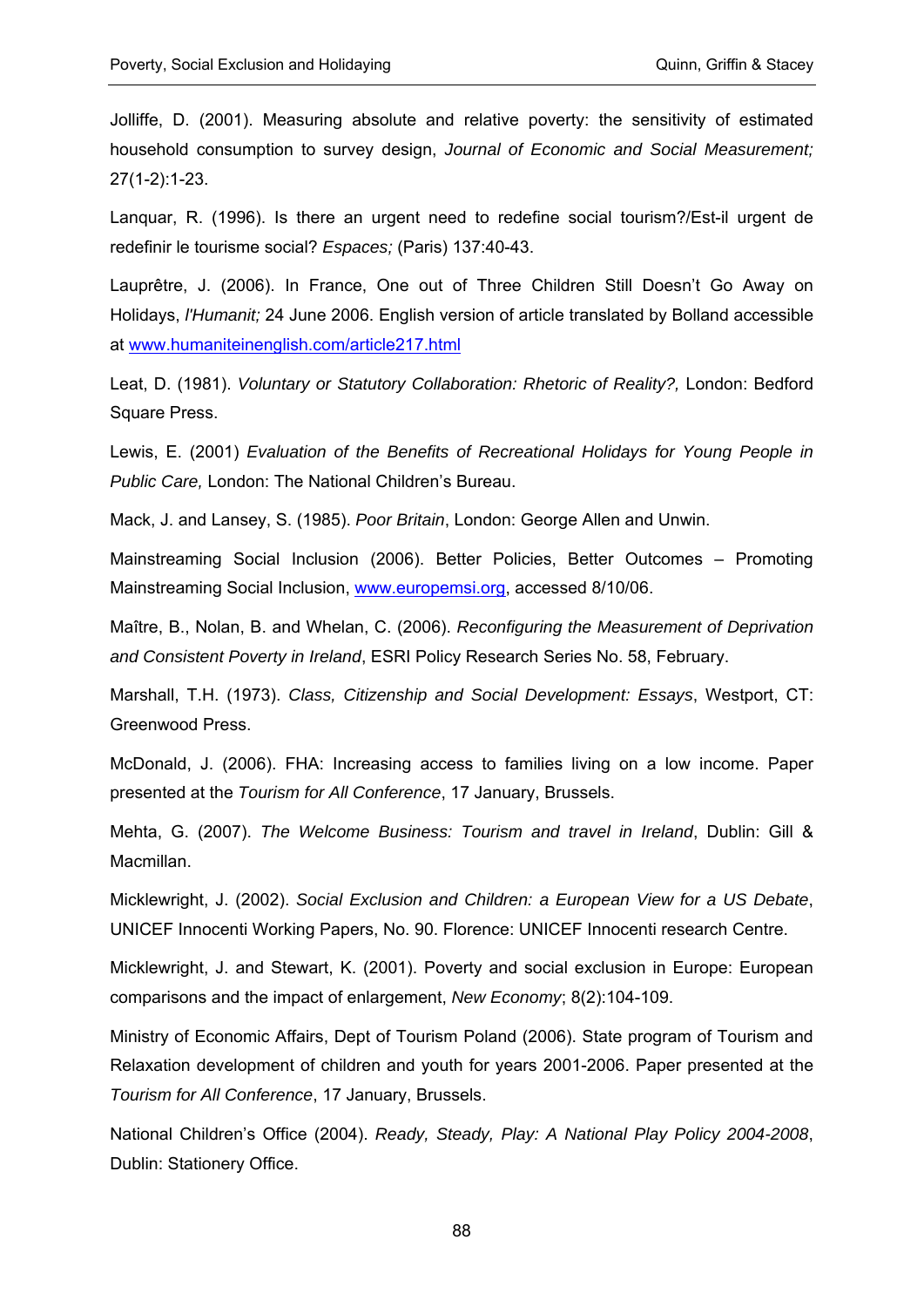National Disability Authority (2004). *Social Participation and Disability – Results of TNS MRBI Survey*, Dublin: National Disability Authority.

National Economic and Social Council (2005) The Developmental Welfare State, Dublin: **NESC** 

OSI (Office for Social Inclusion) (2004). *National Action Plan Against Poverty and Social Exclusion First Annual Report Implementation of Plan 2003-2004*, Dublin: Office for Social Inclusion.

OSI (Office for Social Inclusion) (2006a). *Report on the Consultation for the National Action Plan against Poverty and Social Exclusion 2006-2008*, Dublin: Office for Social Inclusion.

OSI (Office for Social Inclusion) (2006b). *What is poverty?* www.socialinclusion.ie/poverty.html, accessed 02/2006.

OSI (Office for Social Inclusion) (2007). *National Action Plan for Social Inclusion 2007-2016*, Dublin: Office for Social Inclusion.

OSI (Office for Social Inclusion) (2007) *What is Poverty?* http://www.socialinclusion.ie/poverty.html

One Family (2006). One Family's Annual Holiday Report 2006, unpublished report, Dublin: One Family.

One Family (2006). One Family's Annual Report 2005, Dublin: One Family.

Oppenheim, C. (1990). *Poverty: the Facts*, London: Child Poverty Action Group.

Oxford University Press (1974). The Concise Oxford Dictionary of Current English ( $5<sup>th</sup> Ed$ ), Oxford: OUP.

Page, S.J. (2003) *Tourism Management: Managing for Change*, Oxford: Butterworth-Heinemann.

Pimlott, J.A.R. (1976). *The Englishman's Holiday: A Social History*, Hassocks UK: Harvester Press.

Renwicj, T. and Bergmann, B. (1992). A Budget Based Definition of Poverty: with application to single-parent families, *Journal of Human Resources;* 28(1):1-24.

Richards, G. (1998). Time for a Holiday? Social Rights and International Tourism Consumption, *Time and Society;* 7(1):145-160.

Ridge, T. (2002). *Childhood, Poverty and Social Exclusion: from a Child's Perspective*, London: The Policy Press.

Ross, D. (1983). *The Canadian Fact Book on Poverty 1983*, Toronto: Lorimer.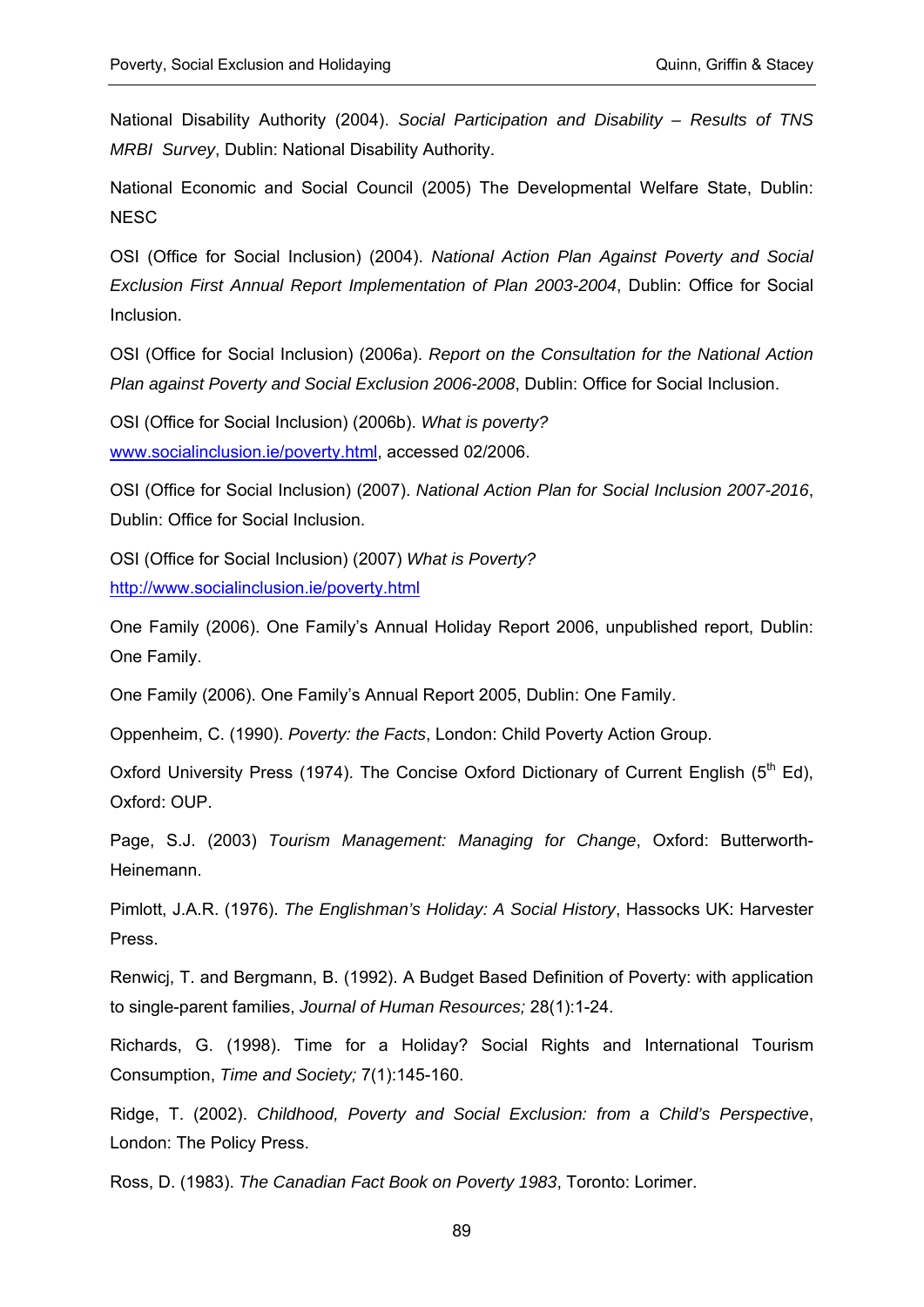Rowntree, S. (1901). *Poverty: A Study of Town Life*, London: Macmillan.

Ryan, C. (2002). Equity, management, power sharing and sustainability – issues of the 'new tourism', *Tourism Management;* 23(1):17-26.

Saint Vincent de Paul (2006). *Budget Justice Now, pre-Budget submission*, Dublin: Saint Vincent de Paul.

Seaton, A.V. (1992). Social Stratification in Tourism Choice and Experience Since the War: Part 1, *Tourism Management;* 13(1):106-111.

Selin, A. (2006) Tourism for All: State of Play and Existing Practice in the EU – Finland. Paper presented at the *Tourism for All Conference*, 17 January, Brussels.

Shaw, G. and Williams, A. (2002). *Critical issues in tourism: a geographical perspective,*  Oxford: Blackwell Publishing.

Smith, V. (1998). The Relationship between Poverty, Holiday Taking and Social Policy (with specific reference to low-income families), PhD thesis, Manchester Metropolitan University.

Smith, V. and Hughes, H. (1999). Disadvantaged families and the meaning of the holiday, *International Journal of Tourism Research;* 1(2):123-133.

Stephenson, J. (2000). Presentation at the launch of the LGA *Tourism as a Tool for Social Inclusion Campaign,* London: LGA.

Stokes, D. (2001). Developing a European Gateway for Youth Social Inclusion Programmes. Paper presented to the European Partnership Conference, 10-13 September, London.

Sweeney, J. (2002). *Ending Child Poverty in Rich Countries: What Works?* Dublin: Children's Rights Alliance.

Temowetsky, G.W. (1983). Holiday Taking and Socio-Economic Status in Australia, *Leisure Studies;* 2 31-44.

Teuscher, H. (1983). Social Tourism for All: the Swiss Travel Savings Fund, *Tourism Management;* 4:216-219.

Thurot, J. and Thurot, G. (1983). The Ideology of Class and Tourism – Confronting the Discourse of Advertising, *Annals of Tourism Research;* 10:173-190.

Tonini, N. (2006). Tourisme social: util de croissance, d'integration et de development. Paper presented at the *Tourism for All Conference*, 17 January, Brussels.

Townsend, P. (1979). *Poverty in the United Kingdom*, Berkeley: University of California Press.

90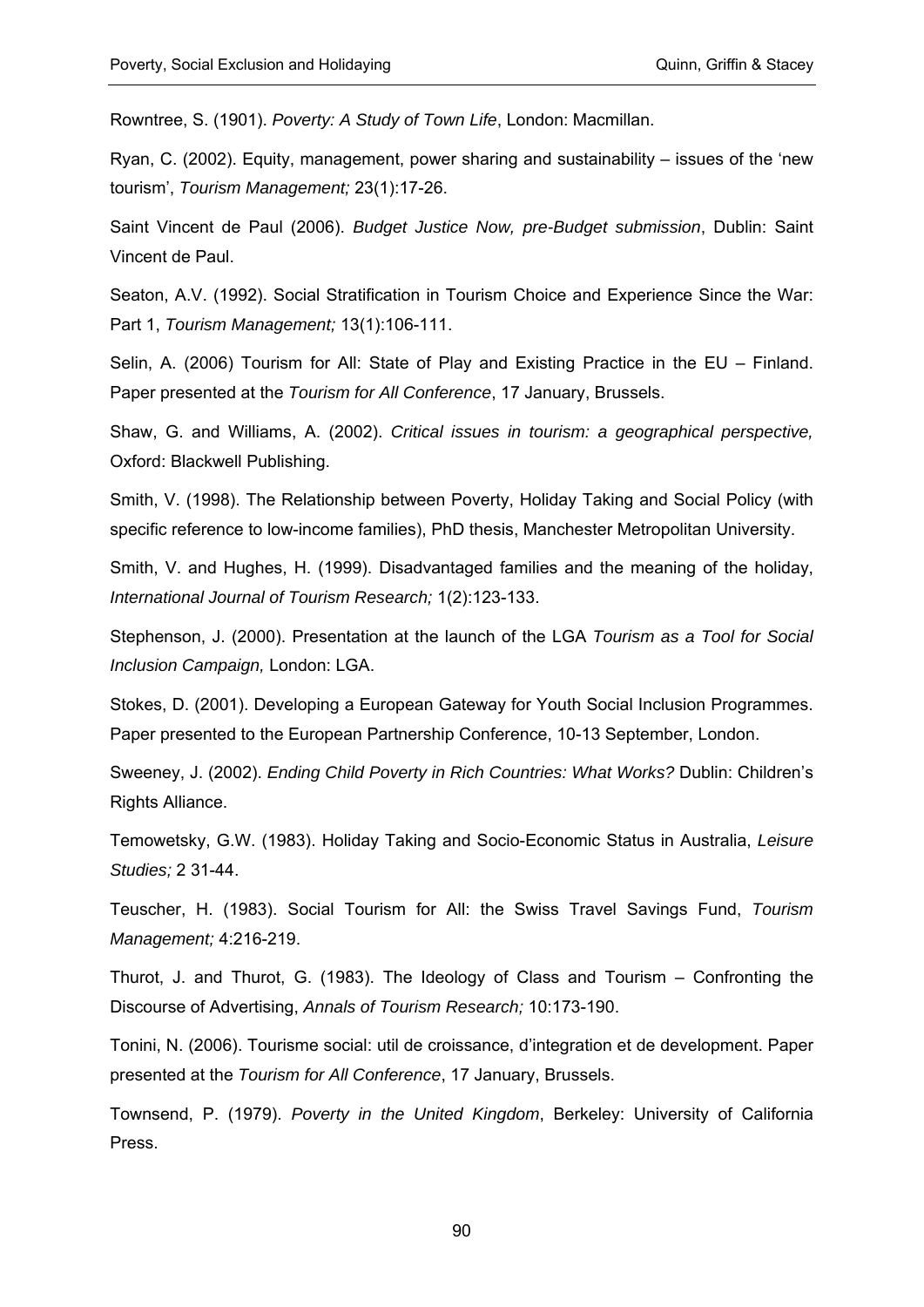UNICEF (2000). A League Table of Child Poverty in Rich Nations, Florence: UNICEF Innocenti Research Centre.

UNICEF (2007*). Child Poverty in Perspective: an Overview of Child Well-Being in Rich Countries* Florence: UNICEF Innocenti Research Centre.

VACAF (2006). *Aide aux Vacances Familliales*, http://www.unat.asso.fr/f/aides/A10.html, accessed 29/08/2006.

Van Raaji, W.F. and Francken, D.A. (1984). Vacation Decisions, Activities and Satisfaction, *Annals of Tourism Research;* 11(1):101-112.

Verheugen, G. (2005) A renewed EU Tourism Policy: Towards a stronger partnership for European Tourism, paper presented at the *4th European Tourism Forum*, 20 October, Malta.

Vincentian Partnership for Social Justice (2004). *Low Cost but Acceptable Budgets for Three Households.* Dublin: Vincentian Partnership for Social Justice.

Vincentian Partnership for Social Justice (2006). *Minimum Essential Budgets for Six Households*. Dublin: Vincentian Partnership for Social Justice.

Toerisme Vlaaderen (2001). *From Social Tourism to 'Tourism for All': a New Policy Plan for Flanders.* Brussels: Urbain Claeys.

Voysey, K. (2000). *Just What the Doctor Ordered – the Benefits of Taking Holidays*, London: English Tourism Council.

Whelan, C., Layte, R. and Maître, B. (2003). Persistent Income Poverty and Deprivation in the European Union: an analysis of the first three waves of the European Community Household Panel, *Journal of Social Policy;* 32(1):1-18.

Wigfall, V. (2003). *FHA Summary Statistics from FHA Evaluation Feedback Data,* London: Family Holiday Association.

Wigfall, V. (2004). *Turning lives around: evaluation report of family breaks pilot project for Family Holiday Association,* Report for the Family Holiday Association, London: Family Holiday Association.

Winfree, C., Williams, R. and Powerll, G.M. (2002). Children with Cancer: Positive Benefits of Camp, *Camping Magazine;* 75(6):26-33.

Williams, A.M. and Balaz, V. (2001). From collective provision to commodification of tourism, *Annals of Tourism Research;* 28(1):47-49.

Wolfenden Committee (1978). *The Future of Voluntary Organisations,* London: Croom Helm Ltd.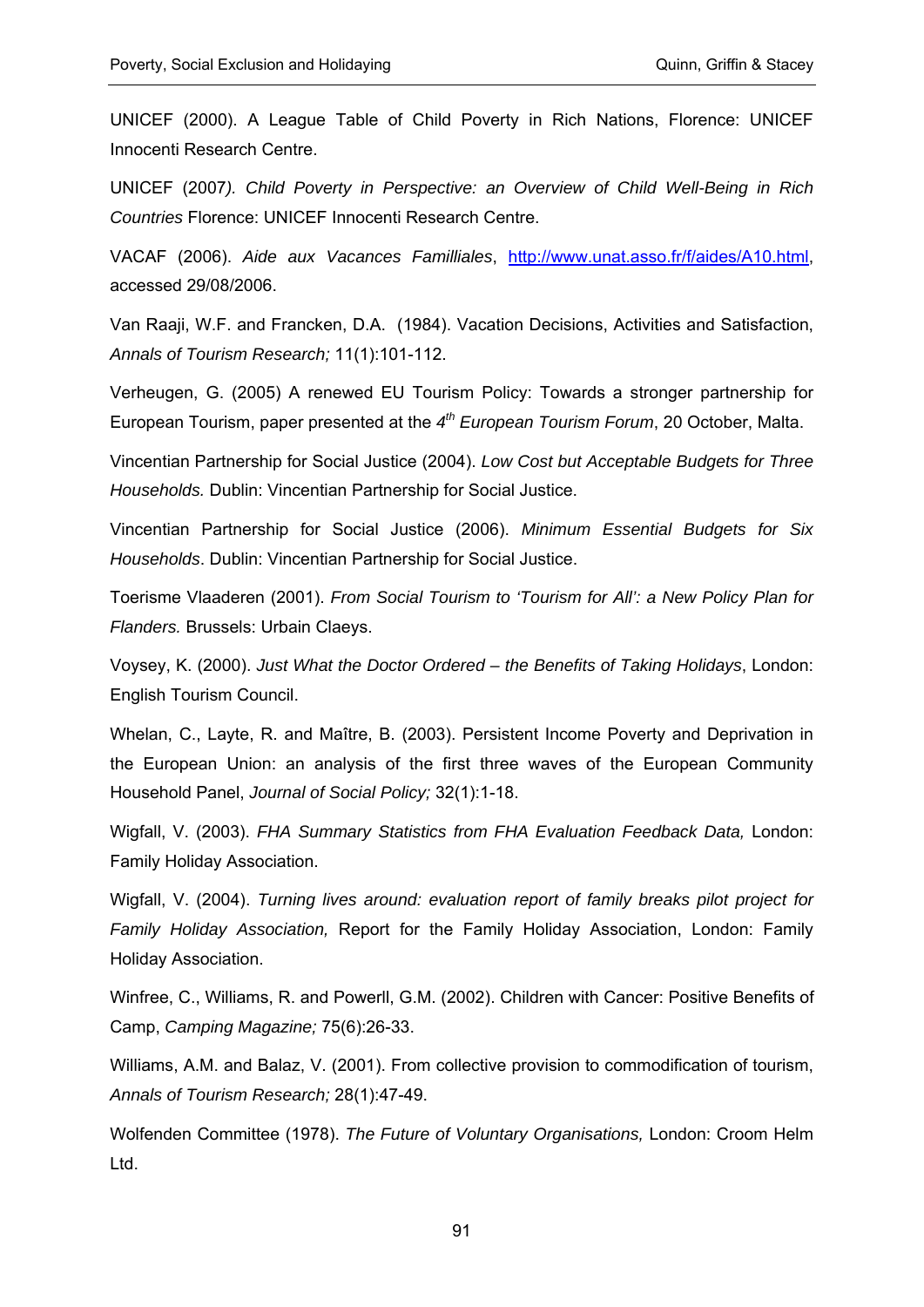## **Appendix 1 – European Best Practice**

While there is a vast array of mechanisms and initiatives in existence at national and regional level throughout Europe, a number of recognised best practice initiatives are outlined below:

### *France: Holiday Cheques*

ANCV is a national organisation established in 1982 which facilitates access to holidays for employees through the distribution of 'holiday cheques'. Employees are assisted in making regular savings for a holiday budget and these savings are supplemented by the employers and social organisations, thus maximising the holiday budget. The companies and social organisations benefit from reduced taxes and social contributions. The employee redeems the total value of the savings and supplementary contributions in the form of 'holiday cheques', which can be used on a wide variety of items including lodgings, dining, transport, leisure and culture. The economic impact of the holiday cheques is significant as it is estimated that total spending is four times more than the volume of cheques issued. Similar 'holiday cheques' schemes are available in Switzerland, Italy, Poland, Hungary and Cyprus.

ANCV provides assistance to individuals or families who suffer from economic, social or cultural difficulties via holiday grants in the form of holiday cheques. The value of expired holiday cheques are redirected to finance these grants. The maximum value of the grant is €300 per family. In 2003, 22,000 people benefited from a holiday grant from the ANCV for a family holiday. ANCV distributes this assistance via a network of intermediary organisations. Since 1987 ANCV has constructed a network of partners comprising social and charitable organisations throughout France which are in permanent contact with those who are deprived and are therefore in the best position to know their needs. ANCV provides funds to these organisations in the form of holiday cheques, in order for the organisations to develop holiday projects for those most in need. This ensures the provision of support before, during and after the holiday.

## *France: Bourse Solidarité Vacances/Holiday Solidarity Fund (BSV)*

Established by the Ministry of Tourism in 1999, BSV operates in parallel with the ANCV holiday cheque scheme. BSV is specifically targeted at people on a low income, who would not otherwise be able to go on holidays or who find themselves in an 'at risk' situation.

This State-sponsored scheme operates via national charity and welfare organisations, local associations and tourism providers. Tourism providers make holidays available to BSV,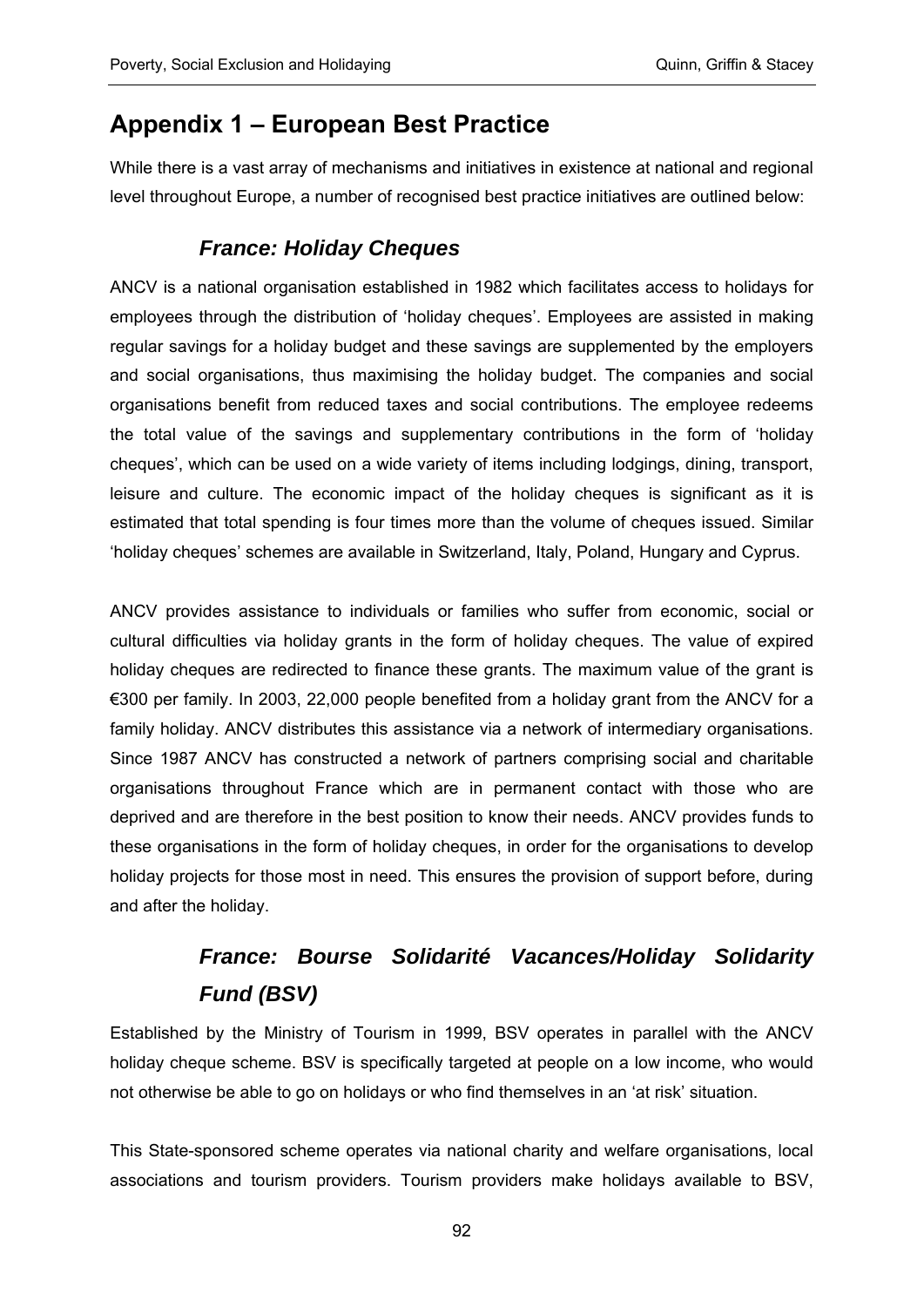which it, in turn, makes available, at a marginal cost, to social organisations and associations. These organisations sign people up and help them prepare and support families until they leave and after their return from holiday. The organisations that distribute these offers are working on the ground with those who are most deprived. This scheme is funded by a number of Ministries and ANCV.

Both of these initiatives are offered throughout the country and guarantee equal access (Conseil National du Tourisme, 2004).

## *UK: Family Holiday Association*

Established in 1975, the Family Holiday Association is a charity organisation that seeks to ensure the inclusion of families living on a low income in holiday and leisure activities. According the FHA, for families on a low income, an annual holiday builds stronger families, as it benefits intra-family relationships, and happier families, with improvements in mental health. FHA provides financial assistance to families in need who have not had a holiday in at least four years. The organisation relies entirely on voluntary donations and the number of holidays which it can offer is restricted by the funds it raises. Families are normally referred to FHA by social services, health authority staff and voluntary organisations.

Research conducted by the FHA shows that in the UK, government, policy0makers and the general public largely overlook the importance of holidays to families and do not realise the benefits to wider society. This is in contrast with other European countries that, under the banner of social tourism, actively support access to holidays.

The FHA's Family Breaks project was designed to contribute to the government's work in preventing the social exclusion of families. Specifically it aims to strengthen the ability of families to cope with their difficulties; strengthen their capacity to participate in and contribute to their community, and develop a model of holiday provision to families under stress that can be replicated in other areas of the UK. Up to one-third of British families do not take an annual holiday (Hazel, 2003)

The approach being developed by the FHA through this project promotes the idea of the 'family holiday' as a tool or mechanism for combating social exclusion. It thus seeks to place the practice of holidaying within the remit of the social care/ social welfare policy-makers.

93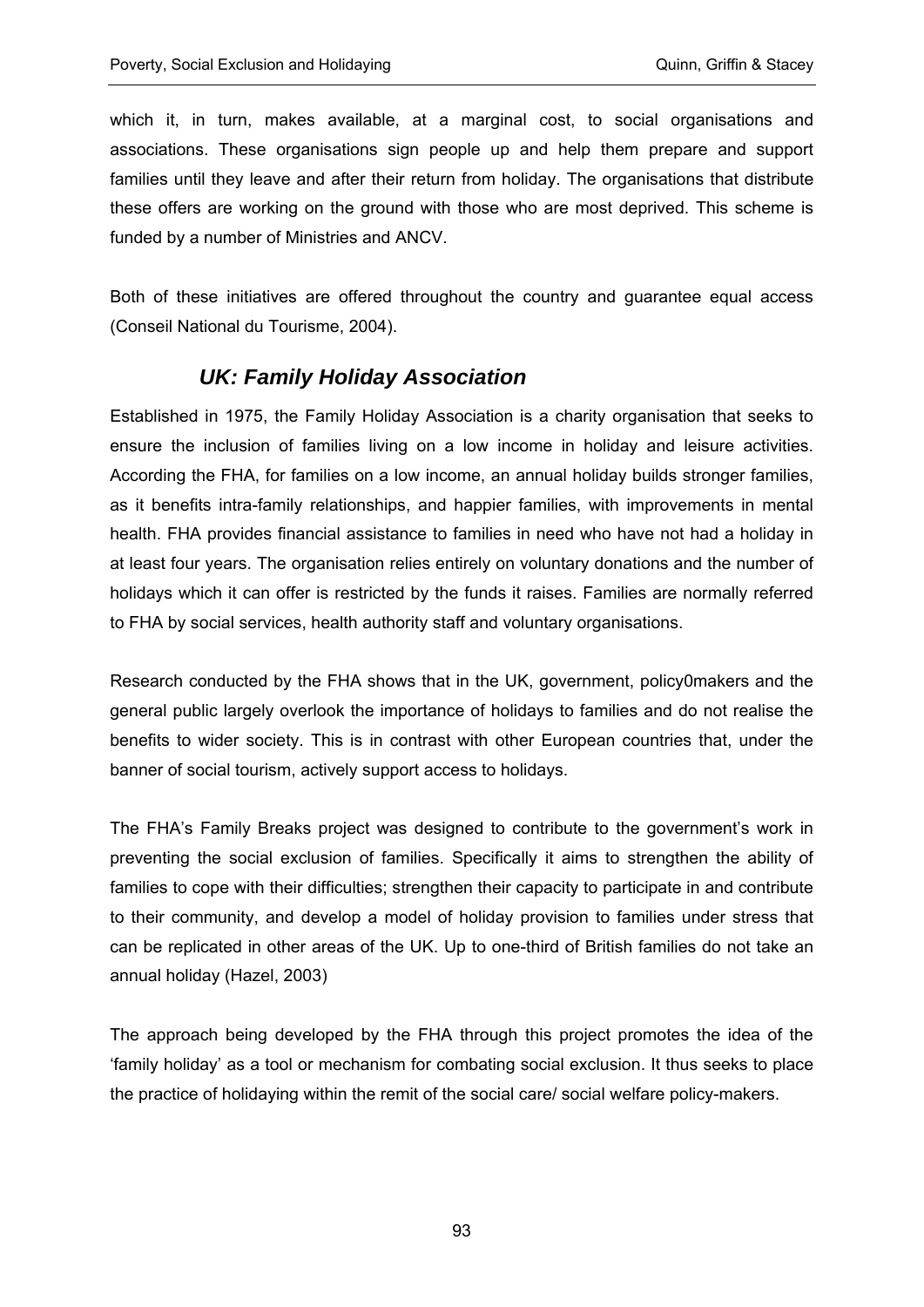# *Spain: Holiday Programme for the Elderly and for the Maintenance of Employment in Tourist Areas*

This programme was established by the Institute for the Elderly and Social Services (IMSERSO) in 1985 and implemented the following year. IMSERSO is the Spanish social security management entity, associated with the Ministry of Employment and Social Affairs through the Secretary of State of Social Services, Families and Disabilities.

The programme seeks to improve the quality of life of the elderly and also aims to address the seasonal phenomenon of the tourism sector that is relieved by the assistance of these groups during the 'off season'. The programme provides the elderly with the opportunity to access holiday spells in areas with a warm climate, undertaking cultural circuits and recreational activities through nature tourism. The programme is marketed through travel agencies by accredited companies following a tendering process. These agencies have equal access to a centralised computerised system, outlining the offers.

The programme is financed through contributions by beneficiaries (70 per cent in a single payment) and IMSERSO (30 per cent of cost). The State recuperates its contribution through cost savings (savings in benefits and subsidies) and earnings (e.g. income tax from economic activity generated, VAT, corporation tax, social security contributions). Due to the unique form of financing the programme which equally subsidises all travellers rather than in proportion to the cost of the trip, the amount the State recuperates in general exceeds the sum of its contribution. A Social Tourism conference organised by the European Commission in February 2007 considered the possibility of adopting the IMSERSO model of best practice at a pan-European level.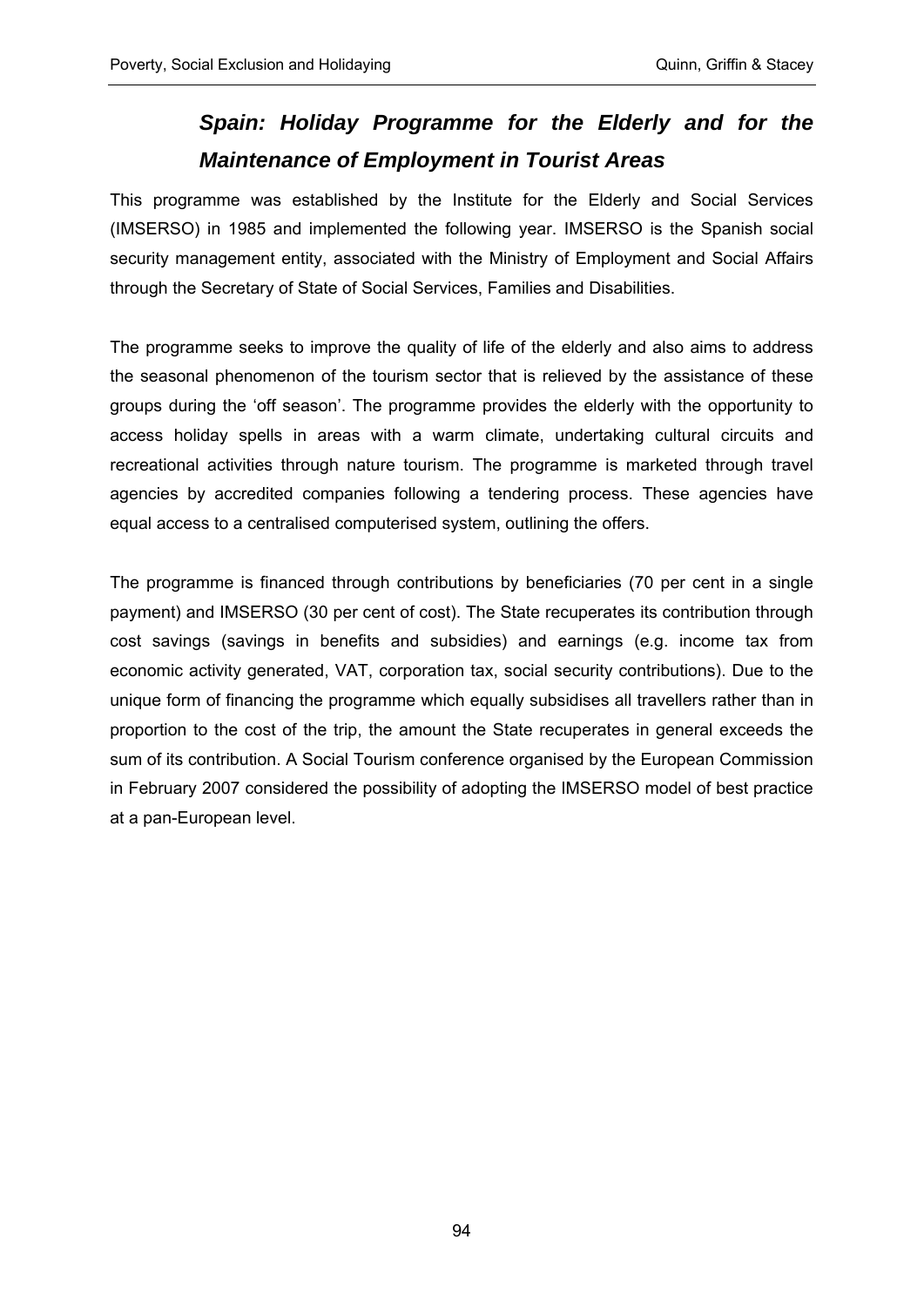### Table 4: Tourism for all provision in EU states in 2001

| Beneficiary<br>Measure                                  |                                                        | Group A<br>(Potential)<br>holidaymaker                                                               | Group B<br>Tourist<br>supply sector                        | Group C<br>Intermediary<br>Organisations (such<br>as umbrellas) |  |
|---------------------------------------------------------|--------------------------------------------------------|------------------------------------------------------------------------------------------------------|------------------------------------------------------------|-----------------------------------------------------------------|--|
| 1. Holiday voucher                                      |                                                        | M: F, It                                                                                             | ÷.                                                         | $\mathbb{Z}^2$                                                  |  |
| 2. Paid holiday                                         |                                                        | 15 M                                                                                                 |                                                            |                                                                 |  |
| 3. Extra holiday pay                                    |                                                        | M: A, B, DK, D, Fin, It,<br>Nl, Port, Sw                                                             |                                                            |                                                                 |  |
| 4. Financial support<br>for target_groups:              | Youth                                                  | G: A, B, D, Fin, Lux, NI,<br>Port, Sw<br>M: F, Gr,<br>P: UK                                          | $G: F, Sw^*$                                               | G: A, B, D, F, Fin, It,<br>M: Lux, Port                         |  |
|                                                         | Senior citizens                                        | $M:$ Gr,<br>G: Nl, Spain, Sw                                                                         | $G: Sw*$                                                   | G: A, B, D, F, It<br>M: Port                                    |  |
|                                                         | Persons with a<br>handicap                             | G: D, Fin, Sw<br>M:Gr.                                                                               |                                                            | G: A, B, F, Fin, Port,<br>Ιt<br>M: D                            |  |
|                                                         | Underprivileged                                        | M: A, B<br>G: D, Fin, Sw<br>P: F, NI, UK                                                             |                                                            | G: A, B, F, Fin, It                                             |  |
|                                                         | Unemployed                                             | G: Gr, Sw                                                                                            |                                                            | G: A, B, F, It                                                  |  |
| 5. Financial support<br>for operation and<br>activities | Infrastructure                                         |                                                                                                      | G: A, B, D, F, It,<br>NI, Port<br>$M:$ lerl*<br>M: Lux, Sw | $G: A, B, D, F, P$ ort<br>M: Lux                                |  |
|                                                         | Animation                                              |                                                                                                      | G: F, Lux                                                  | G: A, B, D, F, Port<br>M: Lux                                   |  |
|                                                         | Promotion                                              |                                                                                                      | M: A, B, D, It,<br>Port, Sw<br>G: Lux                      | M: A, B, Lux, Port<br>G: D, F, N1                               |  |
|                                                         | Working costs                                          |                                                                                                      | G: Lux, Port                                               | G: A, B, F, Port<br>M: Lux                                      |  |
|                                                         | Personnel costs                                        |                                                                                                      | G: Lux, Port<br>$M:$ Sw                                    | G: A, B, D, F, Port<br>M: Lux                                   |  |
|                                                         | Education / training                                   |                                                                                                      | G: D, F, Port<br>$M$ : It, Lux                             | G: A, B, D, F, Port<br>M: It, Lux                               |  |
| 6. Financial support<br>transport                       |                                                        | M: A, B, D, F, Fin, Gr,<br>Lux, UK<br>G: lerl, It, Nl, Sw                                            |                                                            | M: Port                                                         |  |
| 7. Financial support<br>owing to**                      | Employer's<br>organisations                            | P: A, B, D, F, Fin, Gr                                                                               | P: F, B                                                    | P: B                                                            |  |
|                                                         | Mutual insurance<br>systems/national health<br>service | P: A, B, F<br>M: D                                                                                   | M: D<br>P: F                                               |                                                                 |  |
|                                                         | Charitable<br>organisations                            | P: A, B, D, F, NI                                                                                    | P: A, B                                                    | P: A, B, Ier.<br>M: D                                           |  |
|                                                         | Religious organisations                                | P: A, B, D, F, N1                                                                                    |                                                            | P: D                                                            |  |
|                                                         | Private-organisations                                  | P: A, B, D, F, Fin, NI                                                                               | P: A, B, F                                                 | P: A, B, D, F                                                   |  |
|                                                         |                                                        | Legend: $P = private\text{-sector}$ , $G = government$ , $M = mixed$ (government and private sector) |                                                            |                                                                 |  |
| $A = Australia$                                         | $F = France$                                           |                                                                                                      |                                                            |                                                                 |  |
| $B = Belgium$                                           | $Fin = Finland$                                        | $It = Italy$<br>$S = Spain$<br>$Lux = Luxembourg$<br>$UK =$ United Kingdom                           |                                                            |                                                                 |  |
| $D = Germany$                                           | $G = \text{Greec}e$                                    | $Nl = Netherlands$<br>$Sw = Sweden$                                                                  |                                                            |                                                                 |  |
| $DK = Denmark$                                          | $Ierl = Ireland$                                       | Port= Portugal                                                                                       |                                                            |                                                                 |  |

[Source: Toerisme Vlaanderen 2001]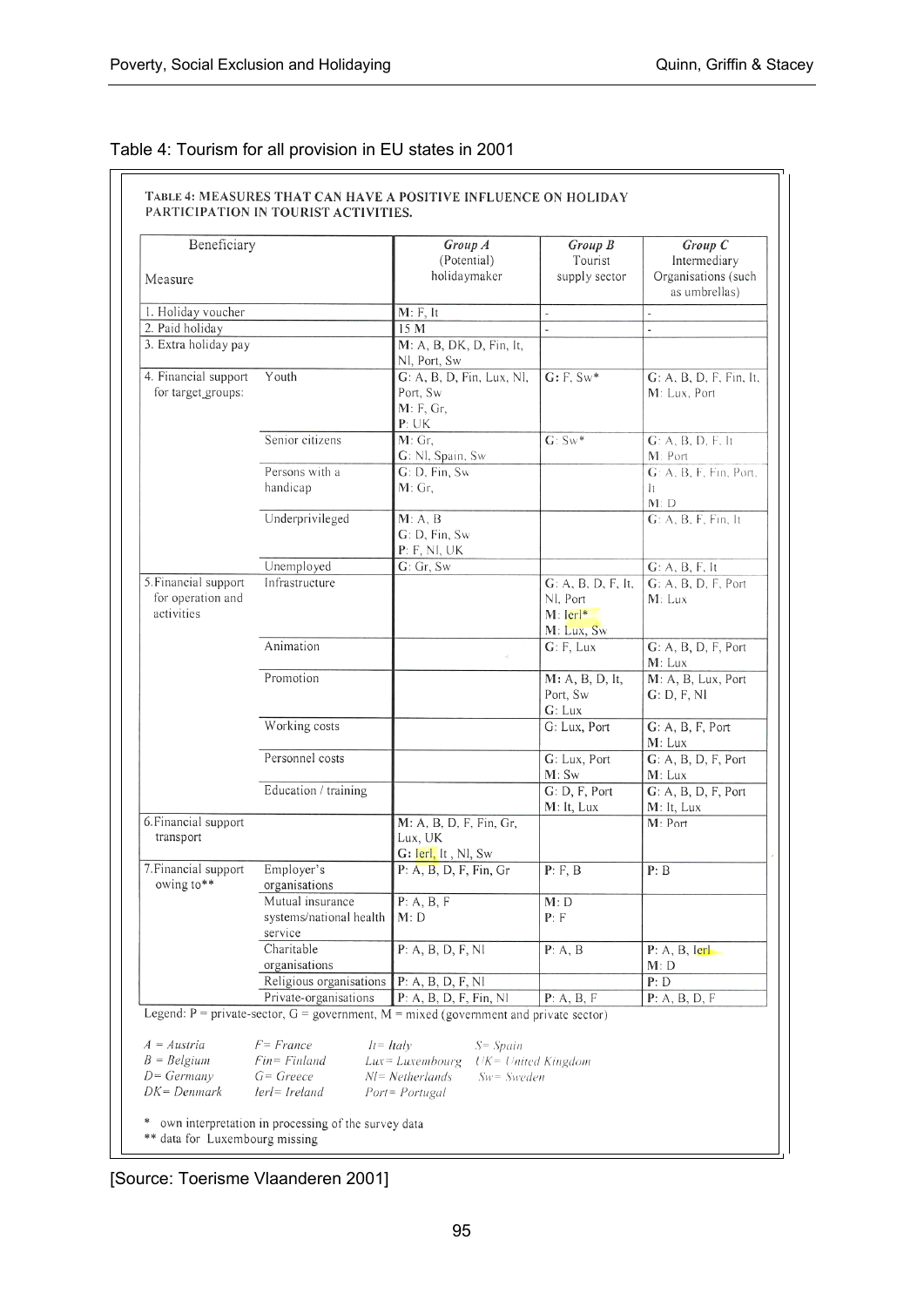# **Appendix 2 – Case Studies of Agencies Involved in Social Tourism Provision in Ireland**

## *Society of St Vincent de Paul*

The Society of St Vincent de Paul (SVdP – www.SVdP.ie) is a Christian voluntary organisation, working with poor and disadvantaged people. The Society, through its structure of 8,000 volunteers, organised in 'conferences', provides holiday breaks for individuals and families who are unable to access a holiday. Holidays are offered in SVdP owned holiday homes and centres for older people, families and groups. SVdP holiday centres are managed by members on a voluntary basis and are supported by professional staff. Two holiday programmes in particular target children (Sunshine Holidays) and young people (Teenhols).

SVdP Conferences also help finance day trips to, for example, Dublin Zoo and other attractions. Conferences help families by subsidising holidays in 'mainstream' domestic holiday resorts like Tramore and Salthill. Young people are taken on camping or An Óige holidays, and some make pilgrimages to, for example, Lourdes.

### **Sunshine Holiday Fund**

*The job is simple. Give a good holiday, make as much fun as possible, and bring a lot of summer happiness to the boys and girls lucky enough to visit*  (T.J. Fleming, President, the Sunshine Fund)

Allied to the St Vincent de Paul is the Sunshine Fund which has been operating Sunshine House, its Balbriggan holiday centre for children, for 70 years. Boys and girls aged between 7 and 11 are nominated for the holiday programme by the network of SVdP Conferences spread across the Greater Dublin area. Special holiday packages are also organised for children from outside this area. From time to time children are referred to Sunshine Holidays by social and community workers and organisations such as Traveller organisations, Focus Ireland etc. The holiday centre is purpose built and equipped to host over 1,300 children annually in a season of 16 week-long (Saturday to Saturday) holidays. The operation is managed by over 270 SVdP volunteers, in teams up to 20, supported by a paid catering and household staff of 20. Men and women from all walks of life and all ages offer seven days of their summer to care for each group of up to 100 children where they organise and supervise play, and of course have lots and lots of fun. The Sunshine Fund relies on donations and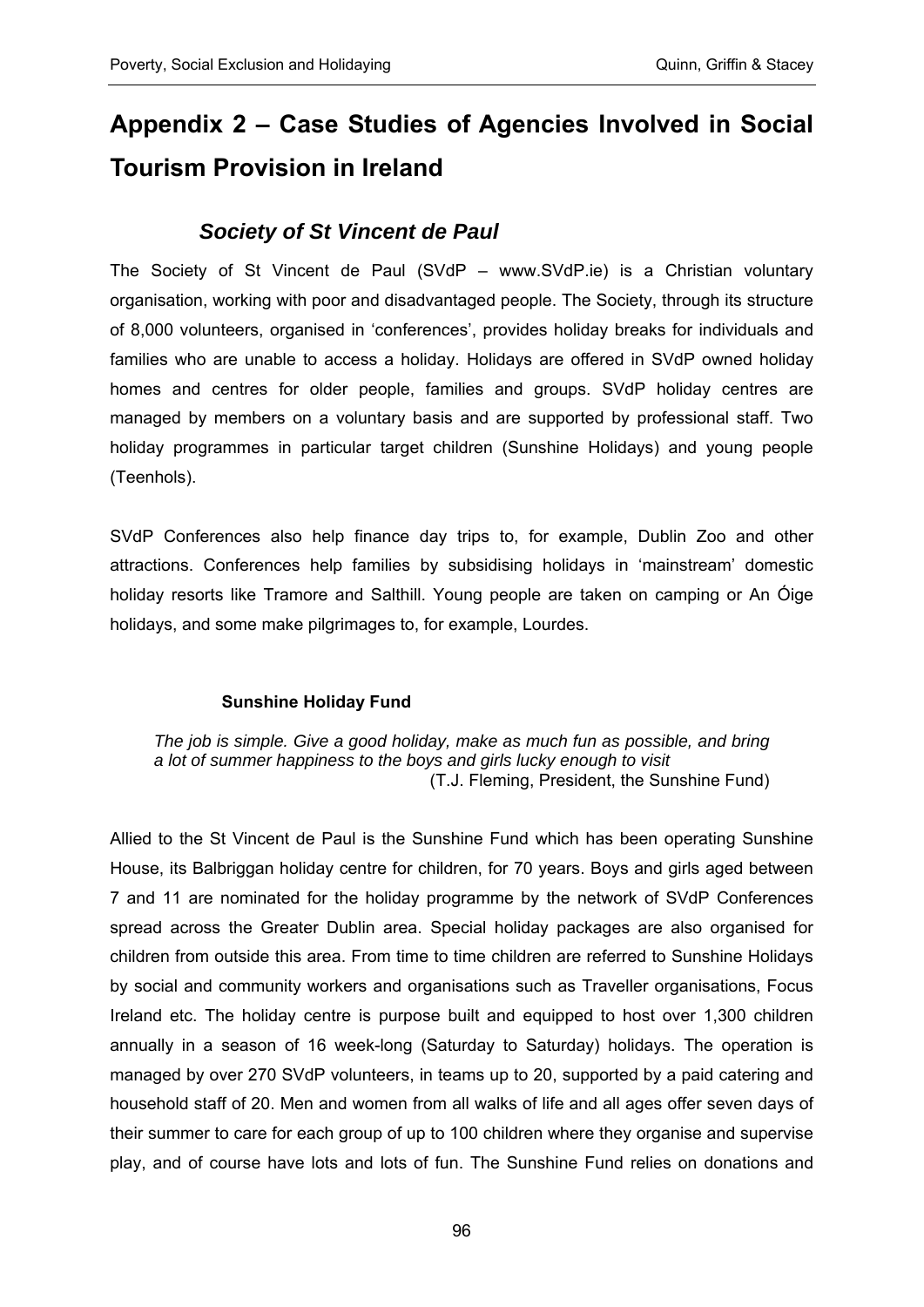fundraising activities to support the holidays, in addition to receiving contributions from other sources such as the Court Service.

### **Teenhols**

Established in the early 1990s, Teenhols provides outdoor activity holidays for teenagers from 13-15 years of age. As with Sunshine Holidays, young people are nominated by SVdP Conferences in the Greater Dublin area. Teenhols also receives some referrals from social services in contact with the young people and their families. The holidays are 5 days in length (Tuesday–Saturday) and take place at outdoor adventure centres operated by the VEC in Baltinglass and Birr. In 2006 young people were accompanied by 56 volunteers and supported by paid VEC staff and professional activity instructors. Young people from Dublin are given the opportunity to challenge themselves and try new activities like abseiling, canoeing and horse-riding in a country setting. Similar to Sunshine Holidays, Teenhols rely on donations, contributions and fundraising to support their activities. In recent years, as the facilities are rented and professional instructors are hired, Teenhols have seen the weekly cost of the holidays soar.

### **Family Holidays**

Some SVdP Conferences support families in need of a break in taking a one-week family holiday. Families are encouraged to make their own holiday arrangements and SVdP Conferences subsidise the cost of the accommodation and sometimes the transport (train/bus). Pebble Beach in Tramore is a popular destination, with families hiring mobile homes during the summer. The level of financial support provided for holidays varies as each SVdP Conference prioritises its spending, depending on the needs in the area. Families can also use the support to holiday in one of the SVDP-owned holiday centres/homes throughout Ireland.

### **SVDP Holiday Centres/Homes**

#### *Older People*

Each year hundreds of senior citizens enjoy a weekly break at SVdP holiday homes – generally between May and September. These facilities are open to all senior citizens from all parts of the community to come and enjoy their hospitality and camaraderie. Some fund their own holiday while SVdP Conferences or social services sponsor others. SVdP

97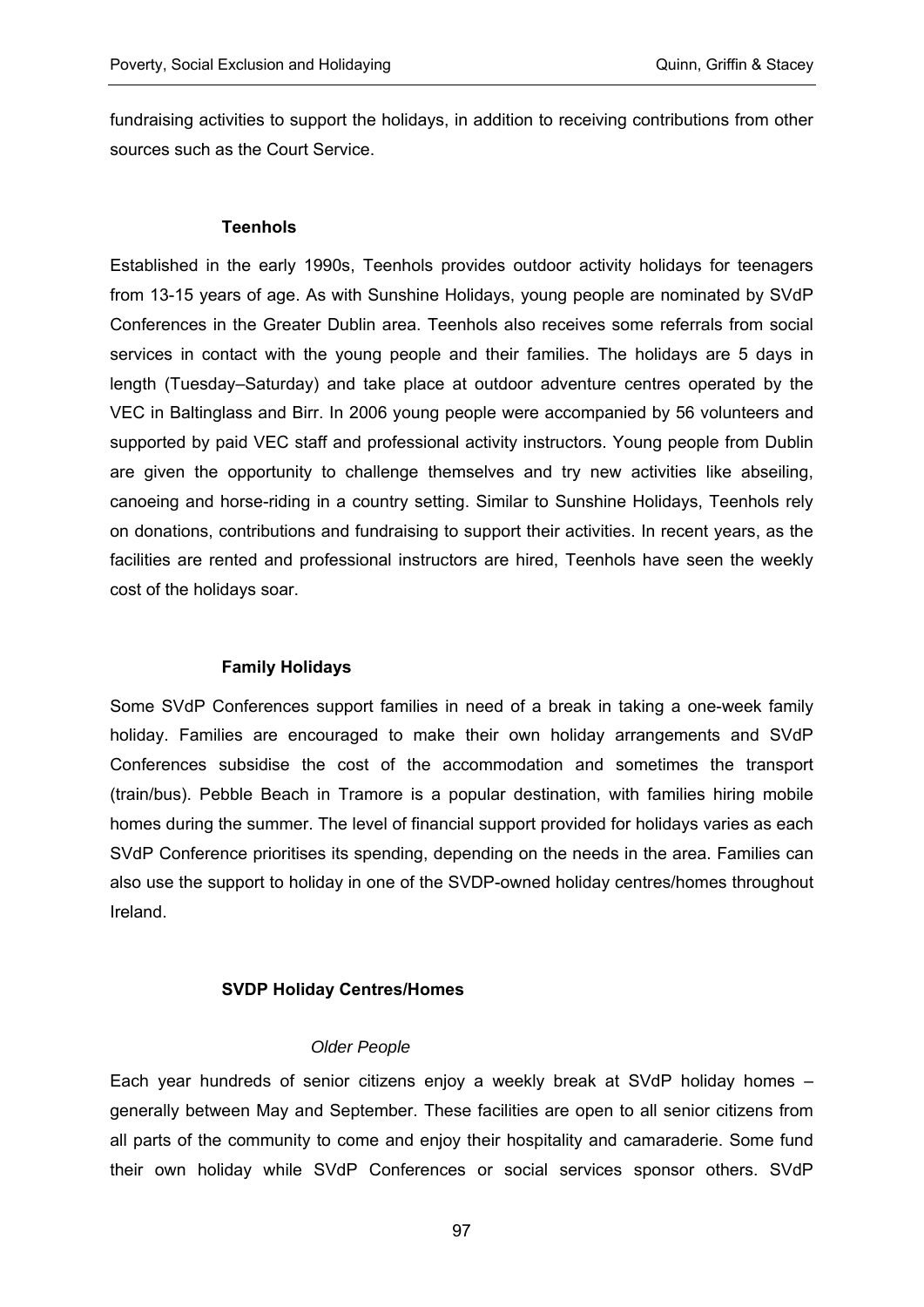volunteers support the older people during their holiday and in some cases entertainment and activities are organised.

The following are SVdP holiday centres/homes:

- Clare Lodge Holiday Home, Newcastle, Co. Down
- Kerdiffstown House, Co. Kildare
- Knock Holiday Home, Co. Mayo
- Mornington Holiday Home, Co. Louth
- Newcastle Holiday Home, Co. Down
- Ballybunion Holiday Home, Co. Kerry
- Bundoran Holiday Home, Co. Donegal

### *Families*

An example of a family centre is The Towers Friendship Centre, Ballybunion, Co, Kerry, which is situated in Sandhill Road, overlooking Ballybunion's famous Championship links Golf Course. The centre was built in 2000 by the SVdP and has accommodation for 35 persons. Over 800 people enjoy a holiday in Kerry every year at the centre. The season lasts from May until October and the centre keeps prices very reasonable so that it gives people on low incomes the chance of a holiday. The centre gets support from SVdP Conferences and also does its own fundraising. Most of the people who go to the centre come through SVDP Conferences in the Limerick and Kerry area. The centre provides entertainment and parties during the family's 6-day stay, but for most people the holiday is a chance to relax, get away from it all and have some company. Other family holiday centres include:

- Carne Holiday Centre, Wexford (also welcomes groups)
- Maria House, Skerries, Co. Dublin
- Bundoran Holiday Home, Co. Donegal

### *Community Projects – Youth/Family Services*

Many community-based projects incorporate a holiday into their overall programmes, including youth clubs, summer projects and family support services. In general, these holidays represent 'holidays with a purpose' and form part of ongoing programmes in which people are engaged. The provision of these holidays can generally be characterised as a 'bottom-up' initiative, resulting from identification on the ground of the need for a 'break' from daily life and recognition of the value and benefits provided by an extended period away from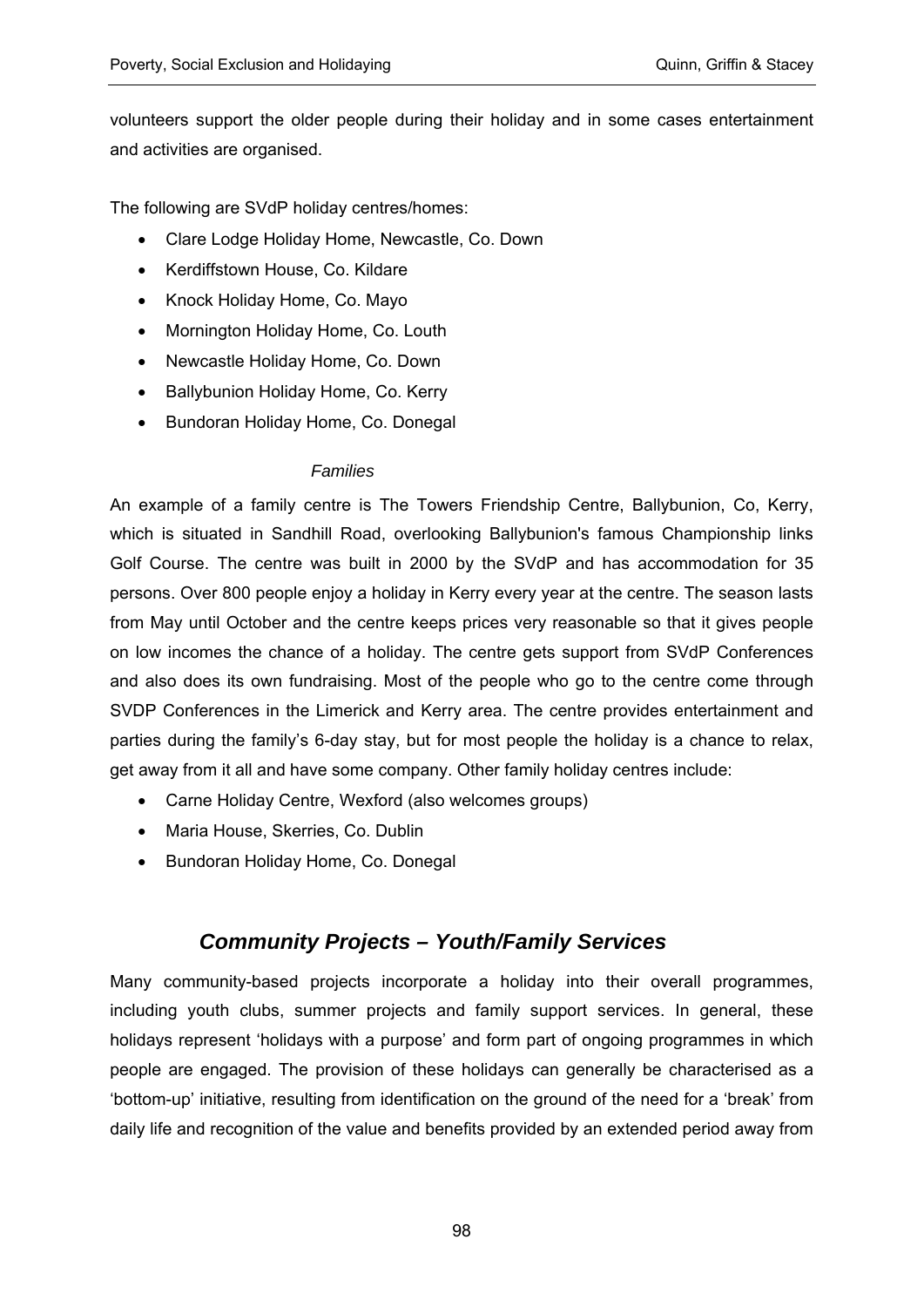the home environment. The Darndale New Life Centre, the Wexford Centre and the Cavan Centre and Belvedere Youth Club are four such initiatives.

### **Darndale New Life Centre**

The parish of Darndale/Belcamp in Dublin 17 is a deprived area in the city of Dublin. Unemployment rates are high, while dysfunctioning family units, drugs and other issues such as joy-riding are widespread. In an effort to tackle some of these problems, the parish, through the New Life Centre, runs clubs and courses for young people and adults of all ages where they undertake personal development work, art and crafts, and generally experience a safe and secure environment. The New Life Centre focuses on the needs of the community in whatever way possible.

For the last number of years the Centre has organised and run holidays for the children of the area (and some parents who travel as helpers). The numbers on these holidays has ranged from approximately 150 to almost 300. Holidays are mainly 5-7 days in duration to England or Wales, where affordable hostel-type accommodation can be arranged. Groups have also travelled to Northern France, Lourdes, and Lanzarote. Holiday participants make a financial contribution to the total cost of the holiday, which is subsidised by the New Life Centre. The New Life Centre liaises with other agencies working in the community and the welfare service to identify those most in need of a holiday. The New Life Centre is funded by fundraising activities/ other sources of funding.

#### **Wexford Centre Project**

In the early 1990s social services and organisations working in the North East Inner City of Dublin came together to establish the Wexford Centre. Initially run on a voluntary basis by the founding organisations, in 2001 the project attained registered charity status and currently employs one full-time director and one part-time site care-taker. The Centre is primarily used for short term residential work with young people and children. The Centre also offers holiday programmes that are developed specifically for families based on their needs. Families are accompanied by professional staff or volunteers who support the families during the holiday.

The Centre brings children and young people from Dublin, Wexford and Northern Ireland to live, play and work together, thus providing opportunities for them to encounter different perspectives and views and hopefully to lead to greater mutual understanding and tolerance. Another aim of the Centre is to help people through the medium of recreational, social and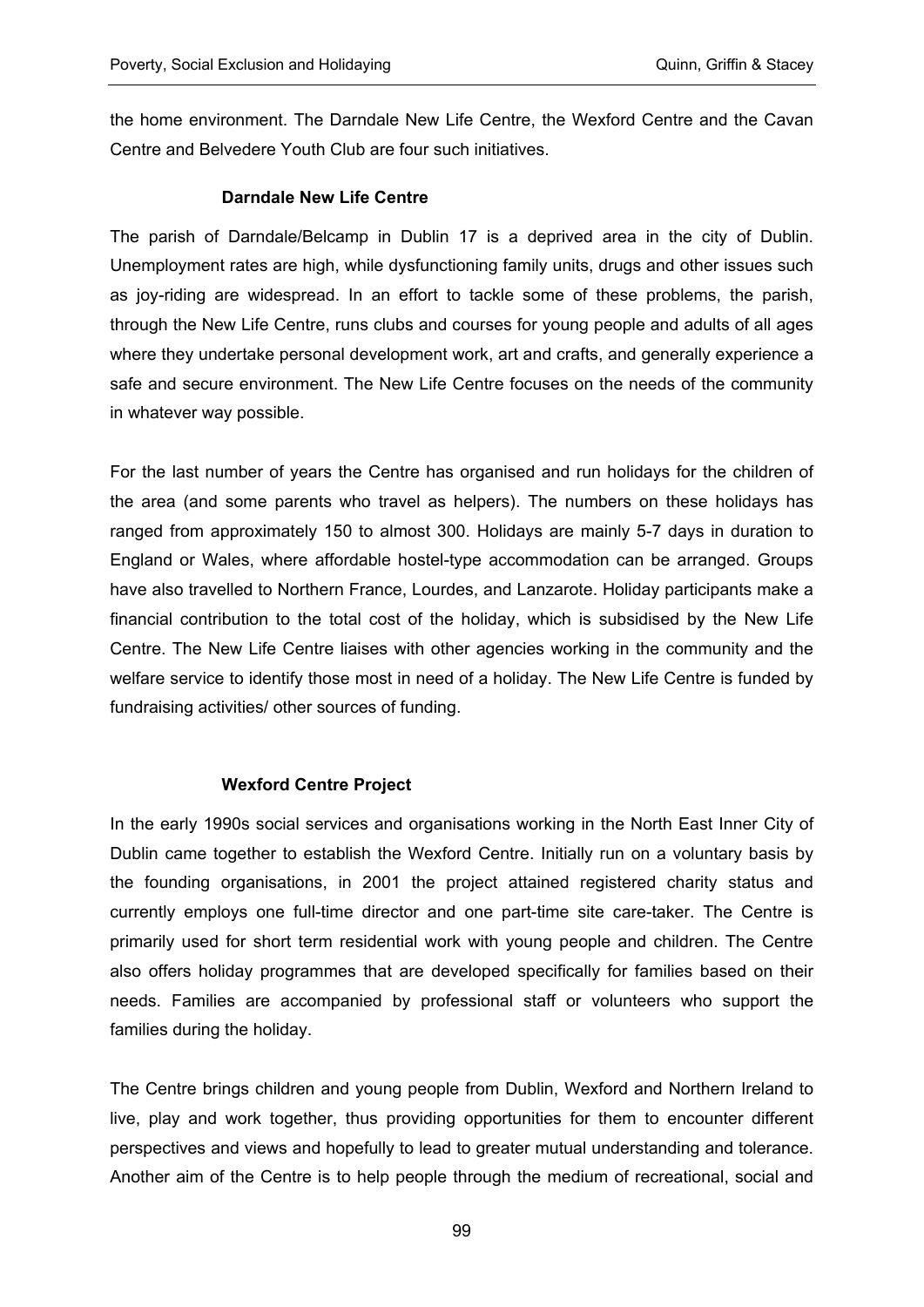educational programmes to realise their own potential, to understand one another and to explore the opportunities for action conducive to the common good which may emerge from such understanding. The projects seek to achieve the above objectives in a democratic manner, with as much as possible participation and involvement by the young people and families concerned.

The Wexford Centre receives funding from a number of different sources, including the Probation Service; City of Dublin Youth Service Board; Irish Youth Foundation; Young People's Facilities and Service Fund; Health Service Executive; Financial Service Centre; Poor Box Donations; Private Donations; Department of Arts, Sports and Tourism; and Dublin Docklands Development Authority.

### **Cavan Centre Project**

The Cavan Centre is a City of Dublin Youth Services Board project. The Education and Care programme takes the form of a 5-day residential programme. It was set up to provide opportunities for young people between the age of 15 to 20 years who were identified as being 'at risk' due to social, educational, environmental and economic disadvantage. The programme endeavours to provide opportunities in a warm, caring and homely environment to enable adolescents to develop their full potential, i.e. their physical, social, spiritual, educational and emotional development in an atmosphere that encourages the taking of responsibility for their own development and welfare. The programme is delivered by way of modules, including the following: life and leisure skills; work skills including work ethics, catering and household; maintenance and jobsearch skills; office and secretarial skills; youth and community leadership. The programme, it is hoped, will provide opportunities for the clients to develop their self-esteem, confidence, employability, self-worth and general allround character to enable them to make a positive transition from adolescence to adulthood.

The Cavan Centre is used by other community groups for their own use. For example, it has been used by the Aisling Project in Ballymun. The activities available at the Centre include: canoeing; hill-walking; orienteering; cycling; rock-climbing; archery; bivouacking; tennis; football; disco; and swimming. The Cavan Centre receives funding from the Eastern Health Board/ Health Service Executive, Dept of Education and Science, FÁS and the VEC.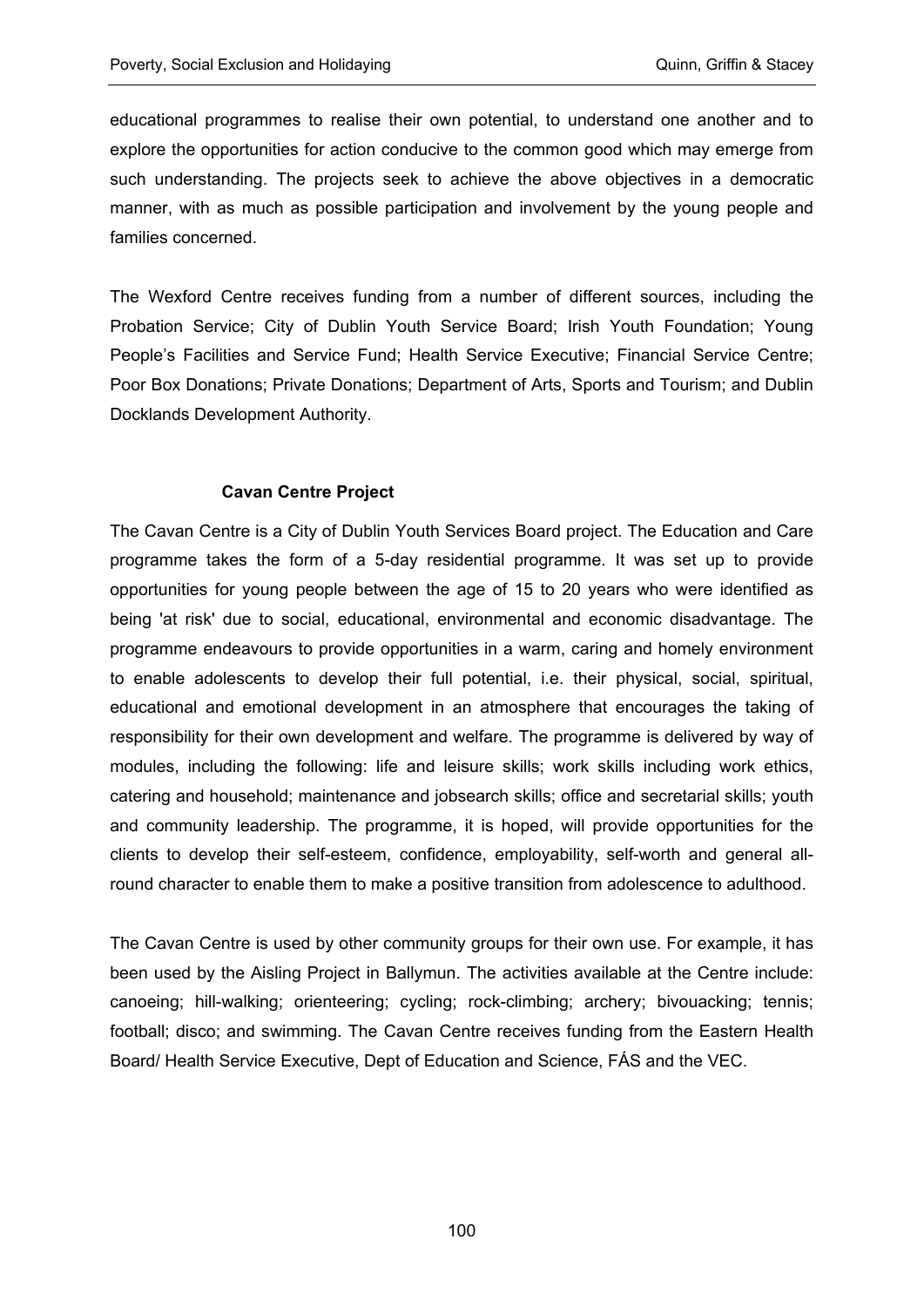# **Appendix 3 – List of Key Informants Interviewed and Agencies Involved in Research**

## *Participating NGOs*

- Sunshine Fund
- Teenhols
- Darndale New Life Centre

## *Key Informants Interviewed*

| Organisation               | <b>Name</b>          | Position                        |
|----------------------------|----------------------|---------------------------------|
| Sunshine Fund              | T.J. Fleming         | Volunteer                       |
| Sunshine Fund              | Tom MacMahon         | Volunteer                       |
| Sunshine Fund /HSE         | Marie Gilmartin      | <b>Volunteer/ Social Worker</b> |
| Sunshine Fund              | Geraldine Gorham     | Past volunteer                  |
| Teenhols                   | Mark McDonnell       | Volunteer                       |
| Darndale New Life Centre   | Sineád Griffin       | <b>Community Worker</b>         |
| Darndale New Life Centre   | Fr Terry Murray      | Centre Manager                  |
| <b>St Vincent de Paul</b>  | Catherine & Mary     | Volunteers                      |
| <b>St Vincent de Paul</b>  | Mary McBride         | Volunteer                       |
| <b>Catholic Church</b>     | lFr Seán McArdle     | Parish Priest                   |
| <b>HSE</b>                 | Liz Cahill           | <b>Community Welfare Worker</b> |
| Dublin City Council        | Phyllis Monaghan     | <b>Play Officer</b>             |
| <b>YPAR</b>                | David Little         | <b>Community Welfare Worker</b> |
| <b>Wexford Centre</b>      | Pauline O'Kane       | <b>Project Director</b>         |
| One Family                 | Geraldine Brereton   | <b>Child Care Coordinator</b>   |
| Children's Rights Alliance | Uillian van Turnhout | Director                        |
| Office of the Minister     | forElizabeth Canavan | Principal Officer/              |
| Children                   |                      | National Children Strategist    |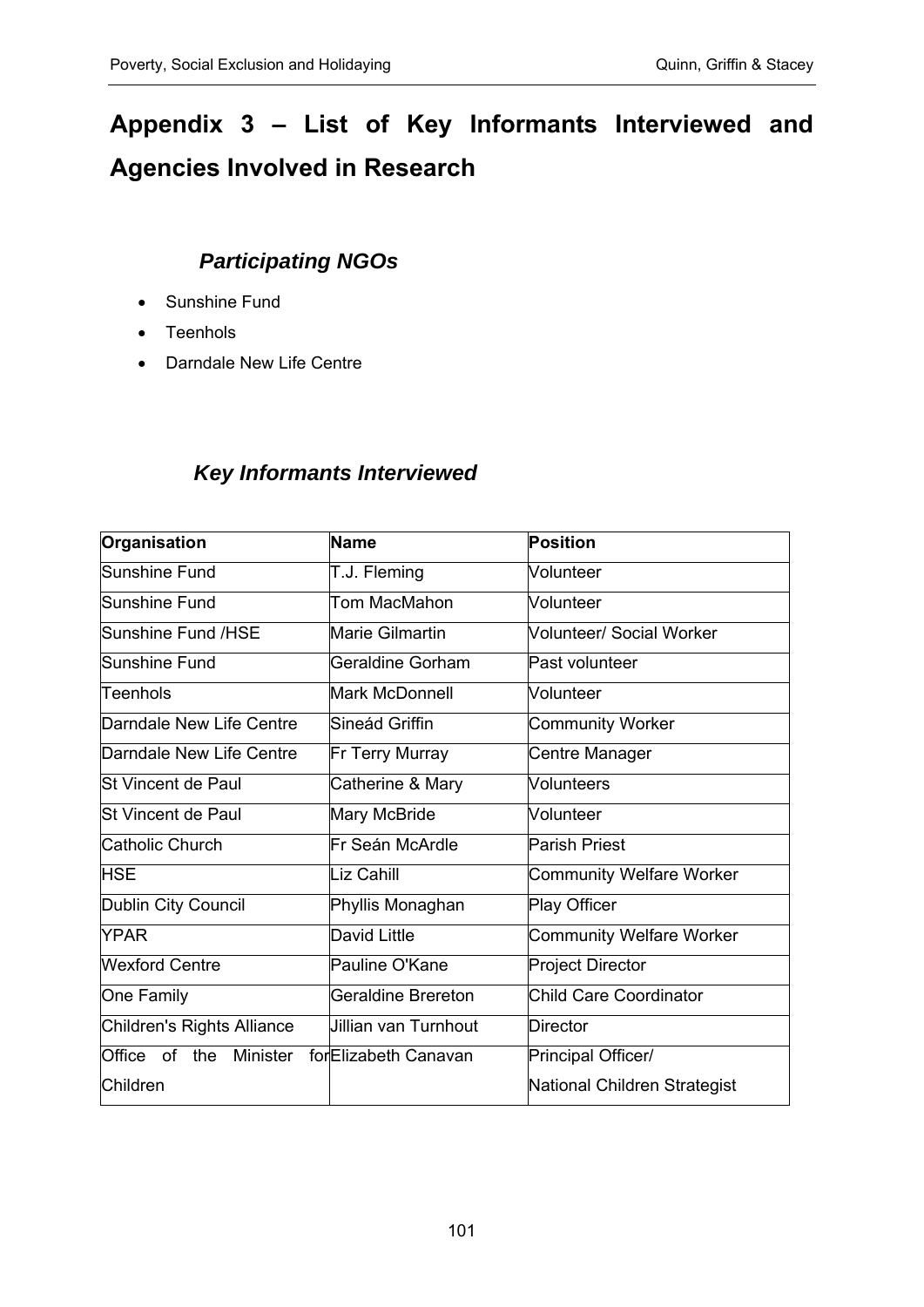# **Appendix 4 – Focus Group Protocols, Questionnaires and Interview Schedules**

### *Appendix 4A – Pre-Holiday Focus Group Protocols – Children's Focus Groups*

#### **A. Description of everyday/routine summer life in home place**

- 1. What's it like living around here in the summer time?
- 2. What do you spend your time doing?
- 3. What would it be like if you weren't going away on holiday?

#### **B. Organisation of holiday**

- 1. Tell me about the Organisation that's bringing you away on holidays?
- 2. Have you been on holiday with them before?
- 3. What do you think about them and the holidays they organise?

#### **C. Motivation/Anticipation and Preparation for Holiday**

- 1. Why do you want to go on holiday?
- 2. Are you doing anything to get ready for the holiday?
- 3. Is there anything you are not looking forward to/ anything you'll miss about home?

#### **D. Prior holiday experience**

- 1. Have you been on holidays before?
- 2. Talk to me about your other holidays (Where to? What was it like? Who were you with?)
- 3. Are family holidays different to this group holiday that you're going on? How different?

#### **E. Current holiday experience**

- 1. What are you most looking forward to about this holiday you are about to go on?
- 2. How will you be spending your time?
- 3. What activities are you looking forward to doing?
- 4. Is there anything you think you won't like?

#### **F. Difference between routine summer life and life on holiday**

- 1. How do you think you'll feel when you come back home afterwards?
- 2. What is it that's different about being on holidays?
- 3. What will you miss about the holiday when you get back home?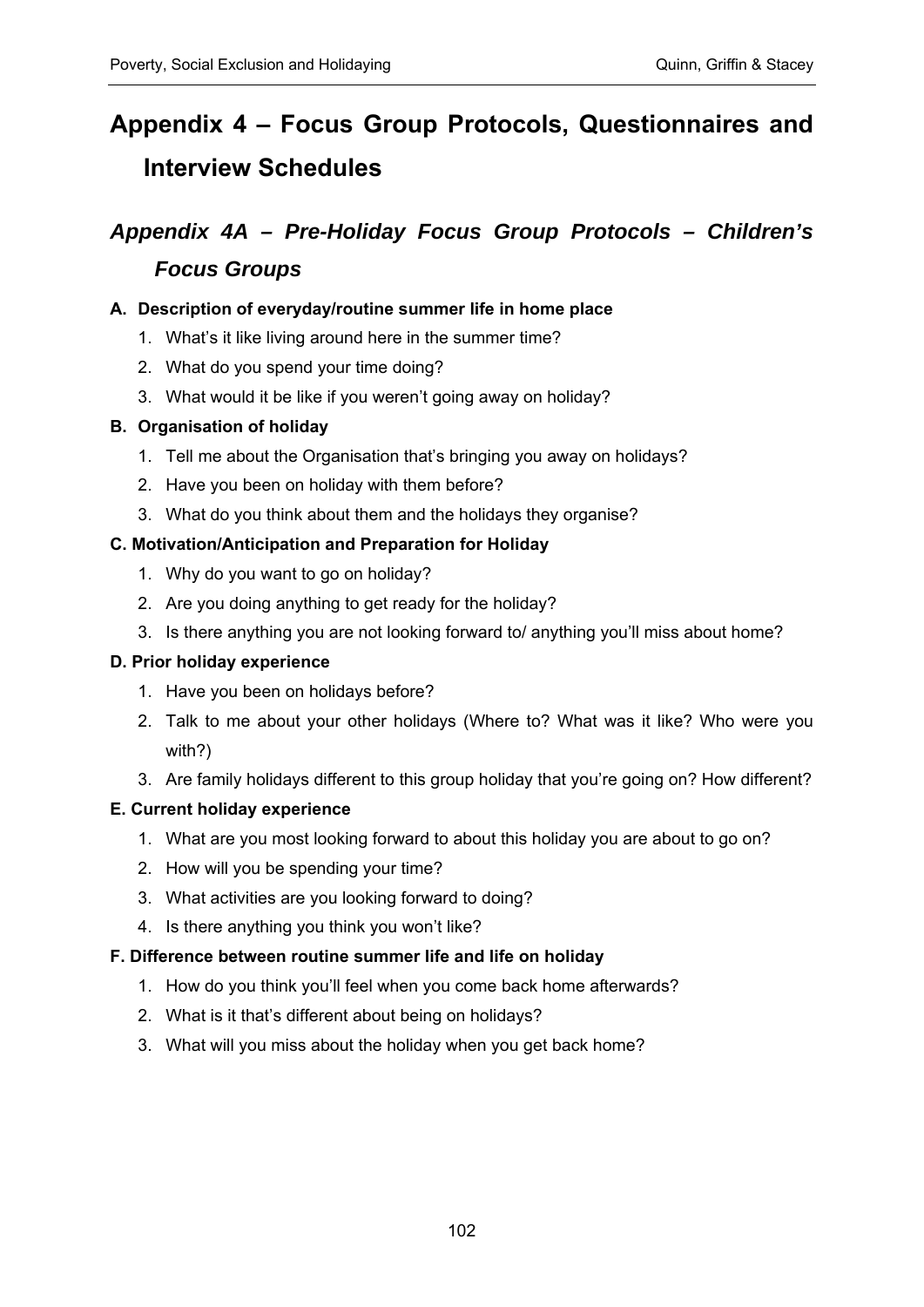## *Appendix 4B – Research Themes – Pre-Holiday Parent/Guardian Focus Groups*

#### **A. Description of everyday/ routine summer life in home place**

- 1. What's it like living around here in the summer time?
- 2. What do you spend your time doing?
- 3. What difference does it make having the children go away on holidays with XXX?

#### **B. Organisation of holiday**

- 1. Tell me about the Organisation that's bringing them away on holidays?
- 2. Have your children been on holiday with them before?
- 3. What do you think about them and the holidays they organise?

#### **C. Motivation/anticipation and preparation for holiday**

- 1. Why do you think it's a good idea for your children to go on holiday?
- 2. Are you doing anything to get them ready for the holiday?
- 3. Are you looking forward to them going away? Why?
- 4. Is there anything you are not looking forward to about them going away? What?

#### **D. Prior holiday experience**

- 1. Have they been on holidays before?
- 2. Talk to me about their other holidays (Where to? What was it like? Who were they with?)
- 3. Have you been on holidays before? Tell me about that (how often, who with, where?)

#### **E. Current holiday experience**

- 1. What are you most looking forward to about your children going away on holidays?
- 2. Will their being away make any difference to how you spend your time?
- 3. What are you looking forward to doing?
- 4. Is there anything you think you won't like about them being away?

#### **F. Difference between routine summer life and life on holiday**

- 1. How do you think you'll feel when the children come back home?
- 2. What is it that's different for the children about being on holidays?
- 3. What do you think the children will miss about their holiday when they get back home?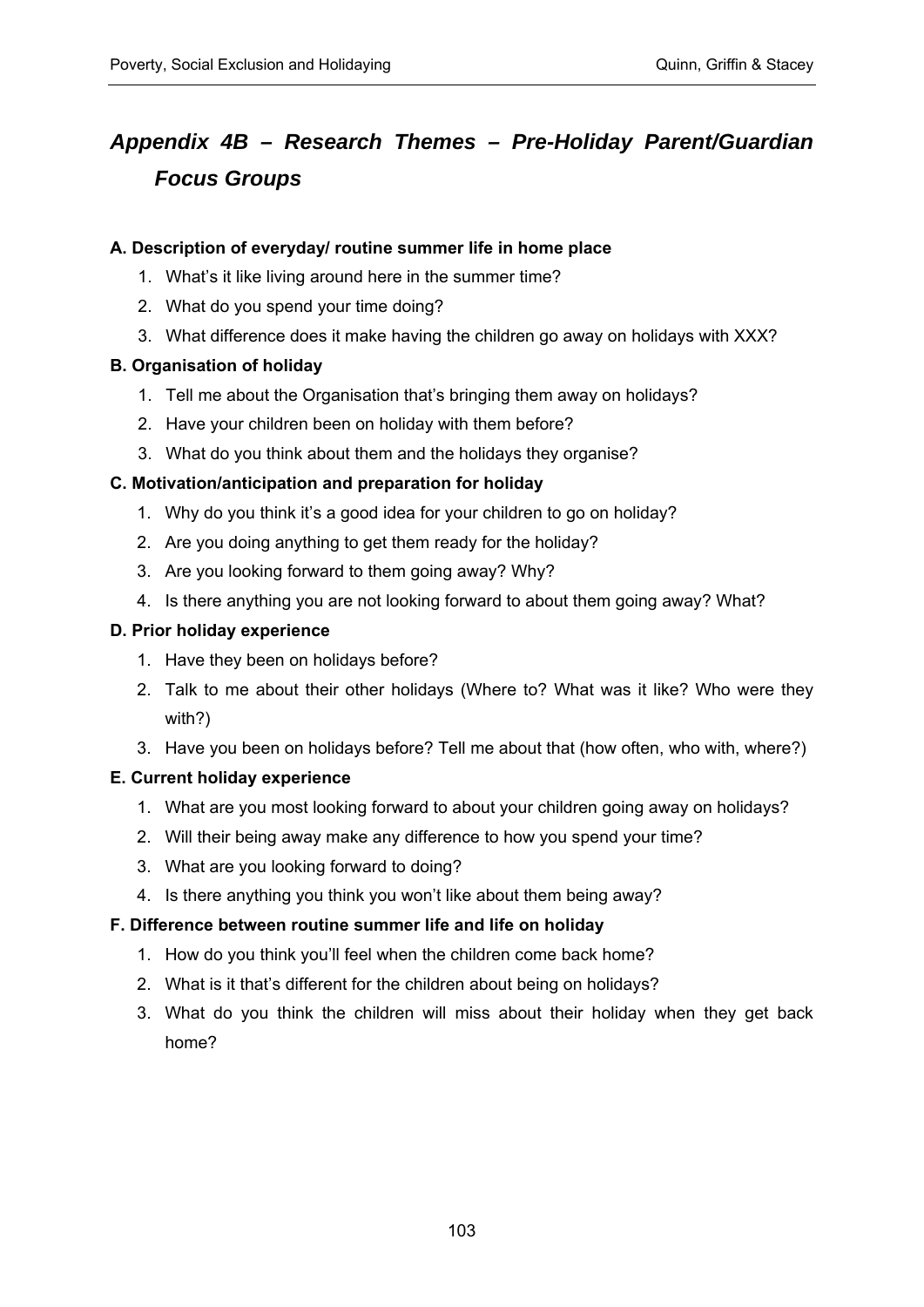### *Appendix 4C – Post-Holiday Questionnaire – Young People*

|                                                                        |                                 | Girl $\Box$                                          |  |  |  |  |  |
|------------------------------------------------------------------------|---------------------------------|------------------------------------------------------|--|--|--|--|--|
| Where did you go on holiday?                                           |                                 |                                                      |  |  |  |  |  |
|                                                                        |                                 |                                                      |  |  |  |  |  |
|                                                                        | Q1. Did you enjoy your holiday? | $\Box$ Not really<br>$\Box$ A lot<br>$\Box$ A little |  |  |  |  |  |
|                                                                        |                                 |                                                      |  |  |  |  |  |
| Q2. What did you like about your holiday? (pick as many as you like)   |                                 |                                                      |  |  |  |  |  |
| $\Box$                                                                 | Doing activities<br>$\Box$      | Being with old friends                               |  |  |  |  |  |
| $\Box$                                                                 | Trying new things<br>$\Box$     | Spending time with the leaders                       |  |  |  |  |  |
| $\Box$                                                                 | Making new friends<br>$\Box$    | Being in a different place                           |  |  |  |  |  |
| $\Box$                                                                 | Being away from home            |                                                      |  |  |  |  |  |
| If there is something else you liked, tell me what it is:              |                                 |                                                      |  |  |  |  |  |
|                                                                        |                                 |                                                      |  |  |  |  |  |
| Q3. What didn't you like about the holiday? (pick as many as you like) |                                 |                                                      |  |  |  |  |  |
| $\Box$                                                                 | Doing activities<br>$\Box$      | Being with old friends                               |  |  |  |  |  |
| $\Box$                                                                 | Trying new things<br>$\Box$     | Spending time with the leaders                       |  |  |  |  |  |
| $\Box$                                                                 | Making new friends<br>$\Box$    | Being in a different place                           |  |  |  |  |  |
| $\Box$                                                                 | Being away from home            |                                                      |  |  |  |  |  |
|                                                                        |                                 |                                                      |  |  |  |  |  |

**If there is something else you didn't like, tell me what it is:**

**Q4. How do you feel after your holiday? (pick as many as you like)** 

#### **Tell me why you feel like that.**

| $\Box$ Happy     |  |
|------------------|--|
| $\Box$ Sad       |  |
| $\Box$ Tired     |  |
| $\Box$ Healthy   |  |
| □ Bored          |  |
| $\Box$ Relaxed   |  |
| □ Stressed       |  |
| □ Anything else? |  |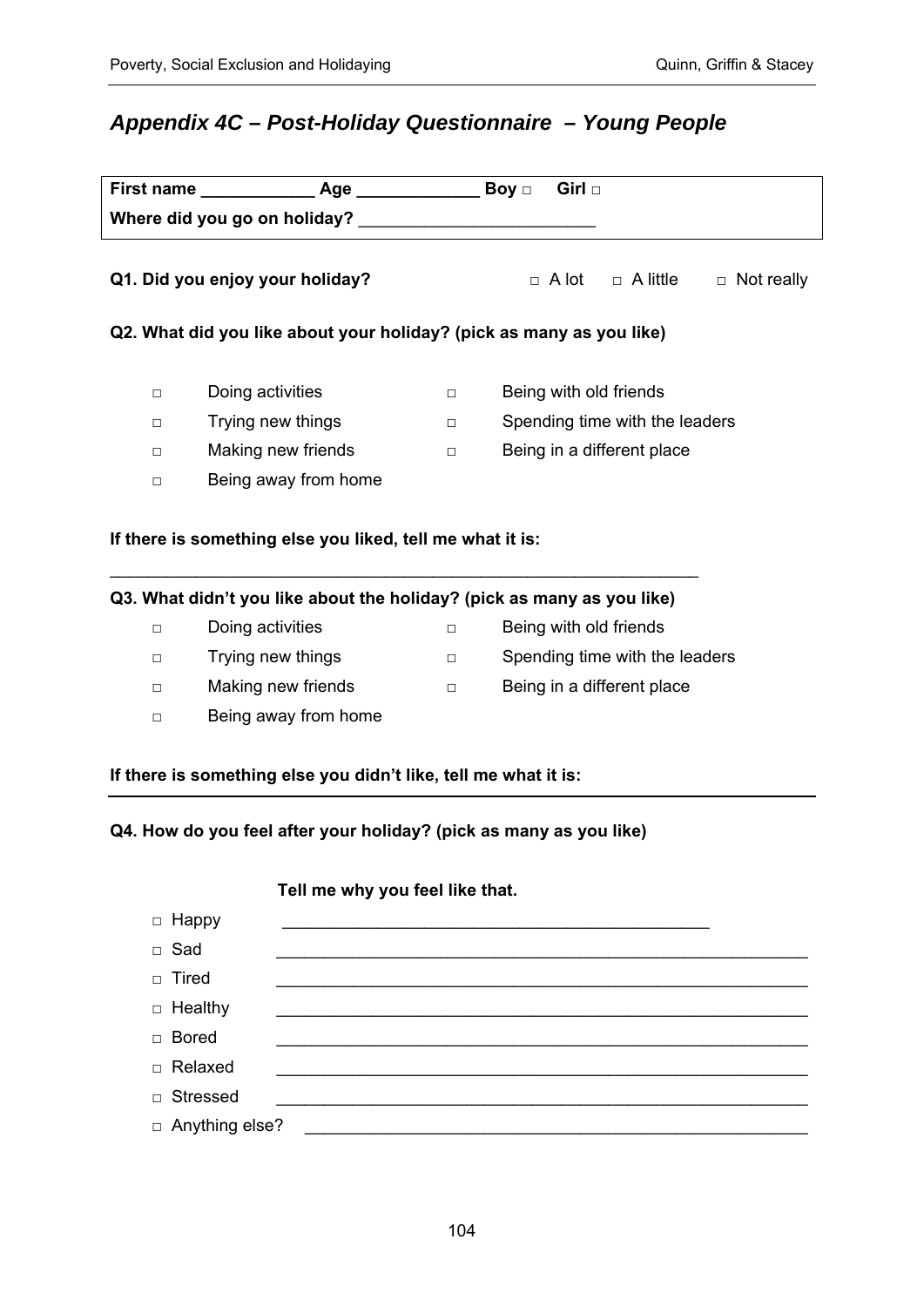| Q5. Do you think it is a good idea to go on holidays? $\Box$ Yes                         |            | $\Box$ No |                                   |
|------------------------------------------------------------------------------------------|------------|-----------|-----------------------------------|
| Q6. Do you think the holiday was good for you? $\Box$ Yes $\Box$ No                      |            |           |                                   |
| Q7. Do you miss anything about your holiday now you are home?<br>$\Box$ No<br>$\Box$ Yes |            |           |                                   |
| Q8. What do you remember most about the holiday?                                         |            |           |                                   |
| Q9. What have you been doing since you got back from holidays?                           |            |           |                                   |
| Q10. Is life at home different than before the holiday?                                  |            |           | $\Box$ Yes $\Box$ No $\Box$ A bit |
| Q11a. What is the best thing about being home from holiday? ____________________         |            |           |                                   |
| What<br>worst thing about<br>Q11b.<br>the<br>is i                                        | being home | from      | holiday?                          |
| Q12. Would you like to go on this type of holiday again?                                 |            |           | $\Box$ Yes $\Box$ No              |
| Q13. If you could change anything about the holiday, what would it be?                   |            |           |                                   |

**\_\_\_\_\_\_\_\_\_\_\_\_\_\_\_\_\_\_\_\_\_\_\_\_\_\_\_\_\_\_\_\_\_\_\_\_\_\_\_\_\_\_\_\_\_\_\_\_\_\_\_\_\_\_\_\_\_\_**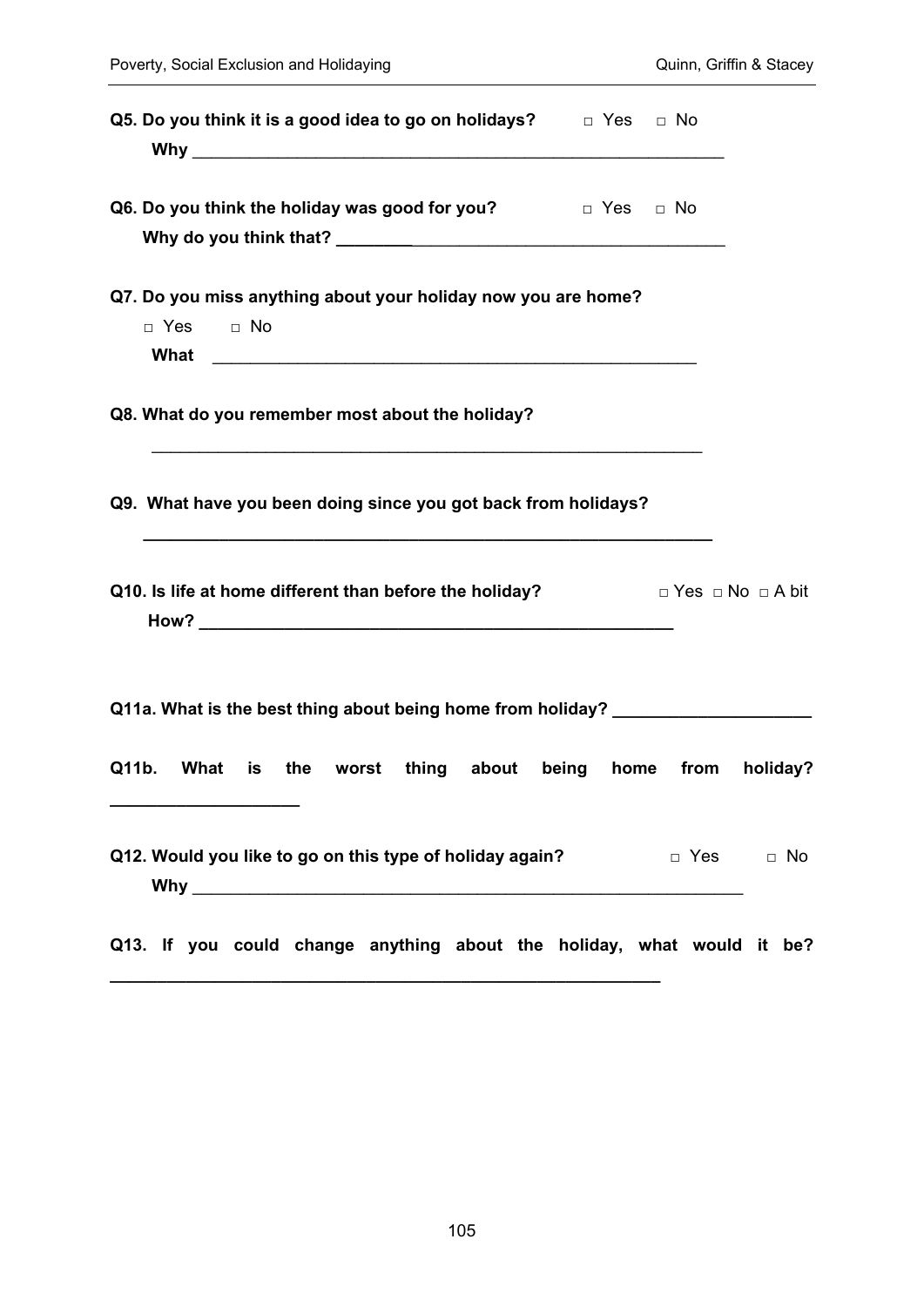## *Appendix 4D – Research Themes – Post-Holiday Protocol – Children's and Guardian's Interviews*

- **A.** Description of everyday/routine summer life in home place
- **B.** Organisation of holiday
- **C.** Motivation/anticipation and preparation for holiday
- **D.** Prior holiday experience
- **E.** Current holiday experience
- **F.** Difference between routine summer life and life on holiday
- **G.** Future
- **H.** Background information and household composition